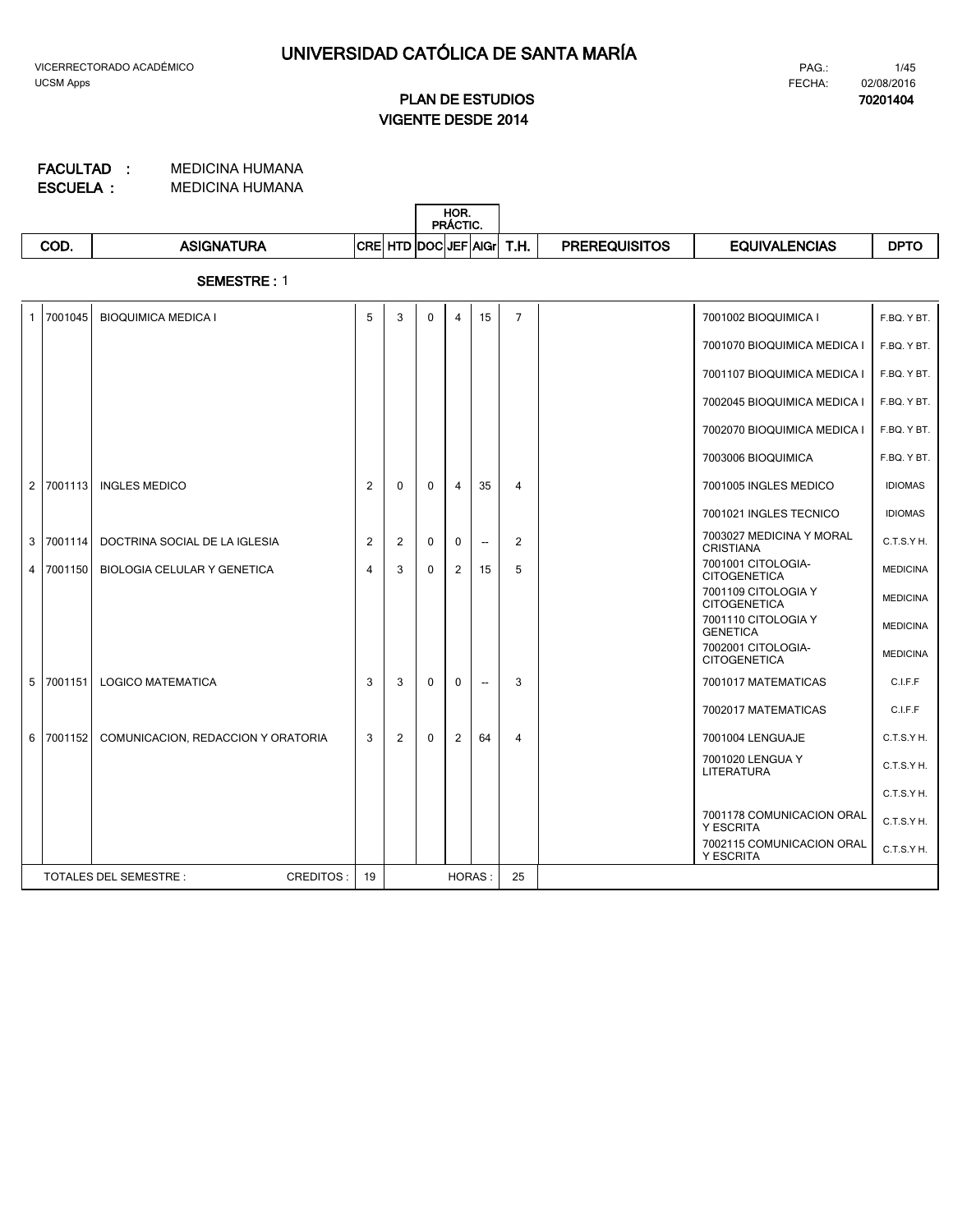**70201404**

# **VIGENTE DESDE 2014 PLAN DE ESTUDIOS**

MEDICINA HUMANA MEDICINA HUMANA **ESCUELA : FACULTAD :**

|      |                   |                          | HOR.<br>PRÁCTIC.                       |      |                      |               |             |
|------|-------------------|--------------------------|----------------------------------------|------|----------------------|---------------|-------------|
| COD. | <b>\SIGNATURA</b> | <b>CRE</b><br><b>HID</b> | <b>IDOCIJEF'</b><br>FIAIG <sub>L</sub> | T.H. | <b>PREREQUISITOS</b> | EQUIVALENCIAS | <b>DPTO</b> |

**SEMESTRE :** 2

| $\mathbf{1}$   | 7002023 | <b>HISTOLOGIA</b>                                            | 5              | 3 | $\Omega$     | 4             | 15 | $\overline{7}$ | 7001150 BIOLOGIA<br><b>CELULAR Y GENETICA</b> | 7003023 HISTOLOGIA                                                             | <b>MEDICINA</b> |
|----------------|---------|--------------------------------------------------------------|----------------|---|--------------|---------------|----|----------------|-----------------------------------------------|--------------------------------------------------------------------------------|-----------------|
| $\overline{2}$ | 7002026 | <b>BIOQUIMICA MEDICA II</b>                                  | 5              | 3 | $\mathbf{0}$ | 4             | 15 | $\overline{7}$ | 7001045 BIOQUIMICA<br><b>MEDICA I</b>         | 7002046 BIOQUIMICA II                                                          | F.BQ. Y BT.     |
|                |         |                                                              |                |   |              |               |    |                | 7001045 BIOQUIMICA<br><b>MEDICA I</b>         | 7002108 BIOQUIMICA MEDICA II                                                   | F.BQ. Y BT.     |
|                |         |                                                              |                |   |              |               |    |                | 7001045 BIOQUIMICA<br><b>MEDICA I</b>         | 7003006 BIOQUIMICA                                                             | F.BQ. Y BT.     |
|                |         |                                                              |                |   |              |               |    |                | 7001045 BIOQUIMICA<br><b>MEDICA I</b>         | 7003026 BIOQUIMICA MEDICA II                                                   | F.BQ. Y BT.     |
| 3              | 7002111 | ANATOMIA HUMANA I                                            | 6              | 3 | $\Omega$     | 6             | 15 | 9              |                                               | 7001003 ANATOMIA HUMANA I                                                      | <b>MEDICINA</b> |
|                |         |                                                              |                |   |              |               |    |                |                                               | 7001111 ANATOMIA HUMANA I                                                      | <b>MEDICINA</b> |
|                |         |                                                              |                |   |              |               |    |                |                                               | 7002025 ANATOMIA HUMANA I Y                                                    | <b>MEDICINA</b> |
|                |         |                                                              |                |   |              |               |    |                |                                               | 7004032 ANATOMIA HUMANA                                                        | <b>MEDICINA</b> |
|                |         |                                                              |                |   |              |               |    |                |                                               | 7004075 ANATOMIA HUMANA                                                        | <b>MEDICINA</b> |
| $\overline{4}$ | 7002112 | PROPEDEUTICA DEL TRABAJO INTELECTUAL<br><b>UNIVERSITARIO</b> | $\overline{2}$ | 2 | $\mathbf{0}$ | $\Omega$      |    | 2              |                                               | 7001112 PROPEDEUTICA DEL<br><b>TRABAJO INTELECTUAL</b><br><b>UNIVERSITARIO</b> | C.T.S.Y H.      |
|                |         |                                                              |                |   |              |               |    |                |                                               | 7001179 METODOLOGIA DEL<br>TRABAJO UNIVERSITARIO                               | C.T.S.Y H.      |
| 5 <sup>5</sup> | 7002153 | FILOSOFIA Y ANTROPOLOGIA                                     | 3              | 3 | 0            | $\Omega$      |    | 3              |                                               | 7006131 FILOSOFIA                                                              | C.T.S.Y H.      |
|                |         | CREDITOS:<br><b>TOTALES DEL SEMESTRE:</b>                    | 21             |   |              | <b>HORAS:</b> |    | 28             |                                               |                                                                                |                 |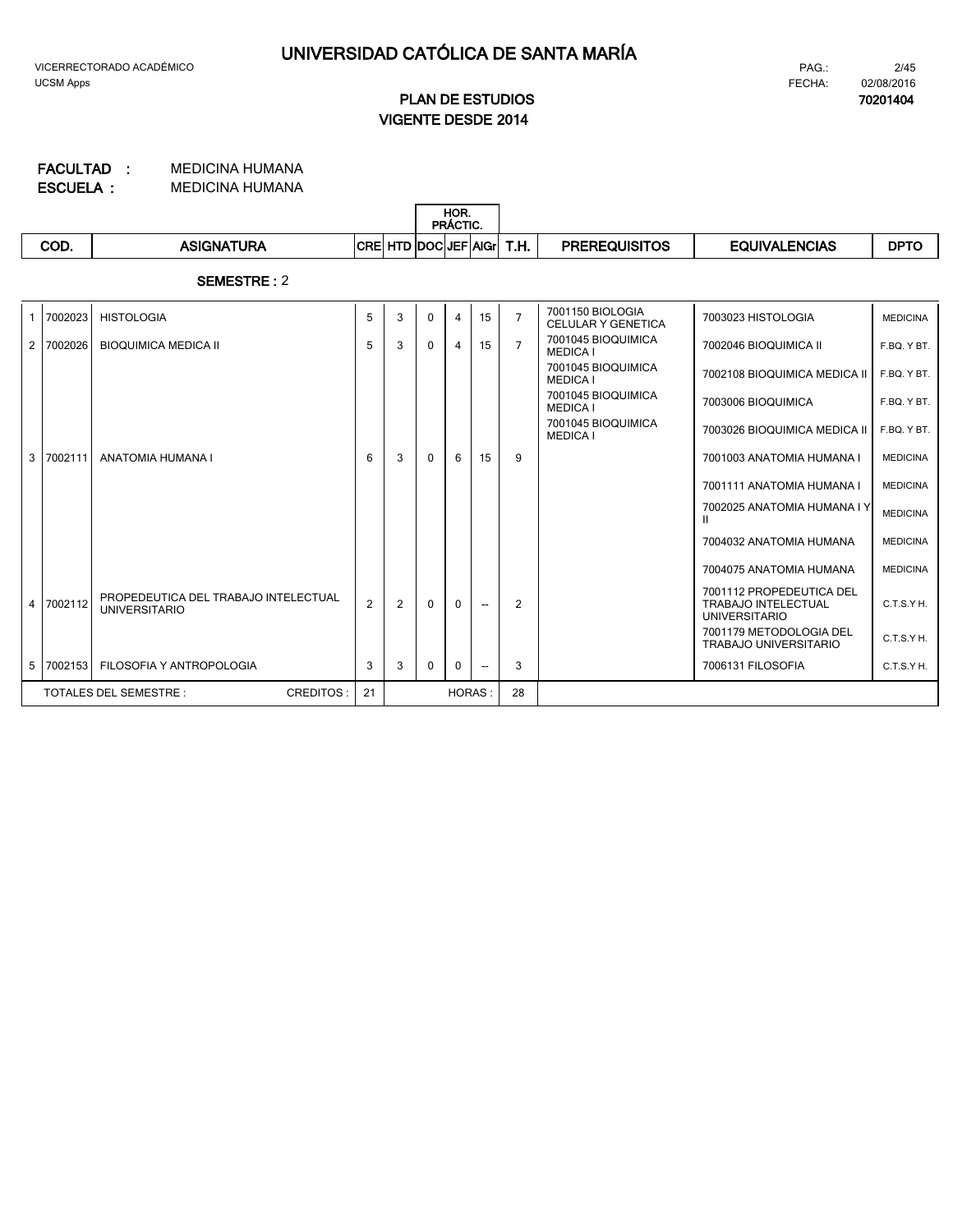# **VIGENTE DESDE 2014 PLAN DE ESTUDIOS**

MEDICINA HUMANA MEDICINA HUMANA **ESCUELA : FACULTAD :**

|      |            |             |                     | HOR.<br>PRÁCTIC. |      |                      |                      |             |
|------|------------|-------------|---------------------|------------------|------|----------------------|----------------------|-------------|
| COD. | ASIGNATURA | <b>ICRE</b> | . HTD DOCIJEF AIGri |                  | T.H. | <b>PREREQUISITOS</b> | <b>EQUIVALENCIAS</b> | <b>DPTO</b> |

**SEMESTRE :** 3

| $\mathbf{1}$ | 7003100   | ANATOMIA HUMANA II                                          | 6  | 3 | $\Omega$ | 6             | 15                       | 9  | 7002111 ANATOMIA<br><b>HUMANA I</b>      | 7002025 ANATOMIA HUMANA I Y<br>Ш.      | <b>MEDICINA</b> |
|--------------|-----------|-------------------------------------------------------------|----|---|----------|---------------|--------------------------|----|------------------------------------------|----------------------------------------|-----------------|
|              |           |                                                             |    |   |          |               |                          |    | 7002111 ANATOMIA<br><b>HUMANA I</b>      | 7002047 ANATOMIA HUMANA II             | <b>MEDICINA</b> |
|              |           |                                                             |    |   |          |               |                          |    | 7002111 ANATOMIA<br><b>HUMANA I</b>      | 7002100 ANATOMIA HUMANA II             | <b>MEDICINA</b> |
|              |           |                                                             |    |   |          |               |                          |    | 7002111 ANATOMIA<br><b>HUMANA I</b>      | 7004032 ANATOMIA HUMANA                | <b>MEDICINA</b> |
|              |           |                                                             |    |   |          |               |                          |    | 7002111 ANATOMIA<br><b>HUMANA I</b>      | 7004075 ANATOMIA HUMANA                | <b>MEDICINA</b> |
|              | 2 7003117 | <b>BIOLOGIA Y GENETICA MOLECULAR</b>                        | 4  | 3 | $\Omega$ | 2             | 15                       | 5  | 7001150 BIOLOGIA<br>CELULAR Y GENETICA   |                                        | <b>MEDICINA</b> |
|              |           |                                                             |    |   |          |               |                          |    | 7002026 BIOQUIMICA<br><b>MEDICA II</b>   |                                        | <b>MEDICINA</b> |
| 3            | 7003118   | <b>FISIOLOGIA I</b>                                         | 4  | 3 | $\Omega$ | 2             | 15                       | 5  | 7002023 HISTOLOGIA                       | 7004048 FISIOLOGIA                     | <b>MEDICINA</b> |
|              |           |                                                             |    |   |          |               |                          |    | 7002023 HISTOLOGIA                       | 7005009 FISIOLOGIA HUMANA              | <b>MEDICINA</b> |
|              |           |                                                             |    |   |          |               |                          |    | 7002026 BIOQUIMICA<br><b>MEDICA II</b>   | 7004048 FISIOLOGIA                     | <b>MEDICINA</b> |
|              |           |                                                             |    |   |          |               |                          |    | 7002026 BIOQUIMICA<br><b>MEDICA II</b>   | 7005009 FISIOLOGIA HUMANA              | <b>MEDICINA</b> |
|              |           |                                                             |    |   |          |               |                          |    | 7002111 ANATOMIA<br><b>HUMANA I</b>      | 7004048 FISIOLOGIA                     | <b>MEDICINA</b> |
|              |           |                                                             |    |   |          |               |                          |    | 7002111 ANATOMIA<br><b>HUMANA I</b>      | 7005009 FISIOLOGIA HUMANA              | <b>MEDICINA</b> |
| 4            | 7003120   | BIOFISICA Y BASES FISICAS DE METODOS<br><b>DIAGNOSTICOS</b> | 4  | 3 | $\Omega$ | 2             | 16                       | 5  | 7002023 HISTOLOGIA                       | 7002024 BIOFISICA                      | C.I.F.F         |
|              |           |                                                             |    |   |          |               |                          |    | 7002023 HISTOLOGIA                       | 7002071 BIOFISICA MEDICA               | C.I.F.F         |
|              |           |                                                             |    |   |          |               |                          |    | 7002023 HISTOLOGIA                       | 7003024 BIOFISICA                      | C.I.F.F         |
|              |           |                                                             |    |   |          |               |                          |    | 7002023 HISTOLOGIA                       | 7003101 BIOFISICA                      | C.I.F.F         |
|              |           |                                                             |    |   |          |               |                          |    | 7002111 ANATOMIA<br><b>HUMANA I</b>      | 7002024 BIOFISICA                      | C.I.F.F         |
|              |           |                                                             |    |   |          |               |                          |    | 7002111 ANATOMIA<br><b>HUMANA I</b>      | 7002071 BIOFISICA MEDICA               | C.I.F.F         |
|              |           |                                                             |    |   |          |               |                          |    | 7002111 ANATOMIA<br><b>HUMANA I</b>      | 7003024 BIOFISICA                      | C.I.F.F         |
|              |           |                                                             |    |   |          |               |                          |    | 7002111 ANATOMIA<br><b>HUMANA I</b>      | 7003101 BIOFISICA                      | C.I.F.F         |
| 5            | 7003154   | ETICA Y BIOETICA                                            | 3  | 3 | 0        | $\mathbf{0}$  | $\overline{\phantom{a}}$ | 3  | 7001114 DOCTRINA SOCIAL<br>DE LA IGLESIA | 7002116 ETICA Y MORAL<br><b>SOCIAL</b> | <b>MEDICINA</b> |
|              |           |                                                             |    |   |          |               |                          |    | 7001114 DOCTRINA SOCIAL<br>DE LA IGLESIA | 7003030 ETICA Y<br>DEONTOLOGIA MEDICA  | <b>MEDICINA</b> |
|              |           | <b>TOTALES DEL SEMESTRE:</b><br><b>CREDITOS:</b>            | 21 |   |          | <b>HORAS:</b> |                          | 27 |                                          |                                        |                 |
|              |           |                                                             |    |   |          |               |                          |    |                                          |                                        |                 |

3/45 FECHA: 02/08/2016 PAG.:

**70201404**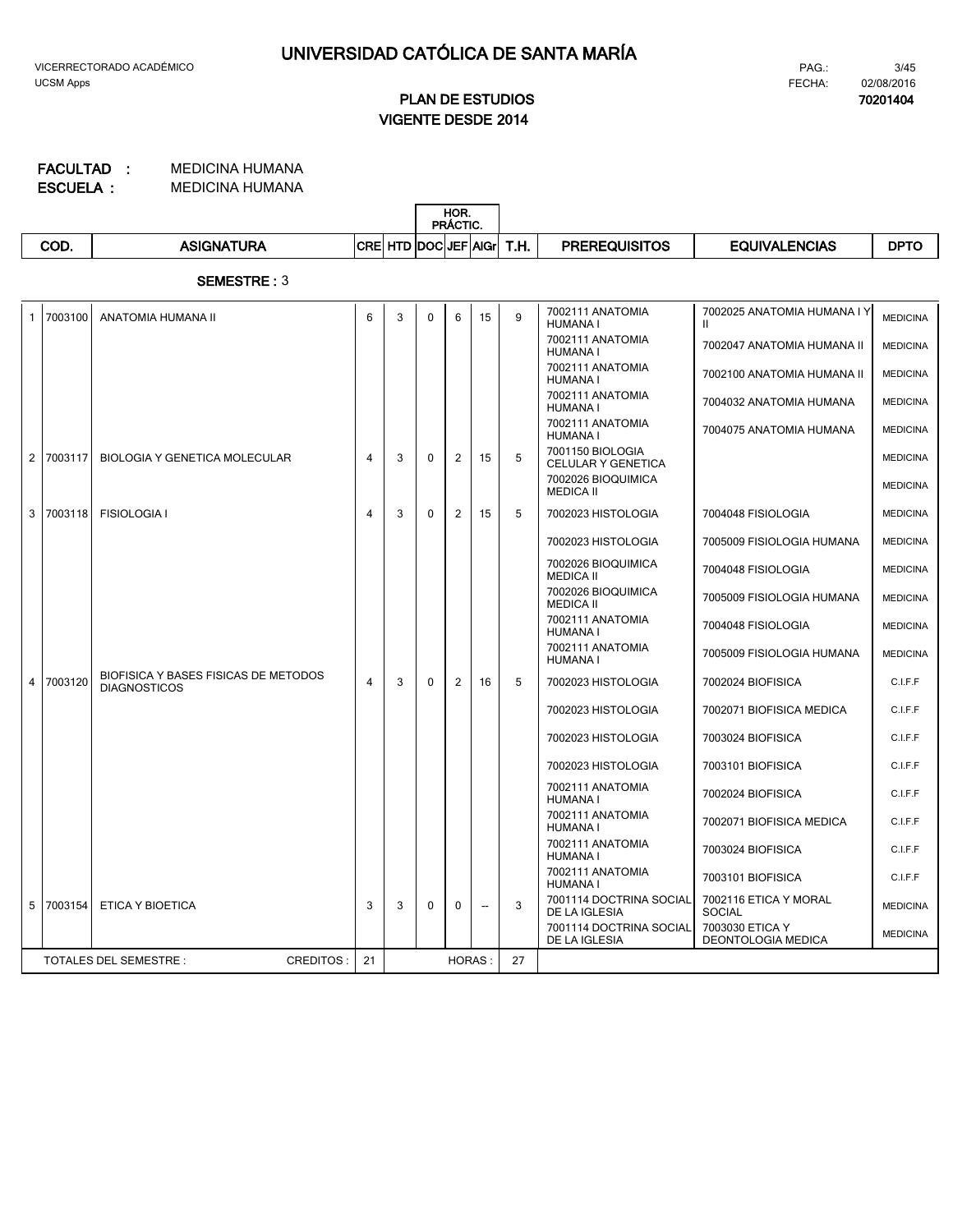**70201404**

# **VIGENTE DESDE 2014 PLAN DE ESTUDIOS**

#### MEDICINA HUMANA MEDICINA HUMANA **ESCUELA : FACULTAD :**

|                |         |                                  |                |                      |             | HOR.<br>PRÁCTIC. |          |                |                                                 |                                             |                 |
|----------------|---------|----------------------------------|----------------|----------------------|-------------|------------------|----------|----------------|-------------------------------------------------|---------------------------------------------|-----------------|
|                | COD.    | <b>ASIGNATURA</b>                |                | CRE HTD DOC JEF AIGr |             |                  |          | T.H.           | <b>PREREQUISITOS</b>                            | <b>EQUIVALENCIAS</b>                        | <b>DPTO</b>     |
|                |         | <b>SEMESTRE: 4</b>               |                |                      |             |                  |          |                |                                                 |                                             |                 |
| -1             | 7004008 | <b>EMBRIOLOGIA</b>               | 4              | $\overline{2}$       | $\mathbf 0$ | $\overline{4}$   | 15       | 6              | 7002023 HISTOLOGIA                              | 7003008 EMBRIOLOGIA                         | <b>MEDICINA</b> |
|                |         |                                  |                |                      |             |                  |          |                | 7003100 ANATOMIA<br><b>HUMANA II</b>            | 7003008 EMBRIOLOGIA                         | <b>MEDICINA</b> |
| $\overline{2}$ | 7004155 | <b>PSICOPATOLOGIA</b>            | 3              | $\overline{2}$       | $\Omega$    | 2                | 15       | $\overline{4}$ | 7003118 FISIOLOGIA I                            | 7002022 PSICOLOGIA<br><b>EVOLUTIVA</b>      | <b>MEDICINA</b> |
|                |         |                                  |                |                      |             |                  |          |                | 7003118 FISIOLOGIA I                            | 7002072 PSICOLOGIA MEDICA                   | <b>MEDICINA</b> |
|                |         |                                  |                |                      |             |                  |          |                | 7003118 FISIOLOGIA I                            | 7003055 PSICOLOGIA MEDICA                   | <b>MEDICINA</b> |
|                |         |                                  |                |                      |             |                  |          |                | 7003118 FISIOLOGIA I                            | 7004125 PSICOPATOLOGIA                      | <b>MEDICINA</b> |
| 3              | 7004156 | <b>INMUNOLOGIA BASICA</b>        | $\overline{4}$ | 3                    | $\Omega$    | 2                | 15       | 5              | 7003117 BIOLOGIA Y<br><b>GENETICA MOLECULAR</b> | 7003051 INMUNOLOGIA BASICA                  | <b>MEDICINA</b> |
|                |         |                                  |                |                      |             |                  |          |                | 7003117 BIOLOGIA Y<br><b>GENETICA MOLECULAR</b> | 7004051 INMUNOLOGIA BASICA                  | <b>MEDICINA</b> |
|                |         |                                  |                |                      |             |                  |          |                | 7003117 BIOLOGIA Y<br><b>GENETICA MOLECULAR</b> | 7004102 INMUNOLOGIA BASICA                  | <b>MEDICINA</b> |
| $\overline{4}$ | 7004157 | <b>FISIOLOGIA II</b>             | $\overline{4}$ | 3                    | $\Omega$    | 2                | 15       | 5              | 7003118 FISIOLOGIA I                            | 7004048 FISIOLOGIA                          | <b>MEDICINA</b> |
|                |         |                                  |                |                      |             |                  |          |                | 7003118 FISIOLOGIA I                            | 7004121 FISIOLOGIA II                       | <b>MEDICINA</b> |
|                |         |                                  |                |                      |             |                  |          |                | 7003118 FISIOLOGIA I                            | 7005009 FISIOLOGIA HUMANA                   | <b>MEDICINA</b> |
| 5              | 7004158 | <b>BIOESTADISTICA</b>            | 4              | 3                    | 2           | $\Omega$         | $\Omega$ | 5              | 7001151 LOGICO<br><b>MATEMATICA</b>             | 7001018 ESTADISTICA                         | C.I.F.F         |
|                |         |                                  |                |                      |             |                  |          |                | 7001151 LOGICO<br><b>MATEMATICA</b>             | 7003018 ESTADISTICA                         | C.I.F.F         |
|                |         |                                  |                |                      |             |                  |          |                | 7001151 LOGICO<br><b>MATEMATICA</b>             | 7006130 BIOESTADISTICA                      | C.I.F.F         |
| 6              | 7004159 | <b>INSTRUCCION MEDICA BASICA</b> | 3              | 1                    | $\Omega$    | 4                | 8        | 5              | 7003100 ANATOMIA<br><b>HUMANA II</b>            | 7003007 INSTRUCCION MEDICA<br><b>BASICA</b> | <b>MEDICINA</b> |
|                |         |                                  |                |                      |             |                  |          |                | 7003100 ANATOMIA<br><b>HUMANA II</b>            | 7003119 INSTRUCCION MEDICA<br><b>BASICA</b> | <b>MEDICINA</b> |
|                |         |                                  |                |                      |             |                  |          |                | 7003100 ANATOMIA<br><b>HUMANA II</b>            | 7004033 INSTRUCCION MEDICA<br><b>BASICA</b> | <b>MEDICINA</b> |
|                |         |                                  |                |                      |             |                  |          |                | 7003118 FISIOLOGIA I                            | 7003007 INSTRUCCION MEDICA<br><b>BASICA</b> | <b>MEDICINA</b> |
|                |         |                                  |                |                      |             |                  |          |                | 7003118 FISIOLOGIA I                            | 7003119 INSTRUCCION MEDICA<br><b>BASICA</b> | <b>MEDICINA</b> |
|                |         |                                  |                |                      |             |                  |          |                | 7003118 FISIOLOGIA I                            | 7004033 INSTRUCCION MEDICA<br><b>BASICA</b> | <b>MEDICINA</b> |

### **SEMESTRE :** 5

TOTALES DEL SEMESTRE : CREDITOS : 22 HORAS : 30

| 7005012   | SEMIOLOGIA Y PROPEDEUTICA MEDICA I | 6 | 2 | $\Omega$ | 8 | 6  | 10 | 7003100 ANATOMIA<br>HUMANA II        | 7005058 SEMIOLOGIA Y<br>PROPEDEUTICA MEDICA I | <b>MEDICINA</b> |
|-----------|------------------------------------|---|---|----------|---|----|----|--------------------------------------|-----------------------------------------------|-----------------|
|           |                                    |   |   |          |   |    |    | 7003100 ANATOMIA<br>HUMANA II        | 7006038 SEMIOLOGIA                            | <b>MEDICINA</b> |
|           |                                    |   |   |          |   |    |    | 7004157 FISIOLOGIA II                | 7005058 SEMIOLOGIA Y<br>PROPEDEUTICA MEDICA I | <b>MEDICINA</b> |
|           |                                    |   |   |          |   |    |    | 7004157 FISIOLOGIA II                | 7006038 SEMIOLOGIA                            | <b>MEDICINA</b> |
| 2 7005049 | MICROBIOLOGIA MEDICA               | 5 |   | $\Omega$ |   | 15 |    | 7004156 INMUNOLOGIA<br><b>BASICA</b> | 7004049 MICROBIOLOGIA<br><b>MEDICA</b>        | <b>MEDICINA</b> |
|           |                                    |   |   |          |   |    |    | 7004156 INMUNOLOGIA<br><b>BASICA</b> | 7004122 MICROBIOLOGIA<br><b>MEDICA</b>        | <b>MEDICINA</b> |
|           |                                    |   |   |          |   |    |    | 7004156 INMUNOLOGIA<br><b>BASICA</b> | 7005010 MICROBIOLOGIA                         | <b>MEDICINA</b> |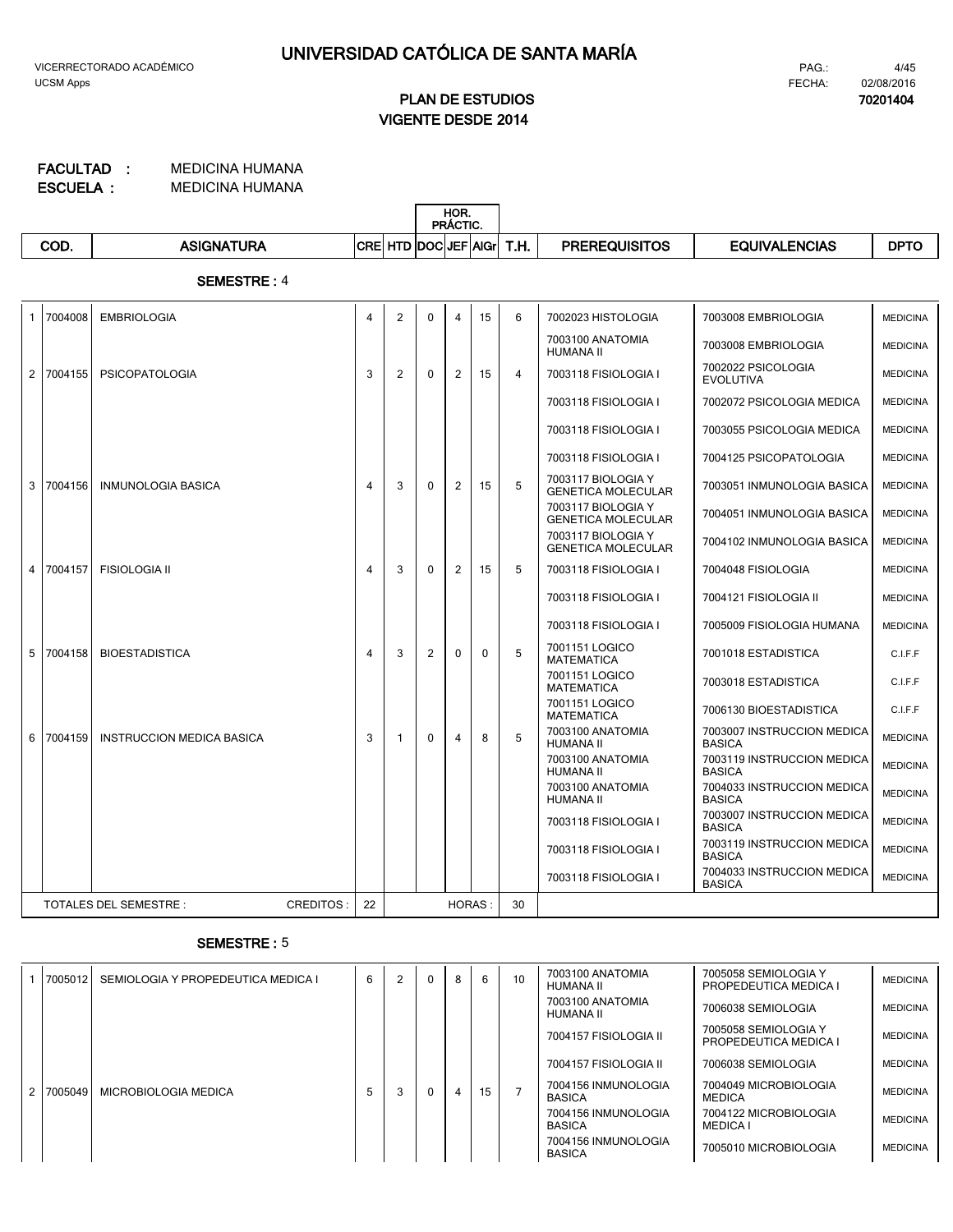# **VIGENTE DESDE 2014 PLAN DE ESTUDIOS**

#### MEDICINA HUMANA MEDICINA HUMANA **ESCUELA : FACULTAD :**

|   |         |                                     |                |                      |              | HOR.<br>PRÁCTIC. |              |      |                                                 |                                                   |                 |
|---|---------|-------------------------------------|----------------|----------------------|--------------|------------------|--------------|------|-------------------------------------------------|---------------------------------------------------|-----------------|
|   | COD.    | <b>ASIGNATURA</b>                   |                | CRE HTD DOC JEF AIGr |              |                  |              | T.H. | <b>PREREQUISITOS</b>                            | <b>EQUIVALENCIAS</b>                              | <b>DPTO</b>     |
|   |         |                                     |                |                      |              |                  |              |      | 7004156 INMUNOLOGIA<br><b>BASICA</b>            | 7005128 MICROBIOLOGIA<br><b>MEDICA II</b>         | <b>MEDICINA</b> |
|   |         |                                     |                |                      |              |                  |              |      | 7004157 FISIOLOGIA II                           | 7004049 MICROBIOLOGIA<br><b>MEDICA</b>            | <b>MEDICINA</b> |
|   |         |                                     |                |                      |              |                  |              |      | 7004157 FISIOLOGIA II                           | 7004122 MICROBIOLOGIA<br><b>MEDICA I</b>          | <b>MEDICINA</b> |
|   |         |                                     |                |                      |              |                  |              |      | 7004157 FISIOLOGIA II                           | 7005010 MICROBIOLOGIA                             | <b>MEDICINA</b> |
|   |         |                                     |                |                      |              |                  |              |      | 7004157 FISIOLOGIA II                           | 7005128 MICROBIOLOGIA<br><b>MEDICA II</b>         | <b>MEDICINA</b> |
| 3 | 7005068 | <b>INVESTIGACION MEDICA</b>         | $\overline{c}$ | -1                   | $\Omega$     | 2                | 15           | 3    | 7003154 ETICA Y BIOETICA                        | 7004034 METODOLOGIA DE LA<br><b>INVESTIGACION</b> | <b>MEDICINA</b> |
|   |         |                                     |                |                      |              |                  |              |      | 7003154 ETICA Y BIOETICA                        | 7005037 METODOLOGIA DE INV.<br><b>CIENTIFICA</b>  | <b>MEDICINA</b> |
|   |         |                                     |                |                      |              |                  |              |      | 7003154 ETICA Y BIOETICA                        | 7006068 INVESTIGACION<br><b>MEDICA</b>            | <b>MEDICINA</b> |
|   |         |                                     |                |                      |              |                  |              |      | 7004158 BIOESTADISTICA                          | 7004034 METODOLOGIA DE LA<br><b>INVESTIGACION</b> | <b>MEDICINA</b> |
|   |         |                                     |                |                      |              |                  |              |      | 7004158 BIOESTADISTICA                          | 7005037 METODOLOGIA DE INV.<br><b>CIENTIFICA</b>  | <b>MEDICINA</b> |
|   |         |                                     |                |                      |              |                  |              |      | 7004158 BIOESTADISTICA                          | 7006068 INVESTIGACION<br><b>MEDICA</b>            | <b>MEDICINA</b> |
| 4 | 7005124 | NUTRICION Y DIETETICA               | 2              | -1                   | 2            | $\Omega$         | $\mathbf{0}$ | 3    | 7002026 BIOQUIMICA<br><b>MEDICA II</b>          | 7004052 NUTRICION Y<br><b>DIETETICA</b>           | <b>MEDICINA</b> |
|   |         |                                     |                |                      |              |                  |              |      | 7002026 BIOQUIMICA<br><b>MEDICA II</b>          | 7004124 NUTRICION Y<br><b>DIETETICA</b>           | <b>MEDICINA</b> |
| 5 | 7005160 | PATOLOGIA                           | 6              | 4                    | $\mathbf{0}$ | 4                | 15           | 8    | 7002023 HISTOLOGIA                              | 7005011 PATOLOGIA GENERAL                         | <b>MEDICINA</b> |
|   |         |                                     |                |                      |              |                  |              |      | 7002023 HISTOLOGIA                              | 7005035 PATOLOGIA GENERAL                         | <b>MEDICINA</b> |
|   |         |                                     |                |                      |              |                  |              |      | 7002023 HISTOLOGIA                              | 7005057 PATOLOGIA I                               | <b>MEDICINA</b> |
|   |         |                                     |                |                      |              |                  |              |      | 7002023 HISTOLOGIA                              | 7006040 PATOLOGIA ESPECIAL                        | <b>MEDICINA</b> |
|   |         |                                     |                |                      |              |                  |              |      | 7002023 HISTOLOGIA                              | 7006066 PATOLOGIA II                              | <b>MEDICINA</b> |
|   |         |                                     |                |                      |              |                  |              |      | 7003117 BIOLOGIA Y<br><b>GENETICA MOLECULAR</b> | 7005011 PATOLOGIA GENERAL                         | <b>MEDICINA</b> |
|   |         |                                     |                |                      |              |                  |              |      | 7003117 BIOLOGIA Y<br><b>GENETICA MOLECULAR</b> | 7005035 PATOLOGIA GENERAL                         | <b>MEDICINA</b> |
|   |         |                                     |                |                      |              |                  |              |      | 7003117 BIOLOGIA Y<br><b>GENETICA MOLECULAR</b> | 7005057 PATOLOGIA I                               | <b>MEDICINA</b> |
|   |         |                                     |                |                      |              |                  |              |      | 7003117 BIOLOGIA Y<br><b>GENETICA MOLECULAR</b> | 7006040 PATOLOGIA ESPECIAL                        | <b>MEDICINA</b> |
|   |         |                                     |                |                      |              |                  |              |      | 7003117 BIOLOGIA Y<br><b>GENETICA MOLECULAR</b> | 7006066 PATOLOGIA II                              | <b>MEDICINA</b> |
|   |         |                                     |                |                      |              |                  |              |      | 7004157 FISIOLOGIA II                           | 7005011 PATOLOGIA GENERAL                         | <b>MEDICINA</b> |
|   |         |                                     |                |                      |              |                  |              |      | 7004157 FISIOLOGIA II                           | 7005035 PATOLOGIA GENERAL                         | <b>MEDICINA</b> |
|   |         |                                     |                |                      |              |                  |              |      | 7004157 FISIOLOGIA II                           | 7005057 PATOLOGIA I                               | <b>MEDICINA</b> |
|   |         |                                     |                |                      |              |                  |              |      | 7004157 FISIOLOGIA II                           | 7006040 PATOLOGIA ESPECIAL                        | <b>MEDICINA</b> |
|   |         |                                     |                |                      |              |                  |              |      | 7004157 FISIOLOGIA II                           | 7006066 PATOLOGIA II                              | <b>MEDICINA</b> |
|   |         | CREDITOS:<br>TOTALES DEL SEMESTRE : | 21             |                      |              | HORAS:           |              | 31   |                                                 |                                                   |                 |

FECHA:

PAG.:

5/45 02/08/2016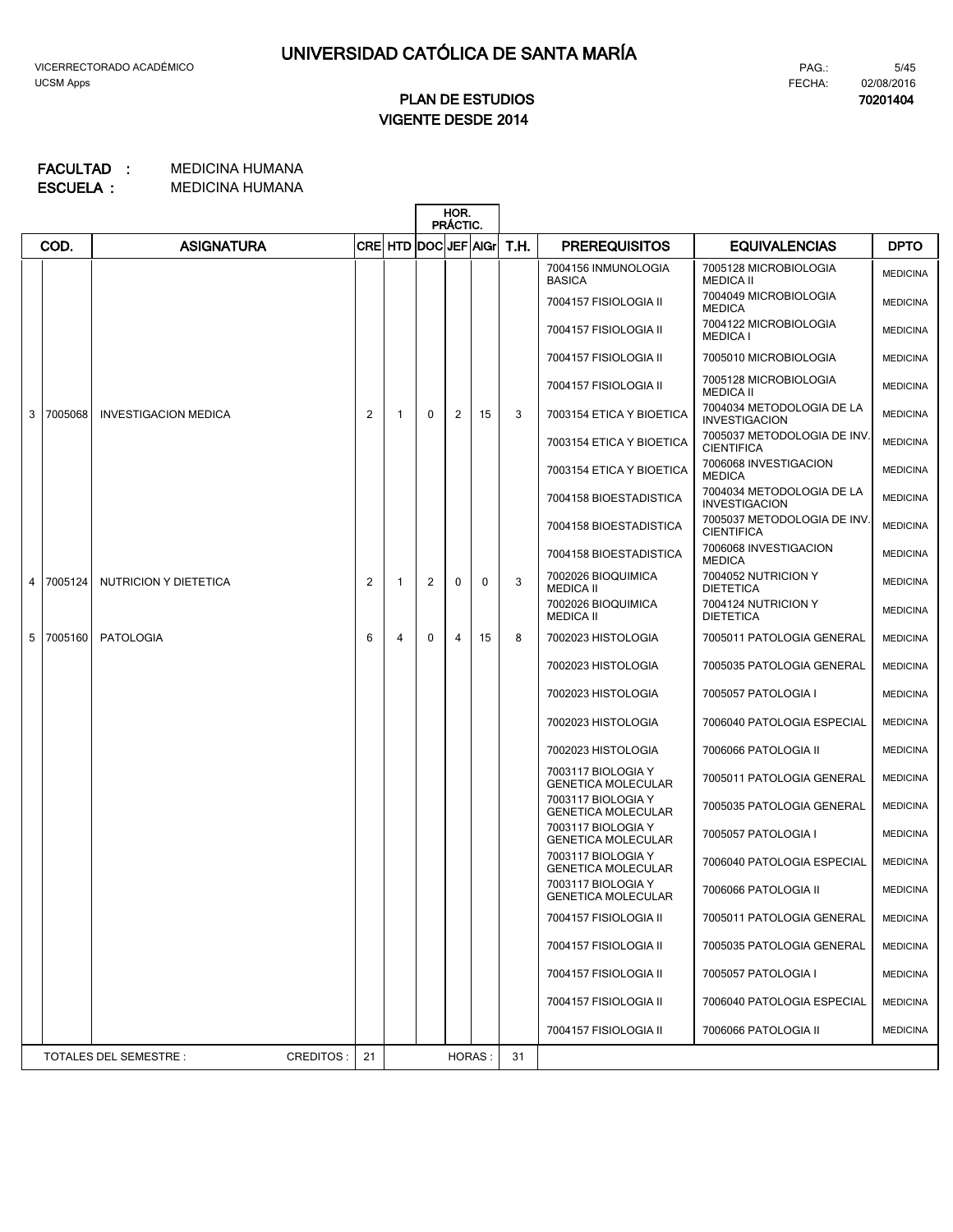# **VIGENTE DESDE 2014 PLAN DE ESTUDIOS**

MEDICINA HUMANA MEDICINA HUMANA **ESCUELA : FACULTAD :**

|      |                              |             |                      | HOR.<br>PRÁCTIC. |         |      |                               |               |             |
|------|------------------------------|-------------|----------------------|------------------|---------|------|-------------------------------|---------------|-------------|
| COD. | <b>ASIGNA</b><br><b>TURA</b> | <b>ICRE</b> | <b>. ITD DOCIJEF</b> |                  | ⊺lAlGri | T.H. | QUISITOS<br>סכם<br>ERE<br>nc. | EQUIVALENCIAS | <b>DPTO</b> |

**SEMESTRE :** 6

|                | 7006031 | PARASITOLOGIA                                    | 5  | 3 | $\Omega$ | 4             | 15                       | $\overline{7}$ | 7002023 HISTOLOGIA                            | 7004031 PARASITOLOGIA                          | <b>MEDICINA</b> |
|----------------|---------|--------------------------------------------------|----|---|----------|---------------|--------------------------|----------------|-----------------------------------------------|------------------------------------------------|-----------------|
|                |         |                                                  |    |   |          |               |                          |                | 7002023 HISTOLOGIA                            | 7004050 PARASITOLOGIA<br><b>MEDICA</b>         | <b>MEDICINA</b> |
|                |         |                                                  |    |   |          |               |                          |                | 7004156 INMUNOLOGIA<br><b>BASICA</b>          | 7004031 PARASITOLOGIA                          | <b>MEDICINA</b> |
|                |         |                                                  |    |   |          |               |                          |                | 7004156 INMUNOLOGIA<br><b>BASICA</b>          | 7004050 PARASITOLOGIA<br><b>MEDICA</b>         | <b>MEDICINA</b> |
| 2              | 7006039 | <b>FISIOPATOLOGIA</b>                            | 6  | 6 | $\Omega$ | $\mathbf{0}$  | $\overline{\phantom{a}}$ | 6              | 7004157 FISIOLOGIA II                         | 7004123 FISIOPATOLOGIA I                       | <b>MEDICINA</b> |
|                |         |                                                  |    |   |          |               |                          |                | 7004157 FISIOLOGIA II                         | 7005056 FISIOPATOLOGIA                         | <b>MEDICINA</b> |
|                |         |                                                  |    |   |          |               |                          |                | 7004157 FISIOLOGIA II                         | 7005126 FISIOPATOLOGIA II                      | <b>MEDICINA</b> |
|                |         |                                                  |    |   |          |               |                          |                | 7005160 PATOLOGIA                             | 7004123 FISIOPATOLOGIA I                       | <b>MEDICINA</b> |
|                |         |                                                  |    |   |          |               |                          |                | 7005160 PATOLOGIA                             | 7005056 FISIOPATOLOGIA                         | <b>MEDICINA</b> |
|                |         |                                                  |    |   |          |               |                          |                | 7005160 PATOLOGIA                             | 7005126 FISIOPATOLOGIA II                      | <b>MEDICINA</b> |
| 3              | 7006161 | SEMIOLOGIA Y PROPEDEUTICA MEDICA II              | 6  | 2 | $\Omega$ | 8             | 6                        | 10             | 7005012 SEMIOLOGIA Y<br>PROPEDEUTICA MEDICA I | 7006038 SEMIOLOGIA                             | <b>MEDICINA</b> |
|                |         |                                                  |    |   |          |               |                          |                | 7005012 SEMIOLOGIA Y<br>PROPEDEUTICA MEDICA I | 7006053 SEMIOLOGIA Y<br>PROPEDEUTICA MEDICA II | <b>MEDICINA</b> |
|                |         |                                                  |    |   |          |               |                          |                | 7005012 SEMIOLOGIA Y<br>PROPEDEUTICA MEDICA I | 7006065 SEMIOLOGIA Y<br>PROPEDEUTICA MEDICA II | <b>MEDICINA</b> |
| $\overline{4}$ | 7006162 | <b>FARMACOLOGIA MEDICA</b>                       | 5  | 3 | $\Omega$ | 4             | 15                       | $\overline{7}$ | 7002026 BIOQUIMICA<br><b>MEDICA II</b>        | 7005127 FARMACOLOGIA<br><b>MEDICA I</b>        | <b>MEDICINA</b> |
|                |         |                                                  |    |   |          |               |                          |                | 7002026 BIOQUIMICA<br><b>MEDICA II</b>        | 7006129 FARMACOLOGIA<br><b>MEDICA II</b>       | <b>MEDICINA</b> |
|                |         |                                                  |    |   |          |               |                          |                | 7004157 FISIOLOGIA II                         | 7005127 FARMACOLOGIA<br><b>MEDICA I</b>        | <b>MEDICINA</b> |
|                |         |                                                  |    |   |          |               |                          |                | 7004157 FISIOLOGIA II                         | 7006129 FARMACOLOGIA<br><b>MEDICA II</b>       | <b>MEDICINA</b> |
|                |         | <b>TOTALES DEL SEMESTRE:</b><br><b>CREDITOS:</b> | 22 |   |          | <b>HORAS:</b> |                          | 30             |                                               |                                                |                 |

### **SEMESTRE :** 7

| $\mathbf{1}$ | 7007015 | <b>CIRUGIA I</b> | 8 | 4 | $\Omega$ | 8 | 6 | 12 | 7001045 BIOQUIMICA<br><b>MEDICA I</b>                                                    | <b>MEDICINA</b> |
|--------------|---------|------------------|---|---|----------|---|---|----|------------------------------------------------------------------------------------------|-----------------|
|              |         |                  |   |   |          |   |   |    | 7001113 INGLES MEDICO                                                                    | <b>MEDICINA</b> |
|              |         |                  |   |   |          |   |   |    | 7001114 DOCTRINA SOCIAL<br>DE LA IGLESIA                                                 | <b>MEDICINA</b> |
|              |         |                  |   |   |          |   |   |    | 7001150 BIOLOGIA<br><b>CELULAR Y GENETICA</b>                                            | <b>MEDICINA</b> |
|              |         |                  |   |   |          |   |   |    | 7001151 LOGICO<br>MATEMATICA                                                             | <b>MEDICINA</b> |
|              |         |                  |   |   |          |   |   |    | 7001152 COMUNICACION,<br>REDACCION Y ORATORIA                                            | <b>MEDICINA</b> |
|              |         |                  |   |   |          |   |   |    | 7002023 HISTOLOGIA                                                                       | <b>MEDICINA</b> |
|              |         |                  |   |   |          |   |   |    | 7002026 BIOQUIMICA<br>MEDICA II                                                          | <b>MEDICINA</b> |
|              |         |                  |   |   |          |   |   |    | 7002111 ANATOMIA<br>HUMANA I                                                             | <b>MEDICINA</b> |
|              |         |                  |   |   |          |   |   |    | 7002112 PROPEDEUTICA<br><b>DEL TRABAJO</b><br><b>INTELECTUAL</b><br><b>UNIVERSITARIO</b> | <b>MEDICINA</b> |

6/45 FECHA: 02/08/2016 PAG.:

**70201404**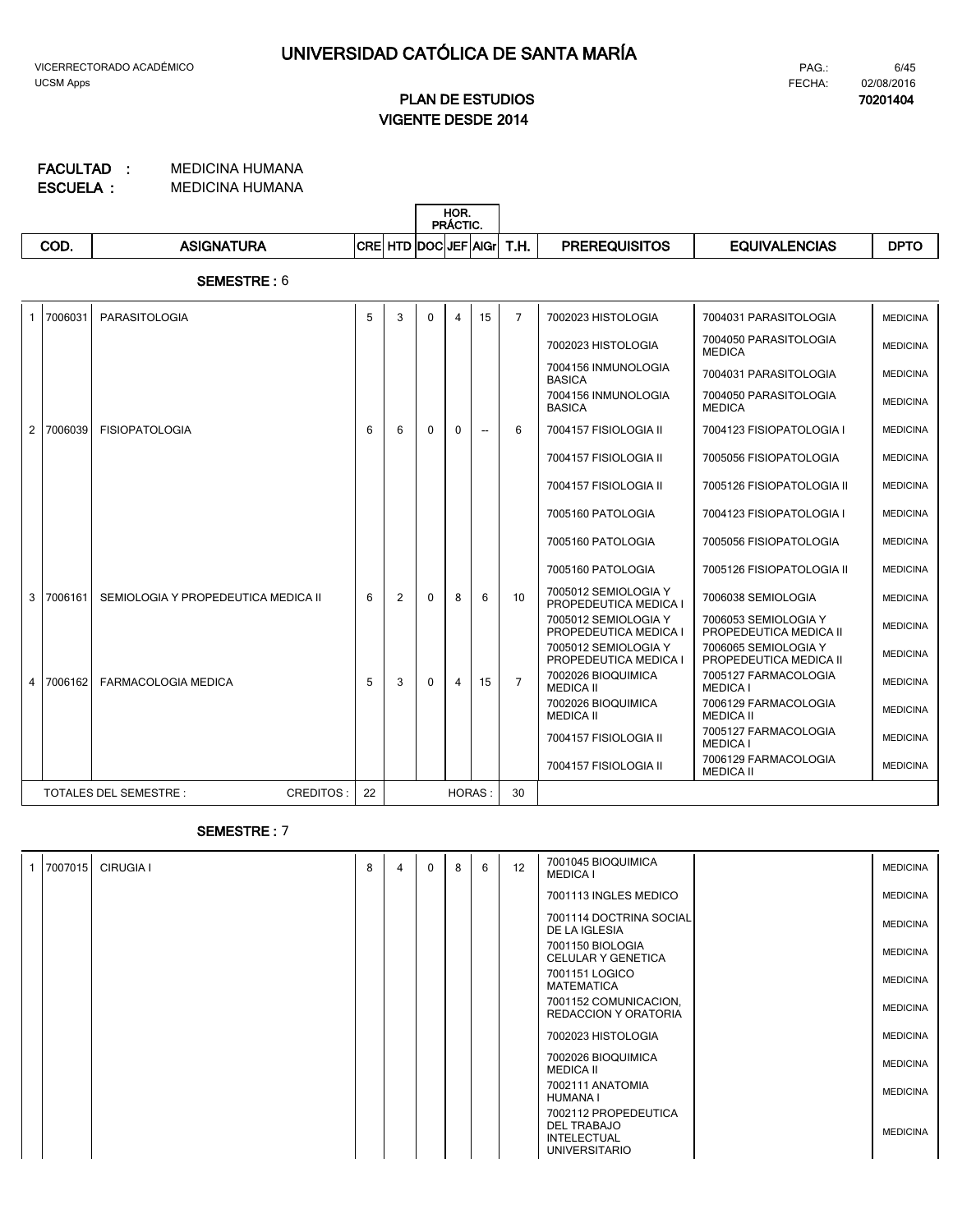**70201404**

# **VIGENTE DESDE 2014 PLAN DE ESTUDIOS**

|                |         |                   |   |                      |   | HOR.<br>PRÁCTIC. |   |      |                                                                        |                      |                 |
|----------------|---------|-------------------|---|----------------------|---|------------------|---|------|------------------------------------------------------------------------|----------------------|-----------------|
|                | COD.    | <b>ASIGNATURA</b> |   | CRE HTD DOC JEF AIGr |   |                  |   | T.H. | <b>PREREQUISITOS</b>                                                   | <b>EQUIVALENCIAS</b> | <b>DPTO</b>     |
|                |         |                   |   |                      |   |                  |   |      | 7002153 FILOSOFIA Y<br><b>ANTROPOLOGIA</b>                             |                      | <b>MEDICINA</b> |
|                |         |                   |   |                      |   |                  |   |      | 7003100 ANATOMIA<br>HUMANA II                                          |                      | <b>MEDICINA</b> |
|                |         |                   |   |                      |   |                  |   |      | 7003117 BIOLOGIA Y<br><b>GENETICA MOLECULAR</b>                        |                      | <b>MEDICINA</b> |
|                |         |                   |   |                      |   |                  |   |      | 7003118 FISIOLOGIA I                                                   |                      | <b>MEDICINA</b> |
|                |         |                   |   |                      |   |                  |   |      | 7003120 BIOFISICA Y<br><b>BASES FISICAS DE</b><br>METODOS DIAGNOSTICOS |                      | <b>MEDICINA</b> |
|                |         |                   |   |                      |   |                  |   |      | 7003154 ETICA Y BIOETICA                                               |                      | <b>MEDICINA</b> |
|                |         |                   |   |                      |   |                  |   |      | 7004008 EMBRIOLOGIA                                                    |                      | <b>MEDICINA</b> |
|                |         |                   |   |                      |   |                  |   |      | 7004155 PSICOPATOLOGIA                                                 |                      | <b>MEDICINA</b> |
|                |         |                   |   |                      |   |                  |   |      | 7004156 INMUNOLOGIA<br><b>BASICA</b>                                   |                      | <b>MEDICINA</b> |
|                |         |                   |   |                      |   |                  |   |      | 7004157 FISIOLOGIA II                                                  |                      | <b>MEDICINA</b> |
|                |         |                   |   |                      |   |                  |   |      | 7004158 BIOESTADISTICA                                                 |                      | <b>MEDICINA</b> |
|                |         |                   |   |                      |   |                  |   |      | 7004159 INSTRUCCION                                                    |                      | <b>MEDICINA</b> |
|                |         |                   |   |                      |   |                  |   |      | <b>MEDICA BASICA</b><br>7005012 SEMIOLOGIA Y                           |                      | <b>MEDICINA</b> |
|                |         |                   |   |                      |   |                  |   |      | PROPEDEUTICA MEDICA I<br>7005049 MICROBIOLOGIA<br><b>MEDICA</b>        |                      | <b>MEDICINA</b> |
|                |         |                   |   |                      |   |                  |   |      | 7005068 INVESTIGACION<br><b>MEDICA</b>                                 |                      | <b>MEDICINA</b> |
|                |         |                   |   |                      |   |                  |   |      | 7005124 NUTRICION Y<br><b>DIETETICA</b>                                |                      | <b>MEDICINA</b> |
|                |         |                   |   |                      |   |                  |   |      | 7005160 PATOLOGIA                                                      |                      | <b>MEDICINA</b> |
|                |         |                   |   |                      |   |                  |   |      | 7006031 PARASITOLOGIA                                                  |                      | <b>MEDICINA</b> |
|                |         |                   |   |                      |   |                  |   |      | 7006039 FISIOPATOLOGIA                                                 |                      | <b>MEDICINA</b> |
|                |         |                   |   |                      |   |                  |   |      | 7006161 SEMIOLOGIA Y<br>PROPEDEUTICA MEDICA II                         |                      | <b>MEDICINA</b> |
|                |         |                   |   |                      |   |                  |   |      | 7006162 FARMACOLOGIA<br><b>MEDICA</b>                                  |                      | <b>MEDICINA</b> |
| $\overline{2}$ | 7007163 | <b>MEDICINA I</b> | 9 | 5                    | 0 | 8                | 6 | 13   | 7001045 BIOQUIMICA<br><b>MEDICA I</b>                                  | 7008054 MEDICINA I   | <b>MEDICINA</b> |
|                |         |                   |   |                      |   |                  |   |      | 7001045 BIOQUIMICA<br><b>MEDICA I</b>                                  | 7008135 MEDICINA I   | <b>MEDICINA</b> |
|                |         |                   |   |                      |   |                  |   |      | 7001113 INGLES MEDICO                                                  | 7008054 MEDICINA I   | <b>MEDICINA</b> |
|                |         |                   |   |                      |   |                  |   |      | 7001113 INGLES MEDICO                                                  | 7008135 MEDICINA I   | <b>MEDICINA</b> |
|                |         |                   |   |                      |   |                  |   |      | 7001114 DOCTRINA SOCIAL<br>DE LA IGLESIA                               | 7008054 MEDICINA I   | <b>MEDICINA</b> |
|                |         |                   |   |                      |   |                  |   |      | 7001114 DOCTRINA SOCIAL<br>DE LA IGLESIA                               | 7008135 MEDICINA I   | <b>MEDICINA</b> |
|                |         |                   |   |                      |   |                  |   |      | 7001150 BIOLOGIA<br>CELULAR Y GENETICA                                 | 7008054 MEDICINA I   | <b>MEDICINA</b> |
|                |         |                   |   |                      |   |                  |   |      | 7001150 BIOLOGIA<br>CELULAR Y GENETICA                                 | 7008135 MEDICINA I   | <b>MEDICINA</b> |
|                |         |                   |   |                      |   |                  |   |      | 7001151 LOGICO<br><b>MATEMATICA</b>                                    | 7008054 MEDICINA I   | <b>MEDICINA</b> |
|                |         |                   |   |                      |   |                  |   |      | 7001151 LOGICO<br><b>MATEMATICA</b>                                    | 7008135 MEDICINA I   | <b>MEDICINA</b> |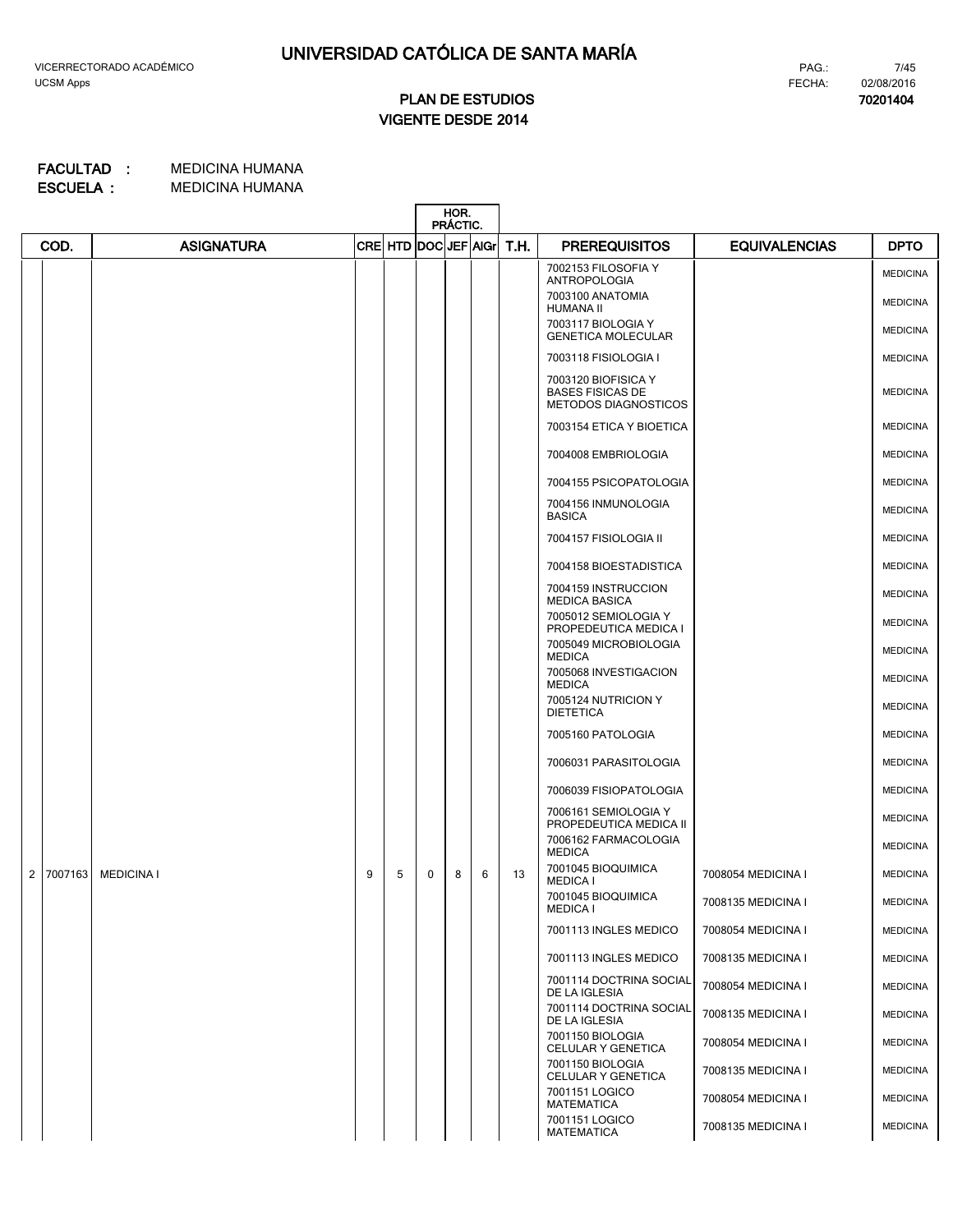### FECHA: 02/08/2016 PAG.:

**70201404**

8/45

# **VIGENTE DESDE 2014 PLAN DE ESTUDIOS**

|      |                   |                      | HOR.<br>PRÁCTIC. |      |                                                                                          |                      |                 |
|------|-------------------|----------------------|------------------|------|------------------------------------------------------------------------------------------|----------------------|-----------------|
| COD. | <b>ASIGNATURA</b> | CRE HTD DOC JEF AIGr |                  | T.H. | <b>PREREQUISITOS</b>                                                                     | <b>EQUIVALENCIAS</b> | <b>DPTO</b>     |
|      |                   |                      |                  |      | 7001152 COMUNICACION,<br><b>REDACCION Y ORATORIA</b>                                     | 7008054 MEDICINA I   | <b>MEDICINA</b> |
|      |                   |                      |                  |      | 7001152 COMUNICACION,<br><b>REDACCION Y ORATORIA</b>                                     | 7008135 MEDICINA I   | <b>MEDICINA</b> |
|      |                   |                      |                  |      | 7002023 HISTOLOGIA                                                                       | 7008054 MEDICINA I   | <b>MEDICINA</b> |
|      |                   |                      |                  |      | 7002023 HISTOLOGIA                                                                       | 7008135 MEDICINA I   | <b>MEDICINA</b> |
|      |                   |                      |                  |      | 7002026 BIOQUIMICA<br><b>MEDICA II</b>                                                   | 7008054 MEDICINA I   | <b>MEDICINA</b> |
|      |                   |                      |                  |      | 7002026 BIOQUIMICA<br><b>MEDICA II</b>                                                   | 7008135 MEDICINA I   | <b>MEDICINA</b> |
|      |                   |                      |                  |      | 7002111 ANATOMIA<br>HUMANA I                                                             | 7008054 MEDICINA I   | <b>MEDICINA</b> |
|      |                   |                      |                  |      | 7002111 ANATOMIA<br>HUMANA I                                                             | 7008135 MEDICINA I   | <b>MEDICINA</b> |
|      |                   |                      |                  |      | 7002112 PROPEDEUTICA<br><b>DEL TRABAJO</b><br><b>INTELECTUAL</b><br><b>UNIVERSITARIO</b> | 7008054 MEDICINA I   | <b>MEDICINA</b> |
|      |                   |                      |                  |      | 7002112 PROPEDEUTICA<br><b>DEL TRABAJO</b><br><b>INTELECTUAL</b><br><b>UNIVERSITARIO</b> | 7008135 MEDICINA I   | <b>MEDICINA</b> |
|      |                   |                      |                  |      | 7002153 FILOSOFIA Y<br><b>ANTROPOLOGIA</b>                                               | 7008054 MEDICINA I   | <b>MEDICINA</b> |
|      |                   |                      |                  |      | 7002153 FILOSOFIA Y<br><b>ANTROPOLOGIA</b>                                               | 7008135 MEDICINA I   | <b>MEDICINA</b> |
|      |                   |                      |                  |      | 7003100 ANATOMIA<br><b>HUMANA II</b>                                                     | 7008054 MEDICINA I   | <b>MEDICINA</b> |
|      |                   |                      |                  |      | 7003100 ANATOMIA<br><b>HUMANA II</b>                                                     | 7008135 MEDICINA I   | <b>MEDICINA</b> |
|      |                   |                      |                  |      | 7003117 BIOLOGIA Y<br><b>GENETICA MOLECULAR</b>                                          | 7008054 MEDICINA I   | <b>MEDICINA</b> |
|      |                   |                      |                  |      | 7003117 BIOLOGIA Y<br><b>GENETICA MOLECULAR</b>                                          | 7008135 MEDICINA I   | <b>MEDICINA</b> |
|      |                   |                      |                  |      | 7003118 FISIOLOGIA I                                                                     | 7008054 MEDICINA I   | <b>MEDICINA</b> |
|      |                   |                      |                  |      | 7003118 FISIOLOGIA I                                                                     | 7008135 MEDICINA I   | <b>MEDICINA</b> |
|      |                   |                      |                  |      | 7003120 BIOFISICA Y<br><b>BASES FISICAS DE</b><br><b>METODOS DIAGNOSTICOS</b>            | 7008054 MEDICINA I   | <b>MEDICINA</b> |
|      |                   |                      |                  |      | 7003120 BIOFISICA Y<br><b>BASES FISICAS DE</b><br><b>METODOS DIAGNOSTICOS</b>            | 7008135 MEDICINA I   | <b>MEDICINA</b> |
|      |                   |                      |                  |      | 7003154 ETICA Y BIOETICA                                                                 | 7008054 MEDICINA I   | <b>MEDICINA</b> |
|      |                   |                      |                  |      | 7003154 ETICA Y BIOETICA                                                                 | 7008135 MEDICINA I   | <b>MEDICINA</b> |
|      |                   |                      |                  |      | 7004008 EMBRIOLOGIA                                                                      | 7008054 MEDICINA I   | <b>MEDICINA</b> |
|      |                   |                      |                  |      | 7004008 EMBRIOLOGIA                                                                      | 7008135 MEDICINA I   | <b>MEDICINA</b> |
|      |                   |                      |                  |      | 7004155 PSICOPATOLOGIA                                                                   | 7008054 MEDICINA I   | <b>MEDICINA</b> |
|      |                   |                      |                  |      | 7004155 PSICOPATOLOGIA                                                                   | 7008135 MEDICINA I   | <b>MEDICINA</b> |
|      |                   |                      |                  |      | 7004156 INMUNOLOGIA<br><b>BASICA</b>                                                     | 7008054 MEDICINA I   | <b>MEDICINA</b> |
|      |                   |                      |                  |      | 7004156 INMUNOLOGIA<br><b>BASICA</b>                                                     | 7008135 MEDICINA I   | <b>MEDICINA</b> |
|      |                   |                      |                  |      | 7004157 FISIOLOGIA II                                                                    | 7008054 MEDICINA I   | <b>MEDICINA</b> |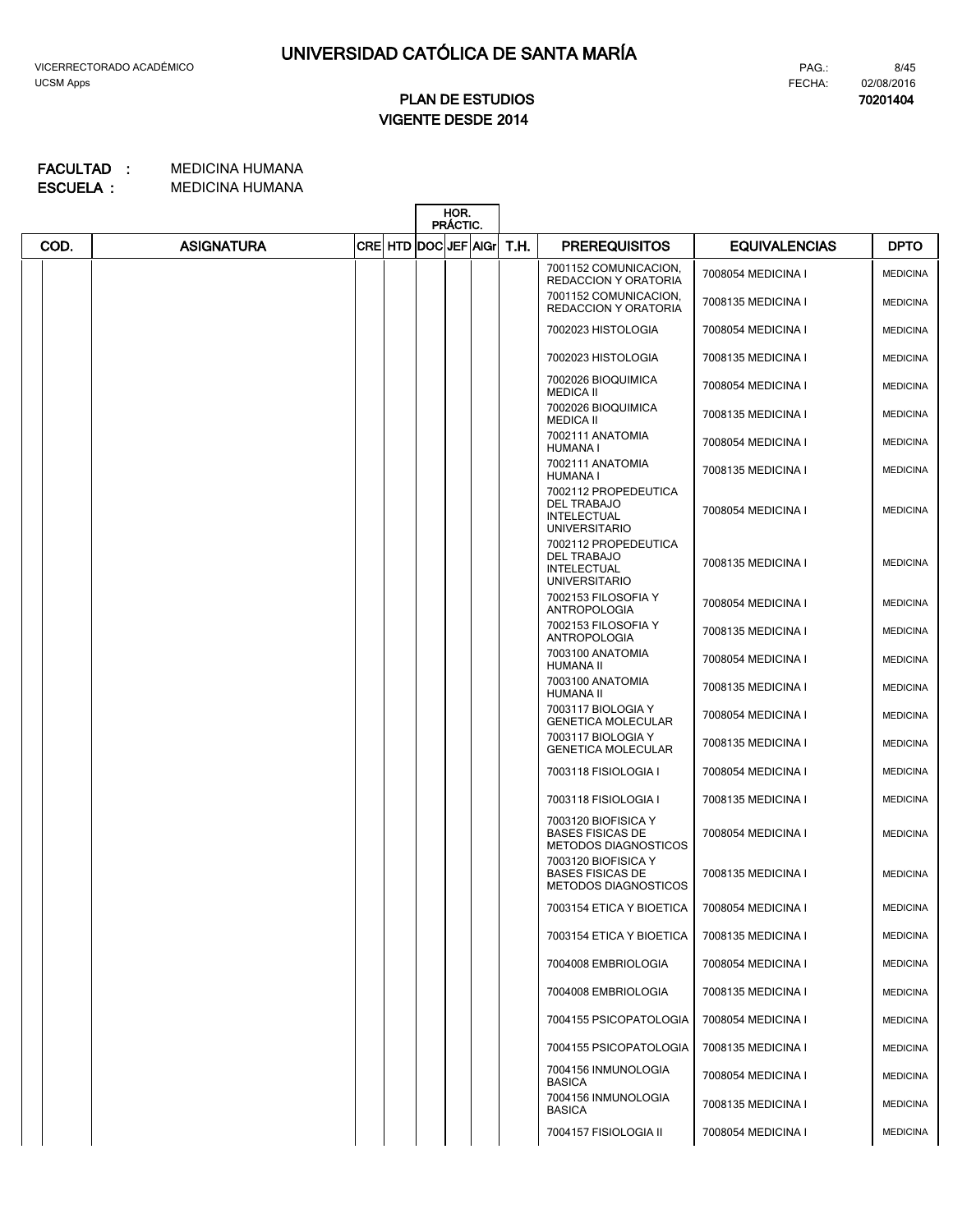# **VIGENTE DESDE 2014 PLAN DE ESTUDIOS**

#### MEDICINA HUMANA **FACULTAD : MEDICINA HUMANA ESCUELA :**

|                |         |                                     |   |                      | HOR.<br>PRÁCTIC. |   |    |      |                                                  |                           |                 |
|----------------|---------|-------------------------------------|---|----------------------|------------------|---|----|------|--------------------------------------------------|---------------------------|-----------------|
|                | COD.    | <b>ASIGNATURA</b>                   |   | CRE HTD DOC JEF AIGr |                  |   |    | T.H. | <b>PREREQUISITOS</b>                             | <b>EQUIVALENCIAS</b>      | <b>DPTO</b>     |
|                |         |                                     |   |                      |                  |   |    |      | 7004157 FISIOLOGIA II                            | 7008135 MEDICINA I        | <b>MEDICINA</b> |
|                |         |                                     |   |                      |                  |   |    |      | 7004158 BIOESTADISTICA                           | 7008054 MEDICINA I        | <b>MEDICINA</b> |
|                |         |                                     |   |                      |                  |   |    |      | 7004158 BIOESTADISTICA                           | 7008135 MEDICINA I        | <b>MEDICINA</b> |
|                |         |                                     |   |                      |                  |   |    |      | 7004159 INSTRUCCION<br><b>MEDICA BASICA</b>      | 7008054 MEDICINA I        | <b>MEDICINA</b> |
|                |         |                                     |   |                      |                  |   |    |      | 7004159 INSTRUCCION<br><b>MEDICA BASICA</b>      | 7008135 MEDICINA I        | <b>MEDICINA</b> |
|                |         |                                     |   |                      |                  |   |    |      | 7005012 SEMIOLOGIA Y<br>PROPEDEUTICA MEDICA I    | 7008054 MEDICINA I        | <b>MEDICINA</b> |
|                |         |                                     |   |                      |                  |   |    |      | 7005012 SEMIOLOGIA Y<br>PROPEDEUTICA MEDICA I    | 7008135 MEDICINA I        | <b>MEDICINA</b> |
|                |         |                                     |   |                      |                  |   |    |      | 7005049 MICROBIOLOGIA<br><b>MEDICA</b>           | 7008054 MEDICINA I        | <b>MEDICINA</b> |
|                |         |                                     |   |                      |                  |   |    |      | 7005049 MICROBIOLOGIA<br><b>MEDICA</b>           | 7008135 MEDICINA I        | <b>MEDICINA</b> |
|                |         |                                     |   |                      |                  |   |    |      | 7005068 INVESTIGACION<br><b>MEDICA</b>           | 7008054 MEDICINA I        | <b>MEDICINA</b> |
|                |         |                                     |   |                      |                  |   |    |      | 7005068 INVESTIGACION<br><b>MEDICA</b>           | 7008135 MEDICINA I        | <b>MEDICINA</b> |
|                |         |                                     |   |                      |                  |   |    |      | 7005124 NUTRICION Y<br><b>DIETETICA</b>          | 7008054 MEDICINA I        | <b>MEDICINA</b> |
|                |         |                                     |   |                      |                  |   |    |      | 7005124 NUTRICION Y<br><b>DIETETICA</b>          | 7008135 MEDICINA I        | <b>MEDICINA</b> |
|                |         |                                     |   |                      |                  |   |    |      | 7005160 PATOLOGIA                                | 7008054 MEDICINA I        | <b>MEDICINA</b> |
|                |         |                                     |   |                      |                  |   |    |      | 7005160 PATOLOGIA                                | 7008135 MEDICINA I        | <b>MEDICINA</b> |
|                |         |                                     |   |                      |                  |   |    |      | 7006031 PARASITOLOGIA                            | 7008054 MEDICINA I        | <b>MEDICINA</b> |
|                |         |                                     |   |                      |                  |   |    |      | 7006031 PARASITOLOGIA                            | 7008135 MEDICINA I        | <b>MEDICINA</b> |
|                |         |                                     |   |                      |                  |   |    |      | 7006039 FISIOPATOLOGIA                           | 7008054 MEDICINA I        | <b>MEDICINA</b> |
|                |         |                                     |   |                      |                  |   |    |      | 7006039 FISIOPATOLOGIA                           | 7008135 MEDICINA I        | <b>MEDICINA</b> |
|                |         |                                     |   |                      |                  |   |    |      | 7006161 SEMIOLOGIA Y                             | 7008054 MEDICINA I        | <b>MEDICINA</b> |
|                |         |                                     |   |                      |                  |   |    |      | PROPEDEUTICA MEDICA II<br>7006161 SEMIOLOGIA Y   | 7008135 MEDICINA I        | <b>MEDICINA</b> |
|                |         |                                     |   |                      |                  |   |    |      | PROPEDEUTICA MEDICA II<br>7006162 FARMACOLOGIA   | 7008054 MEDICINA I        | <b>MEDICINA</b> |
|                |         |                                     |   |                      |                  |   |    |      | <b>MEDICA</b><br>7006162 FARMACOLOGIA            | 7008135 MEDICINA I        | <b>MEDICINA</b> |
| 3 <sup>1</sup> | 7007164 | ECOLOGIA, DEMOGRAFIA Y EPIDEMOLOGIA | 4 | 3                    | $\mathbf 0$      | 2 | 15 | 5    | <b>MEDICA</b><br>7001045 BIOQUIMICA              | 7002069 DEMOGRAFIA        | <b>MEDICINA</b> |
|                |         |                                     |   |                      |                  |   |    |      | <b>MEDICA I</b><br>7001045 BIOQUIMICA            |                           |                 |
|                |         |                                     |   |                      |                  |   |    |      | <b>MEDICA I</b><br>7001045 BIOQUIMICA            | 7007016 MEDICINA SOCIAL I | <b>MEDICINA</b> |
|                |         |                                     |   |                      |                  |   |    |      | <b>MEDICA I</b>                                  | 7007136 MEDICINA SOCIAL I | <b>MEDICINA</b> |
|                |         |                                     |   |                      |                  |   |    |      | 7001113 INGLES MEDICO                            | 7002069 DEMOGRAFIA        | <b>MEDICINA</b> |
|                |         |                                     |   |                      |                  |   |    |      | 7001113 INGLES MEDICO                            | 7007016 MEDICINA SOCIAL I | <b>MEDICINA</b> |
|                |         |                                     |   |                      |                  |   |    |      | 7001113 INGLES MEDICO<br>7001114 DOCTRINA SOCIAL | 7007136 MEDICINA SOCIAL I | <b>MEDICINA</b> |
|                |         |                                     |   |                      |                  |   |    |      | DE LA IGLESIA                                    | 7002069 DEMOGRAFIA        | <b>MEDICINA</b> |
|                |         |                                     |   |                      |                  |   |    |      | 7001114 DOCTRINA SOCIAL<br>DE LA IGLESIA         | 7007016 MEDICINA SOCIAL I | <b>MEDICINA</b> |
|                |         |                                     |   |                      |                  |   |    |      | 7001114 DOCTRINA SOCIAL<br>DE LA IGLESIA         | 7007136 MEDICINA SOCIAL I | <b>MEDICINA</b> |

PAG.: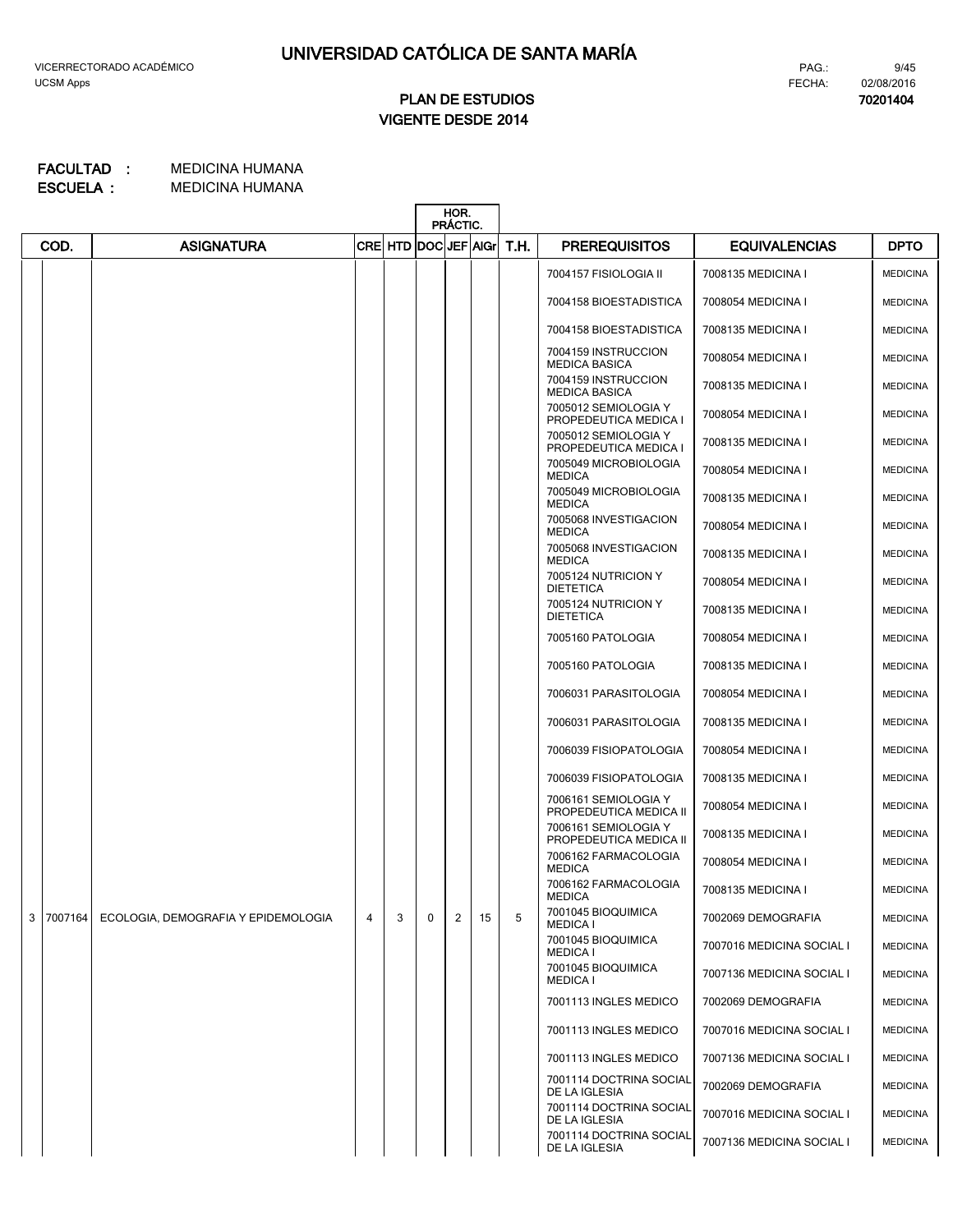**70201404**

10/45

# **VIGENTE DESDE 2014 PLAN DE ESTUDIOS**

|      |                   |                            | HOR.<br>PRÁCTIC. |      |                                                                                          |                           |                 |
|------|-------------------|----------------------------|------------------|------|------------------------------------------------------------------------------------------|---------------------------|-----------------|
| COD. | <b>ASIGNATURA</b> | <b>CRE HTD DOCUEF AIGN</b> |                  | T.H. | <b>PREREQUISITOS</b>                                                                     | <b>EQUIVALENCIAS</b>      | <b>DPTO</b>     |
|      |                   |                            |                  |      | 7001150 BIOLOGIA<br>CELULAR Y GENETICA                                                   | 7002069 DEMOGRAFIA        | <b>MEDICINA</b> |
|      |                   |                            |                  |      | 7001150 BIOLOGIA<br>CELULAR Y GENETICA                                                   | 7007016 MEDICINA SOCIAL I | <b>MEDICINA</b> |
|      |                   |                            |                  |      | 7001150 BIOLOGIA<br>CELULAR Y GENETICA                                                   | 7007136 MEDICINA SOCIAL I | <b>MEDICINA</b> |
|      |                   |                            |                  |      | 7001151 LOGICO<br><b>MATEMATICA</b>                                                      | 7002069 DEMOGRAFIA        | <b>MEDICINA</b> |
|      |                   |                            |                  |      | 7001151 LOGICO<br><b>MATEMATICA</b>                                                      | 7007016 MEDICINA SOCIAL I | <b>MEDICINA</b> |
|      |                   |                            |                  |      | 7001151 LOGICO<br><b>MATEMATICA</b>                                                      | 7007136 MEDICINA SOCIAL I | <b>MEDICINA</b> |
|      |                   |                            |                  |      | 7001152 COMUNICACION,<br><b>REDACCION Y ORATORIA</b>                                     | 7002069 DEMOGRAFIA        | <b>MEDICINA</b> |
|      |                   |                            |                  |      | 7001152 COMUNICACION,<br>REDACCION Y ORATORIA                                            | 7007016 MEDICINA SOCIAL I | <b>MEDICINA</b> |
|      |                   |                            |                  |      | 7001152 COMUNICACION,<br><b>REDACCION Y ORATORIA</b>                                     | 7007136 MEDICINA SOCIAL I | <b>MEDICINA</b> |
|      |                   |                            |                  |      | 7002023 HISTOLOGIA                                                                       | 7002069 DEMOGRAFIA        | <b>MEDICINA</b> |
|      |                   |                            |                  |      | 7002023 HISTOLOGIA                                                                       | 7007016 MEDICINA SOCIAL I | <b>MEDICINA</b> |
|      |                   |                            |                  |      | 7002023 HISTOLOGIA                                                                       | 7007136 MEDICINA SOCIAL I | <b>MEDICINA</b> |
|      |                   |                            |                  |      | 7002026 BIOQUIMICA<br><b>MEDICA II</b>                                                   | 7002069 DEMOGRAFIA        | <b>MEDICINA</b> |
|      |                   |                            |                  |      | 7002026 BIOQUIMICA<br><b>MEDICA II</b>                                                   | 7007016 MEDICINA SOCIAL I | <b>MEDICINA</b> |
|      |                   |                            |                  |      | 7002026 BIOQUIMICA<br><b>MEDICA II</b>                                                   | 7007136 MEDICINA SOCIAL I | <b>MEDICINA</b> |
|      |                   |                            |                  |      | 7002111 ANATOMIA<br><b>HUMANA I</b>                                                      | 7002069 DEMOGRAFIA        | <b>MEDICINA</b> |
|      |                   |                            |                  |      | 7002111 ANATOMIA<br>HUMANA I                                                             | 7007016 MEDICINA SOCIAL I | <b>MEDICINA</b> |
|      |                   |                            |                  |      | 7002111 ANATOMIA<br><b>HUMANA I</b>                                                      | 7007136 MEDICINA SOCIAL I | <b>MEDICINA</b> |
|      |                   |                            |                  |      | 7002112 PROPEDEUTICA<br><b>DEL TRABAJO</b><br>INTELECTUAL<br><b>UNIVERSITARIO</b>        | 7002069 DEMOGRAFIA        | <b>MEDICINA</b> |
|      |                   |                            |                  |      | 7002112 PROPEDEUTICA<br><b>DEL TRABAJO</b><br><b>INTELECTUAL</b><br><b>UNIVERSITARIO</b> | 7007016 MEDICINA SOCIAL I | <b>MEDICINA</b> |
|      |                   |                            |                  |      | 7002112 PROPEDEUTICA<br>DEL TRABAJO<br>INTELECTUAL<br><b>UNIVERSITARIO</b>               | 7007136 MEDICINA SOCIAL I | <b>MEDICINA</b> |
|      |                   |                            |                  |      | 7002153 FILOSOFIA Y<br><b>ANTROPOLOGIA</b>                                               | 7002069 DEMOGRAFIA        | <b>MEDICINA</b> |
|      |                   |                            |                  |      | 7002153 FILOSOFIA Y<br><b>ANTROPOLOGIA</b>                                               | 7007016 MEDICINA SOCIAL I | <b>MEDICINA</b> |
|      |                   |                            |                  |      | 7002153 FILOSOFIA Y<br><b>ANTROPOLOGIA</b>                                               | 7007136 MEDICINA SOCIAL I | <b>MEDICINA</b> |
|      |                   |                            |                  |      | 7003100 ANATOMIA<br><b>HUMANA II</b>                                                     | 7002069 DEMOGRAFIA        | <b>MEDICINA</b> |
|      |                   |                            |                  |      | 7003100 ANATOMIA<br>HUMANA II                                                            | 7007016 MEDICINA SOCIAL I | <b>MEDICINA</b> |
|      |                   |                            |                  |      | 7003100 ANATOMIA<br><b>HUMANA II</b>                                                     | 7007136 MEDICINA SOCIAL I | <b>MEDICINA</b> |
|      |                   |                            |                  |      | 7003117 BIOLOGIA Y<br><b>GENETICA MOLECULAR</b>                                          | 7002069 DEMOGRAFIA        | <b>MEDICINA</b> |
|      |                   |                            |                  |      | 7003117 BIOLOGIA Y<br><b>GENETICA MOLECULAR</b>                                          | 7007016 MEDICINA SOCIAL I | <b>MEDICINA</b> |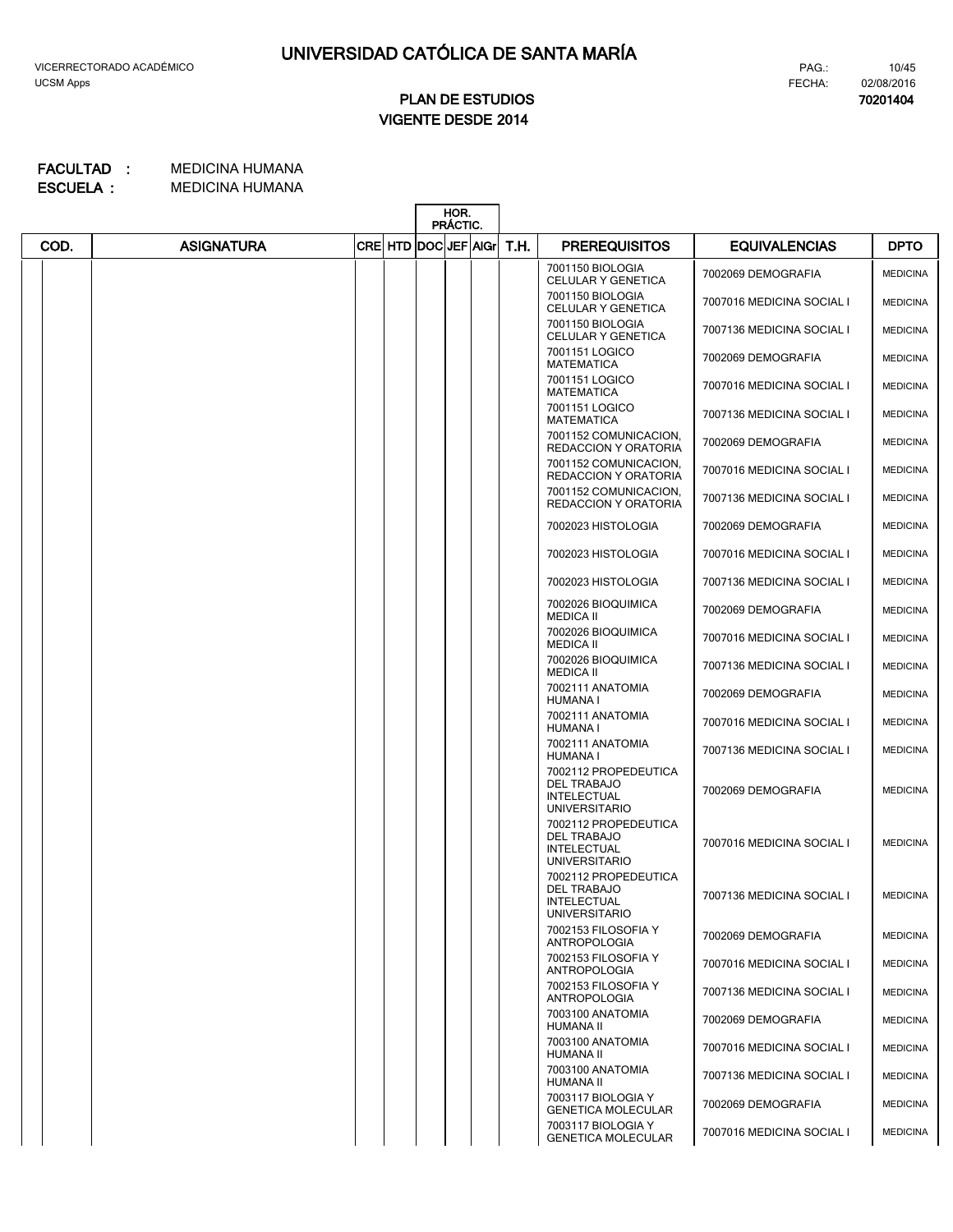**70201404**

# **VIGENTE DESDE 2014 PLAN DE ESTUDIOS**

|      |                   |                     | HOR.<br>PRÁCTIC. |      |                                                                               |                           |                 |
|------|-------------------|---------------------|------------------|------|-------------------------------------------------------------------------------|---------------------------|-----------------|
| COD. | <b>ASIGNATURA</b> | CRE HTD DOC JEF AGr |                  | T.H. | <b>PREREQUISITOS</b>                                                          | <b>EQUIVALENCIAS</b>      | <b>DPTO</b>     |
|      |                   |                     |                  |      | 7003117 BIOLOGIA Y<br><b>GENETICA MOLECULAR</b>                               | 7007136 MEDICINA SOCIAL I | <b>MEDICINA</b> |
|      |                   |                     |                  |      | 7003118 FISIOLOGIA I                                                          | 7002069 DEMOGRAFIA        | <b>MEDICINA</b> |
|      |                   |                     |                  |      | 7003118 FISIOLOGIA I                                                          | 7007016 MEDICINA SOCIAL I | <b>MEDICINA</b> |
|      |                   |                     |                  |      | 7003118 FISIOLOGIA I                                                          | 7007136 MEDICINA SOCIAL I | <b>MEDICINA</b> |
|      |                   |                     |                  |      | 7003120 BIOFISICA Y<br><b>BASES FISICAS DE</b><br><b>METODOS DIAGNOSTICOS</b> | 7002069 DEMOGRAFIA        | <b>MEDICINA</b> |
|      |                   |                     |                  |      | 7003120 BIOFISICA Y<br><b>BASES FISICAS DE</b><br><b>METODOS DIAGNOSTICOS</b> | 7007016 MEDICINA SOCIAL I | <b>MEDICINA</b> |
|      |                   |                     |                  |      | 7003120 BIOFISICA Y<br><b>BASES FISICAS DE</b><br><b>METODOS DIAGNOSTICOS</b> | 7007136 MEDICINA SOCIAL I | <b>MEDICINA</b> |
|      |                   |                     |                  |      | 7003154 ETICA Y BIOETICA                                                      | 7002069 DEMOGRAFIA        | <b>MEDICINA</b> |
|      |                   |                     |                  |      | 7003154 ETICA Y BIOETICA                                                      | 7007016 MEDICINA SOCIAL I | <b>MEDICINA</b> |
|      |                   |                     |                  |      | 7003154 ETICA Y BIOETICA                                                      | 7007136 MEDICINA SOCIAL I | <b>MEDICINA</b> |
|      |                   |                     |                  |      | 7004008 EMBRIOLOGIA                                                           | 7002069 DEMOGRAFIA        | <b>MEDICINA</b> |
|      |                   |                     |                  |      | 7004008 EMBRIOLOGIA                                                           | 7007016 MEDICINA SOCIAL I | <b>MEDICINA</b> |
|      |                   |                     |                  |      | 7004008 EMBRIOLOGIA                                                           | 7007136 MEDICINA SOCIAL I | <b>MEDICINA</b> |
|      |                   |                     |                  |      | 7004155 PSICOPATOLOGIA                                                        | 7002069 DEMOGRAFIA        | <b>MEDICINA</b> |
|      |                   |                     |                  |      | 7004155 PSICOPATOLOGIA                                                        | 7007016 MEDICINA SOCIAL I | <b>MEDICINA</b> |
|      |                   |                     |                  |      | 7004155 PSICOPATOLOGIA                                                        | 7007136 MEDICINA SOCIAL I | <b>MEDICINA</b> |
|      |                   |                     |                  |      | 7004156 INMUNOLOGIA<br><b>BASICA</b>                                          | 7002069 DEMOGRAFIA        | <b>MEDICINA</b> |
|      |                   |                     |                  |      | 7004156 INMUNOLOGIA<br><b>BASICA</b>                                          | 7007016 MEDICINA SOCIAL I | <b>MEDICINA</b> |
|      |                   |                     |                  |      | 7004156 INMUNOLOGIA<br><b>BASICA</b>                                          | 7007136 MEDICINA SOCIAL I | <b>MEDICINA</b> |
|      |                   |                     |                  |      | 7004157 FISIOLOGIA II                                                         | 7002069 DEMOGRAFIA        | <b>MEDICINA</b> |
|      |                   |                     |                  |      | 7004157 FISIOLOGIA II                                                         | 7007016 MEDICINA SOCIAL I | <b>MEDICINA</b> |
|      |                   |                     |                  |      | 7004157 FISIOLOGIA II                                                         | 7007136 MEDICINA SOCIAL I | <b>MEDICINA</b> |
|      |                   |                     |                  |      | 7004158 BIOESTADISTICA                                                        | 7002069 DEMOGRAFIA        | <b>MEDICINA</b> |
|      |                   |                     |                  |      | 7004158 BIOESTADISTICA                                                        | 7007016 MEDICINA SOCIAL I | <b>MEDICINA</b> |
|      |                   |                     |                  |      | 7004158 BIOESTADISTICA                                                        | 7007136 MEDICINA SOCIAL I | <b>MEDICINA</b> |
|      |                   |                     |                  |      | 7004159 INSTRUCCION<br><b>MEDICA BASICA</b>                                   | 7002069 DEMOGRAFIA        | <b>MEDICINA</b> |
|      |                   |                     |                  |      | 7004159 INSTRUCCION<br><b>MEDICA BASICA</b>                                   | 7007016 MEDICINA SOCIAL I | <b>MEDICINA</b> |
|      |                   |                     |                  |      | 7004159 INSTRUCCION<br><b>MEDICA BASICA</b>                                   | 7007136 MEDICINA SOCIAL I | <b>MEDICINA</b> |
|      |                   |                     |                  |      | 7005012 SEMIOLOGIA Y<br>PROPEDEUTICA MEDICA I                                 | 7002069 DEMOGRAFIA        | <b>MEDICINA</b> |
|      |                   |                     |                  |      | 7005012 SEMIOLOGIA Y<br>PROPEDEUTICA MEDICA I                                 | 7007016 MEDICINA SOCIAL I | <b>MEDICINA</b> |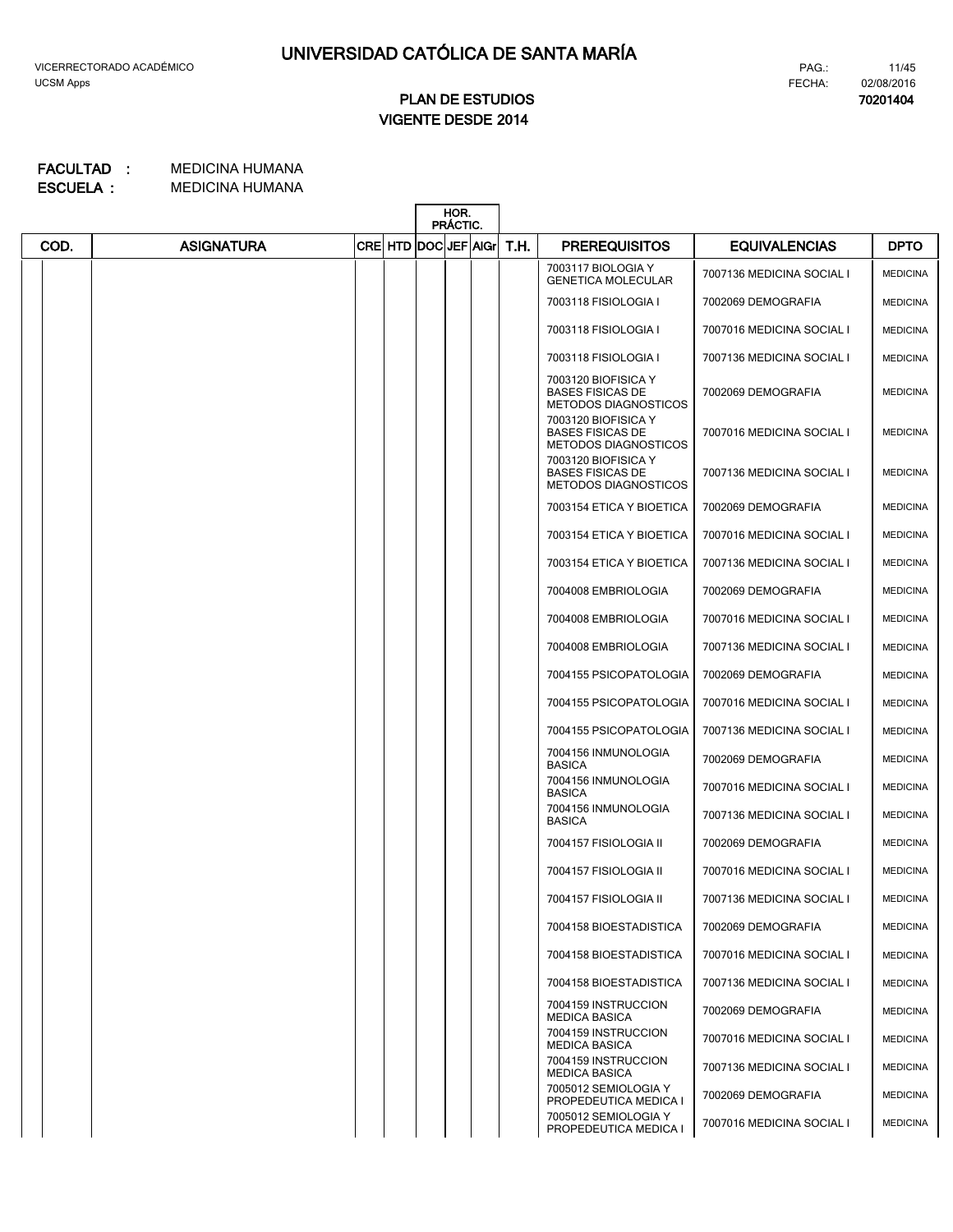# **VIGENTE DESDE 2014 PLAN DE ESTUDIOS**

#### MEDICINA HUMANA MEDICINA HUMANA **ESCUELA : FACULTAD :**

|      |                                     |    |                             | HOR.<br>PRÁCTIC. |      |                                                |                           |                 |
|------|-------------------------------------|----|-----------------------------|------------------|------|------------------------------------------------|---------------------------|-----------------|
| COD. | <b>ASIGNATURA</b>                   |    | <b>CRE HTD DOCIJEF AIGH</b> |                  | T.H. | <b>PREREQUISITOS</b>                           | <b>EQUIVALENCIAS</b>      | <b>DPTO</b>     |
|      |                                     |    |                             |                  |      | 7005012 SEMIOLOGIA Y<br>PROPEDEUTICA MEDICA I  | 7007136 MEDICINA SOCIAL I | <b>MEDICINA</b> |
|      |                                     |    |                             |                  |      | 7005049 MICROBIOLOGIA<br><b>MEDICA</b>         | 7002069 DEMOGRAFIA        | <b>MEDICINA</b> |
|      |                                     |    |                             |                  |      | 7005049 MICROBIOLOGIA<br><b>MEDICA</b>         | 7007016 MEDICINA SOCIAL I | <b>MEDICINA</b> |
|      |                                     |    |                             |                  |      | 7005049 MICROBIOLOGIA<br><b>MEDICA</b>         | 7007136 MEDICINA SOCIAL I | <b>MEDICINA</b> |
|      |                                     |    |                             |                  |      | 7005068 INVESTIGACION<br><b>MEDICA</b>         | 7002069 DEMOGRAFIA        | <b>MEDICINA</b> |
|      |                                     |    |                             |                  |      | 7005068 INVESTIGACION<br><b>MEDICA</b>         | 7007016 MEDICINA SOCIAL I | <b>MEDICINA</b> |
|      |                                     |    |                             |                  |      | 7005068 INVESTIGACION<br><b>MEDICA</b>         | 7007136 MEDICINA SOCIAL I | <b>MEDICINA</b> |
|      |                                     |    |                             |                  |      | 7005124 NUTRICION Y<br><b>DIETETICA</b>        | 7002069 DEMOGRAFIA        | <b>MEDICINA</b> |
|      |                                     |    |                             |                  |      | 7005124 NUTRICION Y<br><b>DIETETICA</b>        | 7007016 MEDICINA SOCIAL I | <b>MEDICINA</b> |
|      |                                     |    |                             |                  |      | 7005124 NUTRICION Y<br><b>DIETETICA</b>        | 7007136 MEDICINA SOCIAL I | <b>MEDICINA</b> |
|      |                                     |    |                             |                  |      | 7005160 PATOLOGIA                              | 7002069 DEMOGRAFIA        | <b>MEDICINA</b> |
|      |                                     |    |                             |                  |      | 7005160 PATOLOGIA                              | 7007016 MEDICINA SOCIAL I | <b>MEDICINA</b> |
|      |                                     |    |                             |                  |      | 7005160 PATOLOGIA                              | 7007136 MEDICINA SOCIAL I | <b>MEDICINA</b> |
|      |                                     |    |                             |                  |      | 7006031 PARASITOLOGIA                          | 7002069 DEMOGRAFIA        | <b>MEDICINA</b> |
|      |                                     |    |                             |                  |      | 7006031 PARASITOLOGIA                          | 7007016 MEDICINA SOCIAL I | <b>MEDICINA</b> |
|      |                                     |    |                             |                  |      | 7006031 PARASITOLOGIA                          | 7007136 MEDICINA SOCIAL I | <b>MEDICINA</b> |
|      |                                     |    |                             |                  |      | 7006039 FISIOPATOLOGIA                         | 7002069 DEMOGRAFIA        | <b>MEDICINA</b> |
|      |                                     |    |                             |                  |      | 7006039 FISIOPATOLOGIA                         | 7007016 MEDICINA SOCIAL I | <b>MEDICINA</b> |
|      |                                     |    |                             |                  |      | 7006039 FISIOPATOLOGIA                         | 7007136 MEDICINA SOCIAL I | <b>MEDICINA</b> |
|      |                                     |    |                             |                  |      | 7006161 SEMIOLOGIA Y<br>PROPEDEUTICA MEDICA II | 7002069 DEMOGRAFIA        | <b>MEDICINA</b> |
|      |                                     |    |                             |                  |      | 7006161 SEMIOLOGIA Y<br>PROPEDEUTICA MEDICA II | 7007016 MEDICINA SOCIAL I | <b>MEDICINA</b> |
|      |                                     |    |                             |                  |      | 7006161 SEMIOLOGIA Y<br>PROPEDEUTICA MEDICA II | 7007136 MEDICINA SOCIAL I | <b>MEDICINA</b> |
|      |                                     |    |                             |                  |      | 7006162 FARMACOLOGIA<br><b>MEDICA</b>          | 7002069 DEMOGRAFIA        | <b>MEDICINA</b> |
|      |                                     |    |                             |                  |      | 7006162 FARMACOLOGIA<br><b>MEDICA</b>          | 7007016 MEDICINA SOCIAL I | <b>MEDICINA</b> |
|      |                                     |    |                             |                  |      | 7006162 FARMACOLOGIA<br><b>MEDICA</b>          | 7007136 MEDICINA SOCIAL I | <b>MEDICINA</b> |
|      | TOTALES DEL SEMESTRE :<br>CREDITOS: | 21 |                             | <b>HORAS:</b>    | 30   |                                                |                           |                 |

### **SEMESTRE :** 8

| 7008132   | <b>OBSTETRICIA</b>   | 6 |   | 8 |    | 10     | 7007015 CIRUGIA I                     | 7007013 OBSTETRICIA I                  | <b>MEDICINA</b> |
|-----------|----------------------|---|---|---|----|--------|---------------------------------------|----------------------------------------|-----------------|
|           |                      |   |   |   |    |        | 7007015 CIRUGIA I                     | 7007132 OBSTETRICIA                    | <b>MEDICINA</b> |
|           |                      |   |   |   |    |        | 7007015 CIRUGIA I                     | 7009060 OBSTETRICIA II                 | <b>MEDICINA</b> |
| 2 7008134 | CIRUGIA EXPERIMENTAL |   | 0 | 2 | 15 | $\sim$ | 7001045 BIOQUIMICA<br><b>MEDICA I</b> | 7007134 CIRUGIA<br><b>EXPERIMENTAL</b> | <b>MEDICINA</b> |

FECHA: PAG.:

**70201404** 02/08/2016

12/45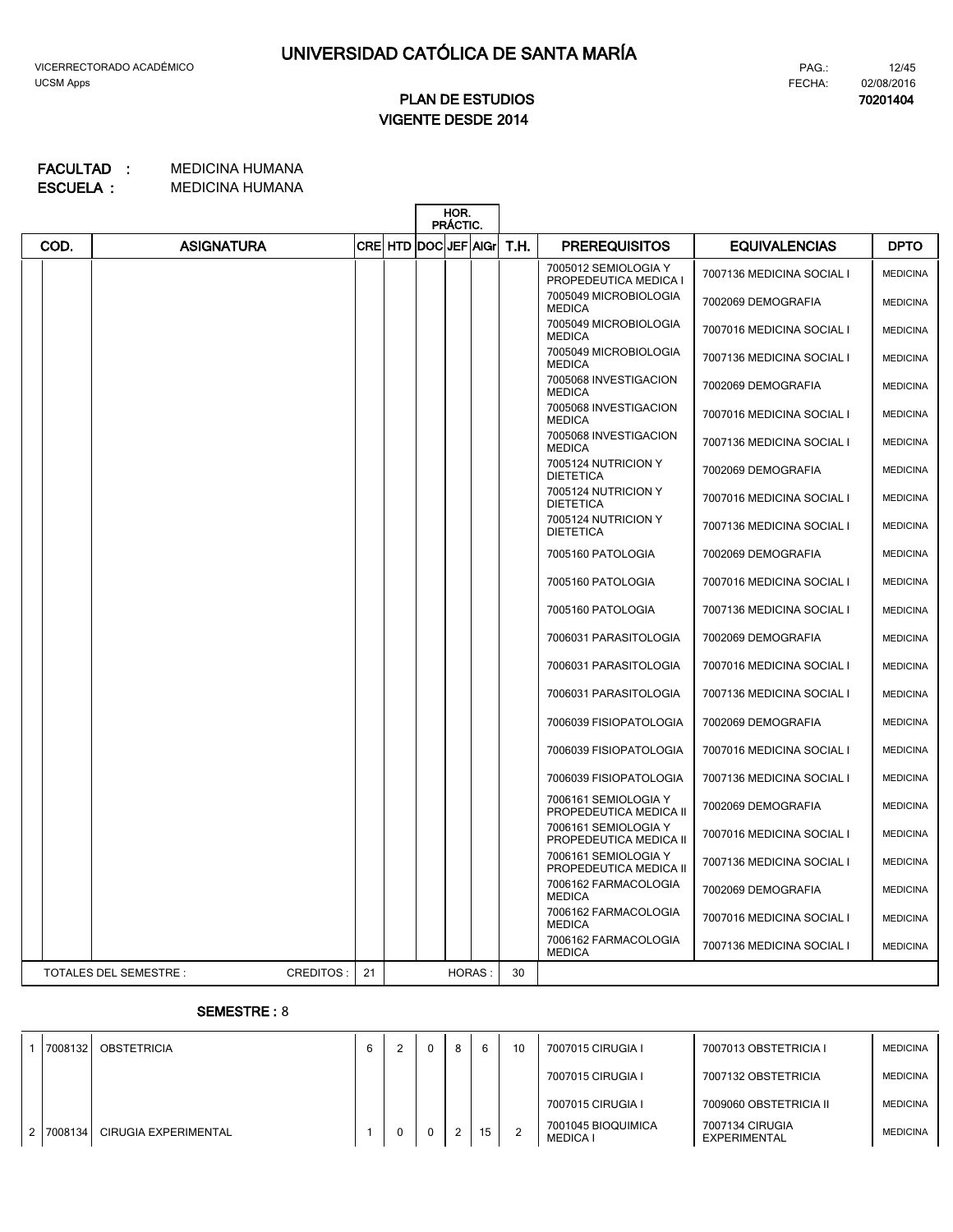**70201404**

13/45

# **VIGENTE DESDE 2014 PLAN DE ESTUDIOS**

#### MEDICINA HUMANA MEDICINA HUMANA **ESCUELA : FACULTAD :**

|      |                   |                              | HOR.<br>PRÁCTIC. |      |                                                                                          |                                        |                 |
|------|-------------------|------------------------------|------------------|------|------------------------------------------------------------------------------------------|----------------------------------------|-----------------|
| COD. | <b>ASIGNATURA</b> | <b>CREI HTD DOCIJEFIAIGr</b> |                  | T.H. | <b>PREREQUISITOS</b>                                                                     | <b>EQUIVALENCIAS</b>                   | <b>DPTO</b>     |
|      |                   |                              |                  |      | 7001113 INGLES MEDICO                                                                    | 7007134 CIRUGIA<br><b>EXPERIMENTAL</b> | <b>MEDICINA</b> |
|      |                   |                              |                  |      | 7001114 DOCTRINA SOCIAL<br>DE LA IGLESIA                                                 | 7007134 CIRUGIA<br><b>EXPERIMENTAL</b> | <b>MEDICINA</b> |
|      |                   |                              |                  |      | 7001150 BIOLOGIA<br>CELULAR Y GENETICA                                                   | 7007134 CIRUGIA<br><b>EXPERIMENTAL</b> | <b>MEDICINA</b> |
|      |                   |                              |                  |      | 7001151 LOGICO<br><b>MATEMATICA</b>                                                      | 7007134 CIRUGIA<br><b>EXPERIMENTAL</b> | <b>MEDICINA</b> |
|      |                   |                              |                  |      | 7001152 COMUNICACION,<br>REDACCION Y ORATORIA                                            | 7007134 CIRUGIA<br><b>EXPERIMENTAL</b> | <b>MEDICINA</b> |
|      |                   |                              |                  |      | 7002023 HISTOLOGIA                                                                       | 7007134 CIRUGIA<br><b>EXPERIMENTAL</b> | <b>MEDICINA</b> |
|      |                   |                              |                  |      | 7002026 BIOQUIMICA<br><b>MEDICA II</b>                                                   | 7007134 CIRUGIA<br><b>EXPERIMENTAL</b> | <b>MEDICINA</b> |
|      |                   |                              |                  |      | 7002111 ANATOMIA<br><b>HUMANA I</b>                                                      | 7007134 CIRUGIA<br><b>EXPERIMENTAL</b> | <b>MEDICINA</b> |
|      |                   |                              |                  |      | 7002112 PROPEDEUTICA<br><b>DEL TRABAJO</b><br><b>INTELECTUAL</b><br><b>UNIVERSITARIO</b> | 7007134 CIRUGIA<br><b>EXPERIMENTAL</b> | <b>MEDICINA</b> |
|      |                   |                              |                  |      | 7002153 FILOSOFIA Y<br><b>ANTROPOLOGIA</b>                                               | 7007134 CIRUGIA<br><b>EXPERIMENTAL</b> | <b>MEDICINA</b> |
|      |                   |                              |                  |      | 7003100 ANATOMIA<br>HUMANA II                                                            | 7007134 CIRUGIA<br><b>EXPERIMENTAL</b> | <b>MEDICINA</b> |
|      |                   |                              |                  |      | 7003117 BIOLOGIA Y<br><b>GENETICA MOLECULAR</b>                                          | 7007134 CIRUGIA<br><b>EXPERIMENTAL</b> | <b>MEDICINA</b> |
|      |                   |                              |                  |      | 7003118 FISIOLOGIA I                                                                     | 7007134 CIRUGIA<br><b>EXPERIMENTAL</b> | <b>MEDICINA</b> |
|      |                   |                              |                  |      | 7003120 BIOFISICA Y<br><b>BASES FISICAS DE</b><br><b>METODOS DIAGNOSTICOS</b>            | 7007134 CIRUGIA<br><b>EXPERIMENTAL</b> | <b>MEDICINA</b> |
|      |                   |                              |                  |      | 7003154 ETICA Y BIOETICA                                                                 | 7007134 CIRUGIA<br><b>EXPERIMENTAL</b> | <b>MEDICINA</b> |
|      |                   |                              |                  |      | 7004008 EMBRIOLOGIA                                                                      | 7007134 CIRUGIA<br><b>EXPERIMENTAL</b> | <b>MEDICINA</b> |
|      |                   |                              |                  |      | 7004155 PSICOPATOLOGIA                                                                   | 7007134 CIRUGIA<br><b>EXPERIMENTAL</b> | <b>MEDICINA</b> |
|      |                   |                              |                  |      | 7004156 INMUNOLOGIA<br><b>BASICA</b>                                                     | 7007134 CIRUGIA<br><b>EXPERIMENTAL</b> | <b>MEDICINA</b> |
|      |                   |                              |                  |      | 7004157 FISIOLOGIA II                                                                    | 7007134 CIRUGIA<br><b>EXPERIMENTAL</b> | <b>MEDICINA</b> |
|      |                   |                              |                  |      | 7004158 BIOESTADISTICA                                                                   | 7007134 CIRUGIA<br><b>EXPERIMENTAL</b> | <b>MEDICINA</b> |
|      |                   |                              |                  |      | 7004159 INSTRUCCION<br><b>MEDICA BASICA</b>                                              | 7007134 CIRUGIA<br><b>EXPERIMENTAL</b> | <b>MEDICINA</b> |
|      |                   |                              |                  |      | 7005012 SEMIOLOGIA Y<br>PROPEDEUTICA MEDICA I                                            | 7007134 CIRUGIA<br><b>EXPERIMENTAL</b> | <b>MEDICINA</b> |
|      |                   |                              |                  |      | 7005049 MICROBIOLOGIA<br><b>MEDICA</b>                                                   | 7007134 CIRUGIA<br><b>EXPERIMENTAL</b> | <b>MEDICINA</b> |
|      |                   |                              |                  |      | 7005068 INVESTIGACION<br><b>MEDICA</b>                                                   | 7007134 CIRUGIA<br><b>EXPERIMENTAL</b> | <b>MEDICINA</b> |
|      |                   |                              |                  |      | 7005124 NUTRICION Y<br><b>DIETETICA</b>                                                  | 7007134 CIRUGIA<br><b>EXPERIMENTAL</b> | <b>MEDICINA</b> |
|      |                   |                              |                  |      | 7005160 PATOLOGIA                                                                        | 7007134 CIRUGIA<br><b>EXPERIMENTAL</b> | <b>MEDICINA</b> |
|      |                   |                              |                  |      | 7006031 PARASITOLOGIA                                                                    | 7007134 CIRUGIA<br><b>EXPERIMENTAL</b> | <b>MEDICINA</b> |
|      |                   |                              |                  |      | 7006039 FISIOPATOLOGIA                                                                   | 7007134 CIRUGIA<br><b>EXPERIMENTAL</b> | <b>MEDICINA</b> |
|      |                   |                              |                  |      | 7006161 SEMIOLOGIA Y<br>PROPEDEUTICA MEDICA II                                           | 7007134 CIRUGIA<br><b>EXPERIMENTAL</b> | <b>MEDICINA</b> |
|      |                   |                              |                  |      | 7006162 FARMACOLOGIA<br><b>MEDICA</b>                                                    | 7007134 CIRUGIA<br><b>EXPERIMENTAL</b> | <b>MEDICINA</b> |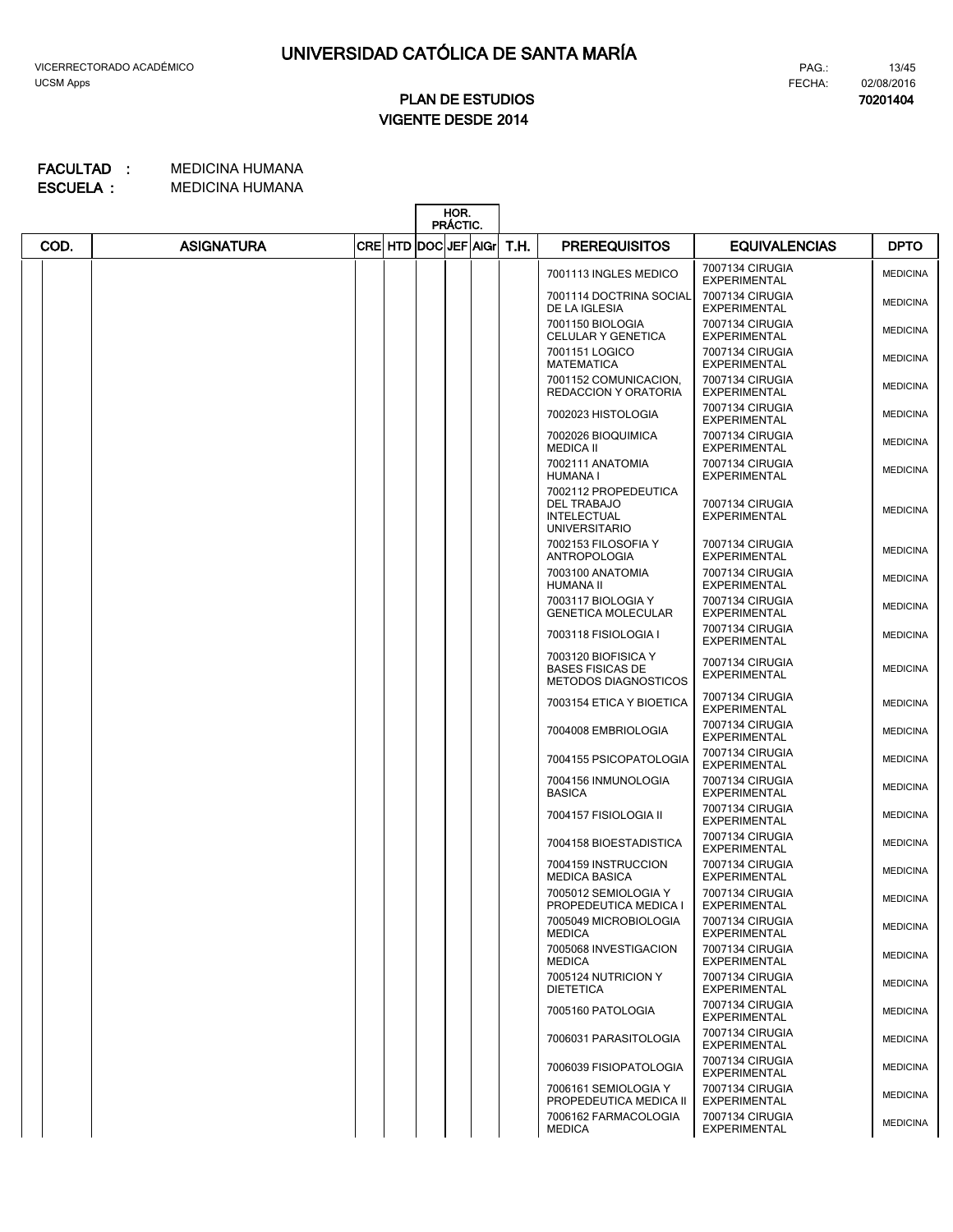# **VIGENTE DESDE 2014 PLAN DE ESTUDIOS**

#### MEDICINA HUMANA **FACULTAD : MEDICINA HUMANA ESCUELA :**

|                |                                                 |                      |  |   | HOR.<br>PRÁCTIC.     |              |   |    |      |                                                                 |                             |                 |
|----------------|-------------------------------------------------|----------------------|--|---|----------------------|--------------|---|----|------|-----------------------------------------------------------------|-----------------------------|-----------------|
|                | COD.                                            | <b>ASIGNATURA</b>    |  |   | CRE HTD DOC JEF AIGr |              |   |    | T.H. | <b>PREREQUISITOS</b>                                            | <b>EQUIVALENCIAS</b>        | <b>DPTO</b>     |
| 3              | 7008165                                         | <b>MEDICINA II</b>   |  | 9 | 5                    | <sup>0</sup> | 8 | 6  | 13   | 7007163 MEDICINA I                                              | 7008054 MEDICINA I          | <b>MEDICINA</b> |
|                |                                                 |                      |  |   |                      |              |   |    |      | 7007163 MEDICINA I                                              | 7008135 MEDICINA I          | <b>MEDICINA</b> |
|                |                                                 |                      |  |   |                      |              |   |    |      | 7007163 MEDICINA I                                              | 7009084 MEDICINA II         | <b>MEDICINA</b> |
|                |                                                 |                      |  |   |                      |              |   |    |      | 7007163 MEDICINA I                                              | 7009103 MEDICINA II         | <b>MEDICINA</b> |
| $\overline{4}$ | 7008166                                         | MEDICINA COMUNITARIA |  | 4 | 3                    | $\Omega$     | 2 | 15 | 5    | 7007164 ECOLOGIA,<br><b>DEMOGRAFIA Y</b><br><b>EPIDEMOLOGIA</b> | 7008062 MEDICINA SOCIAL II  | <b>MEDICINA</b> |
|                |                                                 |                      |  |   |                      |              |   |    |      | 7007164 ECOLOGIA,<br>DEMOGRAFIA Y<br><b>EPIDEMOLOGIA</b>        | 7009105 MEDICINA SOCIAL III | <b>MEDICINA</b> |
|                |                                                 |                      |  |   |                      |              |   |    |      | 7007164 ECOLOGIA,<br><b>DEMOGRAFIA Y</b><br><b>EPIDEMOLOGIA</b> | 7009138 MEDICINA SOCIAL II  | <b>MEDICINA</b> |
|                |                                                 |                      |  |   |                      |              |   |    |      | 7007164 ECOLOGIA,<br><b>DEMOGRAFIA Y</b><br><b>EPIDEMOLOGIA</b> | 7010106 MEDICINA SOCIAL IV  | <b>MEDICINA</b> |
|                | 20<br><b>TOTALES DEL SEMESTRE:</b><br>CREDITOS: |                      |  |   |                      | HORAS:       |   | 30 |      |                                                                 |                             |                 |

### **SEMESTRE :** 9

| -1 | 7009061 | <b>GINECOLOGIA</b> | 5 | $\mathbf{0}$ | 8 | 6 | 9 | 7001045 BIOQUIMICA<br><b>MEDICA I</b>                | 7008061 GINECOLOGIA        | <b>MEDICINA</b> |
|----|---------|--------------------|---|--------------|---|---|---|------------------------------------------------------|----------------------------|-----------------|
|    |         |                    |   |              |   |   |   | 7001045 BIOQUIMICA<br><b>MEDICA I</b>                | 7010106 MEDICINA SOCIAL IV | <b>MEDICINA</b> |
|    |         |                    |   |              |   |   |   | 7001113 INGLES MEDICO                                | 7008061 GINECOLOGIA        | <b>MEDICINA</b> |
|    |         |                    |   |              |   |   |   | 7001113 INGLES MEDICO                                | 7010106 MEDICINA SOCIAL IV | <b>MEDICINA</b> |
|    |         |                    |   |              |   |   |   | 7001114 DOCTRINA SOCIAL<br>DE LA IGLESIA             | 7008061 GINECOLOGIA        | <b>MEDICINA</b> |
|    |         |                    |   |              |   |   |   | 7001114 DOCTRINA SOCIAL<br>DE LA IGLESIA             | 7010106 MEDICINA SOCIAL IV | <b>MEDICINA</b> |
|    |         |                    |   |              |   |   |   | 7001150 BIOLOGIA<br><b>CELULAR Y GENETICA</b>        | 7008061 GINECOLOGIA        | <b>MEDICINA</b> |
|    |         |                    |   |              |   |   |   | 7001150 BIOLOGIA<br><b>CELULAR Y GENETICA</b>        | 7010106 MEDICINA SOCIAL IV | <b>MEDICINA</b> |
|    |         |                    |   |              |   |   |   | 7001151 LOGICO<br><b>MATEMATICA</b>                  | 7008061 GINECOLOGIA        | <b>MEDICINA</b> |
|    |         |                    |   |              |   |   |   | 7001151 LOGICO<br><b>MATEMATICA</b>                  | 7010106 MEDICINA SOCIAL IV | <b>MEDICINA</b> |
|    |         |                    |   |              |   |   |   | 7001152 COMUNICACION.<br>REDACCION Y ORATORIA        | 7008061 GINECOLOGIA        | <b>MEDICINA</b> |
|    |         |                    |   |              |   |   |   | 7001152 COMUNICACION.<br><b>REDACCION Y ORATORIA</b> | 7010106 MEDICINA SOCIAL IV | <b>MEDICINA</b> |
|    |         |                    |   |              |   |   |   | 7002023 HISTOLOGIA                                   | 7008061 GINECOLOGIA        | <b>MEDICINA</b> |
|    |         |                    |   |              |   |   |   | 7002023 HISTOLOGIA                                   | 7010106 MEDICINA SOCIAL IV | <b>MEDICINA</b> |
|    |         |                    |   |              |   |   |   | 7002026 BIOQUIMICA<br><b>MEDICA II</b>               | 7008061 GINECOLOGIA        | <b>MEDICINA</b> |
|    |         |                    |   |              |   |   |   | 7002026 BIOQUIMICA<br><b>MEDICA II</b>               | 7010106 MEDICINA SOCIAL IV | <b>MEDICINA</b> |
|    |         |                    |   |              |   |   |   | 7002111 ANATOMIA<br><b>HUMANA I</b>                  | 7008061 GINECOLOGIA        | <b>MEDICINA</b> |
|    |         |                    |   |              |   |   |   | 7002111 ANATOMIA<br><b>HUMANA I</b>                  | 7010106 MEDICINA SOCIAL IV | <b>MEDICINA</b> |

FECHA: **70201404** 02/08/2016

PAG.:

14/45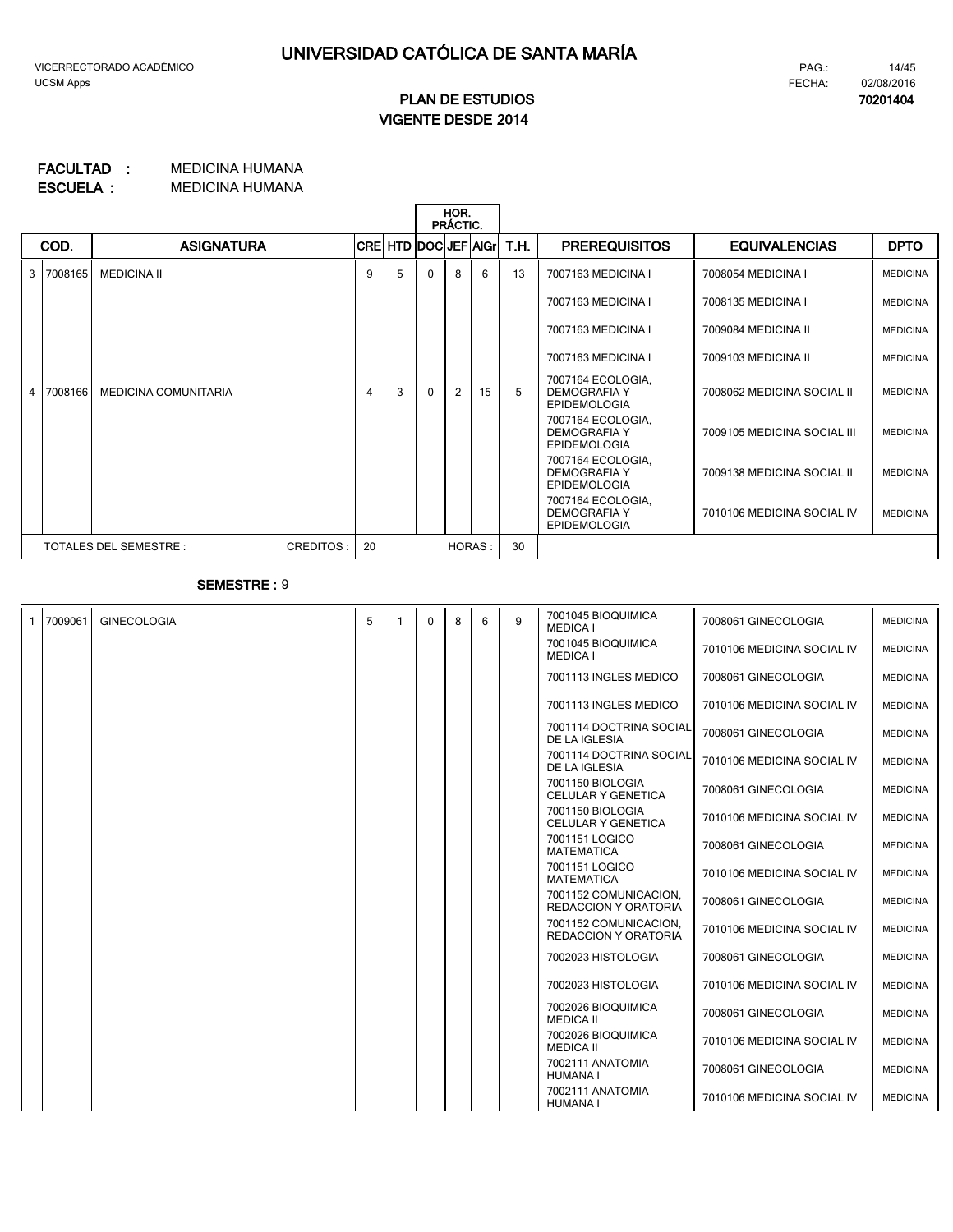**70201404**

# **VIGENTE DESDE 2014 PLAN DE ESTUDIOS**

|      |                   |                           | HOR.<br>PRÁCTIC. |      |                                                                                          |                            |                 |
|------|-------------------|---------------------------|------------------|------|------------------------------------------------------------------------------------------|----------------------------|-----------------|
| COD. | <b>ASIGNATURA</b> | CRE  HTD  DOC  JEF   AIGr |                  | T.H. | <b>PREREQUISITOS</b>                                                                     | <b>EQUIVALENCIAS</b>       | <b>DPTO</b>     |
|      |                   |                           |                  |      | 7002112 PROPEDEUTICA<br><b>DEL TRABAJO</b><br><b>INTELECTUAL</b><br><b>UNIVERSITARIO</b> | 7008061 GINECOLOGIA        | <b>MEDICINA</b> |
|      |                   |                           |                  |      | 7002112 PROPEDEUTICA<br><b>DEL TRABAJO</b><br><b>INTELECTUAL</b><br><b>UNIVERSITARIO</b> | 7010106 MEDICINA SOCIAL IV | <b>MEDICINA</b> |
|      |                   |                           |                  |      | 7002153 FILOSOFIA Y<br><b>ANTROPOLOGIA</b>                                               | 7008061 GINECOLOGIA        | <b>MEDICINA</b> |
|      |                   |                           |                  |      | 7002153 FILOSOFIA Y<br><b>ANTROPOLOGIA</b>                                               | 7010106 MEDICINA SOCIAL IV | <b>MEDICINA</b> |
|      |                   |                           |                  |      | 7003100 ANATOMIA<br>HUMANA II                                                            | 7008061 GINECOLOGIA        | <b>MEDICINA</b> |
|      |                   |                           |                  |      | 7003100 ANATOMIA<br>HUMANA II                                                            | 7010106 MEDICINA SOCIAL IV | <b>MEDICINA</b> |
|      |                   |                           |                  |      | 7003117 BIOLOGIA Y<br><b>GENETICA MOLECULAR</b>                                          | 7008061 GINECOLOGIA        | <b>MEDICINA</b> |
|      |                   |                           |                  |      | 7003117 BIOLOGIA Y<br><b>GENETICA MOLECULAR</b>                                          | 7010106 MEDICINA SOCIAL IV | <b>MEDICINA</b> |
|      |                   |                           |                  |      | 7003118 FISIOLOGIA I                                                                     | 7008061 GINECOLOGIA        | <b>MEDICINA</b> |
|      |                   |                           |                  |      | 7003118 FISIOLOGIA I                                                                     | 7010106 MEDICINA SOCIAL IV | <b>MEDICINA</b> |
|      |                   |                           |                  |      | 7003120 BIOFISICA Y<br><b>BASES FISICAS DE</b><br><b>METODOS DIAGNOSTICOS</b>            | 7008061 GINECOLOGIA        | <b>MEDICINA</b> |
|      |                   |                           |                  |      | 7003120 BIOFISICA Y<br><b>BASES FISICAS DE</b><br><b>METODOS DIAGNOSTICOS</b>            | 7010106 MEDICINA SOCIAL IV | <b>MEDICINA</b> |
|      |                   |                           |                  |      | 7003154 ETICA Y BIOETICA                                                                 | 7008061 GINECOLOGIA        | <b>MEDICINA</b> |
|      |                   |                           |                  |      | 7003154 ETICA Y BIOETICA                                                                 | 7010106 MEDICINA SOCIAL IV | <b>MEDICINA</b> |
|      |                   |                           |                  |      | 7004008 EMBRIOLOGIA                                                                      | 7008061 GINECOLOGIA        | <b>MEDICINA</b> |
|      |                   |                           |                  |      | 7004008 EMBRIOLOGIA                                                                      | 7010106 MEDICINA SOCIAL IV | <b>MEDICINA</b> |
|      |                   |                           |                  |      | 7004155 PSICOPATOLOGIA                                                                   | 7008061 GINECOLOGIA        | <b>MEDICINA</b> |
|      |                   |                           |                  |      | 7004155 PSICOPATOLOGIA                                                                   | 7010106 MEDICINA SOCIAL IV | <b>MEDICINA</b> |
|      |                   |                           |                  |      | 7004156 INMUNOLOGIA<br><b>BASICA</b>                                                     | 7008061 GINECOLOGIA        | <b>MEDICINA</b> |
|      |                   |                           |                  |      | 7004156 INMUNOLOGIA<br><b>BASICA</b>                                                     | 7010106 MEDICINA SOCIAL IV | <b>MEDICINA</b> |
|      |                   |                           |                  |      | 7004157 FISIOLOGIA II                                                                    | 7008061 GINECOLOGIA        | <b>MEDICINA</b> |
|      |                   |                           |                  |      | 7004157 FISIOLOGIA II                                                                    | 7010106 MEDICINA SOCIAL IV | <b>MEDICINA</b> |
|      |                   |                           |                  |      | 7004158 BIOESTADISTICA                                                                   | 7008061 GINECOLOGIA        | <b>MEDICINA</b> |
|      |                   |                           |                  |      | 7004158 BIOESTADISTICA                                                                   | 7010106 MEDICINA SOCIAL IV | <b>MEDICINA</b> |
|      |                   |                           |                  |      | 7004159 INSTRUCCION<br><b>MEDICA BASICA</b>                                              | 7008061 GINECOLOGIA        | <b>MEDICINA</b> |
|      |                   |                           |                  |      | 7004159 INSTRUCCION<br><b>MEDICA BASICA</b>                                              | 7010106 MEDICINA SOCIAL IV | <b>MEDICINA</b> |
|      |                   |                           |                  |      | 7005012 SEMIOLOGIA Y<br>PROPEDEUTICA MEDICA I                                            | 7008061 GINECOLOGIA        | <b>MEDICINA</b> |
|      |                   |                           |                  |      | 7005012 SEMIOLOGIA Y<br>PROPEDEUTICA MEDICA I                                            | 7010106 MEDICINA SOCIAL IV | <b>MEDICINA</b> |
|      |                   |                           |                  |      | 7005049 MICROBIOLOGIA<br><b>MEDICA</b>                                                   | 7008061 GINECOLOGIA        | <b>MEDICINA</b> |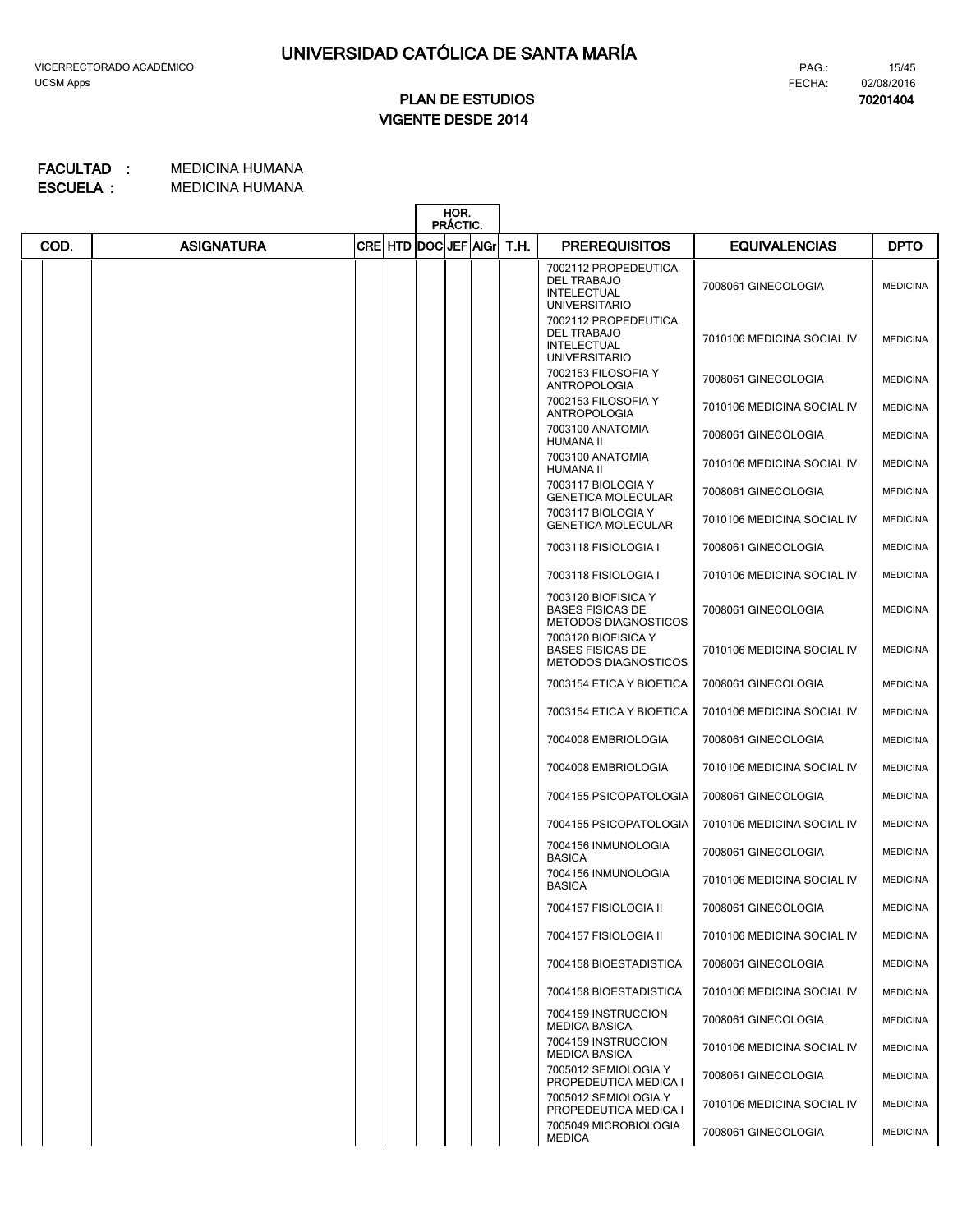# **VIGENTE DESDE 2014 PLAN DE ESTUDIOS**

#### MEDICINA HUMANA **FACULTAD : MEDICINA HUMANA ESCUELA :**

|                |         |                   |   |                      |             | HOR.<br>PRÁCTIC. |   |      |                                                |                            |                 |
|----------------|---------|-------------------|---|----------------------|-------------|------------------|---|------|------------------------------------------------|----------------------------|-----------------|
|                | COD.    | <b>ASIGNATURA</b> |   | CRE HTD DOC JEF AIGr |             |                  |   | T.H. | <b>PREREQUISITOS</b>                           | <b>EQUIVALENCIAS</b>       | <b>DPTO</b>     |
|                |         |                   |   |                      |             |                  |   |      | 7005049 MICROBIOLOGIA<br><b>MEDICA</b>         | 7010106 MEDICINA SOCIAL IV | <b>MEDICINA</b> |
|                |         |                   |   |                      |             |                  |   |      | 7005068 INVESTIGACION<br><b>MEDICA</b>         | 7008061 GINECOLOGIA        | <b>MEDICINA</b> |
|                |         |                   |   |                      |             |                  |   |      | 7005068 INVESTIGACION<br><b>MEDICA</b>         | 7010106 MEDICINA SOCIAL IV | <b>MEDICINA</b> |
|                |         |                   |   |                      |             |                  |   |      | 7005124 NUTRICION Y<br><b>DIETETICA</b>        | 7008061 GINECOLOGIA        | <b>MEDICINA</b> |
|                |         |                   |   |                      |             |                  |   |      | 7005124 NUTRICION Y<br><b>DIETETICA</b>        | 7010106 MEDICINA SOCIAL IV | <b>MEDICINA</b> |
|                |         |                   |   |                      |             |                  |   |      | 7005160 PATOLOGIA                              | 7008061 GINECOLOGIA        | <b>MEDICINA</b> |
|                |         |                   |   |                      |             |                  |   |      | 7005160 PATOLOGIA                              | 7010106 MEDICINA SOCIAL IV | <b>MEDICINA</b> |
|                |         |                   |   |                      |             |                  |   |      | 7006031 PARASITOLOGIA                          | 7008061 GINECOLOGIA        | <b>MEDICINA</b> |
|                |         |                   |   |                      |             |                  |   |      | 7006031 PARASITOLOGIA                          | 7010106 MEDICINA SOCIAL IV | <b>MEDICINA</b> |
|                |         |                   |   |                      |             |                  |   |      | 7006039 FISIOPATOLOGIA                         | 7008061 GINECOLOGIA        | <b>MEDICINA</b> |
|                |         |                   |   |                      |             |                  |   |      | 7006039 FISIOPATOLOGIA                         | 7010106 MEDICINA SOCIAL IV | <b>MEDICINA</b> |
|                |         |                   |   |                      |             |                  |   |      | 7006161 SEMIOLOGIA Y<br>PROPEDEUTICA MEDICA II | 7008061 GINECOLOGIA        | <b>MEDICINA</b> |
|                |         |                   |   |                      |             |                  |   |      | 7006161 SEMIOLOGIA Y<br>PROPEDEUTICA MEDICA II | 7010106 MEDICINA SOCIAL IV | <b>MEDICINA</b> |
|                |         |                   |   |                      |             |                  |   |      | 7006162 FARMACOLOGIA<br><b>MEDICA</b>          | 7008061 GINECOLOGIA        | <b>MEDICINA</b> |
|                |         |                   |   |                      |             |                  |   |      | 7006162 FARMACOLOGIA<br><b>MEDICA</b>          | 7010106 MEDICINA SOCIAL IV | <b>MEDICINA</b> |
|                |         |                   |   |                      |             |                  |   |      | 7007015 CIRUGIA I                              | 7008061 GINECOLOGIA        | <b>MEDICINA</b> |
|                |         |                   |   |                      |             |                  |   |      | 7007015 CIRUGIA I                              | 7010106 MEDICINA SOCIAL IV | <b>MEDICINA</b> |
|                |         |                   |   |                      |             |                  |   |      | 7007163 MEDICINA I                             | 7008061 GINECOLOGIA        | <b>MEDICINA</b> |
|                |         |                   |   |                      |             |                  |   |      | 7007163 MEDICINA I                             | 7010106 MEDICINA SOCIAL IV | <b>MEDICINA</b> |
|                |         |                   |   |                      |             |                  |   |      | 7008132 OBSTETRICIA                            | 7008061 GINECOLOGIA        | <b>MEDICINA</b> |
|                |         |                   |   |                      |             |                  |   |      | 7008132 OBSTETRICIA                            | 7010106 MEDICINA SOCIAL IV | <b>MEDICINA</b> |
|                |         |                   |   |                      |             |                  |   |      | 7008134 CIRUGIA<br><b>EXPERIMENTAL</b>         | 7008061 GINECOLOGIA        | <b>MEDICINA</b> |
|                |         |                   |   |                      |             |                  |   |      | 7008134 CIRUGIA<br>EXPERIMENTAL                | 7010106 MEDICINA SOCIAL IV | <b>MEDICINA</b> |
|                |         |                   |   |                      |             |                  |   |      | 7008165 MEDICINA II                            | 7008061 GINECOLOGIA        | <b>MEDICINA</b> |
|                |         |                   |   |                      |             |                  |   |      | 7008165 MEDICINA II                            | 7010106 MEDICINA SOCIAL IV | <b>MEDICINA</b> |
| 2 <sub>1</sub> | 7009167 | PEDIATRIA I       | 9 | 5                    | $\mathbf 0$ | 8                | 6 | 13   | 7001045 BIOQUIMICA<br><b>MEDICA I</b>          | 7007014 PEDIATRIA I        | <b>MEDICINA</b> |
|                |         |                   |   |                      |             |                  |   |      | 7001045 BIOQUIMICA<br><b>MEDICA I</b>          | 7008014 PEDIATRIA I        | <b>MEDICINA</b> |
|                |         |                   |   |                      |             |                  |   |      | 7001113 INGLES MEDICO                          | 7007014 PEDIATRIA I        | <b>MEDICINA</b> |
|                |         |                   |   |                      |             |                  |   |      | 7001113 INGLES MEDICO                          | 7008014 PEDIATRIA I        | <b>MEDICINA</b> |
|                |         |                   |   |                      |             |                  |   |      | 7001114 DOCTRINA SOCIAL<br>DE LA IGLESIA       | 7007014 PEDIATRIA I        | <b>MEDICINA</b> |
|                |         |                   |   |                      |             |                  |   |      | 7001114 DOCTRINA SOCIAL<br>DE LA IGLESIA       | 7008014 PEDIATRIA I        | <b>MEDICINA</b> |
|                |         |                   |   |                      |             |                  |   |      | 7001150 BIOLOGIA<br>CELULAR Y GENETICA         | 7007014 PEDIATRIA I        | <b>MEDICINA</b> |

PAG.:

**70201404**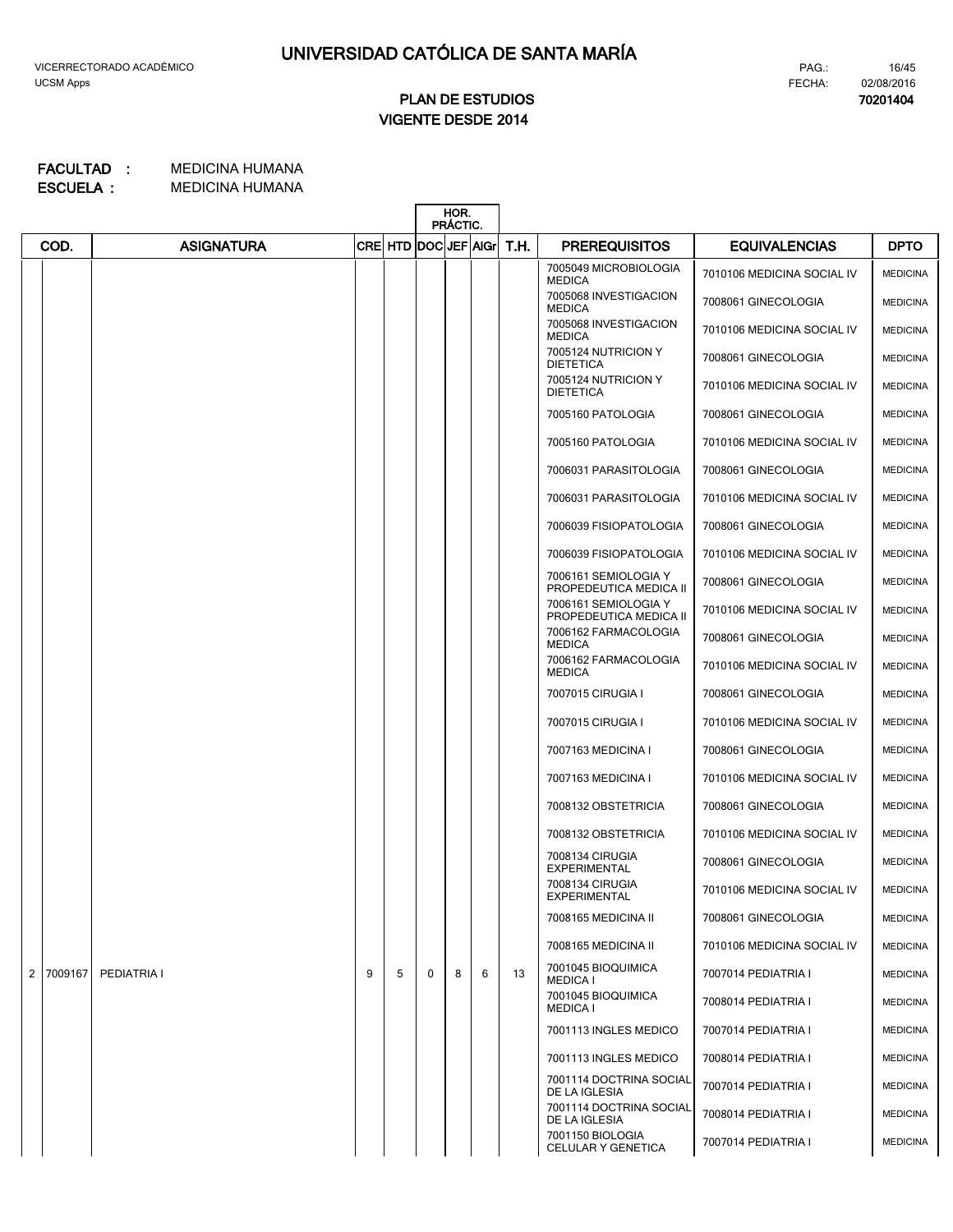**70201404**

# **VIGENTE DESDE 2014 PLAN DE ESTUDIOS**

|      |                   |  |                           | HOR.<br>PRÁCTIC. |  |  |      |                                                                                          |                      |                 |
|------|-------------------|--|---------------------------|------------------|--|--|------|------------------------------------------------------------------------------------------|----------------------|-----------------|
| COD. | <b>ASIGNATURA</b> |  | CRE  HTD  DOC  JEF   AIGr |                  |  |  | T.H. | <b>PREREQUISITOS</b>                                                                     | <b>EQUIVALENCIAS</b> | <b>DPTO</b>     |
|      |                   |  |                           |                  |  |  |      | 7001150 BIOLOGIA<br>CELULAR Y GENETICA                                                   | 7008014 PEDIATRIA I  | <b>MEDICINA</b> |
|      |                   |  |                           |                  |  |  |      | 7001151 LOGICO<br><b>MATEMATICA</b>                                                      | 7007014 PEDIATRIA I  | <b>MEDICINA</b> |
|      |                   |  |                           |                  |  |  |      | 7001151 LOGICO<br><b>MATEMATICA</b>                                                      | 7008014 PEDIATRIA I  | <b>MEDICINA</b> |
|      |                   |  |                           |                  |  |  |      | 7001152 COMUNICACION,<br><b>REDACCION Y ORATORIA</b>                                     | 7007014 PEDIATRIA I  | <b>MEDICINA</b> |
|      |                   |  |                           |                  |  |  |      | 7001152 COMUNICACION,<br><b>REDACCION Y ORATORIA</b>                                     | 7008014 PEDIATRIA I  | <b>MEDICINA</b> |
|      |                   |  |                           |                  |  |  |      | 7002023 HISTOLOGIA                                                                       | 7007014 PEDIATRIA I  | <b>MEDICINA</b> |
|      |                   |  |                           |                  |  |  |      | 7002023 HISTOLOGIA                                                                       | 7008014 PEDIATRIA I  | <b>MEDICINA</b> |
|      |                   |  |                           |                  |  |  |      | 7002026 BIOQUIMICA<br><b>MEDICA II</b>                                                   | 7007014 PEDIATRIA I  | <b>MEDICINA</b> |
|      |                   |  |                           |                  |  |  |      | 7002026 BIOQUIMICA<br><b>MEDICA II</b>                                                   | 7008014 PEDIATRIA I  | <b>MEDICINA</b> |
|      |                   |  |                           |                  |  |  |      | 7002111 ANATOMIA<br><b>HUMANA I</b>                                                      | 7007014 PEDIATRIA I  | <b>MEDICINA</b> |
|      |                   |  |                           |                  |  |  |      | 7002111 ANATOMIA<br><b>HUMANA I</b>                                                      | 7008014 PEDIATRIA I  | <b>MEDICINA</b> |
|      |                   |  |                           |                  |  |  |      | 7002112 PROPEDEUTICA<br>DEL TRABAJO<br><b>INTELECTUAL</b><br><b>UNIVERSITARIO</b>        | 7007014 PEDIATRIA I  | <b>MEDICINA</b> |
|      |                   |  |                           |                  |  |  |      | 7002112 PROPEDEUTICA<br><b>DEL TRABAJO</b><br><b>INTELECTUAL</b><br><b>UNIVERSITARIO</b> | 7008014 PEDIATRIA I  | <b>MEDICINA</b> |
|      |                   |  |                           |                  |  |  |      | 7002153 FILOSOFIA Y<br>ANTROPOLOGIA                                                      | 7007014 PEDIATRIA I  | <b>MEDICINA</b> |
|      |                   |  |                           |                  |  |  |      | 7002153 FILOSOFIA Y<br><b>ANTROPOLOGIA</b>                                               | 7008014 PEDIATRIA I  | <b>MEDICINA</b> |
|      |                   |  |                           |                  |  |  |      | 7003100 ANATOMIA<br>HUMANA II                                                            | 7007014 PEDIATRIA I  | <b>MEDICINA</b> |
|      |                   |  |                           |                  |  |  |      | 7003100 ANATOMIA<br>HUMANA II                                                            | 7008014 PEDIATRIA I  | <b>MEDICINA</b> |
|      |                   |  |                           |                  |  |  |      | 7003117 BIOLOGIA Y<br><b>GENETICA MOLECULAR</b>                                          | 7007014 PEDIATRIA I  | <b>MEDICINA</b> |
|      |                   |  |                           |                  |  |  |      | 7003117 BIOLOGIA Y<br><b>GENETICA MOLECULAR</b>                                          | 7008014 PEDIATRIA I  | <b>MEDICINA</b> |
|      |                   |  |                           |                  |  |  |      | 7003118 FISIOLOGIA I                                                                     | 7007014 PEDIATRIA I  | <b>MEDICINA</b> |
|      |                   |  |                           |                  |  |  |      | 7003118 FISIOLOGIA I                                                                     | 7008014 PEDIATRIA I  | <b>MEDICINA</b> |
|      |                   |  |                           |                  |  |  |      | 7003120 BIOFISICA Y<br><b>BASES FISICAS DE</b><br><b>METODOS DIAGNOSTICOS</b>            | 7007014 PEDIATRIA I  | <b>MEDICINA</b> |
|      |                   |  |                           |                  |  |  |      | 7003120 BIOFISICA Y<br><b>BASES FISICAS DE</b><br><b>METODOS DIAGNOSTICOS</b>            | 7008014 PEDIATRIA I  | <b>MEDICINA</b> |
|      |                   |  |                           |                  |  |  |      | 7003154 ETICA Y BIOETICA                                                                 | 7007014 PEDIATRIA I  | <b>MEDICINA</b> |
|      |                   |  |                           |                  |  |  |      | 7003154 ETICA Y BIOETICA                                                                 | 7008014 PEDIATRIA I  | <b>MEDICINA</b> |
|      |                   |  |                           |                  |  |  |      | 7004008 EMBRIOLOGIA                                                                      | 7007014 PEDIATRIA I  | <b>MEDICINA</b> |
|      |                   |  |                           |                  |  |  |      | 7004008 EMBRIOLOGIA                                                                      | 7008014 PEDIATRIA I  | <b>MEDICINA</b> |
|      |                   |  |                           |                  |  |  |      | 7004155 PSICOPATOLOGIA                                                                   | 7007014 PEDIATRIA I  | <b>MEDICINA</b> |
|      |                   |  |                           |                  |  |  |      | 7004155 PSICOPATOLOGIA                                                                   | 7008014 PEDIATRIA I  | <b>MEDICINA</b> |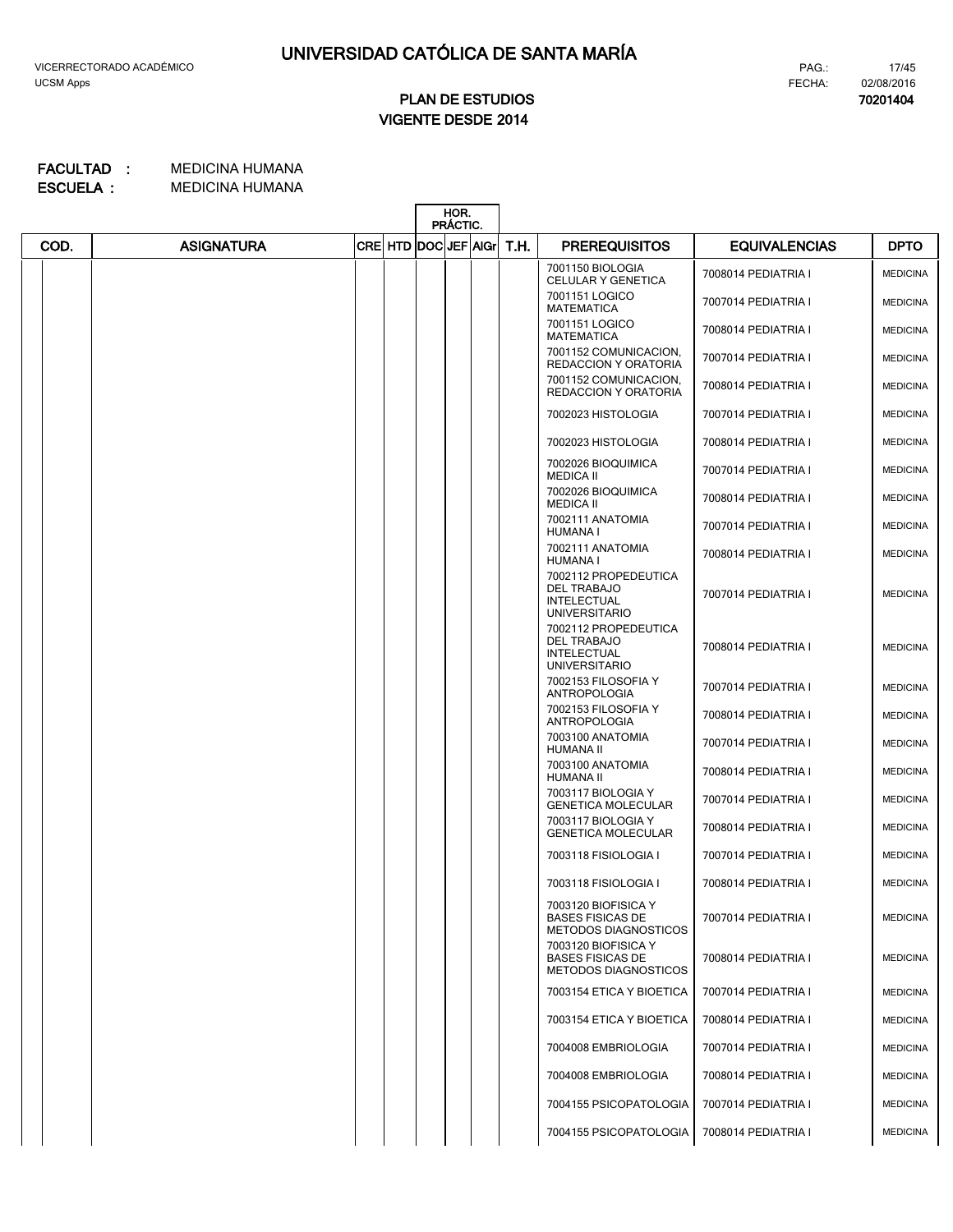# **VIGENTE DESDE 2014 PLAN DE ESTUDIOS**

MEDICINA HUMANA **FACULTAD : MEDICINA HUMANA ESCUELA :**

|      |                   |  | HOR.<br>PRÁCTIC. |  |  |                         |                                                |                      |                 |
|------|-------------------|--|------------------|--|--|-------------------------|------------------------------------------------|----------------------|-----------------|
| COD. | <b>ASIGNATURA</b> |  |                  |  |  | CRE HTD DOC JEF AG T.H. | <b>PREREQUISITOS</b>                           | <b>EQUIVALENCIAS</b> | <b>DPTO</b>     |
|      |                   |  |                  |  |  |                         | 7004156 INMUNOLOGIA<br><b>BASICA</b>           | 7007014 PEDIATRIA I  | <b>MEDICINA</b> |
|      |                   |  |                  |  |  |                         | 7004156 INMUNOLOGIA<br><b>BASICA</b>           | 7008014 PEDIATRIA I  | <b>MEDICINA</b> |
|      |                   |  |                  |  |  |                         | 7004157 FISIOLOGIA II                          | 7007014 PEDIATRIA I  | <b>MEDICINA</b> |
|      |                   |  |                  |  |  |                         | 7004157 FISIOLOGIA II                          | 7008014 PEDIATRIA I  | <b>MEDICINA</b> |
|      |                   |  |                  |  |  |                         | 7004158 BIOESTADISTICA                         | 7007014 PEDIATRIA I  | <b>MEDICINA</b> |
|      |                   |  |                  |  |  |                         | 7004158 BIOESTADISTICA                         | 7008014 PEDIATRIA I  | <b>MEDICINA</b> |
|      |                   |  |                  |  |  |                         | 7004159 INSTRUCCION<br><b>MEDICA BASICA</b>    | 7007014 PEDIATRIA I  | <b>MEDICINA</b> |
|      |                   |  |                  |  |  |                         | 7004159 INSTRUCCION<br><b>MEDICA BASICA</b>    | 7008014 PEDIATRIA I  | <b>MEDICINA</b> |
|      |                   |  |                  |  |  |                         | 7005012 SEMIOLOGIA Y<br>PROPEDEUTICA MEDICA I  | 7007014 PEDIATRIA I  | <b>MEDICINA</b> |
|      |                   |  |                  |  |  |                         | 7005012 SEMIOLOGIA Y<br>PROPEDEUTICA MEDICA I  | 7008014 PEDIATRIA I  | <b>MEDICINA</b> |
|      |                   |  |                  |  |  |                         | 7005049 MICROBIOLOGIA<br><b>MEDICA</b>         | 7007014 PEDIATRIA I  | <b>MEDICINA</b> |
|      |                   |  |                  |  |  |                         | 7005049 MICROBIOLOGIA<br><b>MEDICA</b>         | 7008014 PEDIATRIA I  | <b>MEDICINA</b> |
|      |                   |  |                  |  |  |                         | 7005068 INVESTIGACION<br><b>MEDICA</b>         | 7007014 PEDIATRIA I  | <b>MEDICINA</b> |
|      |                   |  |                  |  |  |                         | 7005068 INVESTIGACION<br><b>MEDICA</b>         | 7008014 PEDIATRIA I  | <b>MEDICINA</b> |
|      |                   |  |                  |  |  |                         | 7005124 NUTRICION Y<br><b>DIETETICA</b>        | 7007014 PEDIATRIA I  | <b>MEDICINA</b> |
|      |                   |  |                  |  |  |                         | 7005124 NUTRICION Y<br><b>DIETETICA</b>        | 7008014 PEDIATRIA I  | <b>MEDICINA</b> |
|      |                   |  |                  |  |  |                         | 7005160 PATOLOGIA                              | 7007014 PEDIATRIA I  | <b>MEDICINA</b> |
|      |                   |  |                  |  |  |                         | 7005160 PATOLOGIA                              | 7008014 PEDIATRIA I  | <b>MEDICINA</b> |
|      |                   |  |                  |  |  |                         | 7006031 PARASITOLOGIA                          | 7007014 PEDIATRIA I  | <b>MEDICINA</b> |
|      |                   |  |                  |  |  |                         | 7006031 PARASITOLOGIA                          | 7008014 PEDIATRIA I  | <b>MEDICINA</b> |
|      |                   |  |                  |  |  |                         | 7006039 FISIOPATOLOGIA                         | 7007014 PEDIATRIA I  | <b>MEDICINA</b> |
|      |                   |  |                  |  |  |                         | 7006039 FISIOPATOLOGIA                         | 7008014 PEDIATRIA I  | <b>MEDICINA</b> |
|      |                   |  |                  |  |  |                         | 7006161 SEMIOLOGIA Y<br>PROPEDEUTICA MEDICA II | 7007014 PEDIATRIA I  | <b>MEDICINA</b> |
|      |                   |  |                  |  |  |                         | 7006161 SEMIOLOGIA Y<br>PROPEDEUTICA MEDICA II | 7008014 PEDIATRIA I  | <b>MEDICINA</b> |
|      |                   |  |                  |  |  |                         | 7006162 FARMACOLOGIA<br><b>MEDICA</b>          | 7007014 PEDIATRIA I  | <b>MEDICINA</b> |
|      |                   |  |                  |  |  |                         | 7006162 FARMACOLOGIA<br><b>MEDICA</b>          | 7008014 PEDIATRIA I  | <b>MEDICINA</b> |
|      |                   |  |                  |  |  |                         | 7007015 CIRUGIA I                              | 7007014 PEDIATRIA I  | <b>MEDICINA</b> |
|      |                   |  |                  |  |  |                         | 7007015 CIRUGIA I                              | 7008014 PEDIATRIA I  | <b>MEDICINA</b> |
|      |                   |  |                  |  |  |                         | 7007163 MEDICINA I                             | 7007014 PEDIATRIA I  | <b>MEDICINA</b> |
|      |                   |  |                  |  |  |                         | 7007163 MEDICINA I                             | 7008014 PEDIATRIA I  | <b>MEDICINA</b> |
|      |                   |  |                  |  |  |                         | 7008132 OBSTETRICIA                            | 7007014 PEDIATRIA I  | <b>MEDICINA</b> |
|      |                   |  |                  |  |  |                         | 7008132 OBSTETRICIA                            | 7008014 PEDIATRIA I  | <b>MEDICINA</b> |

FECHA:

PAG.: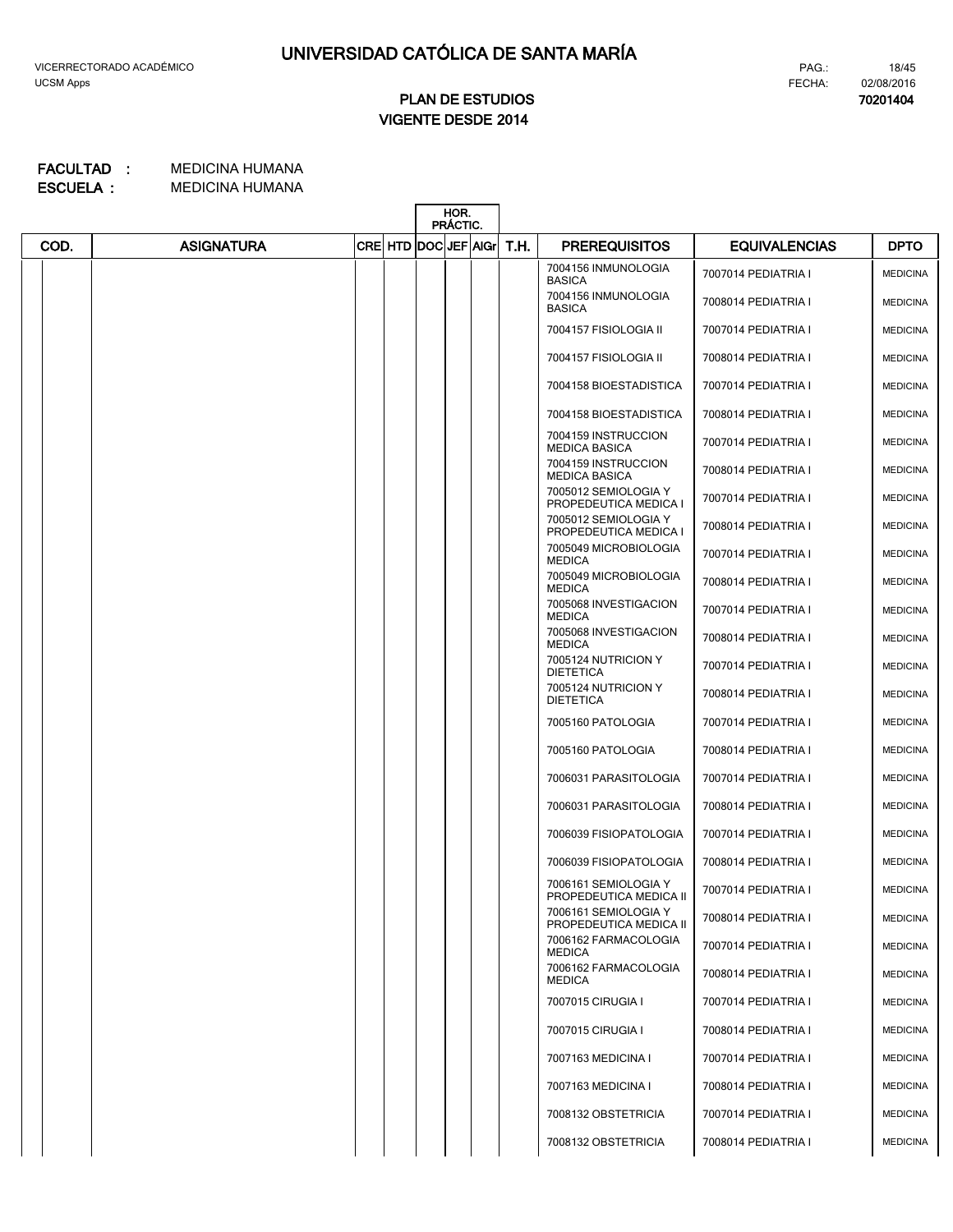# **VIGENTE DESDE 2014 PLAN DE ESTUDIOS**

#### MEDICINA HUMANA **FACULTAD : MEDICINA HUMANA ESCUELA :**

|                |                                                   |                    |   |   | HOR.<br>PRÁCTIC. |   |   |      |                                                                                          |                      |                 |
|----------------|---------------------------------------------------|--------------------|---|---|------------------|---|---|------|------------------------------------------------------------------------------------------|----------------------|-----------------|
|                | <b>ASIGNATURA</b><br>CRE HTD DOC JEF AIGr<br>COD. |                    |   |   |                  |   |   | T.H. | <b>PREREQUISITOS</b>                                                                     | <b>EQUIVALENCIAS</b> | <b>DPTO</b>     |
|                |                                                   |                    |   |   |                  |   |   |      | 7008134 CIRUGIA<br><b>EXPERIMENTAL</b>                                                   | 7007014 PEDIATRIA I  | <b>MEDICINA</b> |
|                |                                                   |                    |   |   |                  |   |   |      | 7008134 CIRUGIA<br><b>EXPERIMENTAL</b>                                                   | 7008014 PEDIATRIA I  | <b>MEDICINA</b> |
|                |                                                   |                    |   |   |                  |   |   |      | 7008165 MEDICINA II                                                                      | 7007014 PEDIATRIA I  | <b>MEDICINA</b> |
|                |                                                   |                    |   |   |                  |   |   |      | 7008165 MEDICINA II                                                                      | 7008014 PEDIATRIA I  | <b>MEDICINA</b> |
| 3 <sup>1</sup> | 7009168                                           | <b>PSIQUIATRIA</b> | 4 | 3 | 0                | 2 | 6 | 5    | 7001045 BIOQUIMICA<br><b>MEDICA I</b>                                                    | 7011078 PSIQUIATRIA  | <b>MEDICINA</b> |
|                |                                                   |                    |   |   |                  |   |   |      | 7001045 BIOQUIMICA<br><b>MEDICA I</b>                                                    | 7011104 PSIQUIATRIA  | <b>MEDICINA</b> |
|                |                                                   |                    |   |   |                  |   |   |      | 7001113 INGLES MEDICO                                                                    | 7011078 PSIQUIATRIA  | <b>MEDICINA</b> |
|                |                                                   |                    |   |   |                  |   |   |      | 7001113 INGLES MEDICO                                                                    | 7011104 PSIQUIATRIA  | <b>MEDICINA</b> |
|                |                                                   |                    |   |   |                  |   |   |      | 7001114 DOCTRINA SOCIAL<br>DE LA IGLESIA                                                 | 7011078 PSIQUIATRIA  | <b>MEDICINA</b> |
|                |                                                   |                    |   |   |                  |   |   |      | 7001114 DOCTRINA SOCIAL<br>DE LA IGLESIA                                                 | 7011104 PSIQUIATRIA  | <b>MEDICINA</b> |
|                |                                                   |                    |   |   |                  |   |   |      | 7001150 BIOLOGIA<br>CELULAR Y GENETICA                                                   | 7011078 PSIQUIATRIA  | <b>MEDICINA</b> |
|                |                                                   |                    |   |   |                  |   |   |      | 7001150 BIOLOGIA<br>CELULAR Y GENETICA                                                   | 7011104 PSIQUIATRIA  | <b>MEDICINA</b> |
|                |                                                   |                    |   |   |                  |   |   |      | 7001151 LOGICO<br><b>MATEMATICA</b>                                                      | 7011078 PSIQUIATRIA  | <b>MEDICINA</b> |
|                |                                                   |                    |   |   |                  |   |   |      | 7001151 LOGICO<br><b>MATEMATICA</b>                                                      | 7011104 PSIQUIATRIA  | <b>MEDICINA</b> |
|                |                                                   |                    |   |   |                  |   |   |      | 7001152 COMUNICACION,<br>REDACCION Y ORATORIA                                            | 7011078 PSIQUIATRIA  | <b>MEDICINA</b> |
|                |                                                   |                    |   |   |                  |   |   |      | 7001152 COMUNICACION,<br>REDACCION Y ORATORIA                                            | 7011104 PSIQUIATRIA  | <b>MEDICINA</b> |
|                |                                                   |                    |   |   |                  |   |   |      | 7002023 HISTOLOGIA                                                                       | 7011078 PSIQUIATRIA  | <b>MEDICINA</b> |
|                |                                                   |                    |   |   |                  |   |   |      | 7002023 HISTOLOGIA                                                                       | 7011104 PSIQUIATRIA  | <b>MEDICINA</b> |
|                |                                                   |                    |   |   |                  |   |   |      | 7002026 BIOQUIMICA<br><b>MEDICA II</b>                                                   | 7011078 PSIQUIATRIA  | <b>MEDICINA</b> |
|                |                                                   |                    |   |   |                  |   |   |      | 7002026 BIOQUIMICA<br><b>MEDICA II</b>                                                   | 7011104 PSIQUIATRIA  | <b>MEDICINA</b> |
|                |                                                   |                    |   |   |                  |   |   |      | 7002111 ANATOMIA<br><b>HUMANA I</b>                                                      | 7011078 PSIQUIATRIA  | <b>MEDICINA</b> |
|                |                                                   |                    |   |   |                  |   |   |      | 7002111 ANATOMIA<br><b>HUMANA I</b>                                                      | 7011104 PSIQUIATRIA  | <b>MEDICINA</b> |
|                |                                                   |                    |   |   |                  |   |   |      | 7002112 PROPEDEUTICA<br><b>DEL TRABAJO</b><br><b>INTELECTUAL</b><br><b>UNIVERSITARIO</b> | 7011078 PSIQUIATRIA  | <b>MEDICINA</b> |
|                |                                                   |                    |   |   |                  |   |   |      | 7002112 PROPEDEUTICA<br><b>DEL TRABAJO</b><br><b>INTELECTUAL</b><br><b>UNIVERSITARIO</b> | 7011104 PSIQUIATRIA  | <b>MEDICINA</b> |
|                |                                                   |                    |   |   |                  |   |   |      | 7002153 FILOSOFIA Y<br><b>ANTROPOLOGIA</b>                                               | 7011078 PSIQUIATRIA  | <b>MEDICINA</b> |
|                |                                                   |                    |   |   |                  |   |   |      | 7002153 FILOSOFIA Y<br><b>ANTROPOLOGIA</b>                                               | 7011104 PSIQUIATRIA  | <b>MEDICINA</b> |
|                |                                                   |                    |   |   |                  |   |   |      | 7003100 ANATOMIA<br>HUMANA II                                                            | 7011078 PSIQUIATRIA  | <b>MEDICINA</b> |
|                |                                                   |                    |   |   |                  |   |   |      | 7003100 ANATOMIA<br>HUMANA II                                                            | 7011104 PSIQUIATRIA  | <b>MEDICINA</b> |
|                |                                                   |                    |   |   |                  |   |   |      | 7003117 BIOLOGIA Y<br><b>GENETICA MOLECULAR</b>                                          | 7011078 PSIQUIATRIA  | <b>MEDICINA</b> |
|                |                                                   |                    |   |   |                  |   |   |      | 7003117 BIOLOGIA Y<br><b>GENETICA MOLECULAR</b>                                          | 7011104 PSIQUIATRIA  | <b>MEDICINA</b> |

FECHA:

PAG.: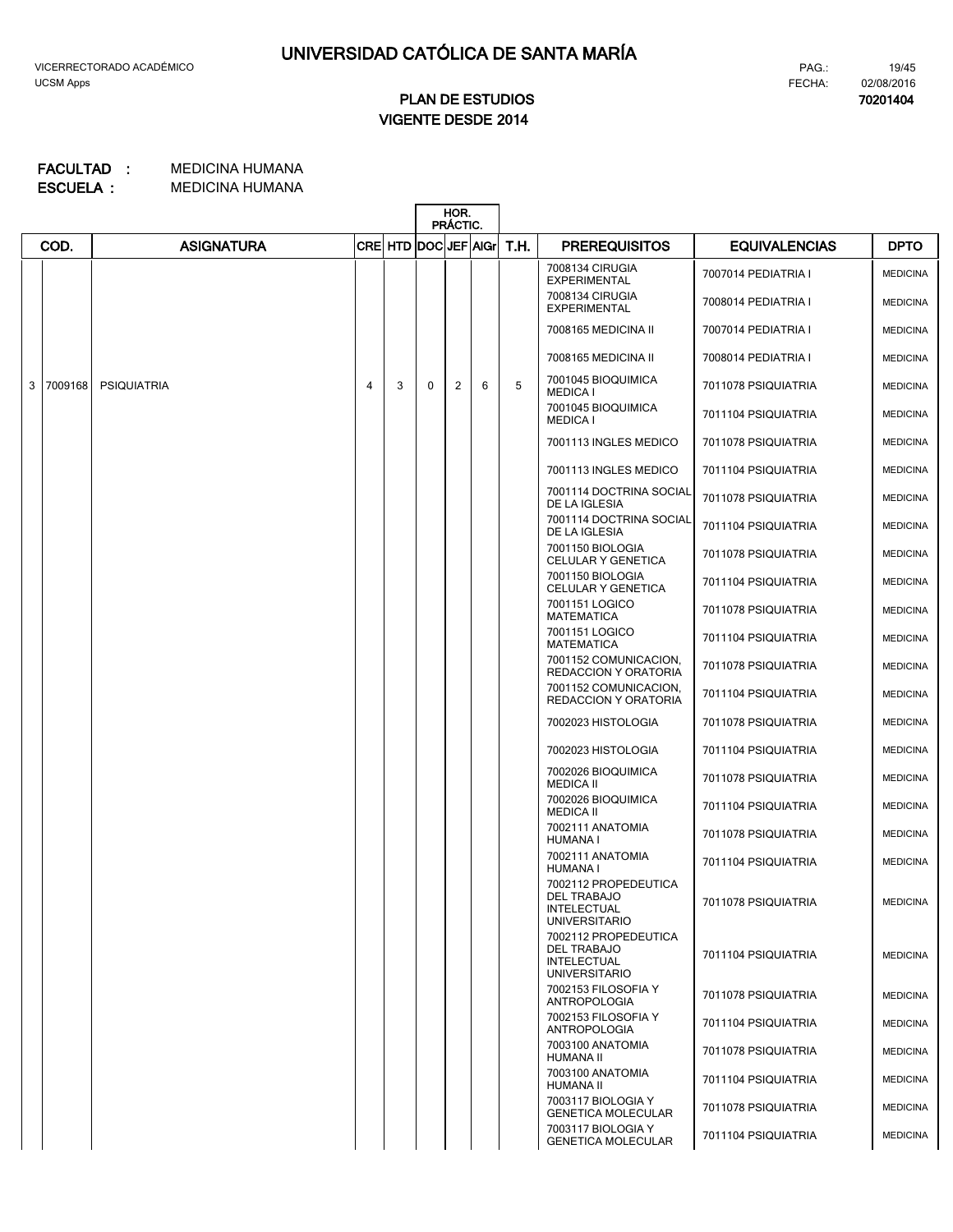**70201404**

# **VIGENTE DESDE 2014 PLAN DE ESTUDIOS**

|      |                   |  |                           | HOR.<br>PRÁCTIC. |  |  |      |                                                                               |                      |                 |
|------|-------------------|--|---------------------------|------------------|--|--|------|-------------------------------------------------------------------------------|----------------------|-----------------|
| COD. | <b>ASIGNATURA</b> |  | CRE  HTD  DOC  JEF   AIGr |                  |  |  | T.H. | <b>PREREQUISITOS</b>                                                          | <b>EQUIVALENCIAS</b> | <b>DPTO</b>     |
|      |                   |  |                           |                  |  |  |      | 7003118 FISIOLOGIA I                                                          | 7011078 PSIQUIATRIA  | <b>MEDICINA</b> |
|      |                   |  |                           |                  |  |  |      | 7003118 FISIOLOGIA I                                                          | 7011104 PSIQUIATRIA  | <b>MEDICINA</b> |
|      |                   |  |                           |                  |  |  |      | 7003120 BIOFISICA Y<br><b>BASES FISICAS DE</b><br><b>METODOS DIAGNOSTICOS</b> | 7011078 PSIQUIATRIA  | <b>MEDICINA</b> |
|      |                   |  |                           |                  |  |  |      | 7003120 BIOFISICA Y<br><b>BASES FISICAS DE</b><br><b>METODOS DIAGNOSTICOS</b> | 7011104 PSIQUIATRIA  | <b>MEDICINA</b> |
|      |                   |  |                           |                  |  |  |      | 7003154 ETICA Y BIOETICA                                                      | 7011078 PSIQUIATRIA  | <b>MEDICINA</b> |
|      |                   |  |                           |                  |  |  |      | 7003154 ETICA Y BIOETICA                                                      | 7011104 PSIQUIATRIA  | <b>MEDICINA</b> |
|      |                   |  |                           |                  |  |  |      | 7004008 EMBRIOLOGIA                                                           | 7011078 PSIQUIATRIA  | <b>MEDICINA</b> |
|      |                   |  |                           |                  |  |  |      | 7004008 EMBRIOLOGIA                                                           | 7011104 PSIQUIATRIA  | <b>MEDICINA</b> |
|      |                   |  |                           |                  |  |  |      | 7004155 PSICOPATOLOGIA                                                        | 7011078 PSIQUIATRIA  | <b>MEDICINA</b> |
|      |                   |  |                           |                  |  |  |      | 7004155 PSICOPATOLOGIA                                                        | 7011104 PSIQUIATRIA  | <b>MEDICINA</b> |
|      |                   |  |                           |                  |  |  |      | 7004156 INMUNOLOGIA<br><b>BASICA</b>                                          | 7011078 PSIQUIATRIA  | <b>MEDICINA</b> |
|      |                   |  |                           |                  |  |  |      | 7004156 INMUNOLOGIA<br><b>BASICA</b>                                          | 7011104 PSIQUIATRIA  | <b>MEDICINA</b> |
|      |                   |  |                           |                  |  |  |      | 7004157 FISIOLOGIA II                                                         | 7011078 PSIQUIATRIA  | <b>MEDICINA</b> |
|      |                   |  |                           |                  |  |  |      | 7004157 FISIOLOGIA II                                                         | 7011104 PSIQUIATRIA  | <b>MEDICINA</b> |
|      |                   |  |                           |                  |  |  |      | 7004158 BIOESTADISTICA                                                        | 7011078 PSIQUIATRIA  | <b>MEDICINA</b> |
|      |                   |  |                           |                  |  |  |      | 7004158 BIOESTADISTICA                                                        | 7011104 PSIQUIATRIA  | <b>MEDICINA</b> |
|      |                   |  |                           |                  |  |  |      | 7004159 INSTRUCCION<br><b>MEDICA BASICA</b>                                   | 7011078 PSIQUIATRIA  | <b>MEDICINA</b> |
|      |                   |  |                           |                  |  |  |      | 7004159 INSTRUCCION<br><b>MEDICA BASICA</b>                                   | 7011104 PSIQUIATRIA  | <b>MEDICINA</b> |
|      |                   |  |                           |                  |  |  |      | 7005012 SEMIOLOGIA Y<br>PROPEDEUTICA MEDICA I                                 | 7011078 PSIQUIATRIA  | <b>MEDICINA</b> |
|      |                   |  |                           |                  |  |  |      | 7005012 SEMIOLOGIA Y<br>PROPEDEUTICA MEDICA I                                 | 7011104 PSIQUIATRIA  | <b>MEDICINA</b> |
|      |                   |  |                           |                  |  |  |      | 7005049 MICROBIOLOGIA<br><b>MEDICA</b>                                        | 7011078 PSIQUIATRIA  | <b>MEDICINA</b> |
|      |                   |  |                           |                  |  |  |      | 7005049 MICROBIOLOGIA<br><b>MEDICA</b>                                        | 7011104 PSIQUIATRIA  | <b>MEDICINA</b> |
|      |                   |  |                           |                  |  |  |      | 7005068 INVESTIGACION<br><b>MEDICA</b>                                        | 7011078 PSIQUIATRIA  | <b>MEDICINA</b> |
|      |                   |  |                           |                  |  |  |      | 7005068 INVESTIGACION<br><b>MEDICA</b>                                        | 7011104 PSIQUIATRIA  | <b>MEDICINA</b> |
|      |                   |  |                           |                  |  |  |      | 7005124 NUTRICION Y<br><b>DIETETICA</b>                                       | 7011078 PSIQUIATRIA  | <b>MEDICINA</b> |
|      |                   |  |                           |                  |  |  |      | 7005124 NUTRICION Y<br><b>DIETETICA</b>                                       | 7011104 PSIQUIATRIA  | <b>MEDICINA</b> |
|      |                   |  |                           |                  |  |  |      | 7005160 PATOLOGIA                                                             | 7011078 PSIQUIATRIA  | <b>MEDICINA</b> |
|      |                   |  |                           |                  |  |  |      | 7005160 PATOLOGIA                                                             | 7011104 PSIQUIATRIA  | <b>MEDICINA</b> |
|      |                   |  |                           |                  |  |  |      | 7006031 PARASITOLOGIA                                                         | 7011078 PSIQUIATRIA  | <b>MEDICINA</b> |
|      |                   |  |                           |                  |  |  |      | 7006031 PARASITOLOGIA                                                         | 7011104 PSIQUIATRIA  | <b>MEDICINA</b> |
|      |                   |  |                           |                  |  |  |      | 7006039 FISIOPATOLOGIA                                                        | 7011078 PSIQUIATRIA  | <b>MEDICINA</b> |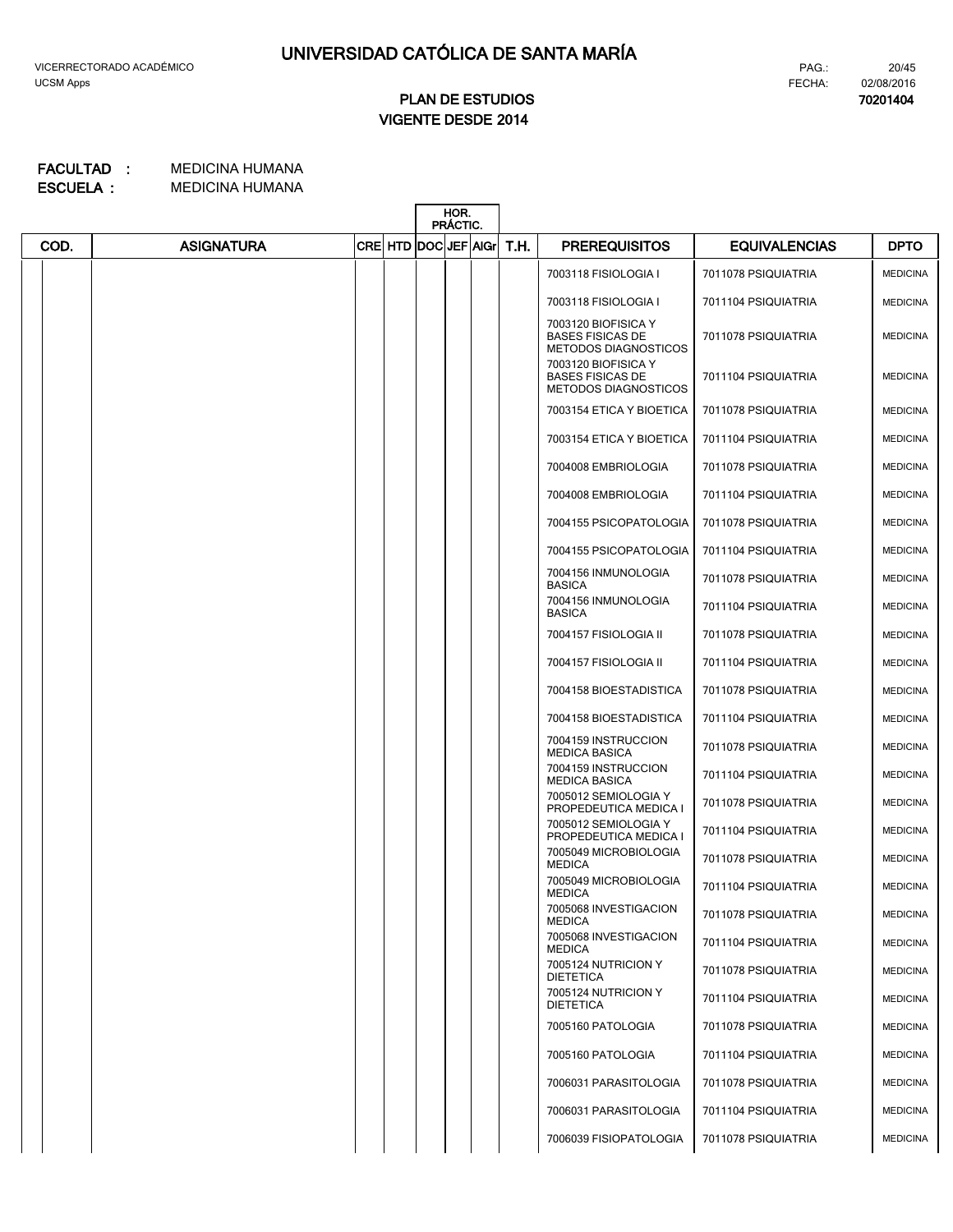# **VIGENTE DESDE 2014 PLAN DE ESTUDIOS**

#### MEDICINA HUMANA MEDICINA HUMANA **ESCUELA : FACULTAD :**

|                |         |                                           |                |                      |   | HOR.<br>PRÁCTIC. |    |      |                                                |                                      |                 |
|----------------|---------|-------------------------------------------|----------------|----------------------|---|------------------|----|------|------------------------------------------------|--------------------------------------|-----------------|
|                | COD.    | <b>ASIGNATURA</b>                         |                | CRE HTD DOC JEF AIGr |   |                  |    | T.H. | <b>PREREQUISITOS</b>                           | <b>EQUIVALENCIAS</b>                 | <b>DPTO</b>     |
|                |         |                                           |                |                      |   |                  |    |      | 7006039 FISIOPATOLOGIA                         | 7011104 PSIQUIATRIA                  | <b>MEDICINA</b> |
|                |         |                                           |                |                      |   |                  |    |      | 7006161 SEMIOLOGIA Y<br>PROPEDEUTICA MEDICA II | 7011078 PSIQUIATRIA                  | <b>MEDICINA</b> |
|                |         |                                           |                |                      |   |                  |    |      | 7006161 SEMIOLOGIA Y<br>PROPEDEUTICA MEDICA II | 7011104 PSIQUIATRIA                  | <b>MEDICINA</b> |
|                |         |                                           |                |                      |   |                  |    |      | 7006162 FARMACOLOGIA<br><b>MEDICA</b>          | 7011078 PSIQUIATRIA                  | <b>MEDICINA</b> |
|                |         |                                           |                |                      |   |                  |    |      | 7006162 FARMACOLOGIA<br><b>MEDICA</b>          | 7011104 PSIQUIATRIA                  | <b>MEDICINA</b> |
|                |         |                                           |                |                      |   |                  |    |      | 7007015 CIRUGIA I                              | 7011078 PSIQUIATRIA                  | <b>MEDICINA</b> |
|                |         |                                           |                |                      |   |                  |    |      | 7007015 CIRUGIA I                              | 7011104 PSIQUIATRIA                  | <b>MEDICINA</b> |
|                |         |                                           |                |                      |   |                  |    |      | 7007163 MEDICINA I                             | 7011078 PSIQUIATRIA                  | <b>MEDICINA</b> |
|                |         |                                           |                |                      |   |                  |    |      | 7007163 MEDICINA I                             | 7011104 PSIQUIATRIA                  | <b>MEDICINA</b> |
|                |         |                                           |                |                      |   |                  |    |      | 7008132 OBSTETRICIA                            | 7011078 PSIQUIATRIA                  | <b>MEDICINA</b> |
|                |         |                                           |                |                      |   |                  |    |      | 7008132 OBSTETRICIA                            | 7011104 PSIQUIATRIA                  | <b>MEDICINA</b> |
|                |         |                                           |                |                      |   |                  |    |      | 7008134 CIRUGIA<br><b>EXPERIMENTAL</b>         | 7011078 PSIQUIATRIA                  | <b>MEDICINA</b> |
|                |         |                                           |                |                      |   |                  |    |      | 7008134 CIRUGIA<br><b>EXPERIMENTAL</b>         | 7011104 PSIQUIATRIA                  | <b>MEDICINA</b> |
|                |         |                                           |                |                      |   |                  |    |      | 7008165 MEDICINA II                            | 7011078 PSIQUIATRIA                  | <b>MEDICINA</b> |
|                |         |                                           |                |                      |   |                  |    |      | 7008165 MEDICINA II                            | 7011104 PSIQUIATRIA                  | <b>MEDICINA</b> |
| $\overline{4}$ | 7009169 | ADMINISTRACION DE SERVICIOS DE SALUD I    | $\overline{2}$ | 1                    | 0 | 2                | 15 | 3    | 7008166 MEDICINA<br><b>COMUNITARIA</b>         | 7011083 ADMINISTRACION EN<br>SALUD I | <b>MEDICINA</b> |
|                |         |                                           |                |                      |   |                  |    |      | 7008166 MEDICINA<br><b>COMUNITARIA</b>         | 7011137 ADMINISTRACION EN<br>SALUD I | <b>MEDICINA</b> |
|                |         | <b>TOTALES DEL SEMESTRE:</b><br>CREDITOS: | 20             |                      |   | <b>HORAS:</b>    |    | 30   |                                                |                                      |                 |

### **SEMESTRE :** 10

| 7010077 | NEUROLOGIA CLINICO-QUIRURGICA | 4 | $\overline{2}$ | $\Omega$ | 6 | 6 | 7001045 BIOQUIMICA<br><b>MEDICA I</b>                                             | 7011077 NEUROLOGIA CLINICO-<br>QUIRURGICA | <b>MEDICINA</b> |
|---------|-------------------------------|---|----------------|----------|---|---|-----------------------------------------------------------------------------------|-------------------------------------------|-----------------|
|         |                               |   |                |          |   |   | 7001113 INGLES MEDICO                                                             | 7011077 NEUROLOGIA CLINICO-<br>QUIRURGICA | <b>MEDICINA</b> |
|         |                               |   |                |          |   |   | 7001114 DOCTRINA SOCIAL<br>DE LA IGLESIA                                          | 7011077 NEUROLOGIA CLINICO-<br>QUIRURGICA | <b>MEDICINA</b> |
|         |                               |   |                |          |   |   | 7001150 BIOLOGIA<br>CELULAR Y GENETICA                                            | 7011077 NEUROLOGIA CLINICO-<br>QUIRURGICA | <b>MEDICINA</b> |
|         |                               |   |                |          |   |   | 7001151 LOGICO<br><b>MATEMATICA</b>                                               | 7011077 NEUROLOGIA CLINICO-<br>QUIRURGICA | <b>MEDICINA</b> |
|         |                               |   |                |          |   |   | 7001152 COMUNICACION.<br>REDACCION Y ORATORIA                                     | 7011077 NEUROLOGIA CLINICO-<br>QUIRURGICA | <b>MEDICINA</b> |
|         |                               |   |                |          |   |   | 7002023 HISTOLOGIA                                                                | 7011077 NEUROLOGIA CLINICO-<br>QUIRURGICA | <b>MEDICINA</b> |
|         |                               |   |                |          |   |   | 7002026 BIOQUIMICA<br><b>MEDICA II</b>                                            | 7011077 NEUROLOGIA CLINICO-<br>QUIRURGICA | <b>MEDICINA</b> |
|         |                               |   |                |          |   |   | 7002111 ANATOMIA<br>HUMANA I                                                      | 7011077 NEUROLOGIA CLINICO-<br>QUIRURGICA | <b>MEDICINA</b> |
|         |                               |   |                |          |   |   | 7002112 PROPEDEUTICA<br>DEL TRABAJO<br><b>INTELECTUAL</b><br><b>UNIVERSITARIO</b> | 7011077 NEUROLOGIA CLINICO-<br>QUIRURGICA | <b>MEDICINA</b> |
|         |                               |   |                |          |   |   | 7002153 FILOSOFIA Y<br><b>ANTROPOLOGIA</b>                                        | 7011077 NEUROLOGIA CLINICO-<br>QUIRURGICA | <b>MEDICINA</b> |

21/45 FECHA: PAG.:

**70201404** 02/08/2016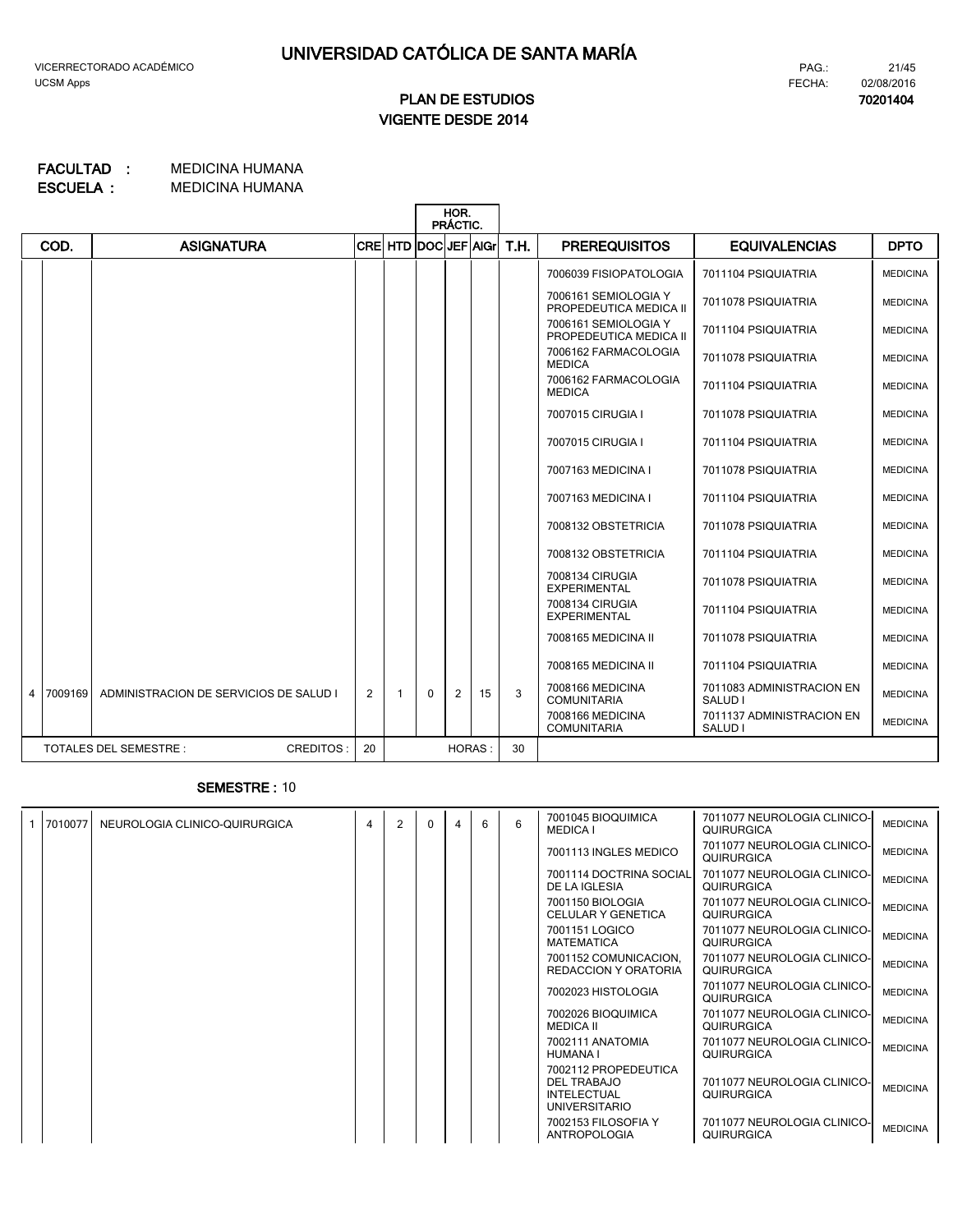**70201404**

22/45

# **VIGENTE DESDE 2014 PLAN DE ESTUDIOS**

|                |         |                   |   |   |                           | HOR.<br>PRÁCTIC. |      |                      |                                                                               |                                                  |                 |
|----------------|---------|-------------------|---|---|---------------------------|------------------|------|----------------------|-------------------------------------------------------------------------------|--------------------------------------------------|-----------------|
|                | COD.    | <b>ASIGNATURA</b> |   |   | CRE  HTD  DOC  JEF   AIGr |                  | T.H. | <b>PREREQUISITOS</b> | <b>EQUIVALENCIAS</b>                                                          | <b>DPTO</b>                                      |                 |
|                |         |                   |   |   |                           |                  |      |                      | 7003100 ANATOMIA<br><b>HUMANA II</b>                                          | 7011077 NEUROLOGIA CLINICO-<br><b>QUIRURGICA</b> | <b>MEDICINA</b> |
|                |         |                   |   |   |                           |                  |      |                      | 7003117 BIOLOGIA Y<br><b>GENETICA MOLECULAR</b>                               | 7011077 NEUROLOGIA CLINICO-<br><b>QUIRURGICA</b> | <b>MEDICINA</b> |
|                |         |                   |   |   |                           |                  |      |                      | 7003118 FISIOLOGIA I                                                          | 7011077 NEUROLOGIA CLINICO-<br><b>QUIRURGICA</b> | <b>MEDICINA</b> |
|                |         |                   |   |   |                           |                  |      |                      | 7003120 BIOFISICA Y<br><b>BASES FISICAS DE</b><br><b>METODOS DIAGNOSTICOS</b> | 7011077 NEUROLOGIA CLINICO-<br><b>QUIRURGICA</b> | <b>MEDICINA</b> |
|                |         |                   |   |   |                           |                  |      |                      | 7003154 ETICA Y BIOETICA                                                      | 7011077 NEUROLOGIA CLINICO-<br><b>QUIRURGICA</b> | <b>MEDICINA</b> |
|                |         |                   |   |   |                           |                  |      |                      | 7004008 EMBRIOLOGIA                                                           | 7011077 NEUROLOGIA CLINICO-<br>QUIRURGICA        | <b>MEDICINA</b> |
|                |         |                   |   |   |                           |                  |      |                      | 7004155 PSICOPATOLOGIA                                                        | 7011077 NEUROLOGIA CLINICO-<br>QUIRURGICA        | <b>MEDICINA</b> |
|                |         |                   |   |   |                           |                  |      |                      | 7004156 INMUNOLOGIA<br><b>BASICA</b>                                          | 7011077 NEUROLOGIA CLINICO-<br>QUIRURGICA        | <b>MEDICINA</b> |
|                |         |                   |   |   |                           |                  |      |                      | 7004157 FISIOLOGIA II                                                         | 7011077 NEUROLOGIA CLINICO-<br>QUIRURGICA        | <b>MEDICINA</b> |
|                |         |                   |   |   |                           |                  |      |                      | 7004158 BIOESTADISTICA                                                        | 7011077 NEUROLOGIA CLINICO-<br>QUIRURGICA        | <b>MEDICINA</b> |
|                |         |                   |   |   |                           |                  |      |                      | 7004159 INSTRUCCION<br><b>MEDICA BASICA</b>                                   | 7011077 NEUROLOGIA CLINICO-<br>QUIRURGICA        | <b>MEDICINA</b> |
|                |         |                   |   |   |                           |                  |      |                      | 7005012 SEMIOLOGIA Y<br>PROPEDEUTICA MEDICA I                                 | 7011077 NEUROLOGIA CLINICO-<br>QUIRURGICA        | <b>MEDICINA</b> |
|                |         |                   |   |   |                           |                  |      |                      | 7005049 MICROBIOLOGIA<br><b>MEDICA</b>                                        | 7011077 NEUROLOGIA CLINICO-<br>QUIRURGICA        | <b>MEDICINA</b> |
|                |         |                   |   |   |                           |                  |      |                      | 7005068 INVESTIGACION<br><b>MEDICA</b>                                        | 7011077 NEUROLOGIA CLINICO-<br>QUIRURGICA        | <b>MEDICINA</b> |
|                |         |                   |   |   |                           |                  |      |                      | 7005124 NUTRICION Y<br><b>DIETETICA</b>                                       | 7011077 NEUROLOGIA CLINICO-<br><b>QUIRURGICA</b> | <b>MEDICINA</b> |
|                |         |                   |   |   |                           |                  |      |                      | 7005160 PATOLOGIA                                                             | 7011077 NEUROLOGIA CLINICO-<br>QUIRURGICA        | <b>MEDICINA</b> |
|                |         |                   |   |   |                           |                  |      |                      | 7006031 PARASITOLOGIA                                                         | 7011077 NEUROLOGIA CLINICO-<br>QUIRURGICA        | <b>MEDICINA</b> |
|                |         |                   |   |   |                           |                  |      |                      | 7006039 FISIOPATOLOGIA                                                        | 7011077 NEUROLOGIA CLINICO-<br>QUIRURGICA        | <b>MEDICINA</b> |
|                |         |                   |   |   |                           |                  |      |                      | 7006161 SEMIOLOGIA Y<br>PROPEDEUTICA MEDICA II                                | 7011077 NEUROLOGIA CLINICO-<br>QUIRURGICA        | <b>MEDICINA</b> |
|                |         |                   |   |   |                           |                  |      |                      | 7006162 FARMACOLOGIA<br><b>MEDICA</b>                                         | 7011077 NEUROLOGIA CLINICO-<br><b>QUIRURGICA</b> | <b>MEDICINA</b> |
|                |         |                   |   |   |                           |                  |      |                      | 7007015 CIRUGIA I                                                             | 7011077 NEUROLOGIA CLINICO-<br>QUIRURGICA        | <b>MEDICINA</b> |
|                |         |                   |   |   |                           |                  |      |                      | 7007163 MEDICINA I                                                            | 7011077 NEUROLOGIA CLINICO-<br><b>QUIRURGICA</b> | <b>MEDICINA</b> |
|                |         |                   |   |   |                           |                  |      |                      | 7008132 OBSTETRICIA                                                           | 7011077 NEUROLOGIA CLINICO-<br><b>QUIRURGICA</b> | <b>MEDICINA</b> |
|                |         |                   |   |   |                           |                  |      |                      | 7008134 CIRUGIA<br><b>EXPERIMENTAL</b>                                        | 7011077 NEUROLOGIA CLINICO-<br><b>QUIRURGICA</b> | <b>MEDICINA</b> |
|                |         |                   |   |   |                           |                  |      |                      | 7008165 MEDICINA II                                                           | 7011077 NEUROLOGIA CLINICO-<br><b>QUIRURGICA</b> | <b>MEDICINA</b> |
|                |         |                   |   |   |                           |                  |      |                      | 7009061 GINECOLOGIA                                                           | 7011077 NEUROLOGIA CLINICO-<br><b>QUIRURGICA</b> | <b>MEDICINA</b> |
|                |         |                   |   |   |                           |                  |      |                      | 7009167 PEDIATRIA I                                                           | 7011077 NEUROLOGIA CLINICO-<br><b>QUIRURGICA</b> | <b>MEDICINA</b> |
|                |         |                   |   |   |                           |                  |      |                      | 7009168 PSIQUIATRIA                                                           | 7011077 NEUROLOGIA CLINICO-<br><b>QUIRURGICA</b> | <b>MEDICINA</b> |
| $\overline{2}$ | 7010170 | <b>CIRUGIA II</b> | 8 | 4 | 0                         | 8                | 6    | 12                   | 7007015 CIRUGIA I                                                             | 7010064 CIRUGIA II                               | <b>MEDICINA</b> |
| 3              | 7010171 | PEDIATRIA II      | 8 | 4 | 0                         | 8                | 6    | 12                   | 7009167 PEDIATRIA I                                                           | 7009139 PEDIATRIA II                             | <b>MEDICINA</b> |
|                |         |                   |   |   |                           |                  |      |                      | 7009167 PEDIATRIA I                                                           | 7010063 PEDIATRIA II                             | <b>MEDICINA</b> |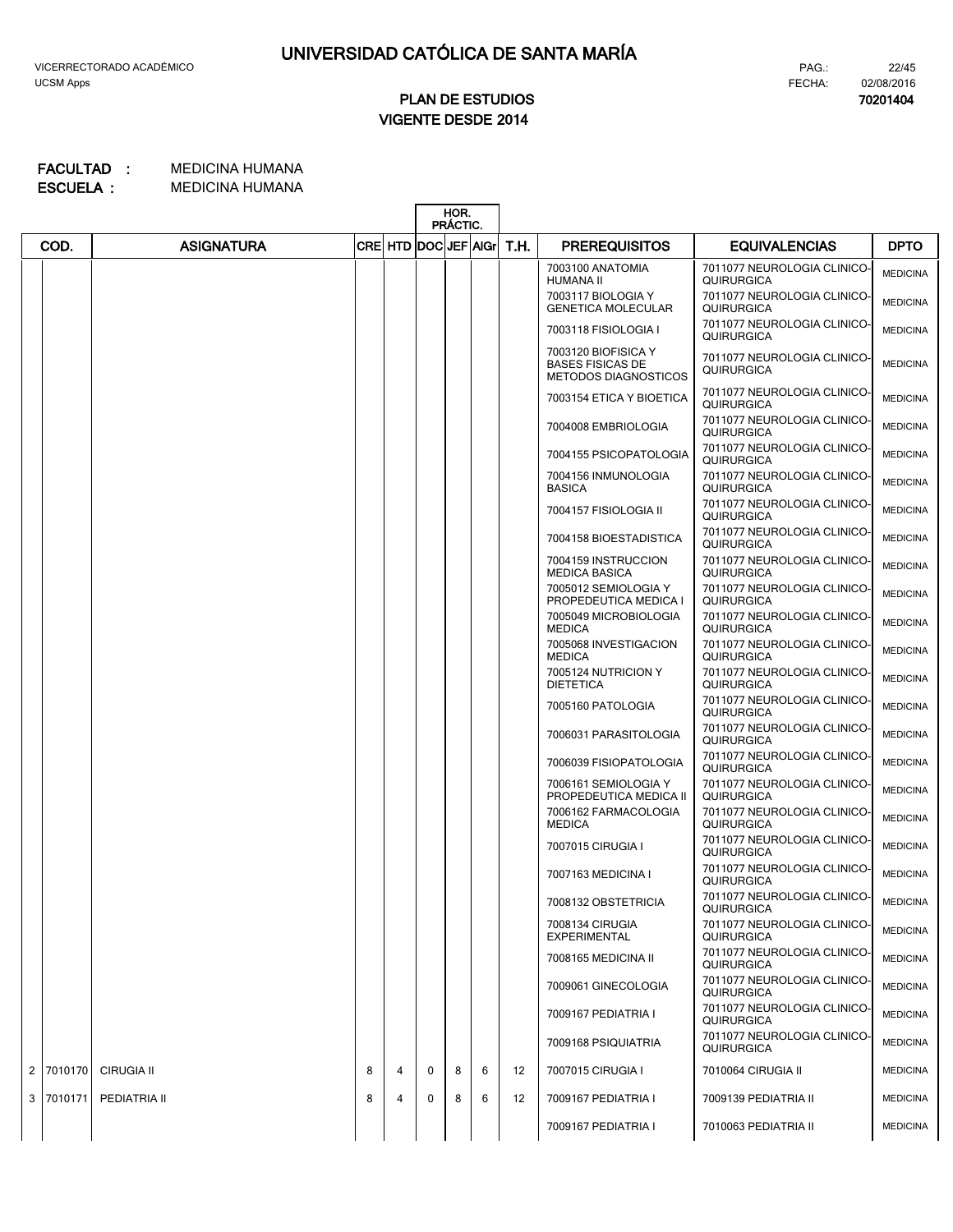# **VIGENTE DESDE 2014 PLAN DE ESTUDIOS**

#### MEDICINA HUMANA MEDICINA HUMANA **ESCUELA : FACULTAD :**

|  |           |                                         |                |  | HOR.<br>PRÁCTIC. |        |    |                               |                                                   |                                       |                 |
|--|-----------|-----------------------------------------|----------------|--|------------------|--------|----|-------------------------------|---------------------------------------------------|---------------------------------------|-----------------|
|  | COD.      | <b>ASIGNATURA</b>                       |                |  |                  |        |    | <b>CREHTD DOCUEF AGT T.H.</b> | <b>PREREQUISITOS</b>                              | <b>EQUIVALENCIAS</b>                  | <b>DPTO</b>     |
|  |           |                                         |                |  |                  |        |    |                               | 7009167 PEDIATRIA I                               | 7012096 PEDIATRIA III                 | <b>MEDICINA</b> |
|  |           |                                         |                |  |                  |        |    |                               | 7009167 PEDIATRIA I                               | 7012142 PEDIATRIA III                 | <b>MEDICINA</b> |
|  | 4 7010172 | ADMINISTRACION DE SERVICIOS DE SALUD II | $\overline{2}$ |  |                  | 2      | 15 | 3                             | 7009169 ADMINISTRACION<br>DE SERVICIOS DE SALUD I | 7012090 ADMINISTRACION EN<br>SALUD II | <b>MEDICINA</b> |
|  |           |                                         |                |  |                  |        |    |                               | 7009169 ADMINISTRACION<br>DE SERVICIOS DE SALUD I | 7012143 ADMINISTRACION EN<br>SALUD II | <b>MEDICINA</b> |
|  |           | TOTALES DEL SEMESTRE :<br>CREDITOS:     | 22             |  |                  | HORAS: |    | 33                            |                                                   |                                       |                 |

### **SEMESTRE :** 11

| 1 7011082 | <b>MEDICINA LEGAL</b> | 3 | $\overline{2}$ | 0 | $\overline{2}$ | 8 | 4 | 7001045 BIOQUIMICA<br><b>MEDICA I</b>                                                    | 7003030 ETICA Y<br><b>DEONTOLOGIA MEDICA</b> | <b>MEDICINA</b> |
|-----------|-----------------------|---|----------------|---|----------------|---|---|------------------------------------------------------------------------------------------|----------------------------------------------|-----------------|
|           |                       |   |                |   |                |   |   | 7001113 INGLES MEDICO                                                                    | 7003030 ETICA Y<br><b>DEONTOLOGIA MEDICA</b> | <b>MEDICINA</b> |
|           |                       |   |                |   |                |   |   | 7001114 DOCTRINA SOCIAL<br>DE LA IGLESIA                                                 | 7003030 ETICA Y<br><b>DEONTOLOGIA MEDICA</b> | <b>MEDICINA</b> |
|           |                       |   |                |   |                |   |   | 7001150 BIOLOGIA<br>CELULAR Y GENETICA                                                   | 7003030 ETICA Y<br>DEONTOLOGIA MEDICA        | <b>MEDICINA</b> |
|           |                       |   |                |   |                |   |   | 7001151 LOGICO<br><b>MATEMATICA</b>                                                      | 7003030 ETICA Y<br><b>DEONTOLOGIA MEDICA</b> | <b>MEDICINA</b> |
|           |                       |   |                |   |                |   |   | 7001152 COMUNICACION,<br><b>REDACCION Y ORATORIA</b>                                     | 7003030 ETICA Y<br>DEONTOLOGIA MEDICA        | <b>MEDICINA</b> |
|           |                       |   |                |   |                |   |   | 7002023 HISTOLOGIA                                                                       | 7003030 ETICA Y<br><b>DEONTOLOGIA MEDICA</b> | <b>MEDICINA</b> |
|           |                       |   |                |   |                |   |   | 7002026 BIOQUIMICA<br><b>MEDICA II</b>                                                   | 7003030 ETICA Y<br><b>DEONTOLOGIA MEDICA</b> | <b>MEDICINA</b> |
|           |                       |   |                |   |                |   |   | 7002111 ANATOMIA<br><b>HUMANA I</b>                                                      | 7003030 ETICA Y<br>DEONTOLOGIA MEDICA        | <b>MEDICINA</b> |
|           |                       |   |                |   |                |   |   | 7002112 PROPEDEUTICA<br><b>DEL TRABAJO</b><br><b>INTELECTUAL</b><br><b>UNIVERSITARIO</b> | 7003030 ETICA Y<br><b>DEONTOLOGIA MEDICA</b> | <b>MEDICINA</b> |
|           |                       |   |                |   |                |   |   | 7002153 FILOSOFIA Y<br><b>ANTROPOLOGIA</b>                                               | 7003030 ETICA Y<br>DEONTOLOGIA MEDICA        | <b>MEDICINA</b> |
|           |                       |   |                |   |                |   |   | 7003100 ANATOMIA<br>HUMANA II                                                            | 7003030 ETICA Y<br>DEONTOLOGIA MEDICA        | <b>MEDICINA</b> |
|           |                       |   |                |   |                |   |   | 7003117 BIOLOGIA Y<br><b>GENETICA MOLECULAR</b>                                          | 7003030 ETICA Y<br><b>DEONTOLOGIA MEDICA</b> | <b>MEDICINA</b> |
|           |                       |   |                |   |                |   |   | 7003118 FISIOLOGIA I                                                                     | 7003030 ETICA Y<br><b>DEONTOLOGIA MEDICA</b> | <b>MEDICINA</b> |
|           |                       |   |                |   |                |   |   | 7003120 BIOFISICA Y<br><b>BASES FISICAS DE</b><br><b>METODOS DIAGNOSTICOS</b>            | 7003030 ETICA Y<br><b>DEONTOLOGIA MEDICA</b> | <b>MEDICINA</b> |
|           |                       |   |                |   |                |   |   | 7003154 ETICA Y BIOETICA                                                                 | 7003030 ETICA Y<br><b>DEONTOLOGIA MEDICA</b> | <b>MEDICINA</b> |
|           |                       |   |                |   |                |   |   | 7004008 EMBRIOLOGIA                                                                      | 7003030 ETICA Y<br><b>DEONTOLOGIA MEDICA</b> | <b>MEDICINA</b> |
|           |                       |   |                |   |                |   |   | 7004155 PSICOPATOLOGIA                                                                   | 7003030 ETICA Y<br><b>DEONTOLOGIA MEDICA</b> | <b>MEDICINA</b> |
|           |                       |   |                |   |                |   |   | 7004156 INMUNOLOGIA<br><b>BASICA</b>                                                     | 7003030 ETICA Y<br><b>DEONTOLOGIA MEDICA</b> | <b>MEDICINA</b> |
|           |                       |   |                |   |                |   |   | 7004157 FISIOLOGIA II                                                                    | 7003030 ETICA Y<br><b>DEONTOLOGIA MEDICA</b> | <b>MEDICINA</b> |
|           |                       |   |                |   |                |   |   | 7004158 BIOESTADISTICA                                                                   | 7003030 ETICA Y<br><b>DEONTOLOGIA MEDICA</b> | <b>MEDICINA</b> |
|           |                       |   |                |   |                |   |   | 7004159 INSTRUCCION<br><b>MEDICA BASICA</b>                                              | 7003030 ETICA Y<br><b>DEONTOLOGIA MEDICA</b> | <b>MEDICINA</b> |
|           |                       |   |                |   |                |   |   | 7005012 SEMIOLOGIA Y<br>PROPEDEUTICA MEDICA I                                            | 7003030 ETICA Y<br>DEONTOLOGIA MEDICA        | <b>MEDICINA</b> |
|           |                       |   |                |   |                |   |   | 7005049 MICROBIOLOGIA<br><b>MEDICA</b>                                                   | 7003030 ETICA Y<br>DEONTOLOGIA MEDICA        | <b>MEDICINA</b> |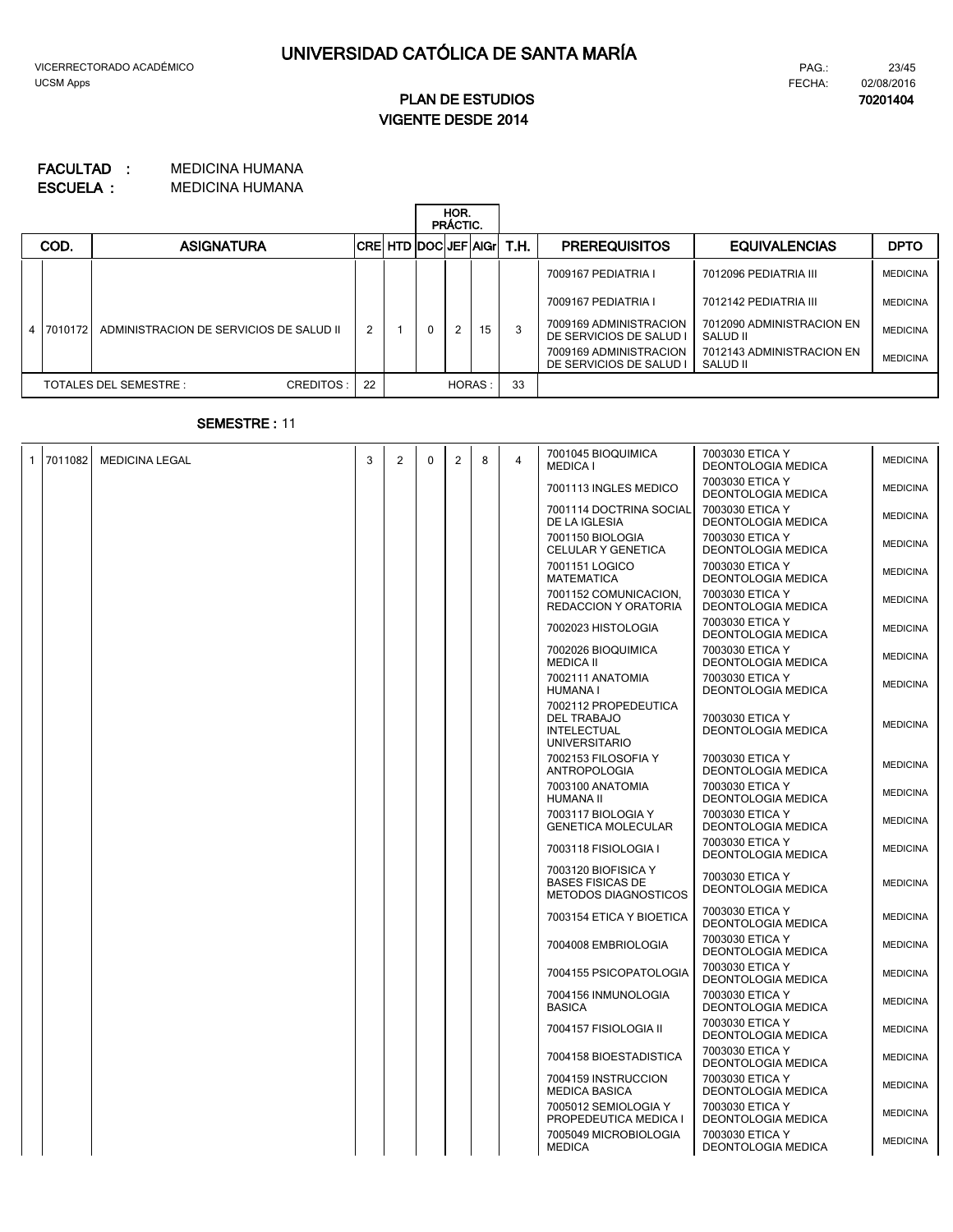# **VIGENTE DESDE 2014 PLAN DE ESTUDIOS**

#### MEDICINA HUMANA **FACULTAD : MEDICINA HUMANA ESCUELA :**

|                |         |                                |                |                           | HOR.<br>PRÁCTIC. |   |    |      |                                                                                          |                                                |                 |
|----------------|---------|--------------------------------|----------------|---------------------------|------------------|---|----|------|------------------------------------------------------------------------------------------|------------------------------------------------|-----------------|
|                | COD.    | <b>ASIGNATURA</b>              |                | CRE  HTD  DOC  JEF   AIGr |                  |   |    | T.H. | <b>PREREQUISITOS</b>                                                                     | <b>EQUIVALENCIAS</b>                           | <b>DPTO</b>     |
|                |         |                                |                |                           |                  |   |    |      | 7005068 INVESTIGACION<br><b>MEDICA</b>                                                   | 7003030 ETICA Y<br>DEONTOLOGIA MEDICA          | <b>MEDICINA</b> |
|                |         |                                |                |                           |                  |   |    |      | 7005124 NUTRICION Y<br><b>DIETETICA</b>                                                  | 7003030 ETICA Y<br><b>DEONTOLOGIA MEDICA</b>   | <b>MEDICINA</b> |
|                |         |                                |                |                           |                  |   |    |      | 7005160 PATOLOGIA                                                                        | 7003030 ETICA Y<br><b>DEONTOLOGIA MEDICA</b>   | <b>MEDICINA</b> |
|                |         |                                |                |                           |                  |   |    |      | 7006031 PARASITOLOGIA                                                                    | 7003030 ETICA Y<br><b>DEONTOLOGIA MEDICA</b>   | <b>MEDICINA</b> |
|                |         |                                |                |                           |                  |   |    |      | 7006039 FISIOPATOLOGIA                                                                   | 7003030 ETICA Y<br><b>DEONTOLOGIA MEDICA</b>   | <b>MEDICINA</b> |
|                |         |                                |                |                           |                  |   |    |      | 7006161 SEMIOLOGIA Y<br>PROPEDEUTICA MEDICA II                                           | 7003030 ETICA Y<br><b>DEONTOLOGIA MEDICA</b>   | <b>MEDICINA</b> |
|                |         |                                |                |                           |                  |   |    |      | 7006162 FARMACOLOGIA<br><b>MEDICA</b>                                                    | 7003030 ETICA Y<br><b>DEONTOLOGIA MEDICA</b>   | <b>MEDICINA</b> |
|                |         |                                |                |                           |                  |   |    |      | 7007015 CIRUGIA I                                                                        | 7003030 ETICA Y<br><b>DEONTOLOGIA MEDICA</b>   | <b>MEDICINA</b> |
|                |         |                                |                |                           |                  |   |    |      | 7007163 MEDICINA I                                                                       | 7003030 ETICA Y<br><b>DEONTOLOGIA MEDICA</b>   | <b>MEDICINA</b> |
|                |         |                                |                |                           |                  |   |    |      | 7008132 OBSTETRICIA                                                                      | 7003030 ETICA Y<br><b>DEONTOLOGIA MEDICA</b>   | <b>MEDICINA</b> |
|                |         |                                |                |                           |                  |   |    |      | 7008134 CIRUGIA<br><b>EXPERIMENTAL</b>                                                   | 7003030 ETICA Y<br><b>DEONTOLOGIA MEDICA</b>   | <b>MEDICINA</b> |
|                |         |                                |                |                           |                  |   |    |      | 7008165 MEDICINA II                                                                      | 7003030 ETICA Y<br><b>DEONTOLOGIA MEDICA</b>   | <b>MEDICINA</b> |
|                |         |                                |                |                           |                  |   |    |      | 7009061 GINECOLOGIA                                                                      | 7003030 ETICA Y<br><b>DEONTOLOGIA MEDICA</b>   | <b>MEDICINA</b> |
|                |         |                                |                |                           |                  |   |    |      | 7009167 PEDIATRIA I                                                                      | 7003030 ETICA Y<br><b>DEONTOLOGIA MEDICA</b>   | <b>MEDICINA</b> |
|                |         |                                |                |                           |                  |   |    |      | 7009168 PSIQUIATRIA                                                                      | 7003030 ETICA Y<br><b>DEONTOLOGIA MEDICA</b>   | <b>MEDICINA</b> |
|                |         |                                |                |                           |                  |   |    |      | 7010077 NEUROLOGIA<br>CLINICO-QUIRURGICA                                                 | 7003030 ETICA Y<br><b>DEONTOLOGIA MEDICA</b>   | <b>MEDICINA</b> |
|                |         |                                |                |                           |                  |   |    |      | 7010170 CIRUGIA II                                                                       | 7003030 ETICA Y<br><b>DEONTOLOGIA MEDICA</b>   | <b>MEDICINA</b> |
|                |         |                                |                |                           |                  |   |    |      | 7010171 PEDIATRIA II                                                                     | 7003030 ETICA Y<br>DEONTOLOGIA MEDICA          | <b>MEDICINA</b> |
| $\overline{2}$ | 7011141 | TERAPEUTICA CLINICA APLICADA I | $\overline{c}$ | 1                         | $\Omega$         | 2 | 15 | 3    | 7001045 BIOQUIMICA<br><b>MEDICA I</b>                                                    | 7011079 TERAPEUTICA CLINICA<br>APLICADA        | <b>MEDICINA</b> |
|                |         |                                |                |                           |                  |   |    |      | 7001113 INGLES MEDICO                                                                    | 7011079 TERAPEUTICA CLINICA<br>APLICADA        | <b>MEDICINA</b> |
|                |         |                                |                |                           |                  |   |    |      | 7001114 DOCTRINA SOCIAL<br>DE LA IGLESIA                                                 | 7011079 TERAPEUTICA CLINICA<br>APLICADA        | <b>MEDICINA</b> |
|                |         |                                |                |                           |                  |   |    |      | 7001150 BIOLOGIA<br>CELULAR Y GENETICA                                                   | 7011079 TERAPEUTICA CLINICA<br><b>APLICADA</b> | <b>MEDICINA</b> |
|                |         |                                |                |                           |                  |   |    |      | 7001151 LOGICO<br><b>MATEMATICA</b>                                                      | 7011079 TERAPEUTICA CLINICA<br>APLICADA        | <b>MEDICINA</b> |
|                |         |                                |                |                           |                  |   |    |      | 7001152 COMUNICACION,<br><b>REDACCION Y ORATORIA</b>                                     | 7011079 TERAPEUTICA CLINICA<br>APLICADA        | <b>MEDICINA</b> |
|                |         |                                |                |                           |                  |   |    |      | 7002023 HISTOLOGIA                                                                       | 7011079 TERAPEUTICA CLINICA<br>APLICADA        | <b>MEDICINA</b> |
|                |         |                                |                |                           |                  |   |    |      | 7002026 BIOQUIMICA<br><b>MEDICA II</b>                                                   | 7011079 TERAPEUTICA CLINICA<br>APLICADA        | <b>MEDICINA</b> |
|                |         |                                |                |                           |                  |   |    |      | 7002111 ANATOMIA<br>HUMANA I                                                             | 7011079 TERAPEUTICA CLINICA<br>APLICADA        | <b>MEDICINA</b> |
|                |         |                                |                |                           |                  |   |    |      | 7002112 PROPEDEUTICA<br><b>DEL TRABAJO</b><br><b>INTELECTUAL</b><br><b>UNIVERSITARIO</b> | 7011079 TERAPEUTICA CLINICA<br><b>APLICADA</b> | <b>MEDICINA</b> |
|                |         |                                |                |                           |                  |   |    |      | 7002153 FILOSOFIA Y<br><b>ANTROPOLOGIA</b>                                               | 7011079 TERAPEUTICA CLINICA<br>APLICADA        | <b>MEDICINA</b> |
|                |         |                                |                |                           |                  |   |    |      | 7003100 ANATOMIA<br>HUMANA II                                                            | 7011079 TERAPEUTICA CLINICA<br>APLICADA        | <b>MEDICINA</b> |
|                |         |                                |                |                           |                  |   |    |      | 7003117 BIOLOGIA Y<br><b>GENETICA MOLECULAR</b>                                          | 7011079 TERAPEUTICA CLINICA<br>APLICADA        | <b>MEDICINA</b> |

FECHA: PAG.:

**70201404** 02/08/2016

24/45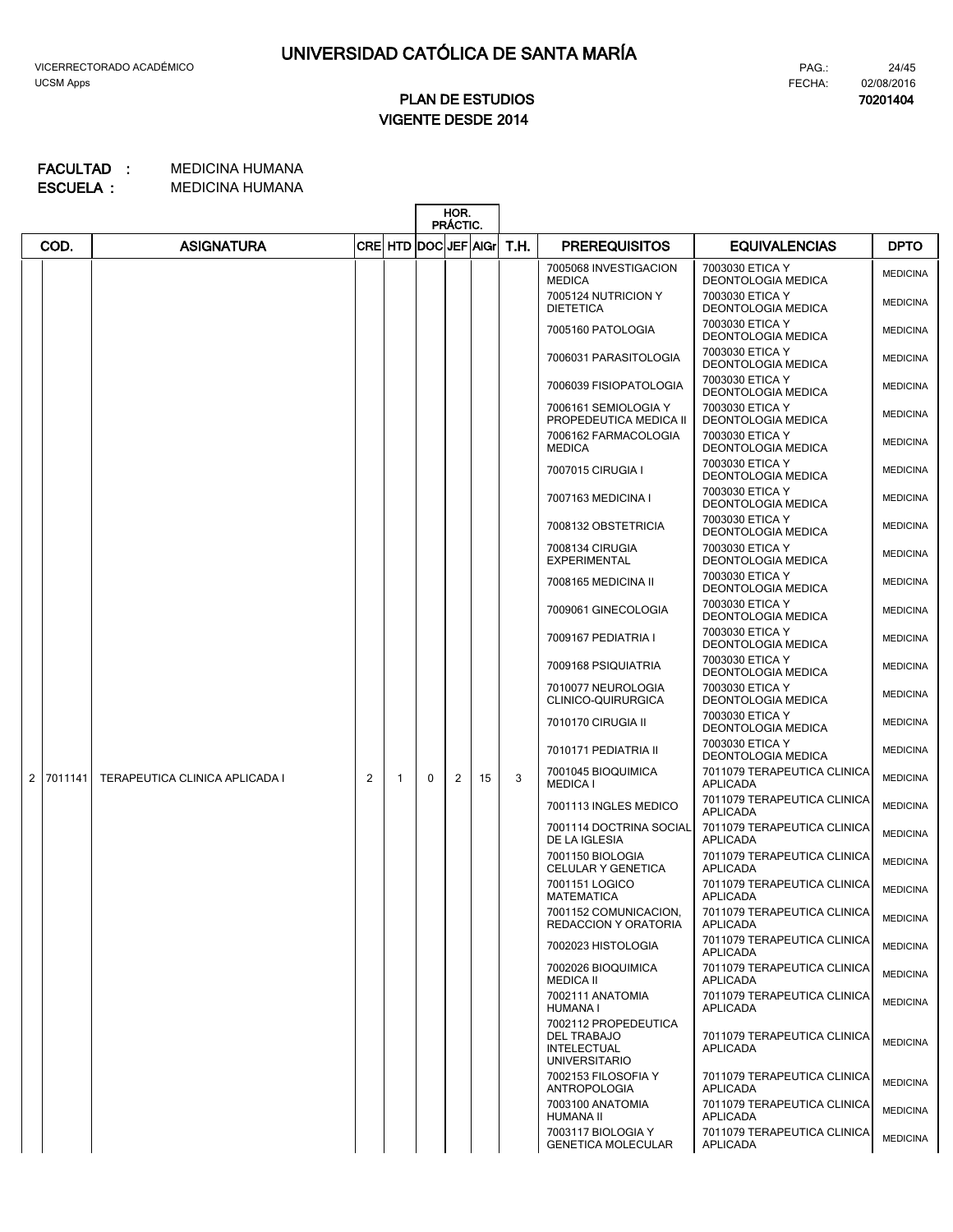# **VIGENTE DESDE 2014 PLAN DE ESTUDIOS**

#### MEDICINA HUMANA **FACULTAD : MEDICINA HUMANA ESCUELA :**

|   |         |                     |   |         |   | HOR.<br>PRÁCTIC. |   |      |                                                                               |                                                |                 |
|---|---------|---------------------|---|---------|---|------------------|---|------|-------------------------------------------------------------------------------|------------------------------------------------|-----------------|
|   | COD.    | <b>ASIGNATURA</b>   |   | CRE HTD |   | DOCIJEF AIGr     |   | T.H. | <b>PREREQUISITOS</b>                                                          | <b>EQUIVALENCIAS</b>                           | <b>DPTO</b>     |
|   |         |                     |   |         |   |                  |   |      | 7003118 FISIOLOGIA I                                                          | 7011079 TERAPEUTICA CLINICA<br><b>APLICADA</b> | <b>MEDICINA</b> |
|   |         |                     |   |         |   |                  |   |      | 7003120 BIOFISICA Y<br><b>BASES FISICAS DE</b><br><b>METODOS DIAGNOSTICOS</b> | 7011079 TERAPEUTICA CLINICA<br><b>APLICADA</b> | <b>MEDICINA</b> |
|   |         |                     |   |         |   |                  |   |      | 7003154 ETICA Y BIOETICA                                                      | 7011079 TERAPEUTICA CLINICA<br><b>APLICADA</b> | <b>MEDICINA</b> |
|   |         |                     |   |         |   |                  |   |      | 7004008 EMBRIOLOGIA                                                           | 7011079 TERAPEUTICA CLINICA<br><b>APLICADA</b> | <b>MEDICINA</b> |
|   |         |                     |   |         |   |                  |   |      | 7004155 PSICOPATOLOGIA                                                        | 7011079 TERAPEUTICA CLINICA<br><b>APLICADA</b> | <b>MEDICINA</b> |
|   |         |                     |   |         |   |                  |   |      | 7004156 INMUNOLOGIA<br><b>BASICA</b>                                          | 7011079 TERAPEUTICA CLINICA<br><b>APLICADA</b> | <b>MEDICINA</b> |
|   |         |                     |   |         |   |                  |   |      | 7004157 FISIOLOGIA II                                                         | 7011079 TERAPEUTICA CLINICA<br><b>APLICADA</b> | <b>MEDICINA</b> |
|   |         |                     |   |         |   |                  |   |      | 7004158 BIOESTADISTICA                                                        | 7011079 TERAPEUTICA CLINICA<br><b>APLICADA</b> | <b>MEDICINA</b> |
|   |         |                     |   |         |   |                  |   |      | 7004159 INSTRUCCION<br><b>MEDICA BASICA</b>                                   | 7011079 TERAPEUTICA CLINICA<br><b>APLICADA</b> | <b>MEDICINA</b> |
|   |         |                     |   |         |   |                  |   |      | 7005012 SEMIOLOGIA Y<br>PROPEDEUTICA MEDICA I                                 | 7011079 TERAPEUTICA CLINICA<br><b>APLICADA</b> | <b>MEDICINA</b> |
|   |         |                     |   |         |   |                  |   |      | 7005049 MICROBIOLOGIA<br><b>MEDICA</b>                                        | 7011079 TERAPEUTICA CLINICA<br><b>APLICADA</b> | <b>MEDICINA</b> |
|   |         |                     |   |         |   |                  |   |      | 7005068 INVESTIGACION<br><b>MEDICA</b>                                        | 7011079 TERAPEUTICA CLINICA<br><b>APLICADA</b> | <b>MEDICINA</b> |
|   |         |                     |   |         |   |                  |   |      | 7005124 NUTRICION Y<br><b>DIETETICA</b>                                       | 7011079 TERAPEUTICA CLINICA<br><b>APLICADA</b> | <b>MEDICINA</b> |
|   |         |                     |   |         |   |                  |   |      | 7005160 PATOLOGIA                                                             | 7011079 TERAPEUTICA CLINICA<br><b>APLICADA</b> | <b>MEDICINA</b> |
|   |         |                     |   |         |   |                  |   |      | 7006031 PARASITOLOGIA                                                         | 7011079 TERAPEUTICA CLINICA<br><b>APLICADA</b> | <b>MEDICINA</b> |
|   |         |                     |   |         |   |                  |   |      | 7006039 FISIOPATOLOGIA                                                        | 7011079 TERAPEUTICA CLINICA<br><b>APLICADA</b> | <b>MEDICINA</b> |
|   |         |                     |   |         |   |                  |   |      | 7006161 SEMIOLOGIA Y<br>PROPEDEUTICA MEDICA II                                | 7011079 TERAPEUTICA CLINICA<br>APLICADA        | <b>MEDICINA</b> |
|   |         |                     |   |         |   |                  |   |      | 7006162 FARMACOLOGIA<br><b>MEDICA</b>                                         | 7011079 TERAPEUTICA CLINICA<br><b>APLICADA</b> | <b>MEDICINA</b> |
|   |         |                     |   |         |   |                  |   |      | 7007015 CIRUGIA I                                                             | 7011079 TERAPEUTICA CLINICA<br><b>APLICADA</b> | <b>MEDICINA</b> |
|   |         |                     |   |         |   |                  |   |      | 7007163 MEDICINA I                                                            | 7011079 TERAPEUTICA CLINICA<br><b>APLICADA</b> | <b>MEDICINA</b> |
|   |         |                     |   |         |   |                  |   |      | 7008132 OBSTETRICIA                                                           | 7011079 TERAPEUTICA CLINICA<br><b>APLICADA</b> | <b>MEDICINA</b> |
|   |         |                     |   |         |   |                  |   |      | 7008134 CIRUGIA<br><b>EXPERIMENTAL</b>                                        | 7011079 TERAPEUTICA CLINICA<br><b>APLICADA</b> | <b>MEDICINA</b> |
|   |         |                     |   |         |   |                  |   |      | 7008165 MEDICINA II                                                           | 7011079 TERAPEUTICA CLINICA<br><b>APLICADA</b> | <b>MEDICINA</b> |
|   |         |                     |   |         |   |                  |   |      | 7009061 GINECOLOGIA                                                           | 7011079 TERAPEUTICA CLINICA<br><b>APLICADA</b> | <b>MEDICINA</b> |
|   |         |                     |   |         |   |                  |   |      | 7009167 PEDIATRIA I                                                           | 7011079 TERAPEUTICA CLINICA<br><b>APLICADA</b> | <b>MEDICINA</b> |
|   |         |                     |   |         |   |                  |   |      | 7009168 PSIQUIATRIA                                                           | 7011079 TERAPEUTICA CLINICA<br><b>APLICADA</b> | <b>MEDICINA</b> |
|   |         |                     |   |         |   |                  |   |      | 7010077 NEUROLOGIA<br>CLINICO-QUIRURGICA                                      | 7011079 TERAPEUTICA CLINICA<br><b>APLICADA</b> | <b>MEDICINA</b> |
|   |         |                     |   |         |   |                  |   |      | 7010170 CIRUGIA II                                                            | 7011079 TERAPEUTICA CLINICA<br><b>APLICADA</b> | <b>MEDICINA</b> |
|   |         |                     |   |         |   |                  |   |      | 7010171 PEDIATRIA II                                                          | 7011079 TERAPEUTICA CLINICA<br><b>APLICADA</b> | <b>MEDICINA</b> |
| 3 | 7011173 | <b>MEDICINA III</b> | 9 | 5       | 0 | 8                | 6 | 13   | 7008165 MEDICINA II                                                           |                                                | <b>MEDICINA</b> |
|   |         |                     |   |         |   |                  |   |      | 7008165 MEDICINA II                                                           | 7010140 MEDICINA III                           | <b>MEDICINA</b> |
|   |         |                     |   |         |   |                  |   |      |                                                                               |                                                |                 |

**70201404** 02/08/2016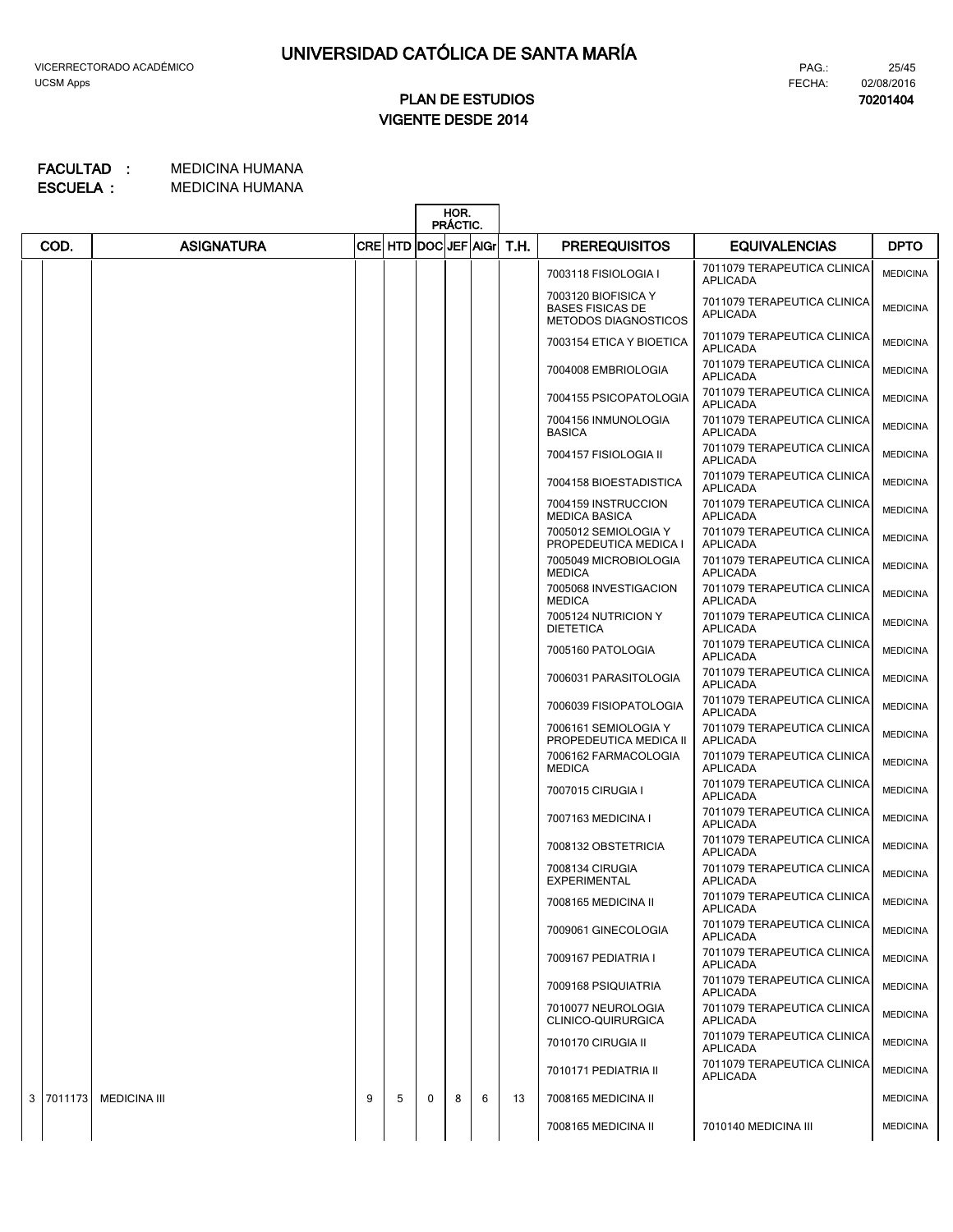**70201404**

# **VIGENTE DESDE 2014 PLAN DE ESTUDIOS**

### MEDICINA HUMANA **FACULTAD : MEDICINA HUMANA ESCUELA :**

|  |      |                                     |    |                              |              | HOR.<br>PRÁCTIC. |        |      |                      |                                 |                 |
|--|------|-------------------------------------|----|------------------------------|--------------|------------------|--------|------|----------------------|---------------------------------|-----------------|
|  | COD. | <b>ASIGNATURA</b>                   |    | <b>CRE HTD DOCLEF AGILIT</b> |              |                  |        | T.H. | <b>PREREQUISITOS</b> | <b>EQUIVALENCIAS</b>            | <b>DPTO</b>     |
|  |      | 4 7011174 CIRUGIA III               | 7  | 3                            | $\mathbf{0}$ | 8                | 6      | 11   | 7007015 CIRUGIA I    | 7012097 UROLOGIA                | <b>MEDICINA</b> |
|  |      |                                     |    |                              |              |                  |        |      | 7007015 CIRUGIA I    | 7012098 OFTALMOLOGIA            | <b>MEDICINA</b> |
|  |      |                                     |    |                              |              |                  |        |      | 7007015 CIRUGIA I    | 7012099<br>OTORRINOLARINGOLOGIA | <b>MEDICINA</b> |
|  |      |                                     |    |                              |              |                  |        |      | 7010170 CIRUGIA II   | 7012097 UROLOGIA                | <b>MEDICINA</b> |
|  |      |                                     |    |                              |              |                  |        |      | 7010170 CIRUGIA II   | 7012098 OFTALMOLOGIA            | <b>MEDICINA</b> |
|  |      |                                     |    |                              |              |                  |        |      | 7010170 CIRUGIA II   | 7012099<br>OTORRINOLARINGOLOGIA | <b>MEDICINA</b> |
|  |      | TOTALES DEL SEMESTRE :<br>CREDITOS: | 21 |                              |              |                  | HORAS: | 31   |                      |                                 |                 |

# **SEMESTRE :** 12

| $\mathbf{1}$ | 7012080 | MEDICINA FISICA Y REHABILITACION | $\overline{2}$ | 1 | $\Omega$ | 2 | 6 | 3 | 7001045 BIOQUIMICA<br><b>MEDICA I</b>                                                    | 7010080 MEDICINA FISICA Y<br><b>REHABILITACION</b> | <b>MEDICINA</b> |
|--------------|---------|----------------------------------|----------------|---|----------|---|---|---|------------------------------------------------------------------------------------------|----------------------------------------------------|-----------------|
|              |         |                                  |                |   |          |   |   |   | 7001045 BIOQUIMICA<br><b>MEDICA I</b>                                                    | 7011080 MEDICINA FISICA Y<br><b>REHABILITACION</b> | <b>MEDICINA</b> |
|              |         |                                  |                |   |          |   |   |   | 7001113 INGLES MEDICO                                                                    | 7010080 MEDICINA FISICA Y<br><b>REHABILITACION</b> | <b>MEDICINA</b> |
|              |         |                                  |                |   |          |   |   |   | 7001113 INGLES MEDICO                                                                    | 7011080 MEDICINA FISICA Y<br><b>REHABILITACION</b> | <b>MEDICINA</b> |
|              |         |                                  |                |   |          |   |   |   | 7001114 DOCTRINA SOCIAL<br>DE LA IGLESIA                                                 | 7010080 MEDICINA FISICA Y<br><b>REHABILITACION</b> | <b>MEDICINA</b> |
|              |         |                                  |                |   |          |   |   |   | 7001114 DOCTRINA SOCIAL<br>DE LA IGLESIA                                                 | 7011080 MEDICINA FISICA Y<br><b>REHABILITACION</b> | <b>MEDICINA</b> |
|              |         |                                  |                |   |          |   |   |   | 7001150 BIOLOGIA<br>CELULAR Y GENETICA                                                   | 7010080 MEDICINA FISICA Y<br><b>REHABILITACION</b> | <b>MEDICINA</b> |
|              |         |                                  |                |   |          |   |   |   | 7001150 BIOLOGIA<br>CELULAR Y GENETICA                                                   | 7011080 MEDICINA FISICA Y<br><b>REHABILITACION</b> | <b>MEDICINA</b> |
|              |         |                                  |                |   |          |   |   |   | 7001151 LOGICO<br><b>MATEMATICA</b>                                                      | 7010080 MEDICINA FISICA Y<br><b>REHABILITACION</b> | <b>MEDICINA</b> |
|              |         |                                  |                |   |          |   |   |   | 7001151 LOGICO<br><b>MATEMATICA</b>                                                      | 7011080 MEDICINA FISICA Y<br><b>REHABILITACION</b> | <b>MEDICINA</b> |
|              |         |                                  |                |   |          |   |   |   | 7001152 COMUNICACION,<br><b>REDACCION Y ORATORIA</b>                                     | 7010080 MEDICINA FISICA Y<br><b>REHABILITACION</b> | <b>MEDICINA</b> |
|              |         |                                  |                |   |          |   |   |   | 7001152 COMUNICACION.<br>REDACCION Y ORATORIA                                            | 7011080 MEDICINA FISICA Y<br><b>REHABILITACION</b> | <b>MEDICINA</b> |
|              |         |                                  |                |   |          |   |   |   | 7002023 HISTOLOGIA                                                                       | 7010080 MEDICINA FISICA Y<br><b>REHABILITACION</b> | <b>MEDICINA</b> |
|              |         |                                  |                |   |          |   |   |   | 7002023 HISTOLOGIA                                                                       | 7011080 MEDICINA FISICA Y<br><b>REHABILITACION</b> | <b>MEDICINA</b> |
|              |         |                                  |                |   |          |   |   |   | 7002026 BIOQUIMICA<br><b>MEDICA II</b>                                                   | 7010080 MEDICINA FISICA Y<br><b>REHABILITACION</b> | <b>MEDICINA</b> |
|              |         |                                  |                |   |          |   |   |   | 7002026 BIOQUIMICA<br><b>MEDICA II</b>                                                   | 7011080 MEDICINA FISICA Y<br><b>REHABILITACION</b> | <b>MEDICINA</b> |
|              |         |                                  |                |   |          |   |   |   | 7002111 ANATOMIA<br><b>HUMANA I</b>                                                      | 7010080 MEDICINA FISICA Y<br><b>REHABILITACION</b> | <b>MEDICINA</b> |
|              |         |                                  |                |   |          |   |   |   | 7002111 ANATOMIA<br><b>HUMANA I</b>                                                      | 7011080 MEDICINA FISICA Y<br><b>REHABILITACION</b> | <b>MEDICINA</b> |
|              |         |                                  |                |   |          |   |   |   | 7002112 PROPEDEUTICA<br><b>DEL TRABAJO</b><br><b>INTELECTUAL</b><br><b>UNIVERSITARIO</b> | 7010080 MEDICINA FISICA Y<br><b>REHABILITACION</b> | <b>MEDICINA</b> |
|              |         |                                  |                |   |          |   |   |   | 7002112 PROPEDEUTICA<br><b>DEL TRABAJO</b><br><b>INTELECTUAL</b><br><b>UNIVERSITARIO</b> | 7011080 MEDICINA FISICA Y<br><b>REHABILITACION</b> | <b>MEDICINA</b> |
|              |         |                                  |                |   |          |   |   |   | 7002153 FILOSOFIA Y<br><b>ANTROPOLOGIA</b>                                               | 7010080 MEDICINA FISICA Y<br><b>REHABILITACION</b> | <b>MEDICINA</b> |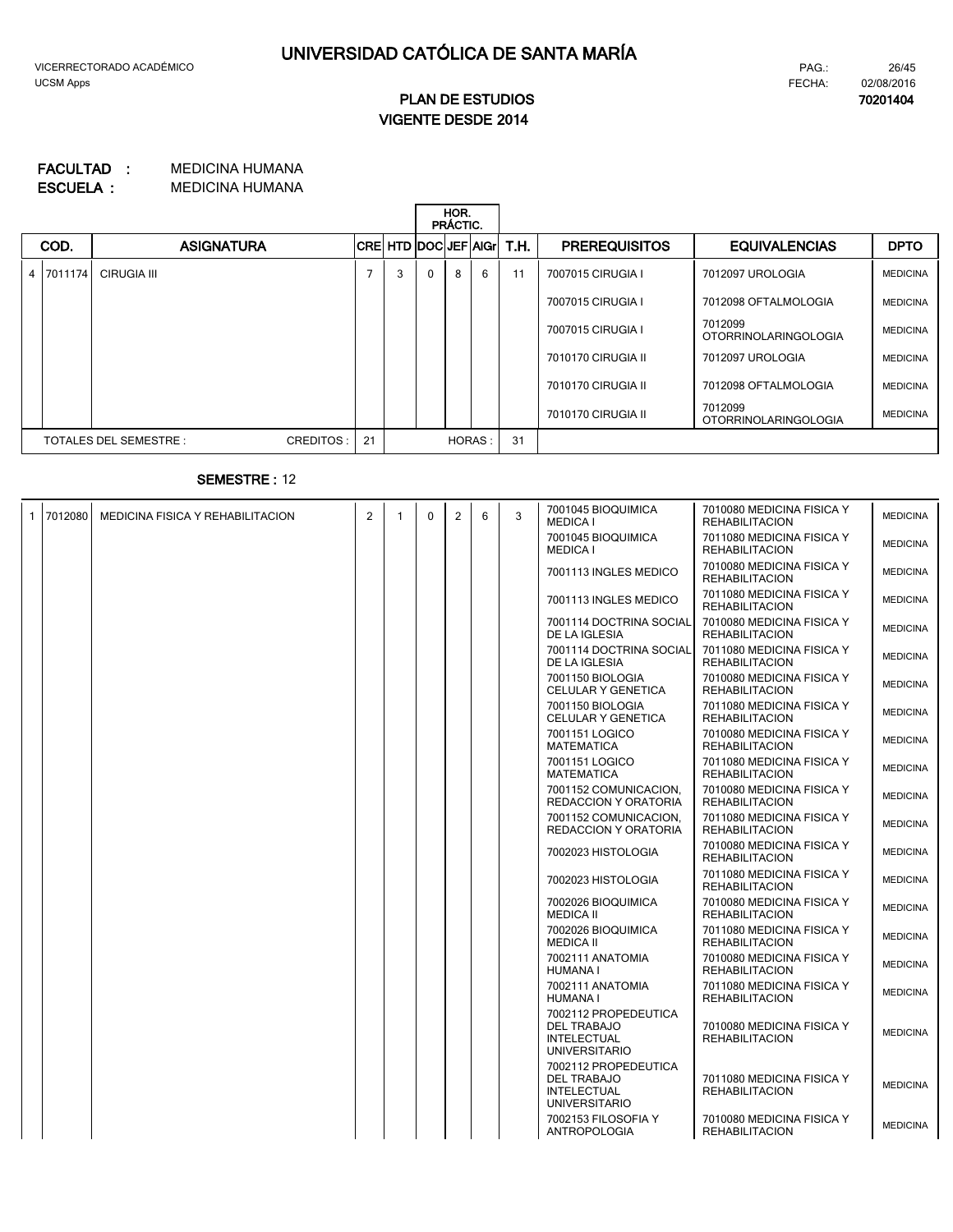**70201404**

27/45

# **VIGENTE DESDE 2014 PLAN DE ESTUDIOS**

|      |                   |      |                         | HOR.<br>PRÁCTIC. |      |                                                                               |                                                    |                 |
|------|-------------------|------|-------------------------|------------------|------|-------------------------------------------------------------------------------|----------------------------------------------------|-----------------|
| COD. | <b>ASIGNATURA</b> | CREI | <b>HTD DOCLJEF AGIL</b> |                  | T.H. | <b>PREREQUISITOS</b>                                                          | <b>EQUIVALENCIAS</b>                               | <b>DPTO</b>     |
|      |                   |      |                         |                  |      | 7002153 FILOSOFIA Y<br><b>ANTROPOLOGIA</b>                                    | 7011080 MEDICINA FISICA Y<br><b>REHABILITACION</b> | <b>MEDICINA</b> |
|      |                   |      |                         |                  |      | 7003100 ANATOMIA<br><b>HUMANA II</b>                                          | 7010080 MEDICINA FISICA Y<br><b>REHABILITACION</b> | <b>MEDICINA</b> |
|      |                   |      |                         |                  |      | 7003100 ANATOMIA<br><b>HUMANA II</b>                                          | 7011080 MEDICINA FISICA Y<br><b>REHABILITACION</b> | <b>MEDICINA</b> |
|      |                   |      |                         |                  |      | 7003117 BIOLOGIA Y<br><b>GENETICA MOLECULAR</b>                               | 7010080 MEDICINA FISICA Y<br><b>REHABILITACION</b> | <b>MEDICINA</b> |
|      |                   |      |                         |                  |      | 7003117 BIOLOGIA Y<br><b>GENETICA MOLECULAR</b>                               | 7011080 MEDICINA FISICA Y<br><b>REHABILITACION</b> | <b>MEDICINA</b> |
|      |                   |      |                         |                  |      | 7003118 FISIOLOGIA I                                                          | 7010080 MEDICINA FISICA Y<br><b>REHABILITACION</b> | <b>MEDICINA</b> |
|      |                   |      |                         |                  |      | 7003118 FISIOLOGIA I                                                          | 7011080 MEDICINA FISICA Y<br><b>REHABILITACION</b> | <b>MEDICINA</b> |
|      |                   |      |                         |                  |      | 7003120 BIOFISICA Y<br><b>BASES FISICAS DE</b><br><b>METODOS DIAGNOSTICOS</b> | 7010080 MEDICINA FISICA Y<br><b>REHABILITACION</b> | <b>MEDICINA</b> |
|      |                   |      |                         |                  |      | 7003120 BIOFISICA Y<br><b>BASES FISICAS DE</b><br><b>METODOS DIAGNOSTICOS</b> | 7011080 MEDICINA FISICA Y<br><b>REHABILITACION</b> | <b>MEDICINA</b> |
|      |                   |      |                         |                  |      | 7003154 ETICA Y BIOETICA                                                      | 7010080 MEDICINA FISICA Y<br><b>REHABILITACION</b> | <b>MEDICINA</b> |
|      |                   |      |                         |                  |      | 7003154 ETICA Y BIOETICA                                                      | 7011080 MEDICINA FISICA Y<br><b>REHABILITACION</b> | <b>MEDICINA</b> |
|      |                   |      |                         |                  |      | 7004008 EMBRIOLOGIA                                                           | 7010080 MEDICINA FISICA Y<br><b>REHABILITACION</b> | <b>MEDICINA</b> |
|      |                   |      |                         |                  |      | 7004008 EMBRIOLOGIA                                                           | 7011080 MEDICINA FISICA Y<br><b>REHABILITACION</b> | <b>MEDICINA</b> |
|      |                   |      |                         |                  |      | 7004155 PSICOPATOLOGIA                                                        | 7010080 MEDICINA FISICA Y<br><b>REHABILITACION</b> | <b>MEDICINA</b> |
|      |                   |      |                         |                  |      | 7004155 PSICOPATOLOGIA                                                        | 7011080 MEDICINA FISICA Y<br><b>REHABILITACION</b> | <b>MEDICINA</b> |
|      |                   |      |                         |                  |      | 7004156 INMUNOLOGIA<br><b>BASICA</b>                                          | 7010080 MEDICINA FISICA Y<br><b>REHABILITACION</b> | <b>MEDICINA</b> |
|      |                   |      |                         |                  |      | 7004156 INMUNOLOGIA<br><b>BASICA</b>                                          | 7011080 MEDICINA FISICA Y<br><b>REHABILITACION</b> | <b>MEDICINA</b> |
|      |                   |      |                         |                  |      | 7004157 FISIOLOGIA II                                                         | 7010080 MEDICINA FISICA Y<br><b>REHABILITACION</b> | <b>MEDICINA</b> |
|      |                   |      |                         |                  |      | 7004157 FISIOLOGIA II                                                         | 7011080 MEDICINA FISICA Y<br><b>REHABILITACION</b> | <b>MEDICINA</b> |
|      |                   |      |                         |                  |      | 7004158 BIOESTADISTICA                                                        | 7010080 MEDICINA FISICA Y<br><b>REHABILITACION</b> | <b>MEDICINA</b> |
|      |                   |      |                         |                  |      | 7004158 BIOESTADISTICA                                                        | 7011080 MEDICINA FISICA Y<br><b>REHABILITACION</b> | <b>MEDICINA</b> |
|      |                   |      |                         |                  |      | 7004159 INSTRUCCION<br><b>MEDICA BASICA</b>                                   | 7010080 MEDICINA FISICA Y<br><b>REHABILITACION</b> | <b>MEDICINA</b> |
|      |                   |      |                         |                  |      | 7004159 INSTRUCCION<br><b>MEDICA BASICA</b>                                   | 7011080 MEDICINA FISICA Y<br><b>REHABILITACION</b> | <b>MEDICINA</b> |
|      |                   |      |                         |                  |      | 7005012 SEMIOLOGIA Y<br>PROPEDEUTICA MEDICA I                                 | 7010080 MEDICINA FISICA Y<br><b>REHABILITACION</b> | <b>MEDICINA</b> |
|      |                   |      |                         |                  |      | 7005012 SEMIOLOGIA Y<br>PROPEDEUTICA MEDICA I                                 | 7011080 MEDICINA FISICA Y<br><b>REHABILITACION</b> | <b>MEDICINA</b> |
|      |                   |      |                         |                  |      | 7005049 MICROBIOLOGIA<br><b>MEDICA</b>                                        | 7010080 MEDICINA FISICA Y<br><b>REHABILITACION</b> | <b>MEDICINA</b> |
|      |                   |      |                         |                  |      | 7005049 MICROBIOLOGIA<br><b>MEDICA</b>                                        | 7011080 MEDICINA FISICA Y<br><b>REHABILITACION</b> | <b>MEDICINA</b> |
|      |                   |      |                         |                  |      | 7005068 INVESTIGACION<br><b>MEDICA</b>                                        | 7010080 MEDICINA FISICA Y<br><b>REHABILITACION</b> | <b>MEDICINA</b> |
|      |                   |      |                         |                  |      | 7005068 INVESTIGACION<br><b>MEDICA</b>                                        | 7011080 MEDICINA FISICA Y<br><b>REHABILITACION</b> | <b>MEDICINA</b> |
|      |                   |      |                         |                  |      | 7005124 NUTRICION Y<br><b>DIETETICA</b>                                       | 7010080 MEDICINA FISICA Y<br><b>REHABILITACION</b> | <b>MEDICINA</b> |
|      |                   |      |                         |                  |      | 7005124 NUTRICION Y<br><b>DIETETICA</b>                                       | 7011080 MEDICINA FISICA Y<br><b>REHABILITACION</b> | <b>MEDICINA</b> |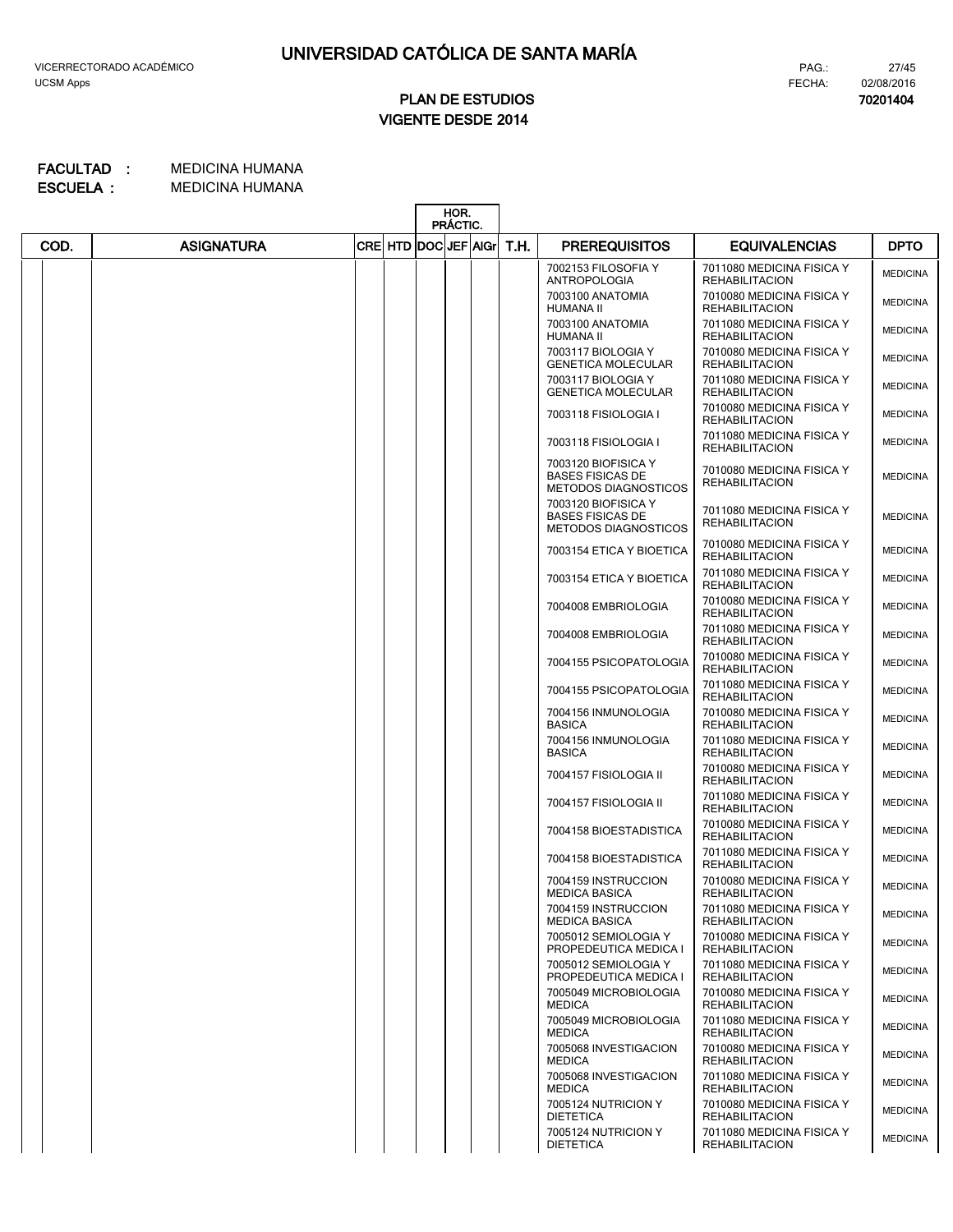**70201404**

28/45

# **VIGENTE DESDE 2014 PLAN DE ESTUDIOS**

|      |                   |                           | HOR.<br>PRÁCTIC. |      |                                                                 |                                                    |                 |
|------|-------------------|---------------------------|------------------|------|-----------------------------------------------------------------|----------------------------------------------------|-----------------|
| COD. | <b>ASIGNATURA</b> | <b>CRE HTD DOCUEF AGr</b> |                  | T.H. | <b>PREREQUISITOS</b>                                            | <b>EQUIVALENCIAS</b>                               | <b>DPTO</b>     |
|      |                   |                           |                  |      | 7005160 PATOLOGIA                                               | 7010080 MEDICINA FISICA Y<br><b>REHABILITACION</b> | <b>MEDICINA</b> |
|      |                   |                           |                  |      | 7005160 PATOLOGIA                                               | 7011080 MEDICINA FISICA Y<br><b>REHABILITACION</b> | <b>MEDICINA</b> |
|      |                   |                           |                  |      | 7006031 PARASITOLOGIA                                           | 7010080 MEDICINA FISICA Y<br><b>REHABILITACION</b> | <b>MEDICINA</b> |
|      |                   |                           |                  |      | 7006031 PARASITOLOGIA                                           | 7011080 MEDICINA FISICA Y<br><b>REHABILITACION</b> | <b>MEDICINA</b> |
|      |                   |                           |                  |      | 7006039 FISIOPATOLOGIA                                          | 7010080 MEDICINA FISICA Y<br><b>REHABILITACION</b> | <b>MEDICINA</b> |
|      |                   |                           |                  |      | 7006039 FISIOPATOLOGIA                                          | 7011080 MEDICINA FISICA Y<br><b>REHABILITACION</b> | <b>MEDICINA</b> |
|      |                   |                           |                  |      | 7006161 SEMIOLOGIA Y<br>PROPEDEUTICA MEDICA II                  | 7010080 MEDICINA FISICA Y<br><b>REHABILITACION</b> | <b>MEDICINA</b> |
|      |                   |                           |                  |      | 7006161 SEMIOLOGIA Y<br>PROPEDEUTICA MEDICA II                  | 7011080 MEDICINA FISICA Y<br><b>REHABILITACION</b> | <b>MEDICINA</b> |
|      |                   |                           |                  |      | 7006162 FARMACOLOGIA<br><b>MEDICA</b>                           | 7010080 MEDICINA FISICA Y<br><b>REHABILITACION</b> | <b>MEDICINA</b> |
|      |                   |                           |                  |      | 7006162 FARMACOLOGIA<br><b>MEDICA</b>                           | 7011080 MEDICINA FISICA Y<br><b>REHABILITACION</b> | <b>MEDICINA</b> |
|      |                   |                           |                  |      | 7007015 CIRUGIA I                                               | 7010080 MEDICINA FISICA Y<br><b>REHABILITACION</b> | <b>MEDICINA</b> |
|      |                   |                           |                  |      | 7007015 CIRUGIA I                                               | 7011080 MEDICINA FISICA Y<br><b>REHABILITACION</b> | <b>MEDICINA</b> |
|      |                   |                           |                  |      | 7007163 MEDICINA I                                              | 7010080 MEDICINA FISICA Y<br><b>REHABILITACION</b> | <b>MEDICINA</b> |
|      |                   |                           |                  |      | 7007163 MEDICINA I                                              | 7011080 MEDICINA FISICA Y<br><b>REHABILITACION</b> | <b>MEDICINA</b> |
|      |                   |                           |                  |      | 7007164 ECOLOGIA,<br><b>DEMOGRAFIA Y</b><br><b>EPIDEMOLOGIA</b> | 7010080 MEDICINA FISICA Y<br><b>REHABILITACION</b> | <b>MEDICINA</b> |
|      |                   |                           |                  |      | 7007164 ECOLOGIA,<br><b>DEMOGRAFIA Y</b><br><b>EPIDEMOLOGIA</b> | 7011080 MEDICINA FISICA Y<br><b>REHABILITACION</b> | <b>MEDICINA</b> |
|      |                   |                           |                  |      | 7008132 OBSTETRICIA                                             | 7010080 MEDICINA FISICA Y<br><b>REHABILITACION</b> | <b>MEDICINA</b> |
|      |                   |                           |                  |      | 7008132 OBSTETRICIA                                             | 7011080 MEDICINA FISICA Y<br><b>REHABILITACION</b> | <b>MEDICINA</b> |
|      |                   |                           |                  |      | 7008134 CIRUGIA<br><b>EXPERIMENTAL</b>                          | 7010080 MEDICINA FISICA Y<br><b>REHABILITACION</b> | <b>MEDICINA</b> |
|      |                   |                           |                  |      | 7008134 CIRUGIA<br><b>EXPERIMENTAL</b>                          | 7011080 MEDICINA FISICA Y<br><b>REHABILITACION</b> | <b>MEDICINA</b> |
|      |                   |                           |                  |      | 7008165 MEDICINA II                                             | 7010080 MEDICINA FISICA Y<br><b>REHABILITACION</b> | <b>MEDICINA</b> |
|      |                   |                           |                  |      | 7008165 MEDICINA II                                             | 7011080 MEDICINA FISICA Y<br><b>REHABILITACION</b> | <b>MEDICINA</b> |
|      |                   |                           |                  |      | 7008166 MEDICINA<br><b>COMUNITARIA</b>                          | 7010080 MEDICINA FISICA Y<br><b>REHABILITACION</b> | <b>MEDICINA</b> |
|      |                   |                           |                  |      | 7008166 MEDICINA<br><b>COMUNITARIA</b>                          | 7011080 MEDICINA FISICA Y<br><b>REHABILITACION</b> | <b>MEDICINA</b> |
|      |                   |                           |                  |      | 7009061 GINECOLOGIA                                             | 7010080 MEDICINA FISICA Y<br><b>REHABILITACION</b> | <b>MEDICINA</b> |
|      |                   |                           |                  |      | 7009061 GINECOLOGIA                                             | 7011080 MEDICINA FISICA Y<br><b>REHABILITACION</b> | <b>MEDICINA</b> |
|      |                   |                           |                  |      | 7009167 PEDIATRIA I                                             | 7010080 MEDICINA FISICA Y<br><b>REHABILITACION</b> | <b>MEDICINA</b> |
|      |                   |                           |                  |      | 7009167 PEDIATRIA I                                             | 7011080 MEDICINA FISICA Y<br><b>REHABILITACION</b> | <b>MEDICINA</b> |
|      |                   |                           |                  |      | 7009168 PSIQUIATRIA                                             | 7010080 MEDICINA FISICA Y<br><b>REHABILITACION</b> | <b>MEDICINA</b> |
|      |                   |                           |                  |      | 7009168 PSIQUIATRIA                                             | 7011080 MEDICINA FISICA Y<br><b>REHABILITACION</b> | <b>MEDICINA</b> |
|      |                   |                           |                  |      | 7009169 ADMINISTRACION<br>DE SERVICIOS DE SALUD I               | 7010080 MEDICINA FISICA Y<br><b>REHABILITACION</b> | <b>MEDICINA</b> |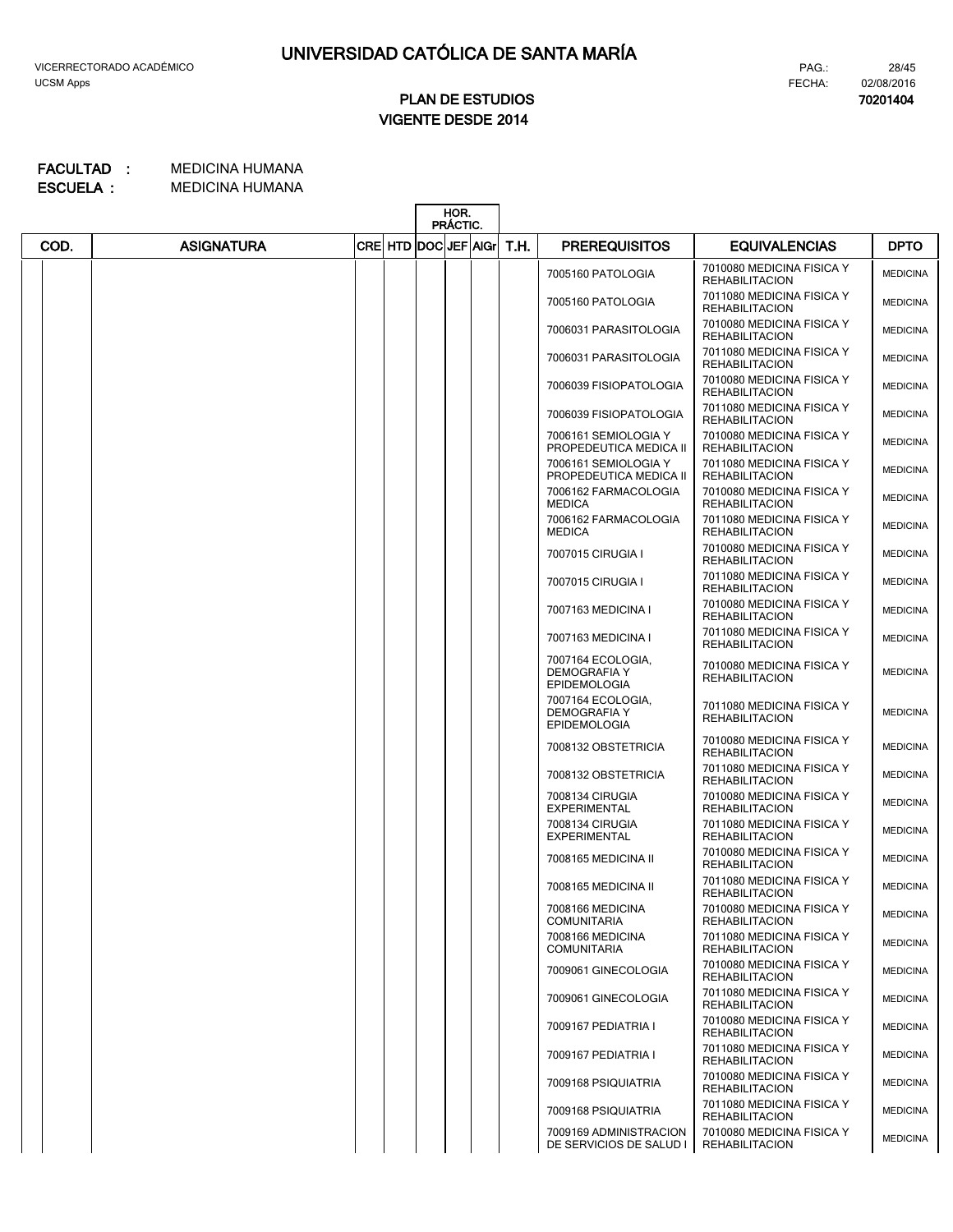# **VIGENTE DESDE 2014 PLAN DE ESTUDIOS**

#### MEDICINA HUMANA **FACULTAD : MEDICINA HUMANA ESCUELA :**

|                |         |                           |   |         |                      | HOR.<br>PRÁCTIC. |   |      |                                                    |                                                    |                 |
|----------------|---------|---------------------------|---|---------|----------------------|------------------|---|------|----------------------------------------------------|----------------------------------------------------|-----------------|
|                | COD.    | <b>ASIGNATURA</b>         |   | CRE HTD | <b>DOCLJEF AIGrI</b> |                  |   | T.H. | <b>PREREQUISITOS</b>                               | <b>EQUIVALENCIAS</b>                               | <b>DPTO</b>     |
|                |         |                           |   |         |                      |                  |   |      | 7009169 ADMINISTRACION<br>DE SERVICIOS DE SALUD I  | 7011080 MEDICINA FISICA Y<br><b>REHABILITACION</b> | <b>MEDICINA</b> |
|                |         |                           |   |         |                      |                  |   |      | 7010077 NEUROLOGIA<br>CLINICO-QUIRURGICA           | 7010080 MEDICINA FISICA Y<br><b>REHABILITACION</b> | <b>MEDICINA</b> |
|                |         |                           |   |         |                      |                  |   |      | 7010077 NEUROLOGIA<br>CLINICO-QUIRURGICA           | 7011080 MEDICINA FISICA Y<br><b>REHABILITACION</b> | <b>MEDICINA</b> |
|                |         |                           |   |         |                      |                  |   |      | 7010170 CIRUGIA II                                 | 7010080 MEDICINA FISICA Y<br><b>REHABILITACION</b> | <b>MEDICINA</b> |
|                |         |                           |   |         |                      |                  |   |      | 7010170 CIRUGIA II                                 | 7011080 MEDICINA FISICA Y<br><b>REHABILITACION</b> | <b>MEDICINA</b> |
|                |         |                           |   |         |                      |                  |   |      | 7010171 PEDIATRIA II                               | 7010080 MEDICINA FISICA Y<br><b>REHABILITACION</b> | <b>MEDICINA</b> |
|                |         |                           |   |         |                      |                  |   |      | 7010171 PEDIATRIA II                               | 7011080 MEDICINA FISICA Y<br><b>REHABILITACION</b> | <b>MEDICINA</b> |
|                |         |                           |   |         |                      |                  |   |      | 7010172 ADMINISTRACION<br>DE SERVICIOS DE SALUD II | 7010080 MEDICINA FISICA Y<br><b>REHABILITACION</b> | <b>MEDICINA</b> |
|                |         |                           |   |         |                      |                  |   |      | 7010172 ADMINISTRACION<br>DE SERVICIOS DE SALUD II | 7011080 MEDICINA FISICA Y<br><b>REHABILITACION</b> | <b>MEDICINA</b> |
|                |         |                           |   |         |                      |                  |   |      | 7011082 MEDICINA LEGAL                             | 7010080 MEDICINA FISICA Y<br><b>REHABILITACION</b> | <b>MEDICINA</b> |
|                |         |                           |   |         |                      |                  |   |      | 7011082 MEDICINA LEGAL                             | 7011080 MEDICINA FISICA Y<br><b>REHABILITACION</b> | <b>MEDICINA</b> |
|                |         |                           |   |         |                      |                  |   |      | 7011141 TERAPEUTICA<br>CLINICA APLICADA I          | 7010080 MEDICINA FISICA Y<br><b>REHABILITACION</b> | <b>MEDICINA</b> |
|                |         |                           |   |         |                      |                  |   |      | 7011141 TERAPEUTICA<br>CLINICA APLICADA I          | 7011080 MEDICINA FISICA Y<br><b>REHABILITACION</b> | <b>MEDICINA</b> |
|                |         |                           |   |         |                      |                  |   |      | 7011173 MEDICINA III                               | 7010080 MEDICINA FISICA Y<br><b>REHABILITACION</b> | <b>MEDICINA</b> |
|                |         |                           |   |         |                      |                  |   |      | 7011173 MEDICINA III                               | 7011080 MEDICINA FISICA Y<br><b>REHABILITACION</b> | <b>MEDICINA</b> |
|                |         |                           |   |         |                      |                  |   |      | 7011174 CIRUGIA III                                | 7010080 MEDICINA FISICA Y<br><b>REHABILITACION</b> | <b>MEDICINA</b> |
|                |         |                           |   |         |                      |                  |   |      | 7011174 CIRUGIA III                                | 7011080 MEDICINA FISICA Y<br><b>REHABILITACION</b> | <b>MEDICINA</b> |
| $\overline{2}$ | 7012086 | ORTOPEDIA Y TRAUMATOLOGIA | 3 | 1       | $\Omega$             | 4                | 6 | 5    | 7001045 BIOQUIMICA<br><b>MEDICA I</b>              |                                                    | <b>MEDICINA</b> |
|                |         |                           |   |         |                      |                  |   |      | 7001045 BIOQUIMICA<br><b>MEDICA I</b>              | 7011086 ORTOPEDIA Y<br><b>TRAUMATOLOGIA</b>        | <b>MEDICINA</b> |
|                |         |                           |   |         |                      |                  |   |      | 7001113 INGLES MEDICO                              |                                                    | <b>MEDICINA</b> |
|                |         |                           |   |         |                      |                  |   |      | 7001113 INGLES MEDICO                              | 7011086 ORTOPEDIA Y<br><b>TRAUMATOLOGIA</b>        | <b>MEDICINA</b> |
|                |         |                           |   |         |                      |                  |   |      | 7001114 DOCTRINA SOCIAL<br>DE LA IGLESIA           |                                                    | <b>MEDICINA</b> |
|                |         |                           |   |         |                      |                  |   |      | 7001114 DOCTRINA SOCIAL<br>DE LA IGLESIA           | 7011086 ORTOPEDIA Y<br><b>TRAUMATOLOGIA</b>        | <b>MEDICINA</b> |
|                |         |                           |   |         |                      |                  |   |      | 7001150 BIOLOGIA<br>CELULAR Y GENETICA             |                                                    | <b>MEDICINA</b> |
|                |         |                           |   |         |                      |                  |   |      | 7001150 BIOLOGIA<br>CELULAR Y GENETICA             | 7011086 ORTOPEDIA Y<br><b>TRAUMATOLOGIA</b>        | <b>MEDICINA</b> |
|                |         |                           |   |         |                      |                  |   |      | 7001151 LOGICO<br><b>MATEMATICA</b>                |                                                    | <b>MEDICINA</b> |
|                |         |                           |   |         |                      |                  |   |      | 7001151 LOGICO<br><b>MATEMATICA</b>                | 7011086 ORTOPEDIA Y<br><b>TRAUMATOLOGIA</b>        | <b>MEDICINA</b> |
|                |         |                           |   |         |                      |                  |   |      | 7001152 COMUNICACION,<br>REDACCION Y ORATORIA      |                                                    | <b>MEDICINA</b> |
|                |         |                           |   |         |                      |                  |   |      | 7001152 COMUNICACION,<br>REDACCION Y ORATORIA      | 7011086 ORTOPEDIA Y<br><b>TRAUMATOLOGIA</b>        | <b>MEDICINA</b> |
|                |         |                           |   |         |                      |                  |   |      | 7002023 HISTOLOGIA                                 |                                                    | <b>MEDICINA</b> |
|                |         |                           |   |         |                      |                  |   |      | 7002023 HISTOLOGIA                                 | 7011086 ORTOPEDIA Y<br><b>TRAUMATOLOGIA</b>        | <b>MEDICINA</b> |
|                |         |                           |   |         |                      |                  |   |      | 7002026 BIOQUIMICA<br><b>MEDICA II</b>             |                                                    | <b>MEDICINA</b> |

PAG.:

**70201404**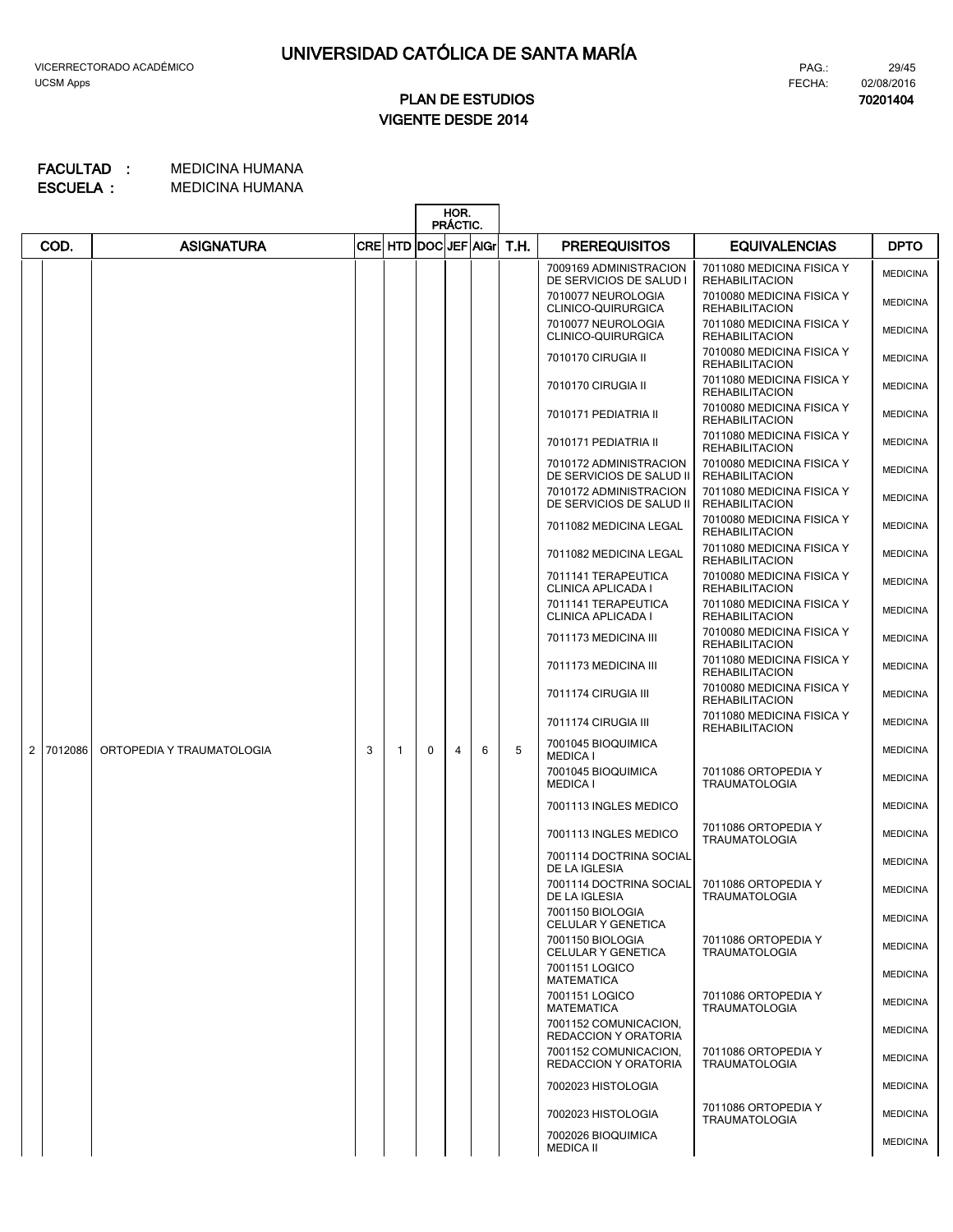**70201404**

# **VIGENTE DESDE 2014 PLAN DE ESTUDIOS**

|      |                   |                      | HOR.<br>PRÁCTIC. |      |                                                                                          |                                             |                 |
|------|-------------------|----------------------|------------------|------|------------------------------------------------------------------------------------------|---------------------------------------------|-----------------|
| COD. | <b>ASIGNATURA</b> | CRE HTD DOC JEF AIGr |                  | T.H. | <b>PREREQUISITOS</b>                                                                     | <b>EQUIVALENCIAS</b>                        | <b>DPTO</b>     |
|      |                   |                      |                  |      | 7002026 BIOQUIMICA<br><b>MEDICA II</b>                                                   | 7011086 ORTOPEDIA Y<br><b>TRAUMATOLOGIA</b> | <b>MEDICINA</b> |
|      |                   |                      |                  |      | 7002111 ANATOMIA<br><b>HUMANA I</b>                                                      |                                             | <b>MEDICINA</b> |
|      |                   |                      |                  |      | 7002111 ANATOMIA<br>HUMANA I                                                             | 7011086 ORTOPEDIA Y<br><b>TRAUMATOLOGIA</b> | <b>MEDICINA</b> |
|      |                   |                      |                  |      | 7002112 PROPEDEUTICA<br>DEL TRABAJO<br><b>INTELECTUAL</b><br><b>UNIVERSITARIO</b>        |                                             | <b>MEDICINA</b> |
|      |                   |                      |                  |      | 7002112 PROPEDEUTICA<br><b>DEL TRABAJO</b><br><b>INTELECTUAL</b><br><b>UNIVERSITARIO</b> | 7011086 ORTOPEDIA Y<br><b>TRAUMATOLOGIA</b> | <b>MEDICINA</b> |
|      |                   |                      |                  |      | 7002153 FILOSOFIA Y<br>ANTROPOLOGIA                                                      |                                             | <b>MEDICINA</b> |
|      |                   |                      |                  |      | 7002153 FILOSOFIA Y<br><b>ANTROPOLOGIA</b>                                               | 7011086 ORTOPEDIA Y<br><b>TRAUMATOLOGIA</b> | <b>MEDICINA</b> |
|      |                   |                      |                  |      | 7003100 ANATOMIA<br>HUMANA II                                                            |                                             | <b>MEDICINA</b> |
|      |                   |                      |                  |      | 7003100 ANATOMIA<br>HUMANA II                                                            | 7011086 ORTOPEDIA Y<br><b>TRAUMATOLOGIA</b> | <b>MEDICINA</b> |
|      |                   |                      |                  |      | 7003117 BIOLOGIA Y<br><b>GENETICA MOLECULAR</b>                                          |                                             | <b>MEDICINA</b> |
|      |                   |                      |                  |      | 7003117 BIOLOGIA Y<br><b>GENETICA MOLECULAR</b>                                          | 7011086 ORTOPEDIA Y<br><b>TRAUMATOLOGIA</b> | <b>MEDICINA</b> |
|      |                   |                      |                  |      | 7003118 FISIOLOGIA I                                                                     |                                             | <b>MEDICINA</b> |
|      |                   |                      |                  |      | 7003118 FISIOLOGIA I                                                                     | 7011086 ORTOPEDIA Y<br><b>TRAUMATOLOGIA</b> | <b>MEDICINA</b> |
|      |                   |                      |                  |      | 7003120 BIOFISICA Y<br><b>BASES FISICAS DE</b><br><b>METODOS DIAGNOSTICOS</b>            |                                             | <b>MEDICINA</b> |
|      |                   |                      |                  |      | 7003120 BIOFISICA Y<br><b>BASES FISICAS DE</b><br><b>METODOS DIAGNOSTICOS</b>            | 7011086 ORTOPEDIA Y<br><b>TRAUMATOLOGIA</b> | <b>MEDICINA</b> |
|      |                   |                      |                  |      | 7003154 ETICA Y BIOETICA                                                                 |                                             | <b>MEDICINA</b> |
|      |                   |                      |                  |      | 7003154 ETICA Y BIOETICA                                                                 | 7011086 ORTOPEDIA Y<br><b>TRAUMATOLOGIA</b> | <b>MEDICINA</b> |
|      |                   |                      |                  |      | 7004008 EMBRIOLOGIA                                                                      |                                             | <b>MEDICINA</b> |
|      |                   |                      |                  |      | 7004008 EMBRIOLOGIA                                                                      | 7011086 ORTOPEDIA Y<br><b>TRAUMATOLOGIA</b> | <b>MEDICINA</b> |
|      |                   |                      |                  |      | 7004155 PSICOPATOLOGIA                                                                   |                                             | <b>MEDICINA</b> |
|      |                   |                      |                  |      | 7004155 PSICOPATOLOGIA                                                                   | 7011086 ORTOPEDIA Y<br><b>TRAUMATOLOGIA</b> | <b>MEDICINA</b> |
|      |                   |                      |                  |      | 7004156 INMUNOLOGIA<br><b>BASICA</b>                                                     |                                             | <b>MEDICINA</b> |
|      |                   |                      |                  |      | 7004156 INMUNOLOGIA<br><b>BASICA</b>                                                     | 7011086 ORTOPEDIA Y<br><b>TRAUMATOLOGIA</b> | <b>MEDICINA</b> |
|      |                   |                      |                  |      | 7004157 FISIOLOGIA II                                                                    |                                             | <b>MEDICINA</b> |
|      |                   |                      |                  |      | 7004157 FISIOLOGIA II                                                                    | 7011086 ORTOPEDIA Y<br><b>TRAUMATOLOGIA</b> | <b>MEDICINA</b> |
|      |                   |                      |                  |      | 7004158 BIOESTADISTICA                                                                   |                                             | <b>MEDICINA</b> |
|      |                   |                      |                  |      | 7004158 BIOESTADISTICA                                                                   | 7011086 ORTOPEDIA Y<br><b>TRAUMATOLOGIA</b> | <b>MEDICINA</b> |
|      |                   |                      |                  |      | 7004159 INSTRUCCION<br><b>MEDICA BASICA</b>                                              |                                             | <b>MEDICINA</b> |
|      |                   |                      |                  |      | 7004159 INSTRUCCION<br><b>MEDICA BASICA</b>                                              | 7011086 ORTOPEDIA Y<br><b>TRAUMATOLOGIA</b> | <b>MEDICINA</b> |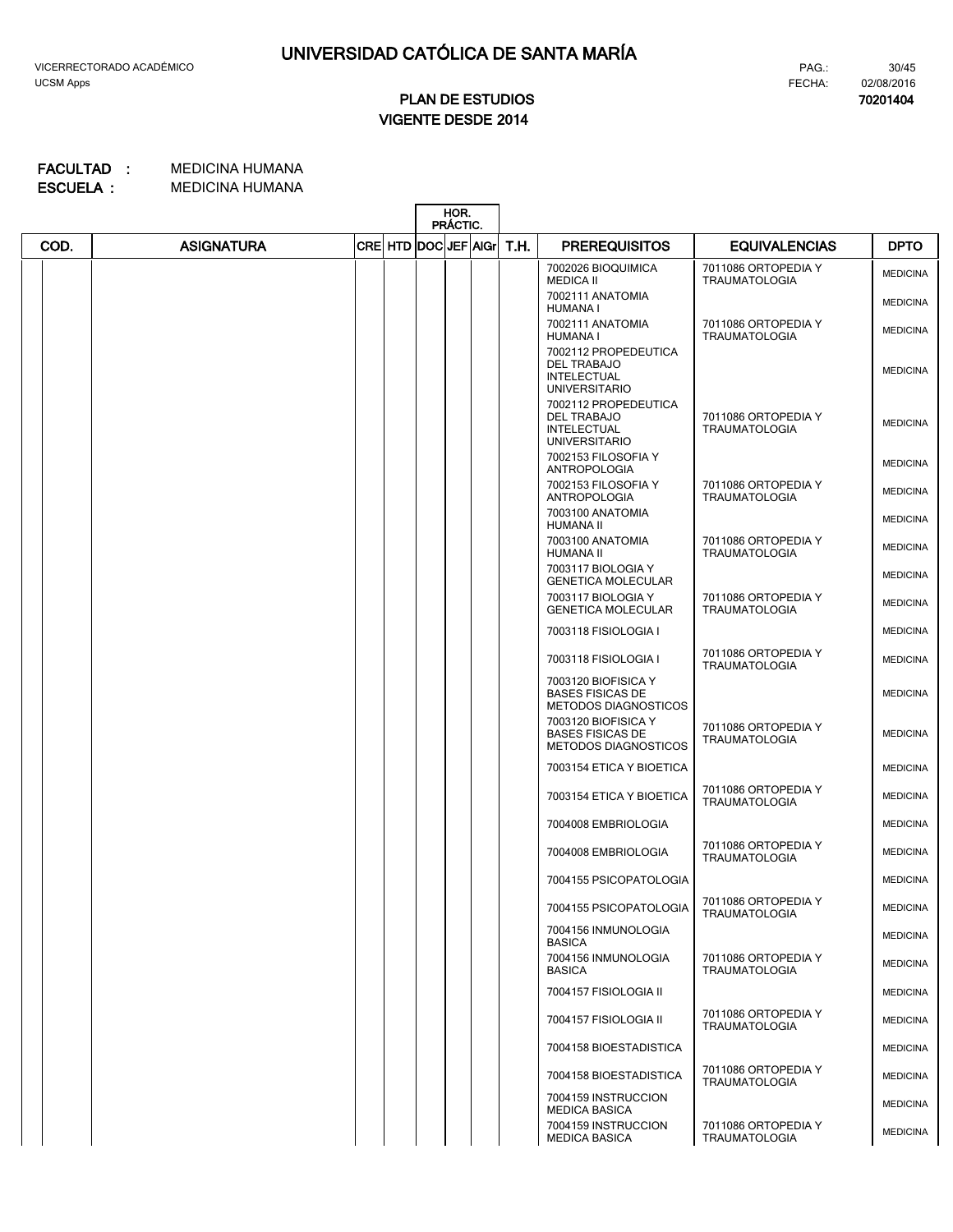**70201404**

# **VIGENTE DESDE 2014 PLAN DE ESTUDIOS**

|      |                   |                      | HOR.<br>PRÁCTIC. |      |                                                                 |                                             |                 |
|------|-------------------|----------------------|------------------|------|-----------------------------------------------------------------|---------------------------------------------|-----------------|
| COD. | <b>ASIGNATURA</b> | CRE HTD DOC JEF AIGr |                  | T.H. | <b>PREREQUISITOS</b>                                            | <b>EQUIVALENCIAS</b>                        | <b>DPTO</b>     |
|      |                   |                      |                  |      | 7005012 SEMIOLOGIA Y<br>PROPEDEUTICA MEDICA I                   |                                             | <b>MEDICINA</b> |
|      |                   |                      |                  |      | 7005012 SEMIOLOGIA Y<br>PROPEDEUTICA MEDICA I                   | 7011086 ORTOPEDIA Y<br><b>TRAUMATOLOGIA</b> | <b>MEDICINA</b> |
|      |                   |                      |                  |      | 7005049 MICROBIOLOGIA<br><b>MEDICA</b>                          |                                             | <b>MEDICINA</b> |
|      |                   |                      |                  |      | 7005049 MICROBIOLOGIA<br><b>MEDICA</b>                          | 7011086 ORTOPEDIA Y<br><b>TRAUMATOLOGIA</b> | <b>MEDICINA</b> |
|      |                   |                      |                  |      | 7005068 INVESTIGACION<br><b>MEDICA</b>                          |                                             | <b>MEDICINA</b> |
|      |                   |                      |                  |      | 7005068 INVESTIGACION<br><b>MEDICA</b>                          | 7011086 ORTOPEDIA Y<br><b>TRAUMATOLOGIA</b> | <b>MEDICINA</b> |
|      |                   |                      |                  |      | 7005124 NUTRICION Y<br><b>DIETETICA</b>                         |                                             | <b>MEDICINA</b> |
|      |                   |                      |                  |      | 7005124 NUTRICION Y<br><b>DIETETICA</b>                         | 7011086 ORTOPEDIA Y<br><b>TRAUMATOLOGIA</b> | <b>MEDICINA</b> |
|      |                   |                      |                  |      | 7005160 PATOLOGIA                                               |                                             | <b>MEDICINA</b> |
|      |                   |                      |                  |      | 7005160 PATOLOGIA                                               | 7011086 ORTOPEDIA Y<br><b>TRAUMATOLOGIA</b> | <b>MEDICINA</b> |
|      |                   |                      |                  |      | 7006031 PARASITOLOGIA                                           |                                             | <b>MEDICINA</b> |
|      |                   |                      |                  |      | 7006031 PARASITOLOGIA                                           | 7011086 ORTOPEDIA Y<br><b>TRAUMATOLOGIA</b> | <b>MEDICINA</b> |
|      |                   |                      |                  |      | 7006039 FISIOPATOLOGIA                                          |                                             | <b>MEDICINA</b> |
|      |                   |                      |                  |      | 7006039 FISIOPATOLOGIA                                          | 7011086 ORTOPEDIA Y<br><b>TRAUMATOLOGIA</b> | <b>MEDICINA</b> |
|      |                   |                      |                  |      | 7006161 SEMIOLOGIA Y<br>PROPEDEUTICA MEDICA II                  |                                             | <b>MEDICINA</b> |
|      |                   |                      |                  |      | 7006161 SEMIOLOGIA Y<br>PROPEDEUTICA MEDICA II                  | 7011086 ORTOPEDIA Y<br><b>TRAUMATOLOGIA</b> | <b>MEDICINA</b> |
|      |                   |                      |                  |      | 7006162 FARMACOLOGIA<br><b>MEDICA</b>                           |                                             | <b>MEDICINA</b> |
|      |                   |                      |                  |      | 7006162 FARMACOLOGIA<br><b>MEDICA</b>                           | 7011086 ORTOPEDIA Y<br><b>TRAUMATOLOGIA</b> | <b>MEDICINA</b> |
|      |                   |                      |                  |      | 7007015 CIRUGIA I                                               |                                             | <b>MEDICINA</b> |
|      |                   |                      |                  |      | 7007015 CIRUGIA I                                               | 7011086 ORTOPEDIA Y<br><b>TRAUMATOLOGIA</b> | <b>MEDICINA</b> |
|      |                   |                      |                  |      | 7007163 MEDICINA I                                              |                                             | <b>MEDICINA</b> |
|      |                   |                      |                  |      | 7007163 MEDICINA I                                              | 7011086 ORTOPEDIA Y<br><b>TRAUMATOLOGIA</b> | <b>MEDICINA</b> |
|      |                   |                      |                  |      | 7007164 ECOLOGIA,<br><b>DEMOGRAFIA Y</b><br><b>EPIDEMOLOGIA</b> |                                             | <b>MEDICINA</b> |
|      |                   |                      |                  |      | 7007164 ECOLOGIA,<br><b>DEMOGRAFIA Y</b><br><b>EPIDEMOLOGIA</b> | 7011086 ORTOPEDIA Y<br><b>TRAUMATOLOGIA</b> | <b>MEDICINA</b> |
|      |                   |                      |                  |      | 7008132 OBSTETRICIA                                             |                                             | <b>MEDICINA</b> |
|      |                   |                      |                  |      | 7008132 OBSTETRICIA                                             | 7011086 ORTOPEDIA Y<br><b>TRAUMATOLOGIA</b> | <b>MEDICINA</b> |
|      |                   |                      |                  |      | 7008134 CIRUGIA<br><b>EXPERIMENTAL</b>                          |                                             | <b>MEDICINA</b> |
|      |                   |                      |                  |      | 7008134 CIRUGIA<br><b>EXPERIMENTAL</b>                          | 7011086 ORTOPEDIA Y<br><b>TRAUMATOLOGIA</b> | <b>MEDICINA</b> |
|      |                   |                      |                  |      | 7008165 MEDICINA II                                             |                                             | <b>MEDICINA</b> |
|      |                   |                      |                  |      | 7008165 MEDICINA II                                             | 7011086 ORTOPEDIA Y<br><b>TRAUMATOLOGIA</b> | <b>MEDICINA</b> |
|      |                   |                      |                  |      | 7008166 MEDICINA<br><b>COMUNITARIA</b>                          |                                             | <b>MEDICINA</b> |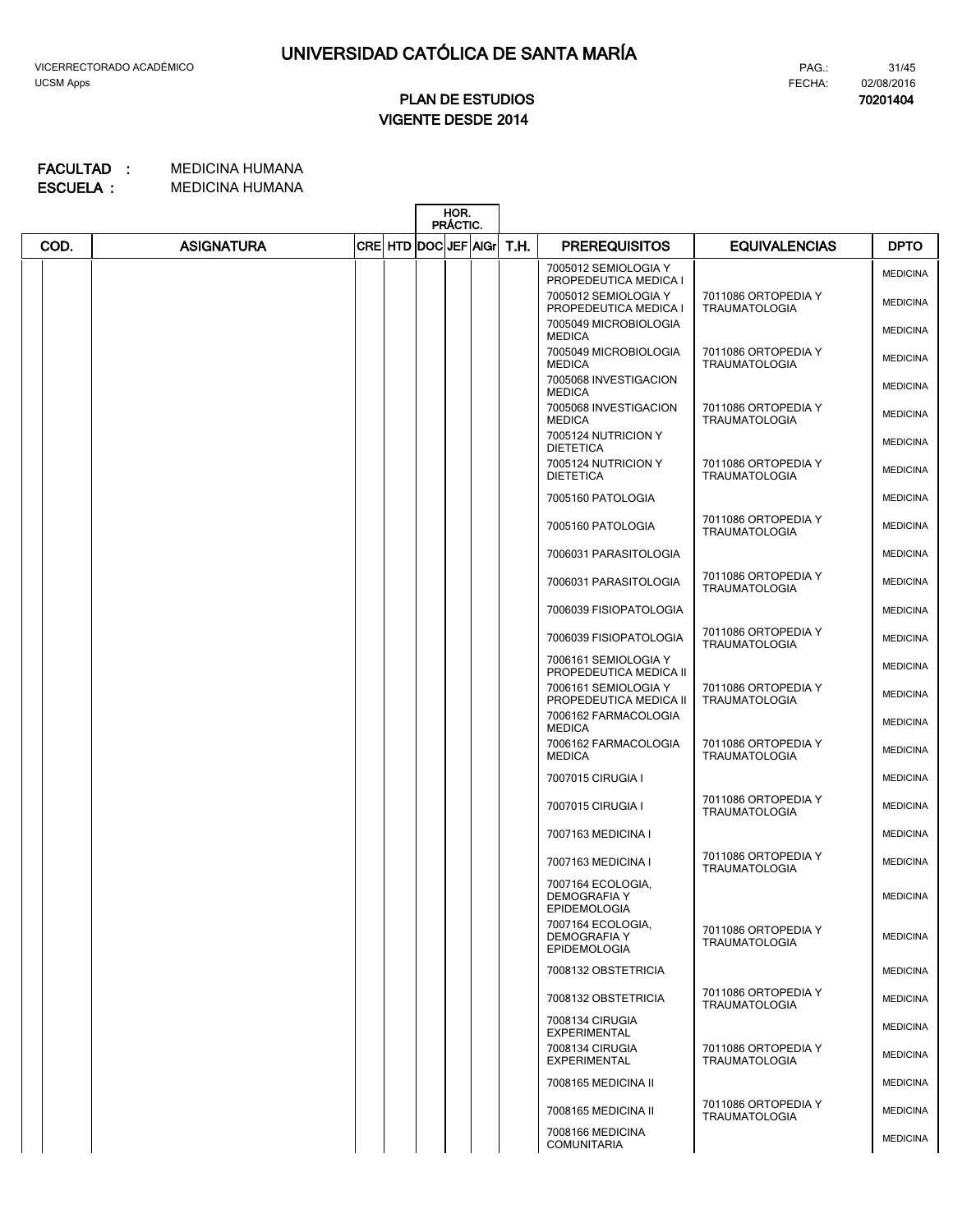**70201404**

# **VIGENTE DESDE 2014 PLAN DE ESTUDIOS**

|                |         |                                 |    |                      |              | HOR.<br>PRÁCTIC. |    |                |                                                    |                                                |                 |
|----------------|---------|---------------------------------|----|----------------------|--------------|------------------|----|----------------|----------------------------------------------------|------------------------------------------------|-----------------|
|                | COD.    | <b>ASIGNATURA</b>               |    | CRE HTD DOC JEF AIGr |              |                  |    | T.H.           | <b>PREREQUISITOS</b>                               | <b>EQUIVALENCIAS</b>                           | <b>DPTO</b>     |
|                |         |                                 |    |                      |              |                  |    |                | 7008166 MEDICINA<br><b>COMUNITARIA</b>             | 7011086 ORTOPEDIA Y<br><b>TRAUMATOLOGIA</b>    | <b>MEDICINA</b> |
|                |         |                                 |    |                      |              |                  |    |                | 7009061 GINECOLOGIA                                |                                                | <b>MEDICINA</b> |
|                |         |                                 |    |                      |              |                  |    |                | 7009061 GINECOLOGIA                                | 7011086 ORTOPEDIA Y<br><b>TRAUMATOLOGIA</b>    | <b>MEDICINA</b> |
|                |         |                                 |    |                      |              |                  |    |                | 7009167 PEDIATRIA I                                |                                                | <b>MEDICINA</b> |
|                |         |                                 |    |                      |              |                  |    |                | 7009167 PEDIATRIA I                                | 7011086 ORTOPEDIA Y<br><b>TRAUMATOLOGIA</b>    | <b>MEDICINA</b> |
|                |         |                                 |    |                      |              |                  |    |                | 7009168 PSIQUIATRIA                                |                                                | <b>MEDICINA</b> |
|                |         |                                 |    |                      |              |                  |    |                | 7009168 PSIQUIATRIA                                | 7011086 ORTOPEDIA Y<br><b>TRAUMATOLOGIA</b>    | <b>MEDICINA</b> |
|                |         |                                 |    |                      |              |                  |    |                | 7009169 ADMINISTRACION<br>DE SERVICIOS DE SALUD I  |                                                | <b>MEDICINA</b> |
|                |         |                                 |    |                      |              |                  |    |                | 7009169 ADMINISTRACION<br>DE SERVICIOS DE SALUD I  | 7011086 ORTOPEDIA Y<br><b>TRAUMATOLOGIA</b>    | <b>MEDICINA</b> |
|                |         |                                 |    |                      |              |                  |    |                | 7010077 NEUROLOGIA<br>CLINICO-QUIRURGICA           |                                                | <b>MEDICINA</b> |
|                |         |                                 |    |                      |              |                  |    |                | 7010077 NEUROLOGIA<br><b>CLINICO-QUIRURGICA</b>    | 7011086 ORTOPEDIA Y<br><b>TRAUMATOLOGIA</b>    | <b>MEDICINA</b> |
|                |         |                                 |    |                      |              |                  |    |                | 7010170 CIRUGIA II                                 |                                                | <b>MEDICINA</b> |
|                |         |                                 |    |                      |              |                  |    |                | 7010170 CIRUGIA II                                 | 7011086 ORTOPEDIA Y<br><b>TRAUMATOLOGIA</b>    | <b>MEDICINA</b> |
|                |         |                                 |    |                      |              |                  |    |                | 7010171 PEDIATRIA II                               |                                                | <b>MEDICINA</b> |
|                |         |                                 |    |                      |              |                  |    |                | 7010171 PEDIATRIA II                               | 7011086 ORTOPEDIA Y<br><b>TRAUMATOLOGIA</b>    | <b>MEDICINA</b> |
|                |         |                                 |    |                      |              |                  |    |                | 7010172 ADMINISTRACION<br>DE SERVICIOS DE SALUD II |                                                | <b>MEDICINA</b> |
|                |         |                                 |    |                      |              |                  |    |                | 7010172 ADMINISTRACION<br>DE SERVICIOS DE SALUD II | 7011086 ORTOPEDIA Y<br><b>TRAUMATOLOGIA</b>    | <b>MEDICINA</b> |
|                |         |                                 |    |                      |              |                  |    |                | 7011082 MEDICINA LEGAL                             |                                                | <b>MEDICINA</b> |
|                |         |                                 |    |                      |              |                  |    |                | 7011082 MEDICINA LEGAL                             | 7011086 ORTOPEDIA Y<br><b>TRAUMATOLOGIA</b>    | <b>MEDICINA</b> |
|                |         |                                 |    |                      |              |                  |    |                | 7011141 TERAPEUTICA<br>CLINICA APLICADA I          |                                                | <b>MEDICINA</b> |
|                |         |                                 |    |                      |              |                  |    |                | 7011141 TERAPEUTICA<br>CLINICA APLICADA I          | 7011086 ORTOPEDIA Y<br><b>TRAUMATOLOGIA</b>    | <b>MEDICINA</b> |
|                |         |                                 |    |                      |              |                  |    |                | 7011173 MEDICINA III                               |                                                | <b>MEDICINA</b> |
|                |         |                                 |    |                      |              |                  |    |                | 7011173 MEDICINA III                               | 7011086 ORTOPEDIA Y<br><b>TRAUMATOLOGIA</b>    | <b>MEDICINA</b> |
|                |         |                                 |    |                      |              |                  |    |                | 7011174 CIRUGIA III                                |                                                | <b>MEDICINA</b> |
|                |         |                                 |    |                      |              |                  |    |                | 7011174 CIRUGIA III                                | 7011086 ORTOPEDIA Y<br><b>TRAUMATOLOGIA</b>    | <b>MEDICINA</b> |
| 3              | 7012144 | TERAPEUTICA CLINICA APLICADA II | 2  | $\mathbf{1}$         | $\mathbf 0$  | 2                | 15 | 3              | 7011141 TERAPEUTICA<br>CLINICA APLICADA I          | 7011079 TERAPEUTICA CLINICA<br><b>APLICADA</b> | <b>MEDICINA</b> |
| $\overline{4}$ | 7012145 | TALLER DE TESIS                 | -1 | $\mathbf{0}$         | $\mathbf{0}$ | 2                | 15 | $\overline{2}$ | 7001045 BIOQUIMICA<br><b>MEDICA I</b>              |                                                | <b>MEDICINA</b> |
|                |         |                                 |    |                      |              |                  |    |                | 7001113 INGLES MEDICO                              |                                                | <b>MEDICINA</b> |
|                |         |                                 |    |                      |              |                  |    |                | 7001114 DOCTRINA SOCIAL<br>DE LA IGLESIA           |                                                | <b>MEDICINA</b> |
|                |         |                                 |    |                      |              |                  |    |                | 7001150 BIOLOGIA<br>CELULAR Y GENETICA             |                                                | <b>MEDICINA</b> |
|                |         |                                 |    |                      |              |                  |    |                | 7001151 LOGICO<br><b>MATEMATICA</b>                |                                                | <b>MEDICINA</b> |
|                |         |                                 |    |                      |              |                  |    |                | 7001152 COMUNICACION,<br>REDACCION Y ORATORIA      |                                                | <b>MEDICINA</b> |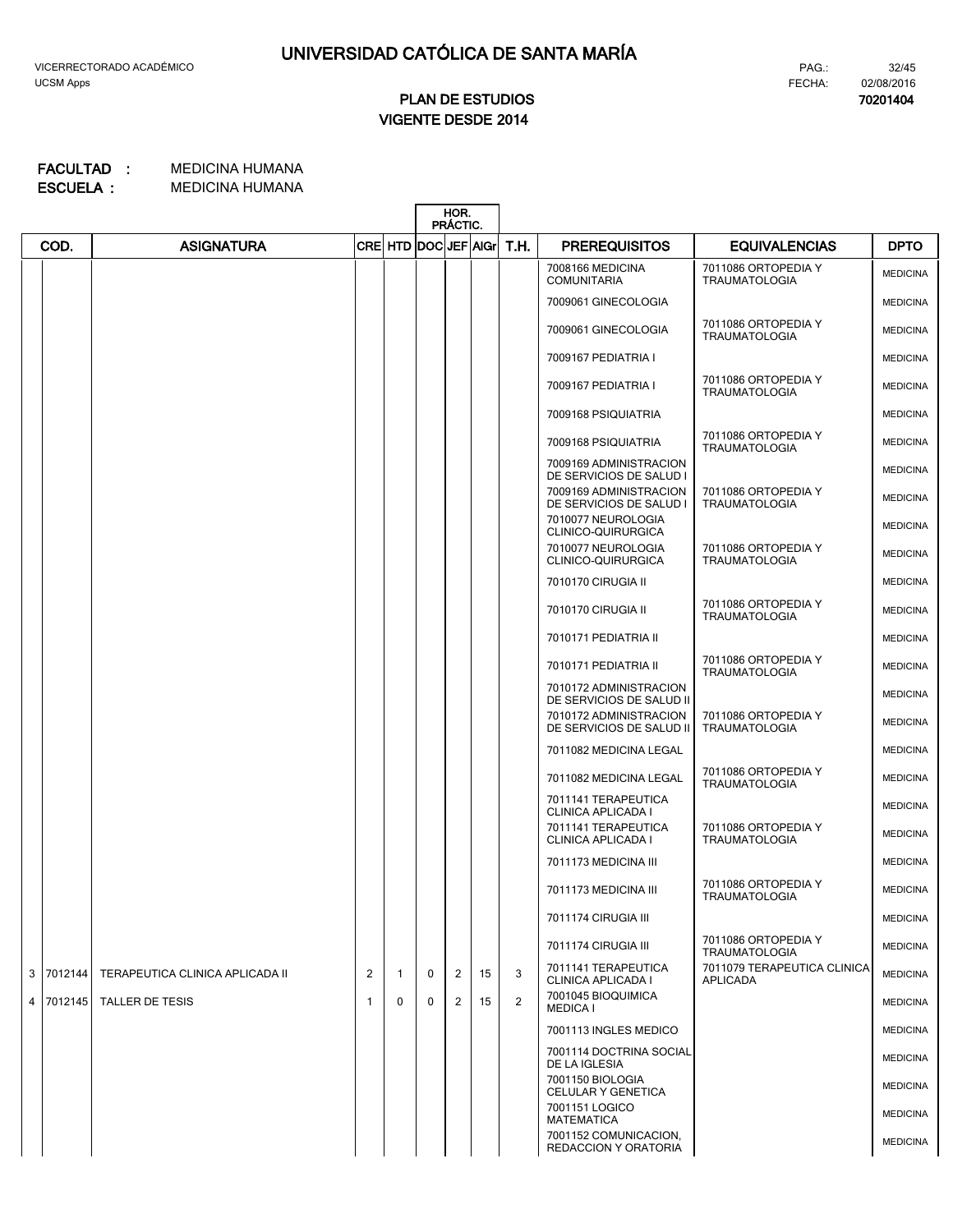**70201404**

# **VIGENTE DESDE 2014 PLAN DE ESTUDIOS**

|      |                   |                      | HOR.<br>PRÁCTIC. |      |                                                                        |                      |                 |
|------|-------------------|----------------------|------------------|------|------------------------------------------------------------------------|----------------------|-----------------|
| COD. | <b>ASIGNATURA</b> | CRE HTD DOC JEF AIGr |                  | T.H. | <b>PREREQUISITOS</b>                                                   | <b>EQUIVALENCIAS</b> | <b>DPTO</b>     |
|      |                   |                      |                  |      | 7002023 HISTOLOGIA                                                     |                      | <b>MEDICINA</b> |
|      |                   |                      |                  |      | 7002026 BIOQUIMICA<br><b>MEDICA II</b>                                 |                      | <b>MEDICINA</b> |
|      |                   |                      |                  |      | 7002111 ANATOMIA<br><b>HUMANA I</b>                                    |                      | <b>MEDICINA</b> |
|      |                   |                      |                  |      | 7002112 PROPEDEUTICA<br>DEL TRABAJO                                    |                      | <b>MEDICINA</b> |
|      |                   |                      |                  |      | <b>INTELECTUAL</b><br><b>UNIVERSITARIO</b>                             |                      |                 |
|      |                   |                      |                  |      | 7002153 FILOSOFIA Y<br>ANTROPOLOGIA                                    |                      | <b>MEDICINA</b> |
|      |                   |                      |                  |      | 7003100 ANATOMIA<br>HUMANA II                                          |                      | <b>MEDICINA</b> |
|      |                   |                      |                  |      | 7003117 BIOLOGIA Y<br><b>GENETICA MOLECULAR</b>                        |                      | <b>MEDICINA</b> |
|      |                   |                      |                  |      | 7003118 FISIOLOGIA I                                                   |                      | <b>MEDICINA</b> |
|      |                   |                      |                  |      | 7003120 BIOFISICA Y<br><b>BASES FISICAS DE</b><br>METODOS DIAGNOSTICOS |                      | <b>MEDICINA</b> |
|      |                   |                      |                  |      | 7003154 ETICA Y BIOETICA                                               |                      | <b>MEDICINA</b> |
|      |                   |                      |                  |      | 7004008 EMBRIOLOGIA                                                    |                      | <b>MEDICINA</b> |
|      |                   |                      |                  |      | 7004155 PSICOPATOLOGIA                                                 |                      | <b>MEDICINA</b> |
|      |                   |                      |                  |      | 7004156 INMUNOLOGIA<br><b>BASICA</b>                                   |                      | <b>MEDICINA</b> |
|      |                   |                      |                  |      | 7004157 FISIOLOGIA II                                                  |                      | <b>MEDICINA</b> |
|      |                   |                      |                  |      | 7004158 BIOESTADISTICA                                                 |                      | <b>MEDICINA</b> |
|      |                   |                      |                  |      | 7004159 INSTRUCCION<br><b>MEDICA BASICA</b>                            |                      | <b>MEDICINA</b> |
|      |                   |                      |                  |      | 7005012 SEMIOLOGIA Y<br>PROPEDEUTICA MEDICA I                          |                      | <b>MEDICINA</b> |
|      |                   |                      |                  |      | 7005049 MICROBIOLOGIA<br><b>MEDICA</b>                                 |                      | <b>MEDICINA</b> |
|      |                   |                      |                  |      | 7005068 INVESTIGACION<br><b>MEDICA</b>                                 |                      | <b>MEDICINA</b> |
|      |                   |                      |                  |      | 7005124 NUTRICION Y<br><b>DIETETICA</b>                                |                      | <b>MEDICINA</b> |
|      |                   |                      |                  |      | 7005160 PATOLOGIA                                                      |                      | <b>MEDICINA</b> |
|      |                   |                      |                  |      | 7006031 PARASITOLOGIA                                                  |                      | <b>MEDICINA</b> |
|      |                   |                      |                  |      | 7006039 FISIOPATOLOGIA                                                 |                      | <b>MEDICINA</b> |
|      |                   |                      |                  |      | 7006161 SEMIOLOGIA Y<br>PROPEDEUTICA MEDICA II                         |                      | <b>MEDICINA</b> |
|      |                   |                      |                  |      | 7006162 FARMACOLOGIA<br><b>MEDICA</b>                                  |                      | <b>MEDICINA</b> |
|      |                   |                      |                  |      | 7007015 CIRUGIA I                                                      |                      | <b>MEDICINA</b> |
|      |                   |                      |                  |      | 7007163 MEDICINA I                                                     |                      | <b>MEDICINA</b> |
|      |                   |                      |                  |      | 7007164 ECOLOGIA,<br><b>DEMOGRAFIA Y</b><br><b>EPIDEMOLOGIA</b>        |                      | <b>MEDICINA</b> |
|      |                   |                      |                  |      | 7008132 OBSTETRICIA                                                    |                      | <b>MEDICINA</b> |
|      |                   |                      |                  |      | 7008134 CIRUGIA<br>EXPERIMENTAL                                        |                      | <b>MEDICINA</b> |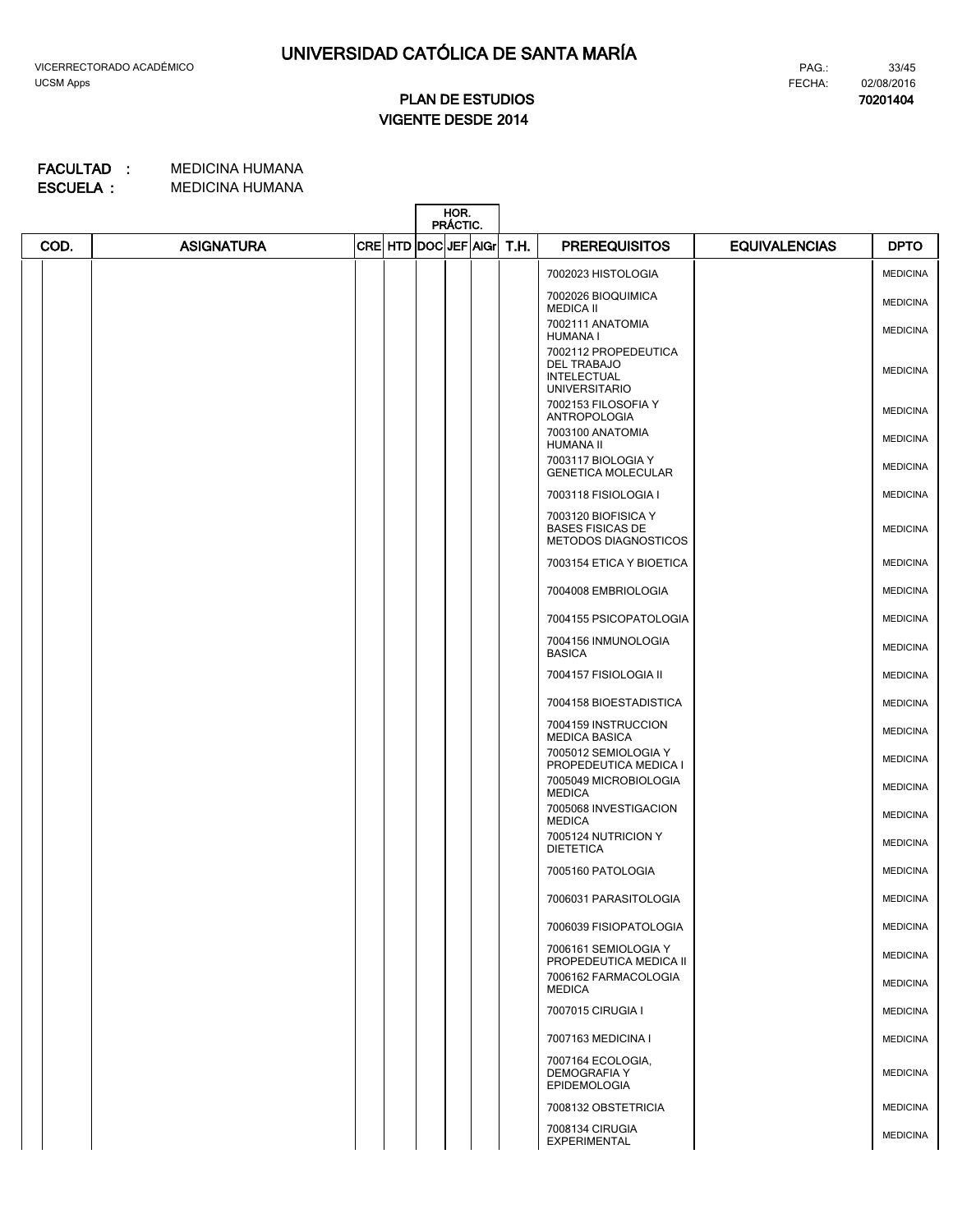# **PLAN DE ESTUDIOS**

34/45 FECHA: 02/08/2016 PAG.:

**70201404**

# **VIGENTE DESDE 2014**

|              |                            |   |                      |   | HOR.<br>PRÁCTIC. |   |      |                                                                                   |                      |                 |
|--------------|----------------------------|---|----------------------|---|------------------|---|------|-----------------------------------------------------------------------------------|----------------------|-----------------|
| COD.         | <b>ASIGNATURA</b>          |   | CRE HTD DOC JEF AIGr |   |                  |   | T.H. | <b>PREREQUISITOS</b>                                                              | <b>EQUIVALENCIAS</b> | <b>DPTO</b>     |
|              |                            |   |                      |   |                  |   |      | 7008165 MEDICINA II                                                               |                      | <b>MEDICINA</b> |
|              |                            |   |                      |   |                  |   |      | 7008166 MEDICINA<br><b>COMUNITARIA</b>                                            |                      | <b>MEDICINA</b> |
|              |                            |   |                      |   |                  |   |      | 7009061 GINECOLOGIA                                                               |                      | <b>MEDICINA</b> |
|              |                            |   |                      |   |                  |   |      | 7009167 PEDIATRIA I                                                               |                      | <b>MEDICINA</b> |
|              |                            |   |                      |   |                  |   |      | 7009168 PSIQUIATRIA                                                               |                      | <b>MEDICINA</b> |
|              |                            |   |                      |   |                  |   |      | 7009169 ADMINISTRACION<br>DE SERVICIOS DE SALUD I                                 |                      | <b>MEDICINA</b> |
|              |                            |   |                      |   |                  |   |      | 7010077 NEUROLOGIA<br>CLINICO-QUIRURGICA                                          |                      | <b>MEDICINA</b> |
|              |                            |   |                      |   |                  |   |      | 7010170 CIRUGIA II                                                                |                      | <b>MEDICINA</b> |
|              |                            |   |                      |   |                  |   |      | 7010171 PEDIATRIA II                                                              |                      | <b>MEDICINA</b> |
|              |                            |   |                      |   |                  |   |      | 7010172 ADMINISTRACION<br>DE SERVICIOS DE SALUD II                                |                      | <b>MEDICINA</b> |
|              |                            |   |                      |   |                  |   |      | 7011082 MEDICINA LEGAL                                                            |                      | <b>MEDICINA</b> |
|              |                            |   |                      |   |                  |   |      | 7011141 TERAPEUTICA<br>CLINICA APLICADA I                                         |                      | <b>MEDICINA</b> |
|              |                            |   |                      |   |                  |   |      | 7011173 MEDICINA III                                                              |                      | <b>MEDICINA</b> |
|              |                            |   |                      |   |                  |   |      | 7011174 CIRUGIA III                                                               |                      | <b>MEDICINA</b> |
| 5<br>7012175 | ATENCION PRIMARIA DE SALUD | 9 | 0                    | 0 | 18               | 6 | 18   | 7001045 BIOQUIMICA<br><b>MEDICA I</b>                                             |                      | <b>MEDICINA</b> |
|              |                            |   |                      |   |                  |   |      | 7001113 INGLES MEDICO                                                             |                      | <b>MEDICINA</b> |
|              |                            |   |                      |   |                  |   |      | 7001114 DOCTRINA SOCIAL<br>DE LA IGLESIA                                          |                      | <b>MEDICINA</b> |
|              |                            |   |                      |   |                  |   |      | 7001150 BIOLOGIA<br>CELULAR Y GENETICA                                            |                      | <b>MEDICINA</b> |
|              |                            |   |                      |   |                  |   |      | 7001151 LOGICO<br><b>MATEMATICA</b>                                               |                      | <b>MEDICINA</b> |
|              |                            |   |                      |   |                  |   |      | 7001152 COMUNICACION,<br>REDACCION Y ORATORIA                                     |                      | <b>MEDICINA</b> |
|              |                            |   |                      |   |                  |   |      | 7002023 HISTOLOGIA                                                                |                      | <b>MEDICINA</b> |
|              |                            |   |                      |   |                  |   |      | 7002026 BIOQUIMICA<br><b>MEDICA II</b>                                            |                      | <b>MEDICINA</b> |
|              |                            |   |                      |   |                  |   |      | 7002111 ANATOMIA<br>HUMANA I                                                      |                      | <b>MEDICINA</b> |
|              |                            |   |                      |   |                  |   |      | 7002112 PROPEDEUTICA<br>DEL TRABAJO<br><b>INTELECTUAL</b><br><b>UNIVERSITARIO</b> |                      | <b>MEDICINA</b> |
|              |                            |   |                      |   |                  |   |      | 7002153 FILOSOFIA Y<br><b>ANTROPOLOGIA</b>                                        |                      | <b>MEDICINA</b> |
|              |                            |   |                      |   |                  |   |      | 7003100 ANATOMIA<br><b>HUMANA II</b>                                              |                      | <b>MEDICINA</b> |
|              |                            |   |                      |   |                  |   |      | 7003117 BIOLOGIA Y<br><b>GENETICA MOLECULAR</b>                                   |                      | <b>MEDICINA</b> |
|              |                            |   |                      |   |                  |   |      | 7003118 FISIOLOGIA I                                                              |                      | <b>MEDICINA</b> |
|              |                            |   |                      |   |                  |   |      | 7003120 BIOFISICA Y<br><b>BASES FISICAS DE</b><br>METODOS DIAGNOSTICOS            |                      | <b>MEDICINA</b> |
|              |                            |   |                      |   |                  |   |      | 7003154 ETICA Y BIOETICA                                                          |                      | <b>MEDICINA</b> |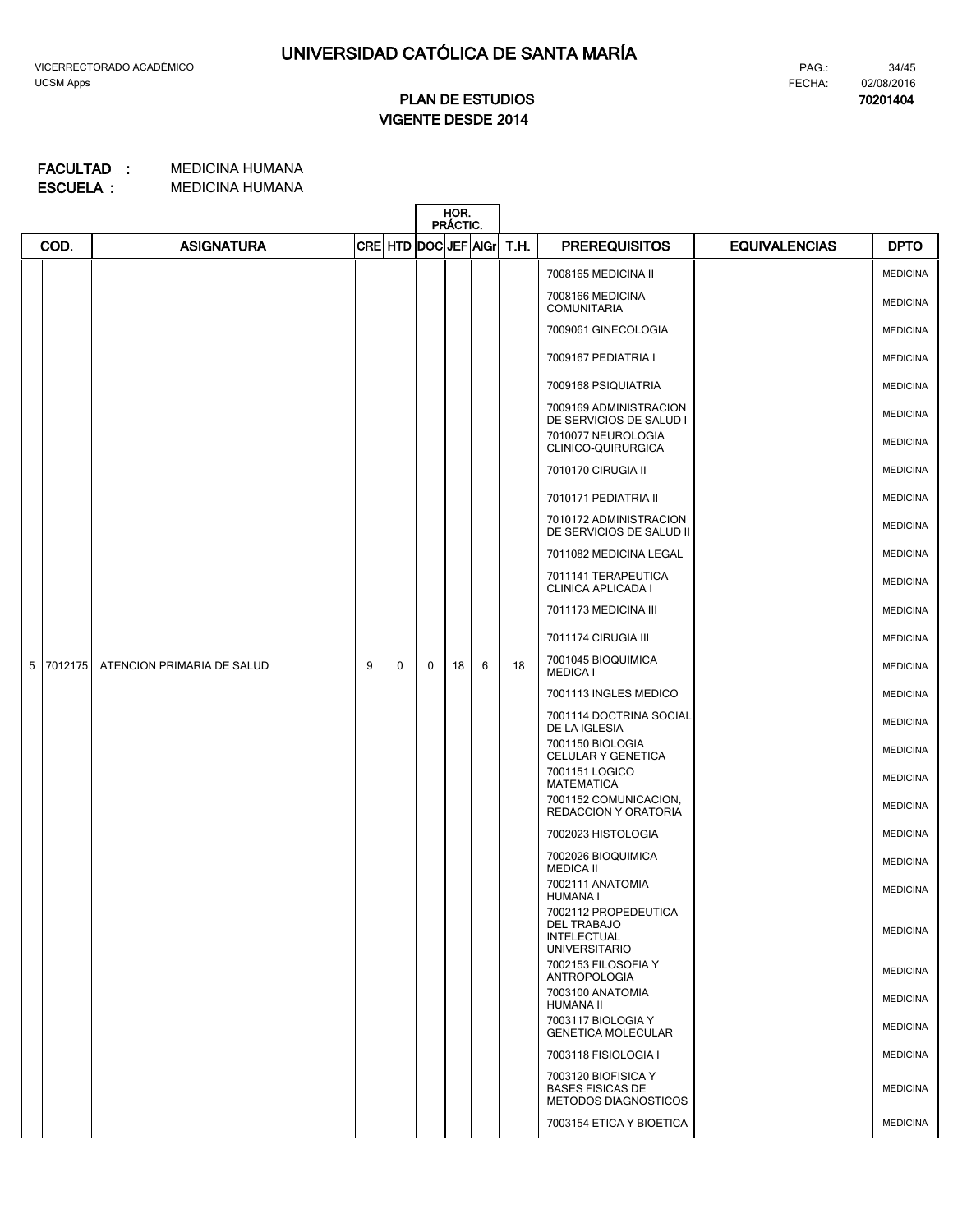**70201404**

# **VIGENTE DESDE 2014 PLAN DE ESTUDIOS**

|      |                   |                      | HOR.<br>PRÁCTIC. |      |                                                                 |                      |                 |
|------|-------------------|----------------------|------------------|------|-----------------------------------------------------------------|----------------------|-----------------|
| COD. | <b>ASIGNATURA</b> | CRE HTD DOC JEF AIGr |                  | T.H. | <b>PREREQUISITOS</b>                                            | <b>EQUIVALENCIAS</b> | <b>DPTO</b>     |
|      |                   |                      |                  |      | 7004008 EMBRIOLOGIA                                             |                      | <b>MEDICINA</b> |
|      |                   |                      |                  |      | 7004155 PSICOPATOLOGIA                                          |                      | <b>MEDICINA</b> |
|      |                   |                      |                  |      | 7004156 INMUNOLOGIA<br><b>BASICA</b>                            |                      | <b>MEDICINA</b> |
|      |                   |                      |                  |      | 7004157 FISIOLOGIA II                                           |                      | <b>MEDICINA</b> |
|      |                   |                      |                  |      | 7004158 BIOESTADISTICA                                          |                      | <b>MEDICINA</b> |
|      |                   |                      |                  |      | 7004159 INSTRUCCION<br><b>MEDICA BASICA</b>                     |                      | <b>MEDICINA</b> |
|      |                   |                      |                  |      | 7005012 SEMIOLOGIA Y<br>PROPEDEUTICA MEDICA I                   |                      | <b>MEDICINA</b> |
|      |                   |                      |                  |      | 7005049 MICROBIOLOGIA<br><b>MEDICA</b>                          |                      | <b>MEDICINA</b> |
|      |                   |                      |                  |      | 7005068 INVESTIGACION<br><b>MEDICA</b>                          |                      | <b>MEDICINA</b> |
|      |                   |                      |                  |      | 7005124 NUTRICION Y<br><b>DIETETICA</b>                         |                      | <b>MEDICINA</b> |
|      |                   |                      |                  |      | 7005160 PATOLOGIA                                               |                      | <b>MEDICINA</b> |
|      |                   |                      |                  |      | 7006031 PARASITOLOGIA                                           |                      | <b>MEDICINA</b> |
|      |                   |                      |                  |      | 7006039 FISIOPATOLOGIA                                          |                      | <b>MEDICINA</b> |
|      |                   |                      |                  |      | 7006161 SEMIOLOGIA Y<br>PROPEDEUTICA MEDICA II                  |                      | <b>MEDICINA</b> |
|      |                   |                      |                  |      | 7006162 FARMACOLOGIA<br><b>MEDICA</b>                           |                      | <b>MEDICINA</b> |
|      |                   |                      |                  |      | 7007015 CIRUGIA I                                               |                      | <b>MEDICINA</b> |
|      |                   |                      |                  |      | 7007163 MEDICINA I                                              |                      | <b>MEDICINA</b> |
|      |                   |                      |                  |      | 7007164 ECOLOGIA,<br><b>DEMOGRAFIA Y</b><br><b>EPIDEMOLOGIA</b> |                      | <b>MEDICINA</b> |
|      |                   |                      |                  |      | 7008132 OBSTETRICIA                                             |                      | <b>MEDICINA</b> |
|      |                   |                      |                  |      | 7008134 CIRUGIA<br><b>EXPERIMENTAL</b>                          |                      | <b>MEDICINA</b> |
|      |                   |                      |                  |      | 7008165 MEDICINA II                                             |                      | <b>MEDICINA</b> |
|      |                   |                      |                  |      | 7008166 MEDICINA<br><b>COMUNITARIA</b>                          |                      | <b>MEDICINA</b> |
|      |                   |                      |                  |      | 7009061 GINECOLOGIA                                             |                      | <b>MEDICINA</b> |
|      |                   |                      |                  |      | 7009167 PEDIATRIA I                                             |                      | <b>MEDICINA</b> |
|      |                   |                      |                  |      | 7009168 PSIQUIATRIA                                             |                      | <b>MEDICINA</b> |
|      |                   |                      |                  |      | 7009169 ADMINISTRACION<br>DE SERVICIOS DE SALUD I               |                      | <b>MEDICINA</b> |
|      |                   |                      |                  |      | 7010077 NEUROLOGIA<br>CLINICO-QUIRURGICA                        |                      | <b>MEDICINA</b> |
|      |                   |                      |                  |      | 7010170 CIRUGIA II                                              |                      | <b>MEDICINA</b> |
|      |                   |                      |                  |      | 7010171 PEDIATRIA II                                            |                      | <b>MEDICINA</b> |
|      |                   |                      |                  |      | 7010172 ADMINISTRACION<br>DE SERVICIOS DE SALUD II              |                      | <b>MEDICINA</b> |
|      |                   |                      |                  |      | 7011082 MEDICINA LEGAL                                          |                      | <b>MEDICINA</b> |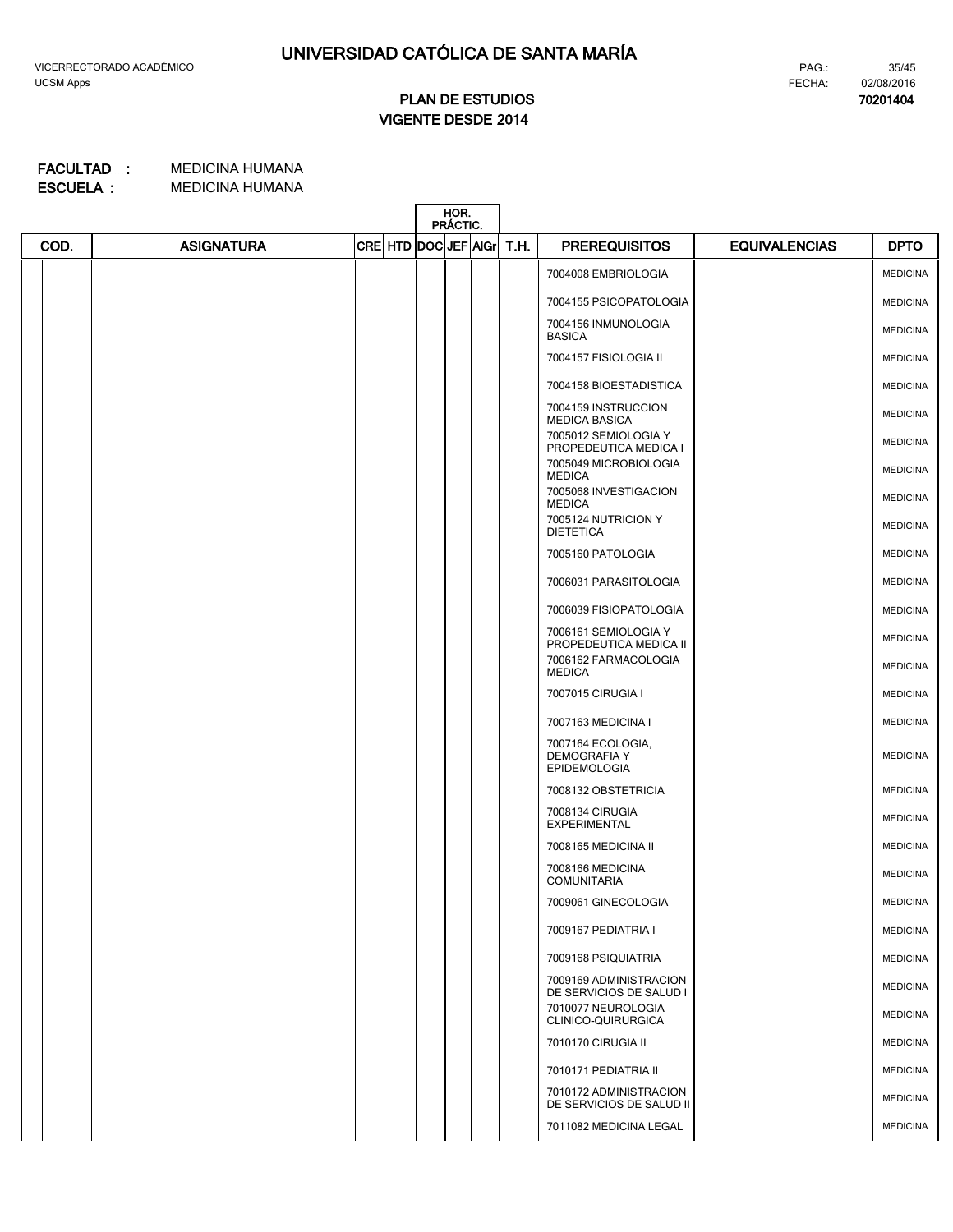**70201404**

# **VIGENTE DESDE 2014 PLAN DE ESTUDIOS**

#### MEDICINA HUMANA MEDICINA HUMANA **ESCUELA : FACULTAD :**

|  |           |                                                      |           |    |   |   | HOR.<br>PRÁCTIC. |          |                        |                                                  |                      |                 |
|--|-----------|------------------------------------------------------|-----------|----|---|---|------------------|----------|------------------------|--------------------------------------------------|----------------------|-----------------|
|  | COD.      | <b>ASIGNATURA</b>                                    |           |    |   |   |                  |          | CRE HTD DOCUEF AG T.H. | <b>PREREQUISITOS</b>                             | <b>EQUIVALENCIAS</b> | <b>DPTO</b>     |
|  |           |                                                      |           |    |   |   |                  |          |                        | 7011141 TERAPEUTICA<br><b>CLINICA APLICADA I</b> |                      | <b>MEDICINA</b> |
|  |           |                                                      |           |    |   |   |                  |          |                        | 7011173 MEDICINA III                             |                      | <b>MEDICINA</b> |
|  |           |                                                      |           |    |   |   |                  |          |                        | 7011174 CIRUGIA III                              |                      | <b>MEDICINA</b> |
|  | 6 7012176 | <b>EMERGENCIAS PEDIATRICAS Y</b><br>ADOLESCENTOLOGIA |           | 4  | 3 | 2 | $\Omega$         | $\Omega$ | 5                      | 7010171 PEDIATRIA II                             |                      | <b>MEDICINA</b> |
|  |           | TOTALES DEL SEMESTRE :                               | CREDITOS: | 21 |   |   | HORAS:           |          | 36                     |                                                  |                      |                 |

### **SEMESTRE :** 13

| $\mathbf{1}$ | 7013093 | <b>INTERNADO DE CIRUGIA</b> | 10 | $\mathbf 0$ | 0 | 20 | 99 | 20 | 7001045 BIOQUIMICA<br><b>MEDICA I</b>                                             | <b>MEDICINA</b> |
|--------------|---------|-----------------------------|----|-------------|---|----|----|----|-----------------------------------------------------------------------------------|-----------------|
|              |         |                             |    |             |   |    |    |    | 7001113 INGLES MEDICO                                                             | <b>MEDICINA</b> |
|              |         |                             |    |             |   |    |    |    | 7001114 DOCTRINA SOCIAL<br>DE LA IGLESIA                                          | <b>MEDICINA</b> |
|              |         |                             |    |             |   |    |    |    | 7001150 BIOLOGIA<br>CELULAR Y GENETICA                                            | <b>MEDICINA</b> |
|              |         |                             |    |             |   |    |    |    | 7001151 LOGICO<br><b>MATEMATICA</b>                                               | <b>MEDICINA</b> |
|              |         |                             |    |             |   |    |    |    | 7001152 COMUNICACION,<br>REDACCION Y ORATORIA                                     | <b>MEDICINA</b> |
|              |         |                             |    |             |   |    |    |    | 7002023 HISTOLOGIA                                                                | <b>MEDICINA</b> |
|              |         |                             |    |             |   |    |    |    | 7002026 BIOQUIMICA<br><b>MEDICA II</b>                                            | <b>MEDICINA</b> |
|              |         |                             |    |             |   |    |    |    | 7002111 ANATOMIA<br><b>HUMANA I</b>                                               | <b>MEDICINA</b> |
|              |         |                             |    |             |   |    |    |    | 7002112 PROPEDEUTICA<br><b>DEL TRABAJO</b><br>INTELECTUAL<br><b>UNIVERSITARIO</b> | <b>MEDICINA</b> |
|              |         |                             |    |             |   |    |    |    | 7002153 FILOSOFIA Y<br><b>ANTROPOLOGIA</b>                                        | <b>MEDICINA</b> |
|              |         |                             |    |             |   |    |    |    | 7003100 ANATOMIA<br><b>HUMANA II</b>                                              | <b>MEDICINA</b> |
|              |         |                             |    |             |   |    |    |    | 7003117 BIOLOGIA Y<br><b>GENETICA MOLECULAR</b>                                   | <b>MEDICINA</b> |
|              |         |                             |    |             |   |    |    |    | 7003118 FISIOLOGIA I                                                              | <b>MEDICINA</b> |
|              |         |                             |    |             |   |    |    |    | 7003120 BIOFISICA Y<br><b>BASES FISICAS DE</b><br>METODOS DIAGNOSTICOS            | <b>MEDICINA</b> |
|              |         |                             |    |             |   |    |    |    | 7003154 ETICA Y BIOETICA                                                          | <b>MEDICINA</b> |
|              |         |                             |    |             |   |    |    |    | 7004008 EMBRIOLOGIA                                                               | <b>MEDICINA</b> |
|              |         |                             |    |             |   |    |    |    | 7004155 PSICOPATOLOGIA                                                            | <b>MEDICINA</b> |
|              |         |                             |    |             |   |    |    |    | 7004156 INMUNOLOGIA<br><b>BASICA</b>                                              | <b>MEDICINA</b> |
|              |         |                             |    |             |   |    |    |    | 7004157 FISIOLOGIA II                                                             | <b>MEDICINA</b> |
|              |         |                             |    |             |   |    |    |    | 7004158 BIOESTADISTICA                                                            | <b>MEDICINA</b> |
|              |         |                             |    |             |   |    |    |    | 7004159 INSTRUCCION<br><b>MEDICA BASICA</b>                                       | <b>MEDICINA</b> |
|              |         |                             |    |             |   |    |    |    | 7005012 SEMIOLOGIA Y<br>PROPEDEUTICA MEDICA I                                     | <b>MEDICINA</b> |
|              |         |                             |    |             |   |    |    |    | 7005049 MICROBIOLOGIA<br><b>MEDICA</b>                                            | <b>MEDICINA</b> |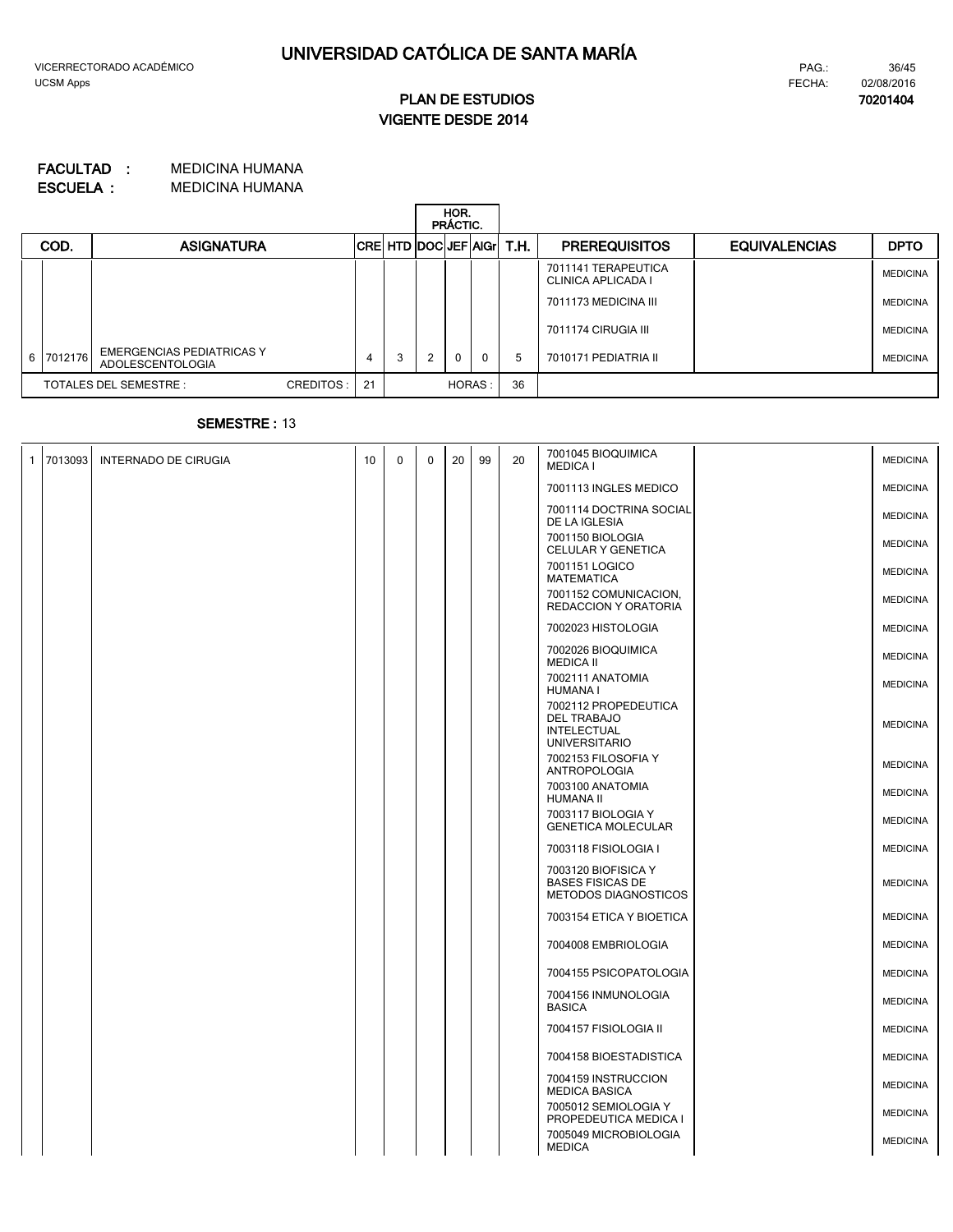**70201404**

# **VIGENTE DESDE 2014 PLAN DE ESTUDIOS**

|      |                   |                      | HOR.<br>PRÁCTIC. |  |      |                                                                 |                      |                 |
|------|-------------------|----------------------|------------------|--|------|-----------------------------------------------------------------|----------------------|-----------------|
| COD. | <b>ASIGNATURA</b> | CRE HTD DOC JEF AIGr |                  |  | T.H. | <b>PREREQUISITOS</b>                                            | <b>EQUIVALENCIAS</b> | <b>DPTO</b>     |
|      |                   |                      |                  |  |      | 7005068 INVESTIGACION<br><b>MEDICA</b>                          |                      | <b>MEDICINA</b> |
|      |                   |                      |                  |  |      | 7005124 NUTRICION Y<br><b>DIETETICA</b>                         |                      | <b>MEDICINA</b> |
|      |                   |                      |                  |  |      | 7005160 PATOLOGIA                                               |                      | <b>MEDICINA</b> |
|      |                   |                      |                  |  |      | 7006031 PARASITOLOGIA                                           |                      | <b>MEDICINA</b> |
|      |                   |                      |                  |  |      | 7006039 FISIOPATOLOGIA                                          |                      | <b>MEDICINA</b> |
|      |                   |                      |                  |  |      | 7006161 SEMIOLOGIA Y<br>PROPEDEUTICA MEDICA II                  |                      | <b>MEDICINA</b> |
|      |                   |                      |                  |  |      | 7006162 FARMACOLOGIA<br><b>MEDICA</b>                           |                      | <b>MEDICINA</b> |
|      |                   |                      |                  |  |      | 7007015 CIRUGIA I                                               |                      | <b>MEDICINA</b> |
|      |                   |                      |                  |  |      | 7007163 MEDICINA I                                              |                      | <b>MEDICINA</b> |
|      |                   |                      |                  |  |      | 7007164 ECOLOGIA,<br><b>DEMOGRAFIA Y</b><br><b>EPIDEMOLOGIA</b> |                      | <b>MEDICINA</b> |
|      |                   |                      |                  |  |      | 7008132 OBSTETRICIA                                             |                      | <b>MEDICINA</b> |
|      |                   |                      |                  |  |      | 7008134 CIRUGIA<br><b>EXPERIMENTAL</b>                          |                      | <b>MEDICINA</b> |
|      |                   |                      |                  |  |      | 7008165 MEDICINA II                                             |                      | <b>MEDICINA</b> |
|      |                   |                      |                  |  |      | 7008166 MEDICINA<br><b>COMUNITARIA</b>                          |                      | <b>MEDICINA</b> |
|      |                   |                      |                  |  |      | 7009061 GINECOLOGIA                                             |                      | <b>MEDICINA</b> |
|      |                   |                      |                  |  |      | 7009167 PEDIATRIA I                                             |                      | <b>MEDICINA</b> |
|      |                   |                      |                  |  |      | 7009168 PSIQUIATRIA                                             |                      | <b>MEDICINA</b> |
|      |                   |                      |                  |  |      | 7009169 ADMINISTRACION<br>DE SERVICIOS DE SALUD I               |                      | <b>MEDICINA</b> |
|      |                   |                      |                  |  |      | 7010077 NEUROLOGIA<br>CLINICO-QUIRURGICA                        |                      | <b>MEDICINA</b> |
|      |                   |                      |                  |  |      | 7010170 CIRUGIA II                                              |                      | <b>MEDICINA</b> |
|      |                   |                      |                  |  |      | 7010171 PEDIATRIA II                                            |                      | <b>MEDICINA</b> |
|      |                   |                      |                  |  |      | 7010172 ADMINISTRACION<br>DE SERVICIOS DE SALUD II              |                      | <b>MEDICINA</b> |
|      |                   |                      |                  |  |      | 7011082 MEDICINA LEGAL                                          |                      | <b>MEDICINA</b> |
|      |                   |                      |                  |  |      | 7011141 TERAPEUTICA<br>CLINICA APLICADA I                       |                      | <b>MEDICINA</b> |
|      |                   |                      |                  |  |      | 7011173 MEDICINA III                                            |                      | <b>MEDICINA</b> |
|      |                   |                      |                  |  |      | 7011174 CIRUGIA III                                             |                      | <b>MEDICINA</b> |
|      |                   |                      |                  |  |      | 7012080 MEDICINA FISICA Y<br><b>REHABILITACION</b>              |                      | <b>MEDICINA</b> |
|      |                   |                      |                  |  |      | 7012086 ORTOPEDIA Y<br><b>TRAUMATOLOGIA</b>                     |                      | <b>MEDICINA</b> |
|      |                   |                      |                  |  |      | 7012144 TERAPEUTICA<br>CLINICA APLICADA II                      |                      | <b>MEDICINA</b> |
|      |                   |                      |                  |  |      | 7012145 TALLER DE TESIS                                         |                      | <b>MEDICINA</b> |
|      |                   |                      |                  |  |      | 7012175 ATENCION<br>PRIMARIA DE SALUD                           |                      | <b>MEDICINA</b> |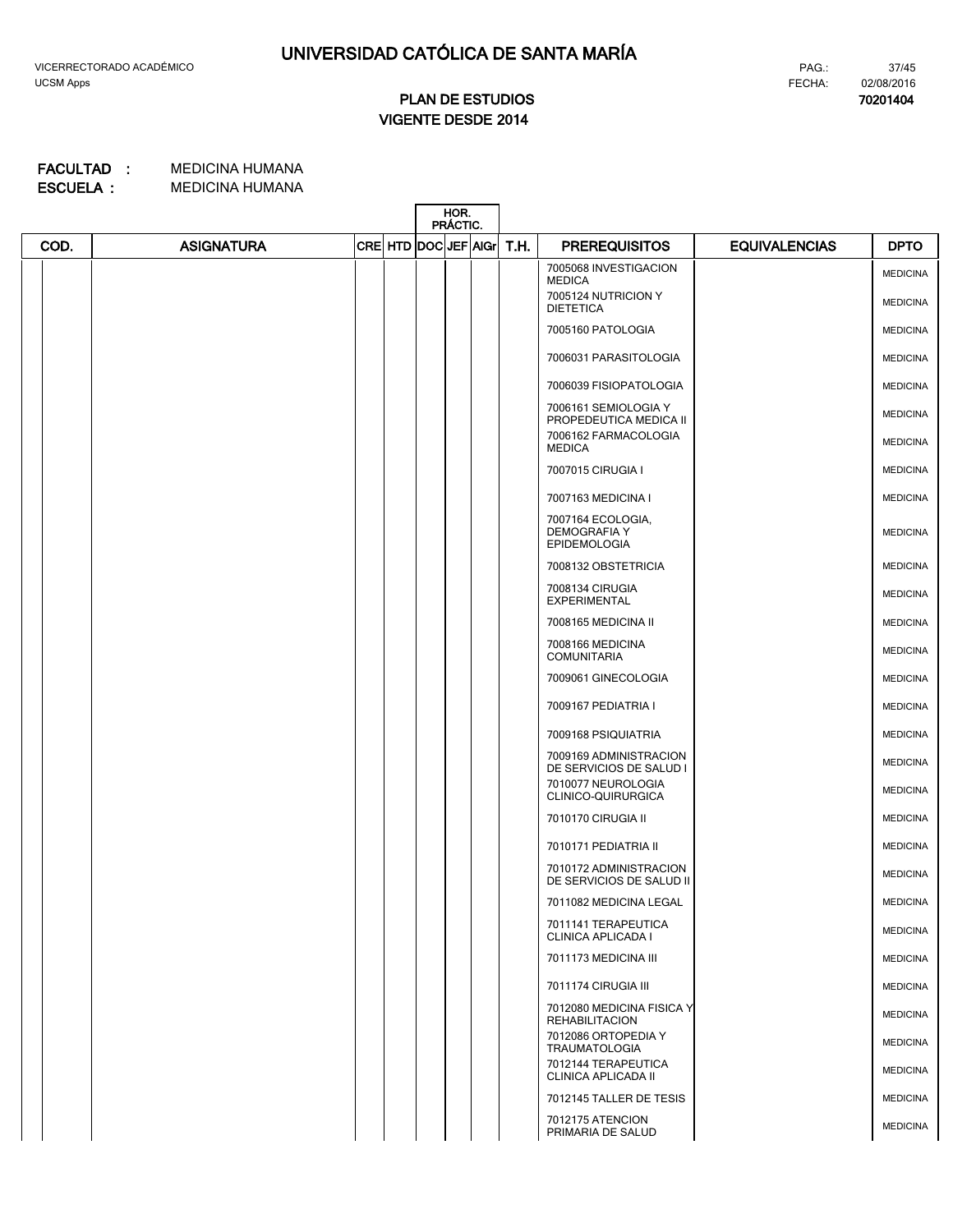**70201404**

# **VIGENTE DESDE 2014 PLAN DE ESTUDIOS**

|                |         |                            |    |                      | HOR.<br><b>PRACTIC.</b> |    |    |      |                                                                                          |                            |                 |
|----------------|---------|----------------------------|----|----------------------|-------------------------|----|----|------|------------------------------------------------------------------------------------------|----------------------------|-----------------|
|                | COD.    | <b>ASIGNATURA</b>          |    | CRE HTD DOC JEF AIGr |                         |    |    | T.H. | <b>PREREQUISITOS</b>                                                                     | <b>EQUIVALENCIAS</b>       | <b>DPTO</b>     |
|                |         |                            |    |                      |                         |    |    |      | 7012176 EMERGENCIAS<br>PEDIATRICAS Y<br><b>ADOLESCENTOLOGIA</b>                          |                            | <b>MEDICINA</b> |
| $\overline{2}$ | 7013146 | INTERNADO MEDICINA INTERNA | 10 | $\Omega$             | 0                       | 20 | 99 | 20   | 7001045 BIOQUIMICA<br><b>MEDICA I</b>                                                    | 7013092 INTERNADO MEDICINA | <b>MEDICINA</b> |
|                |         |                            |    |                      |                         |    |    |      | 7001113 INGLES MEDICO                                                                    | 7013092 INTERNADO MEDICINA | <b>MEDICINA</b> |
|                |         |                            |    |                      |                         |    |    |      | 7001114 DOCTRINA SOCIAL<br>DE LA IGLESIA                                                 | 7013092 INTERNADO MEDICINA | <b>MEDICINA</b> |
|                |         |                            |    |                      |                         |    |    |      | 7001150 BIOLOGIA<br>CELULAR Y GENETICA                                                   | 7013092 INTERNADO MEDICINA | <b>MEDICINA</b> |
|                |         |                            |    |                      |                         |    |    |      | 7001151 LOGICO<br><b>MATEMATICA</b>                                                      | 7013092 INTERNADO MEDICINA | <b>MEDICINA</b> |
|                |         |                            |    |                      |                         |    |    |      | 7001152 COMUNICACION,<br><b>REDACCION Y ORATORIA</b>                                     | 7013092 INTERNADO MEDICINA | <b>MEDICINA</b> |
|                |         |                            |    |                      |                         |    |    |      | 7002023 HISTOLOGIA                                                                       | 7013092 INTERNADO MEDICINA | <b>MEDICINA</b> |
|                |         |                            |    |                      |                         |    |    |      | 7002026 BIOQUIMICA<br><b>MEDICA II</b>                                                   | 7013092 INTERNADO MEDICINA | <b>MEDICINA</b> |
|                |         |                            |    |                      |                         |    |    |      | 7002111 ANATOMIA<br>HUMANA I                                                             | 7013092 INTERNADO MEDICINA | <b>MEDICINA</b> |
|                |         |                            |    |                      |                         |    |    |      | 7002112 PROPEDEUTICA<br><b>DEL TRABAJO</b><br><b>INTELECTUAL</b><br><b>UNIVERSITARIO</b> | 7013092 INTERNADO MEDICINA | <b>MEDICINA</b> |
|                |         |                            |    |                      |                         |    |    |      | 7002153 FILOSOFIA Y<br><b>ANTROPOLOGIA</b>                                               | 7013092 INTERNADO MEDICINA | <b>MEDICINA</b> |
|                |         |                            |    |                      |                         |    |    |      | 7003100 ANATOMIA<br><b>HUMANA II</b>                                                     | 7013092 INTERNADO MEDICINA | <b>MEDICINA</b> |
|                |         |                            |    |                      |                         |    |    |      | 7003117 BIOLOGIA Y<br><b>GENETICA MOLECULAR</b>                                          | 7013092 INTERNADO MEDICINA | <b>MEDICINA</b> |
|                |         |                            |    |                      |                         |    |    |      | 7003118 FISIOLOGIA I                                                                     | 7013092 INTERNADO MEDICINA | <b>MEDICINA</b> |
|                |         |                            |    |                      |                         |    |    |      | 7003120 BIOFISICA Y<br><b>BASES FISICAS DE</b><br><b>METODOS DIAGNOSTICOS</b>            | 7013092 INTERNADO MEDICINA | <b>MEDICINA</b> |
|                |         |                            |    |                      |                         |    |    |      | 7003154 ETICA Y BIOETICA                                                                 | 7013092 INTERNADO MEDICINA | <b>MEDICINA</b> |
|                |         |                            |    |                      |                         |    |    |      | 7004008 EMBRIOLOGIA                                                                      | 7013092 INTERNADO MEDICINA | <b>MEDICINA</b> |
|                |         |                            |    |                      |                         |    |    |      | 7004155 PSICOPATOLOGIA                                                                   | 7013092 INTERNADO MEDICINA | <b>MEDICINA</b> |
|                |         |                            |    |                      |                         |    |    |      | 7004156 INMUNOLOGIA<br><b>BASICA</b>                                                     | 7013092 INTERNADO MEDICINA | <b>MEDICINA</b> |
|                |         |                            |    |                      |                         |    |    |      | 7004157 FISIOLOGIA II                                                                    | 7013092 INTERNADO MEDICINA | <b>MEDICINA</b> |
|                |         |                            |    |                      |                         |    |    |      | 7004158 BIOESTADISTICA                                                                   | 7013092 INTERNADO MEDICINA | <b>MEDICINA</b> |
|                |         |                            |    |                      |                         |    |    |      | 7004159 INSTRUCCION<br><b>MEDICA BASICA</b>                                              | 7013092 INTERNADO MEDICINA | <b>MEDICINA</b> |
|                |         |                            |    |                      |                         |    |    |      | 7005012 SEMIOLOGIA Y<br>PROPEDEUTICA MEDICA I                                            | 7013092 INTERNADO MEDICINA | <b>MEDICINA</b> |
|                |         |                            |    |                      |                         |    |    |      | 7005049 MICROBIOLOGIA<br><b>MEDICA</b>                                                   | 7013092 INTERNADO MEDICINA | <b>MEDICINA</b> |
|                |         |                            |    |                      |                         |    |    |      | 7005068 INVESTIGACION<br><b>MEDICA</b>                                                   | 7013092 INTERNADO MEDICINA | <b>MEDICINA</b> |
|                |         |                            |    |                      |                         |    |    |      | 7005124 NUTRICION Y<br><b>DIETETICA</b>                                                  | 7013092 INTERNADO MEDICINA | <b>MEDICINA</b> |
|                |         |                            |    |                      |                         |    |    |      | 7005160 PATOLOGIA                                                                        | 7013092 INTERNADO MEDICINA | <b>MEDICINA</b> |
|                |         |                            |    |                      |                         |    |    |      | 7006031 PARASITOLOGIA                                                                    | 7013092 INTERNADO MEDICINA | <b>MEDICINA</b> |
|                |         |                            |    |                      |                         |    |    |      | 7006039 FISIOPATOLOGIA                                                                   | 7013092 INTERNADO MEDICINA | <b>MEDICINA</b> |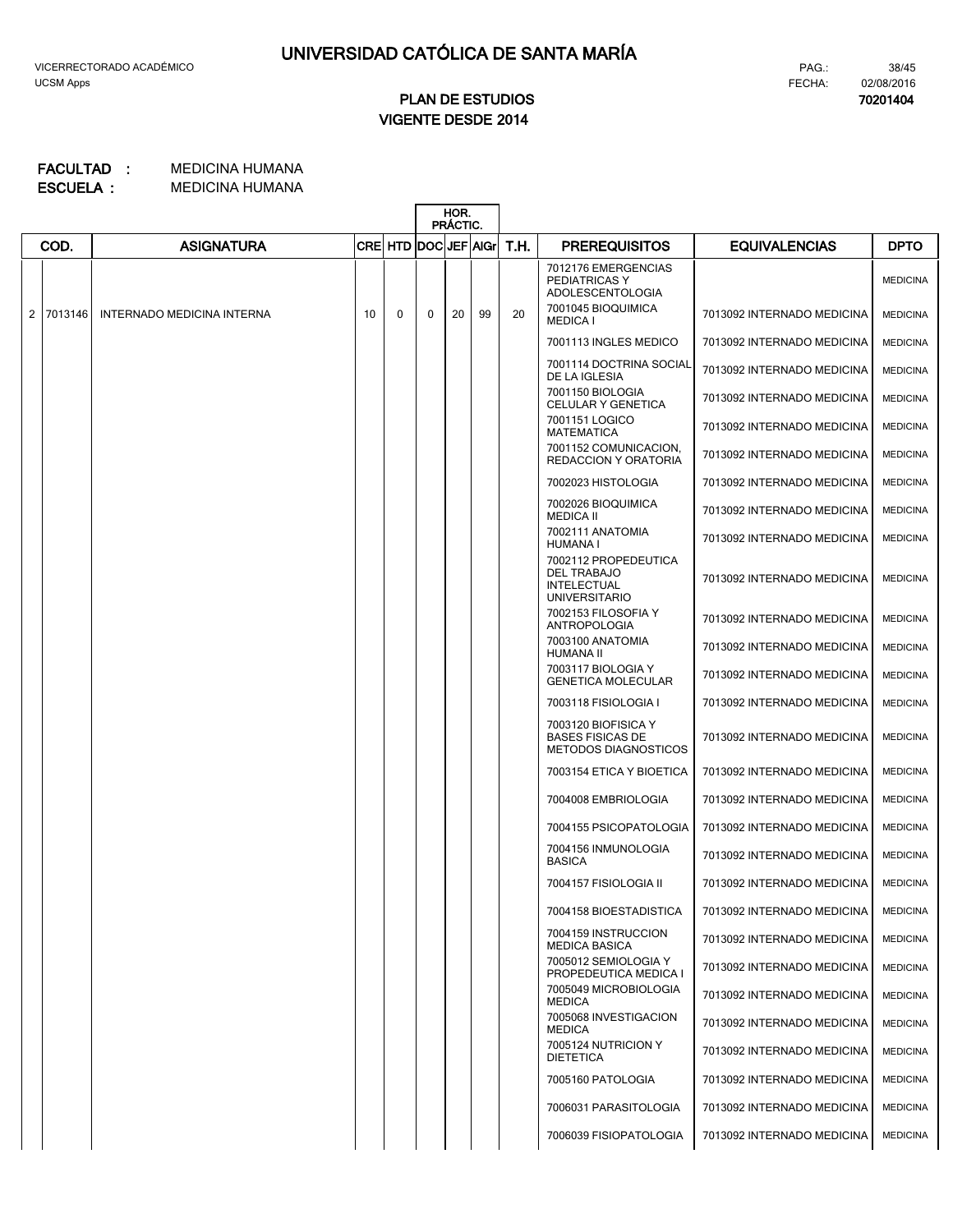### FECHA: 02/08/2016 PAG.:

**70201404**

39/45

# **VIGENTE DESDE 2014 PLAN DE ESTUDIOS**

#### MEDICINA HUMANA MEDICINA HUMANA **ESCUELA : FACULTAD :**

|      |                        |           |             |                        | HOR.<br>PRÁCTIC. |      |                                                                 |                            |                 |
|------|------------------------|-----------|-------------|------------------------|------------------|------|-----------------------------------------------------------------|----------------------------|-----------------|
| COD. | <b>ASIGNATURA</b>      |           | <b>CREI</b> | <b>HTD DOCUEF AIGH</b> |                  | T.H. | <b>PREREQUISITOS</b>                                            | <b>EQUIVALENCIAS</b>       | <b>DPTO</b>     |
|      |                        |           |             |                        |                  |      | 7006161 SEMIOLOGIA Y<br>PROPEDEUTICA MEDICA II                  | 7013092 INTERNADO MEDICINA | <b>MEDICINA</b> |
|      |                        |           |             |                        |                  |      | 7006162 FARMACOLOGIA<br><b>MEDICA</b>                           | 7013092 INTERNADO MEDICINA | <b>MEDICINA</b> |
|      |                        |           |             |                        |                  |      | 7007015 CIRUGIA I                                               | 7013092 INTERNADO MEDICINA | <b>MEDICINA</b> |
|      |                        |           |             |                        |                  |      | 7007163 MEDICINA I                                              | 7013092 INTERNADO MEDICINA | <b>MEDICINA</b> |
|      |                        |           |             |                        |                  |      | 7007164 ECOLOGIA,<br><b>DEMOGRAFIA Y</b><br><b>EPIDEMOLOGIA</b> | 7013092 INTERNADO MEDICINA | <b>MEDICINA</b> |
|      |                        |           |             |                        |                  |      | 7008132 OBSTETRICIA                                             | 7013092 INTERNADO MEDICINA | <b>MEDICINA</b> |
|      |                        |           |             |                        |                  |      | 7008134 CIRUGIA<br><b>EXPERIMENTAL</b>                          | 7013092 INTERNADO MEDICINA | <b>MEDICINA</b> |
|      |                        |           |             |                        |                  |      | 7008165 MEDICINA II                                             | 7013092 INTERNADO MEDICINA | <b>MEDICINA</b> |
|      |                        |           |             |                        |                  |      | 7008166 MEDICINA<br><b>COMUNITARIA</b>                          | 7013092 INTERNADO MEDICINA | <b>MEDICINA</b> |
|      |                        |           |             |                        |                  |      | 7009061 GINECOLOGIA                                             | 7013092 INTERNADO MEDICINA | <b>MEDICINA</b> |
|      |                        |           |             |                        |                  |      | 7009167 PEDIATRIA I                                             | 7013092 INTERNADO MEDICINA | <b>MEDICINA</b> |
|      |                        |           |             |                        |                  |      | 7009168 PSIQUIATRIA                                             | 7013092 INTERNADO MEDICINA | <b>MEDICINA</b> |
|      |                        |           |             |                        |                  |      | 7009169 ADMINISTRACION<br>DE SERVICIOS DE SALUD I               | 7013092 INTERNADO MEDICINA | <b>MEDICINA</b> |
|      |                        |           |             |                        |                  |      | 7010077 NEUROLOGIA<br>CLINICO-QUIRURGICA                        | 7013092 INTERNADO MEDICINA | <b>MEDICINA</b> |
|      |                        |           |             |                        |                  |      | 7010170 CIRUGIA II                                              | 7013092 INTERNADO MEDICINA | <b>MEDICINA</b> |
|      |                        |           |             |                        |                  |      | 7010171 PEDIATRIA II                                            | 7013092 INTERNADO MEDICINA | <b>MEDICINA</b> |
|      |                        |           |             |                        |                  |      | 7010172 ADMINISTRACION<br>DE SERVICIOS DE SALUD II              | 7013092 INTERNADO MEDICINA | <b>MEDICINA</b> |
|      |                        |           |             |                        |                  |      | 7011082 MEDICINA LEGAL                                          | 7013092 INTERNADO MEDICINA | <b>MEDICINA</b> |
|      |                        |           |             |                        |                  |      | 7011141 TERAPEUTICA<br><b>CLINICA APLICADA I</b>                | 7013092 INTERNADO MEDICINA | <b>MEDICINA</b> |
|      |                        |           |             |                        |                  |      | 7011173 MEDICINA III                                            | 7013092 INTERNADO MEDICINA | <b>MEDICINA</b> |
|      |                        |           |             |                        |                  |      | 7011174 CIRUGIA III                                             | 7013092 INTERNADO MEDICINA | <b>MEDICINA</b> |
|      |                        |           |             |                        |                  |      | 7012080 MEDICINA FISICA Y<br><b>REHABILITACION</b>              | 7013092 INTERNADO MEDICINA | <b>MEDICINA</b> |
|      |                        |           |             |                        |                  |      | 7012086 ORTOPEDIA Y<br><b>TRAUMATOLOGIA</b>                     | 7013092 INTERNADO MEDICINA | <b>MEDICINA</b> |
|      |                        |           |             |                        |                  |      | 7012144 TERAPEUTICA<br><b>CLINICA APLICADA II</b>               | 7013092 INTERNADO MEDICINA | <b>MEDICINA</b> |
|      |                        |           |             |                        |                  |      | 7012145 TALLER DE TESIS                                         | 7013092 INTERNADO MEDICINA | <b>MEDICINA</b> |
|      |                        |           |             |                        |                  |      | 7012175 ATENCION<br>PRIMARIA DE SALUD                           | 7013092 INTERNADO MEDICINA | <b>MEDICINA</b> |
|      |                        |           |             |                        |                  |      | 7012176 EMERGENCIAS<br>PEDIATRICAS Y<br>ADOLESCENTOLOGIA        | 7013092 INTERNADO MEDICINA | <b>MEDICINA</b> |
|      | TOTALES DEL SEMESTRE : | CREDITOS: | 20          |                        | HORAS:           | 40   |                                                                 |                            |                 |

### **SEMESTRE :** 14

| <b>BIOQUIMICA</b><br>700٬<br>ነ1045<br>10<br>$\Omega$<br>aa<br><b>GINECOLOGIA</b><br>20<br>7014094<br>INTERNADO OBSTETRICIA Y<br><b>MEDICINA</b><br>ZU.<br>-252<br><b>MEDICA,</b> |
|----------------------------------------------------------------------------------------------------------------------------------------------------------------------------------|
|----------------------------------------------------------------------------------------------------------------------------------------------------------------------------------|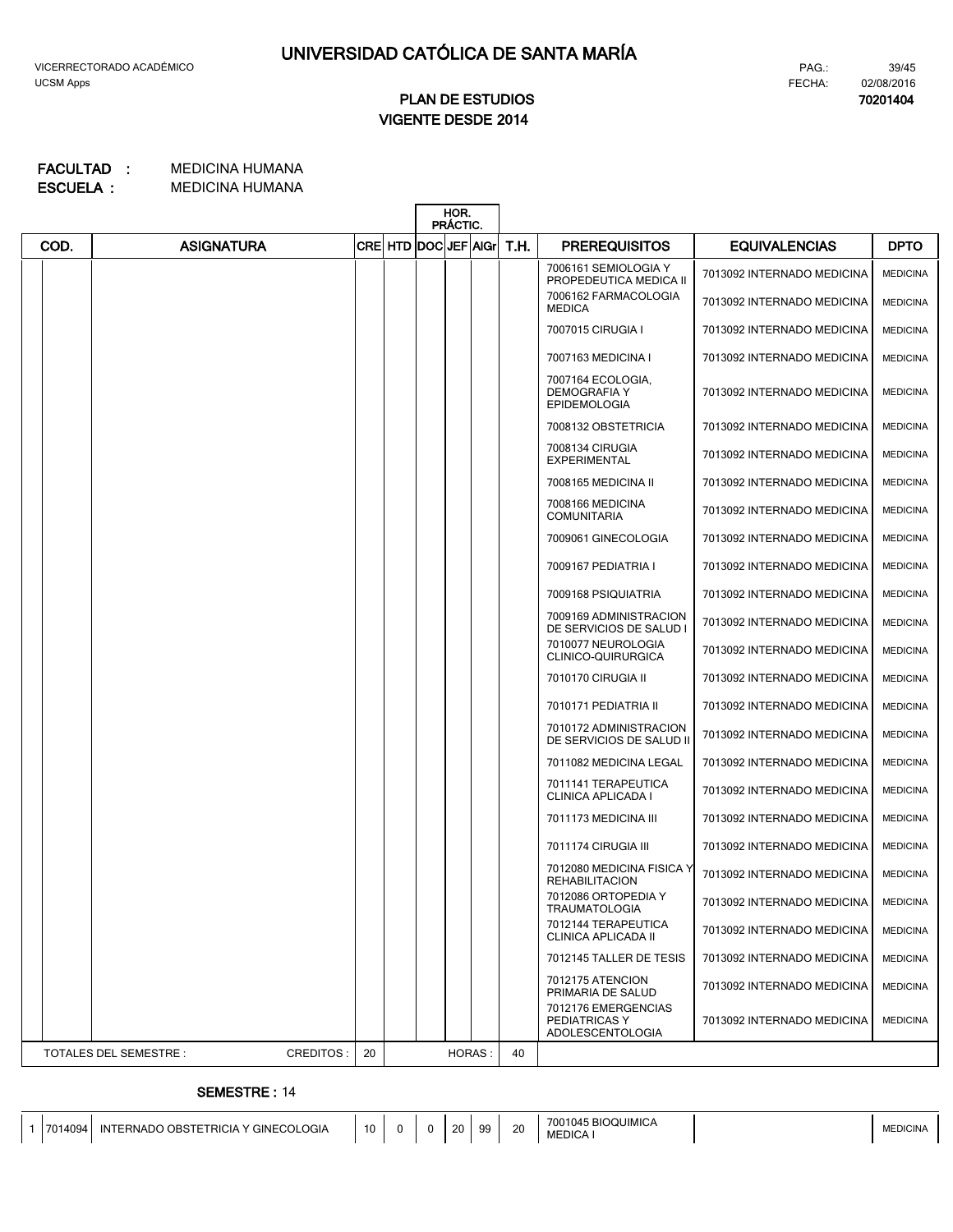**70201404**

# **VIGENTE DESDE 2014 PLAN DE ESTUDIOS**

|      |                   |                           | HOR.<br>PRÁCTIC. |  |      |                                                                                          |                      |                 |
|------|-------------------|---------------------------|------------------|--|------|------------------------------------------------------------------------------------------|----------------------|-----------------|
| COD. | <b>ASIGNATURA</b> | CRE  HTD  DOC  JEF   AIGr |                  |  | T.H. | <b>PREREQUISITOS</b>                                                                     | <b>EQUIVALENCIAS</b> | <b>DPTO</b>     |
|      |                   |                           |                  |  |      | 7001113 INGLES MEDICO                                                                    |                      | <b>MEDICINA</b> |
|      |                   |                           |                  |  |      | 7001114 DOCTRINA SOCIAL<br>DE LA IGLESIA                                                 |                      | <b>MEDICINA</b> |
|      |                   |                           |                  |  |      | 7001150 BIOLOGIA<br>CELULAR Y GENETICA                                                   |                      | <b>MEDICINA</b> |
|      |                   |                           |                  |  |      | 7001151 LOGICO<br><b>MATEMATICA</b>                                                      |                      | <b>MEDICINA</b> |
|      |                   |                           |                  |  |      | 7001152 COMUNICACION,<br>REDACCION Y ORATORIA                                            |                      | <b>MEDICINA</b> |
|      |                   |                           |                  |  |      | 7002023 HISTOLOGIA                                                                       |                      | <b>MEDICINA</b> |
|      |                   |                           |                  |  |      | 7002026 BIOQUIMICA<br><b>MEDICA II</b>                                                   |                      | <b>MEDICINA</b> |
|      |                   |                           |                  |  |      | 7002111 ANATOMIA<br><b>HUMANA I</b>                                                      |                      | <b>MEDICINA</b> |
|      |                   |                           |                  |  |      | 7002112 PROPEDEUTICA<br><b>DEL TRABAJO</b><br><b>INTELECTUAL</b><br><b>UNIVERSITARIO</b> |                      | <b>MEDICINA</b> |
|      |                   |                           |                  |  |      | 7002153 FILOSOFIA Y<br><b>ANTROPOLOGIA</b>                                               |                      | <b>MEDICINA</b> |
|      |                   |                           |                  |  |      | 7003100 ANATOMIA<br>HUMANA II                                                            |                      | <b>MEDICINA</b> |
|      |                   |                           |                  |  |      | 7003117 BIOLOGIA Y<br><b>GENETICA MOLECULAR</b>                                          |                      | <b>MEDICINA</b> |
|      |                   |                           |                  |  |      | 7003118 FISIOLOGIA I                                                                     |                      | <b>MEDICINA</b> |
|      |                   |                           |                  |  |      | 7003120 BIOFISICA Y<br><b>BASES FISICAS DE</b><br>METODOS DIAGNOSTICOS                   |                      | <b>MEDICINA</b> |
|      |                   |                           |                  |  |      | 7003154 ETICA Y BIOETICA                                                                 |                      | <b>MEDICINA</b> |
|      |                   |                           |                  |  |      | 7004008 EMBRIOLOGIA                                                                      |                      | <b>MEDICINA</b> |
|      |                   |                           |                  |  |      | 7004155 PSICOPATOLOGIA                                                                   |                      | <b>MEDICINA</b> |
|      |                   |                           |                  |  |      | 7004156 INMUNOLOGIA<br><b>BASICA</b>                                                     |                      | <b>MEDICINA</b> |
|      |                   |                           |                  |  |      | 7004157 FISIOLOGIA II                                                                    |                      | <b>MEDICINA</b> |
|      |                   |                           |                  |  |      | 7004158 BIOESTADISTICA                                                                   |                      | <b>MEDICINA</b> |
|      |                   |                           |                  |  |      | 7004159 INSTRUCCION<br><b>MEDICA BASICA</b>                                              |                      | <b>MEDICINA</b> |
|      |                   |                           |                  |  |      | 7005012 SEMIOLOGIA Y<br>PROPEDEUTICA MEDICA I                                            |                      | <b>MEDICINA</b> |
|      |                   |                           |                  |  |      | 7005049 MICROBIOLOGIA<br><b>MEDICA</b>                                                   |                      | <b>MEDICINA</b> |
|      |                   |                           |                  |  |      | 7005068 INVESTIGACION<br><b>MEDICA</b>                                                   |                      | <b>MEDICINA</b> |
|      |                   |                           |                  |  |      | 7005124 NUTRICION Y<br><b>DIETETICA</b>                                                  |                      | <b>MEDICINA</b> |
|      |                   |                           |                  |  |      | 7005160 PATOLOGIA                                                                        |                      | <b>MEDICINA</b> |
|      |                   |                           |                  |  |      | 7006031 PARASITOLOGIA                                                                    |                      | <b>MEDICINA</b> |
|      |                   |                           |                  |  |      | 7006039 FISIOPATOLOGIA                                                                   |                      | <b>MEDICINA</b> |
|      |                   |                           |                  |  |      | 7006161 SEMIOLOGIA Y<br>PROPEDEUTICA MEDICA II                                           |                      | <b>MEDICINA</b> |
|      |                   |                           |                  |  |      | 7006162 FARMACOLOGIA<br><b>MEDICA</b>                                                    |                      | <b>MEDICINA</b> |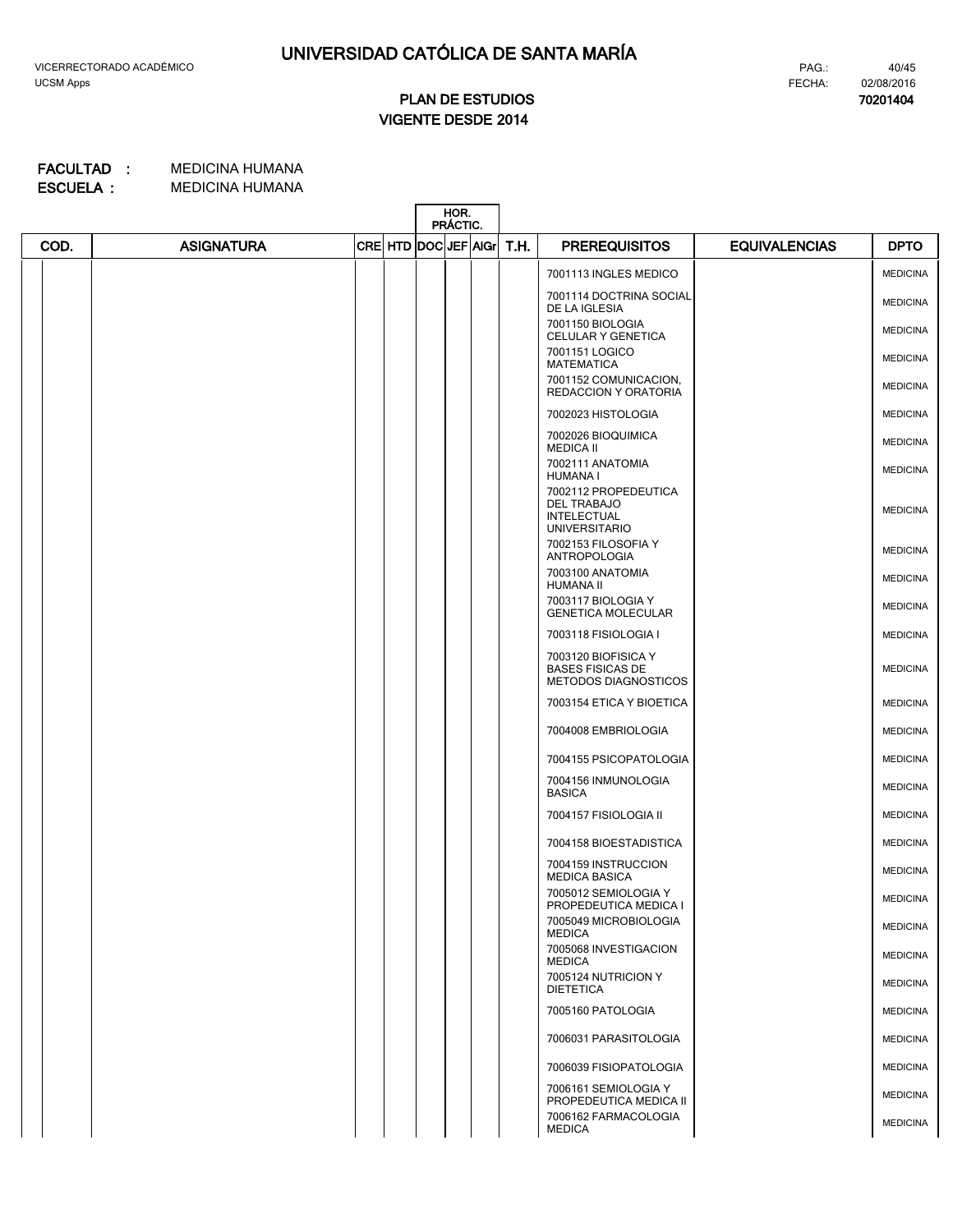**70201404**

# **VIGENTE DESDE 2014 PLAN DE ESTUDIOS**

|                |         |                            |    |                      |             | HOR.<br>PRÁCTIC. |    |      |                                                                 |                      |                 |
|----------------|---------|----------------------------|----|----------------------|-------------|------------------|----|------|-----------------------------------------------------------------|----------------------|-----------------|
|                | COD.    | <b>ASIGNATURA</b>          |    | CRE HTD DOC JEF AIGr |             |                  |    | T.H. | <b>PREREQUISITOS</b>                                            | <b>EQUIVALENCIAS</b> | <b>DPTO</b>     |
|                |         |                            |    |                      |             |                  |    |      | 7007015 CIRUGIA I                                               |                      | <b>MEDICINA</b> |
|                |         |                            |    |                      |             |                  |    |      | 7007163 MEDICINA I                                              |                      | <b>MEDICINA</b> |
|                |         |                            |    |                      |             |                  |    |      | 7007164 ECOLOGIA,<br><b>DEMOGRAFIA Y</b><br><b>EPIDEMOLOGIA</b> |                      | <b>MEDICINA</b> |
|                |         |                            |    |                      |             |                  |    |      | 7008132 OBSTETRICIA                                             |                      | <b>MEDICINA</b> |
|                |         |                            |    |                      |             |                  |    |      | 7008134 CIRUGIA<br><b>EXPERIMENTAL</b>                          |                      | <b>MEDICINA</b> |
|                |         |                            |    |                      |             |                  |    |      | 7008165 MEDICINA II                                             |                      | <b>MEDICINA</b> |
|                |         |                            |    |                      |             |                  |    |      | 7008166 MEDICINA<br><b>COMUNITARIA</b>                          |                      | <b>MEDICINA</b> |
|                |         |                            |    |                      |             |                  |    |      | 7009061 GINECOLOGIA                                             |                      | <b>MEDICINA</b> |
|                |         |                            |    |                      |             |                  |    |      | 7009167 PEDIATRIA I                                             |                      | <b>MEDICINA</b> |
|                |         |                            |    |                      |             |                  |    |      | 7009168 PSIQUIATRIA                                             |                      | <b>MEDICINA</b> |
|                |         |                            |    |                      |             |                  |    |      | 7009169 ADMINISTRACION<br>DE SERVICIOS DE SALUD I               |                      | <b>MEDICINA</b> |
|                |         |                            |    |                      |             |                  |    |      | 7010077 NEUROLOGIA<br>CLINICO-QUIRURGICA                        |                      | <b>MEDICINA</b> |
|                |         |                            |    |                      |             |                  |    |      | 7010170 CIRUGIA II                                              |                      | <b>MEDICINA</b> |
|                |         |                            |    |                      |             |                  |    |      | 7010171 PEDIATRIA II                                            |                      | <b>MEDICINA</b> |
|                |         |                            |    |                      |             |                  |    |      | 7010172 ADMINISTRACION<br>DE SERVICIOS DE SALUD II              |                      | <b>MEDICINA</b> |
|                |         |                            |    |                      |             |                  |    |      | 7011082 MEDICINA LEGAL                                          |                      | <b>MEDICINA</b> |
|                |         |                            |    |                      |             |                  |    |      | 7011141 TERAPEUTICA<br>CLINICA APLICADA I                       |                      | <b>MEDICINA</b> |
|                |         |                            |    |                      |             |                  |    |      | 7011173 MEDICINA III                                            |                      | <b>MEDICINA</b> |
|                |         |                            |    |                      |             |                  |    |      | 7011174 CIRUGIA III                                             |                      | <b>MEDICINA</b> |
|                |         |                            |    |                      |             |                  |    |      | 7012080 MEDICINA FISICA Y<br><b>REHABILITACION</b>              |                      | <b>MEDICINA</b> |
|                |         |                            |    |                      |             |                  |    |      | 7012086 ORTOPEDIA Y<br><b>TRAUMATOLOGIA</b>                     |                      | <b>MEDICINA</b> |
|                |         |                            |    |                      |             |                  |    |      | 7012144 TERAPEUTICA<br>CLINICA APLICADA II                      |                      | <b>MEDICINA</b> |
|                |         |                            |    |                      |             |                  |    |      | 7012145 TALLER DE TESIS                                         |                      | <b>MEDICINA</b> |
|                |         |                            |    |                      |             |                  |    |      | 7012175 ATENCION<br>PRIMARIA DE SALUD                           |                      | <b>MEDICINA</b> |
|                |         |                            |    |                      |             |                  |    |      | 7012176 EMERGENCIAS<br>PEDIATRICAS Y<br><b>ADOLESCENTOLOGIA</b> |                      | <b>MEDICINA</b> |
| $\overline{2}$ | 7014095 | <b>INTERNADO PEDIATRIA</b> | 10 | 0                    | $\mathbf 0$ | 20               | 99 | 20   | 7001045 BIOQUIMICA<br><b>MEDICA I</b>                           |                      | <b>MEDICINA</b> |
|                |         |                            |    |                      |             |                  |    |      | 7001113 INGLES MEDICO                                           |                      | <b>MEDICINA</b> |
|                |         |                            |    |                      |             |                  |    |      | 7001114 DOCTRINA SOCIAL<br>DE LA IGLESIA                        |                      | <b>MEDICINA</b> |
|                |         |                            |    |                      |             |                  |    |      | 7001150 BIOLOGIA<br>CELULAR Y GENETICA                          |                      | <b>MEDICINA</b> |
|                |         |                            |    |                      |             |                  |    |      | 7001151 LOGICO<br><b>MATEMATICA</b>                             |                      | <b>MEDICINA</b> |
|                |         |                            |    |                      |             |                  |    |      | 7001152 COMUNICACION,<br>REDACCION Y ORATORIA                   |                      | <b>MEDICINA</b> |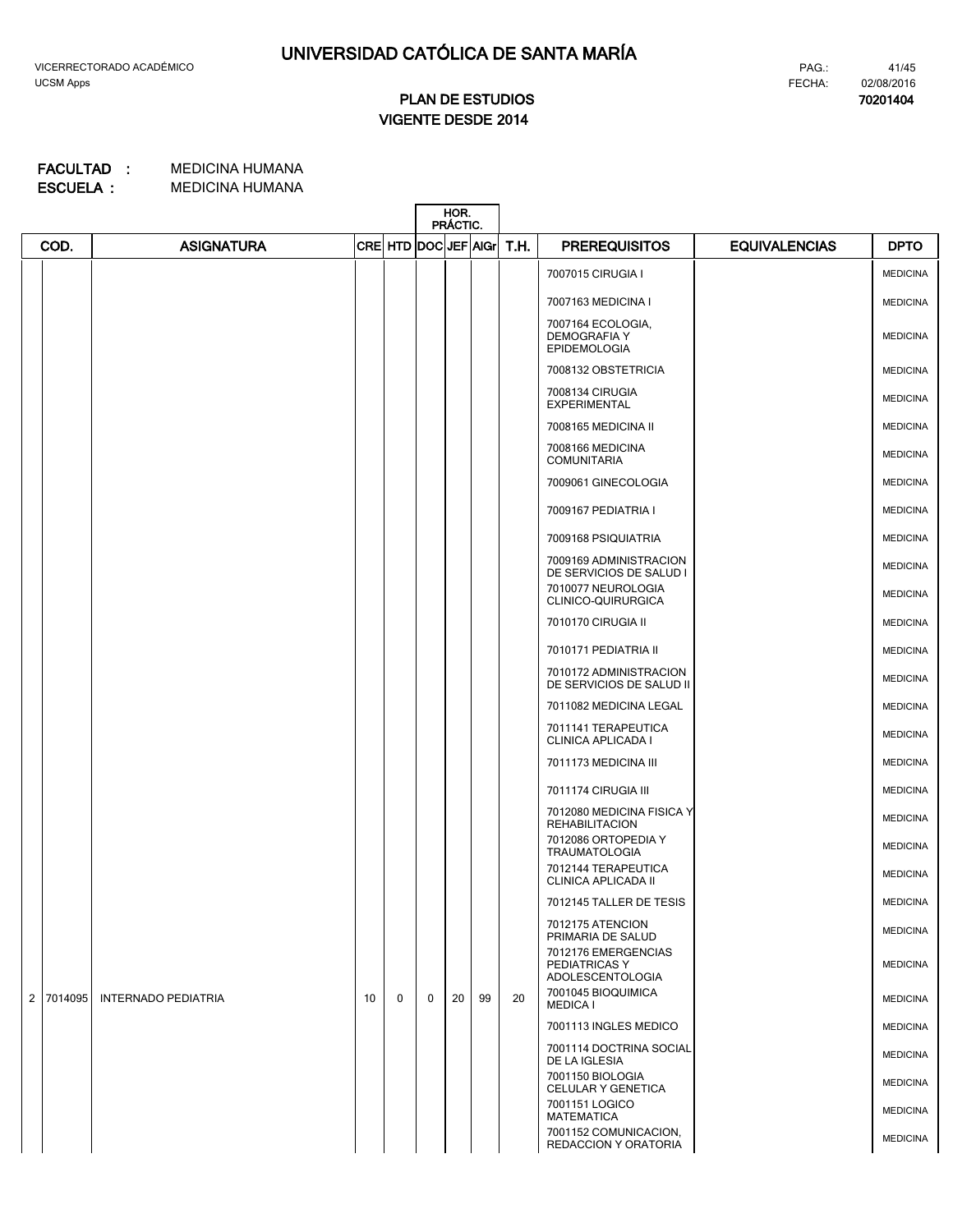**70201404**

# **VIGENTE DESDE 2014 PLAN DE ESTUDIOS**

|      |                   |  |                      | HOR.<br>PRÁCTIC. |  |      |                                                                        |                      |                 |
|------|-------------------|--|----------------------|------------------|--|------|------------------------------------------------------------------------|----------------------|-----------------|
| COD. | <b>ASIGNATURA</b> |  | CRE HTD DOC JEF AIGr |                  |  | T.H. | <b>PREREQUISITOS</b>                                                   | <b>EQUIVALENCIAS</b> | <b>DPTO</b>     |
|      |                   |  |                      |                  |  |      | 7002023 HISTOLOGIA                                                     |                      | <b>MEDICINA</b> |
|      |                   |  |                      |                  |  |      | 7002026 BIOQUIMICA<br><b>MEDICA II</b>                                 |                      | <b>MEDICINA</b> |
|      |                   |  |                      |                  |  |      | 7002111 ANATOMIA<br>HUMANA I                                           |                      | <b>MEDICINA</b> |
|      |                   |  |                      |                  |  |      | 7002112 PROPEDEUTICA<br>DEL TRABAJO<br><b>INTELECTUAL</b>              |                      | <b>MEDICINA</b> |
|      |                   |  |                      |                  |  |      | <b>UNIVERSITARIO</b><br>7002153 FILOSOFIA Y                            |                      | <b>MEDICINA</b> |
|      |                   |  |                      |                  |  |      | <b>ANTROPOLOGIA</b><br>7003100 ANATOMIA<br>HUMANA II                   |                      | <b>MEDICINA</b> |
|      |                   |  |                      |                  |  |      | 7003117 BIOLOGIA Y<br><b>GENETICA MOLECULAR</b>                        |                      | <b>MEDICINA</b> |
|      |                   |  |                      |                  |  |      | 7003118 FISIOLOGIA I                                                   |                      | <b>MEDICINA</b> |
|      |                   |  |                      |                  |  |      | 7003120 BIOFISICA Y<br><b>BASES FISICAS DE</b><br>METODOS DIAGNOSTICOS |                      | <b>MEDICINA</b> |
|      |                   |  |                      |                  |  |      | 7003154 ETICA Y BIOETICA                                               |                      | <b>MEDICINA</b> |
|      |                   |  |                      |                  |  |      | 7004008 EMBRIOLOGIA                                                    |                      | <b>MEDICINA</b> |
|      |                   |  |                      |                  |  |      | 7004155 PSICOPATOLOGIA                                                 |                      | <b>MEDICINA</b> |
|      |                   |  |                      |                  |  |      | 7004156 INMUNOLOGIA<br><b>BASICA</b>                                   |                      | <b>MEDICINA</b> |
|      |                   |  |                      |                  |  |      | 7004157 FISIOLOGIA II                                                  |                      | <b>MEDICINA</b> |
|      |                   |  |                      |                  |  |      | 7004158 BIOESTADISTICA                                                 |                      | <b>MEDICINA</b> |
|      |                   |  |                      |                  |  |      | 7004159 INSTRUCCION<br><b>MEDICA BASICA</b>                            |                      | <b>MEDICINA</b> |
|      |                   |  |                      |                  |  |      | 7005012 SEMIOLOGIA Y<br>PROPEDEUTICA MEDICA I                          |                      | <b>MEDICINA</b> |
|      |                   |  |                      |                  |  |      | 7005049 MICROBIOLOGIA<br><b>MEDICA</b>                                 |                      | <b>MEDICINA</b> |
|      |                   |  |                      |                  |  |      | 7005068 INVESTIGACION<br><b>MEDICA</b>                                 |                      | <b>MEDICINA</b> |
|      |                   |  |                      |                  |  |      | 7005124 NUTRICION Y<br><b>DIETETICA</b>                                |                      | <b>MEDICINA</b> |
|      |                   |  |                      |                  |  |      | 7005160 PATOLOGIA                                                      |                      | <b>MEDICINA</b> |
|      |                   |  |                      |                  |  |      | 7006031 PARASITOLOGIA                                                  |                      | <b>MEDICINA</b> |
|      |                   |  |                      |                  |  |      | 7006039 FISIOPATOLOGIA                                                 |                      | <b>MEDICINA</b> |
|      |                   |  |                      |                  |  |      | 7006161 SEMIOLOGIA Y<br>PROPEDEUTICA MEDICA II                         |                      | <b>MEDICINA</b> |
|      |                   |  |                      |                  |  |      | 7006162 FARMACOLOGIA<br>MEDICA                                         |                      | <b>MEDICINA</b> |
|      |                   |  |                      |                  |  |      | 7007015 CIRUGIA I                                                      |                      | <b>MEDICINA</b> |
|      |                   |  |                      |                  |  |      | 7007163 MEDICINA I                                                     |                      | <b>MEDICINA</b> |
|      |                   |  |                      |                  |  |      | 7007164 ECOLOGIA,<br><b>DEMOGRAFIA Y</b><br><b>EPIDEMOLOGIA</b>        |                      | <b>MEDICINA</b> |
|      |                   |  |                      |                  |  |      | 7008132 OBSTETRICIA                                                    |                      | <b>MEDICINA</b> |
|      |                   |  |                      |                  |  |      | 7008134 CIRUGIA<br><b>EXPERIMENTAL</b>                                 |                      | <b>MEDICINA</b> |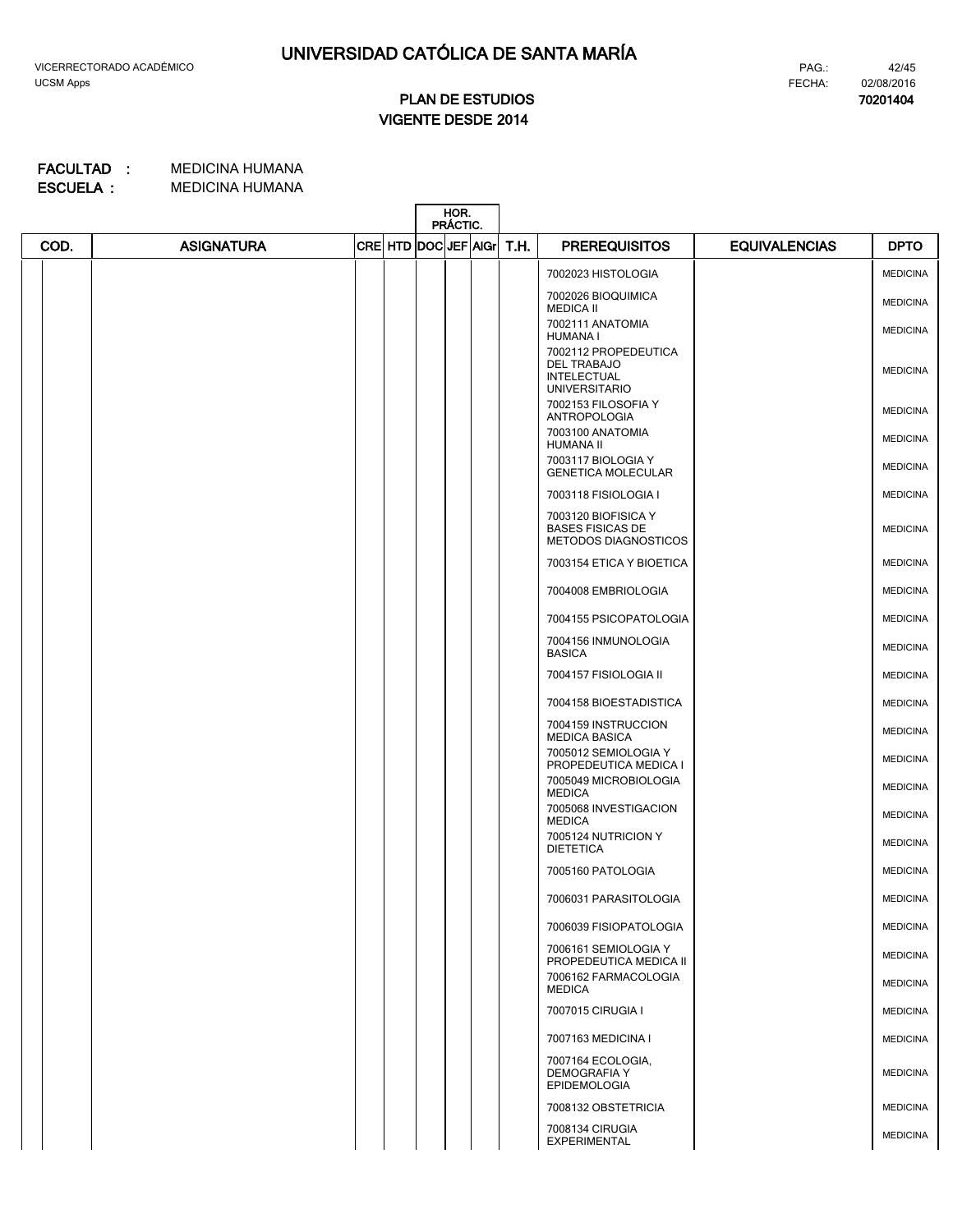#### 43/45 FECHA: 02/08/2016 PAG.:

**70201404**

# **VIGENTE DESDE 2014 PLAN DE ESTUDIOS**

#### MEDICINA HUMANA MEDICINA HUMANA **ESCUELA : FACULTAD :**

|      |                              |                 |                           | HOR.<br>PRÁCTIC. |        |      |                                                                 |                 |
|------|------------------------------|-----------------|---------------------------|------------------|--------|------|-----------------------------------------------------------------|-----------------|
| COD. | <b>ASIGNATURA</b>            |                 | CRE  HTD  DOC  JEF   AIGr |                  |        | T.H. | <b>PREREQUISITOS</b><br><b>EQUIVALENCIAS</b>                    | <b>DPTO</b>     |
|      |                              |                 |                           |                  |        |      | 7008165 MEDICINA II                                             | <b>MEDICINA</b> |
|      |                              |                 |                           |                  |        |      | 7008166 MEDICINA<br><b>COMUNITARIA</b>                          | <b>MEDICINA</b> |
|      |                              |                 |                           |                  |        |      | 7009061 GINECOLOGIA                                             | <b>MEDICINA</b> |
|      |                              |                 |                           |                  |        |      | 7009167 PEDIATRIA I                                             | <b>MEDICINA</b> |
|      |                              |                 |                           |                  |        |      | 7009168 PSIQUIATRIA                                             | <b>MEDICINA</b> |
|      |                              |                 |                           |                  |        |      | 7009169 ADMINISTRACION<br>DE SERVICIOS DE SALUD I               | <b>MEDICINA</b> |
|      |                              |                 |                           |                  |        |      | 7010077 NEUROLOGIA<br>CLINICO-QUIRURGICA                        | <b>MEDICINA</b> |
|      |                              |                 |                           |                  |        |      | 7010170 CIRUGIA II                                              | <b>MEDICINA</b> |
|      |                              |                 |                           |                  |        |      | 7010171 PEDIATRIA II                                            | <b>MEDICINA</b> |
|      |                              |                 |                           |                  |        |      | 7010172 ADMINISTRACION<br>DE SERVICIOS DE SALUD II              | <b>MEDICINA</b> |
|      |                              |                 |                           |                  |        |      | 7011082 MEDICINA LEGAL                                          | <b>MEDICINA</b> |
|      |                              |                 |                           |                  |        |      | 7011141 TERAPEUTICA<br>CLINICA APLICADA I                       | <b>MEDICINA</b> |
|      |                              |                 |                           |                  |        |      | 7011173 MEDICINA III                                            | <b>MEDICINA</b> |
|      |                              |                 |                           |                  |        |      | 7011174 CIRUGIA III                                             | <b>MEDICINA</b> |
|      |                              |                 |                           |                  |        |      | 7012080 MEDICINA FISICA Y<br><b>REHABILITACION</b>              | <b>MEDICINA</b> |
|      |                              |                 |                           |                  |        |      | 7012086 ORTOPEDIA Y<br><b>TRAUMATOLOGIA</b>                     | <b>MEDICINA</b> |
|      |                              |                 |                           |                  |        |      | 7012144 TERAPEUTICA<br>CLINICA APLICADA II                      | <b>MEDICINA</b> |
|      |                              |                 |                           |                  |        |      | 7012145 TALLER DE TESIS                                         | <b>MEDICINA</b> |
|      |                              |                 |                           |                  |        |      | 7012175 ATENCION<br>PRIMARIA DE SALUD                           | <b>MEDICINA</b> |
|      |                              |                 |                           |                  |        |      | 7012176 EMERGENCIAS<br>PEDIATRICAS Y<br><b>ADOLESCENTOLOGIA</b> | <b>MEDICINA</b> |
|      | <b>TOTALES DEL SEMESTRE:</b> | CREDITOS:<br>20 |                           |                  | HORAS: | 40   |                                                                 |                 |

# **SEMESTRE :** 15

|                        |  | 70CC147 BIOETICA MEDICA          |          |  | <sup>0</sup> | $\bf{0}$ | 0 | $- -$                    | 0 |  | <b>MEDICINA</b> |
|------------------------|--|----------------------------------|----------|--|--------------|----------|---|--------------------------|---|--|-----------------|
|                        |  | 2 70CC149 TALLER DE IMAGENOLOGIA |          |  | 0            | $\Omega$ | 0 | $\overline{\phantom{a}}$ | 0 |  | <b>MEDICINA</b> |
|                        |  | 3 70CC177 REALIDAD NACIONAL      |          |  | 0            | $\Omega$ | 0 | $- -$                    | 0 |  | <b>MEDICINA</b> |
| TOTALES DEL SEMESTRE : |  | CREDITOS:                        | $\Omega$ |  |              | HORAS:   |   | 0                        |   |  |                 |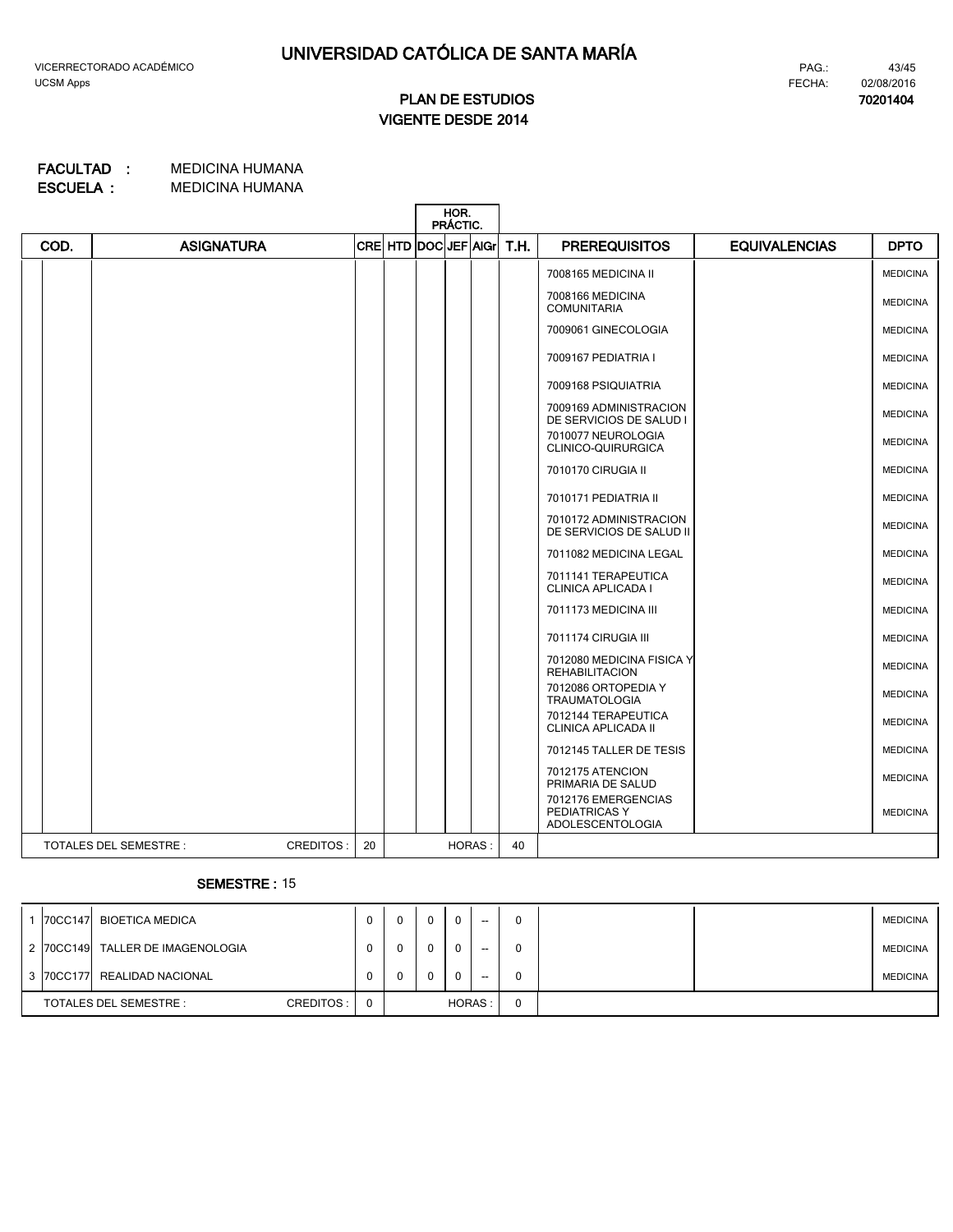$\mathsf{l}$ 

# **UNIVERSIDAD CATÓLICA DE SANTA MARÍA**

44/45 FECHA: **70201404** 02/08/2016 PAG.:

**VIGENTE DESDE 2014 PLAN DE ESTUDIOS**

MEDICINA HUMANA MEDICINA HUMANA **ESCUELA : FACULTAD :**

| $\tau$<br>$\sim$<br><b>TOTALES GENERALES:</b> | 291 | 14 | 294 | 1004 | 44 <sup>1</sup> |  |
|-----------------------------------------------|-----|----|-----|------|-----------------|--|
|                                               |     |    |     |      |                 |  |

DECANO DE LA FACULTAD

DIRECTOR O COORDINADOR ACADÉMICO DE LA ESCUELA PROFESIONAL

JEFE DEL DEPARTAMENTO ACADÉMICO